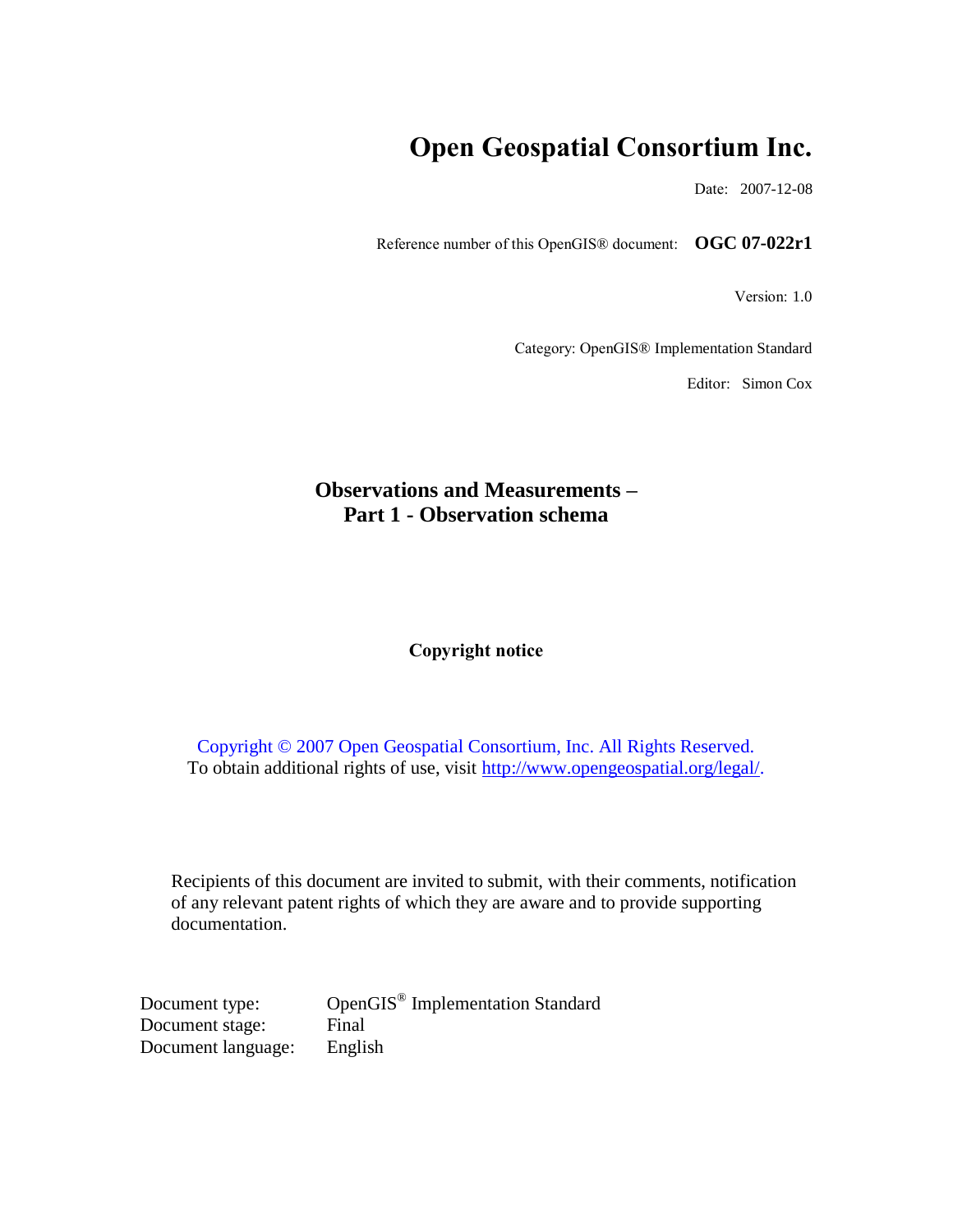## **Contents**

| i.                                                                                                |                                                                     |
|---------------------------------------------------------------------------------------------------|---------------------------------------------------------------------|
| ii.                                                                                               |                                                                     |
| iii.                                                                                              |                                                                     |
| iv.                                                                                               |                                                                     |
| v.                                                                                                |                                                                     |
| vi.                                                                                               |                                                                     |
|                                                                                                   |                                                                     |
| 1                                                                                                 |                                                                     |
| $\overline{2}$<br>2.1<br>2.2                                                                      | <b>Conformance classes related to Application Schemas including</b> |
| 3                                                                                                 |                                                                     |
| 4                                                                                                 |                                                                     |
| 5<br>5.1<br>5.2<br>5.3                                                                            |                                                                     |
| 6<br>6.1<br>6.2<br>6.3<br>6.3.1<br>6.3.2<br>6.3.3<br>6.4<br>6.5<br>6.6<br>6.6.1<br>6.6.2<br>6.6.3 |                                                                     |
| 7<br>7.1<br>7.2<br>7.3                                                                            |                                                                     |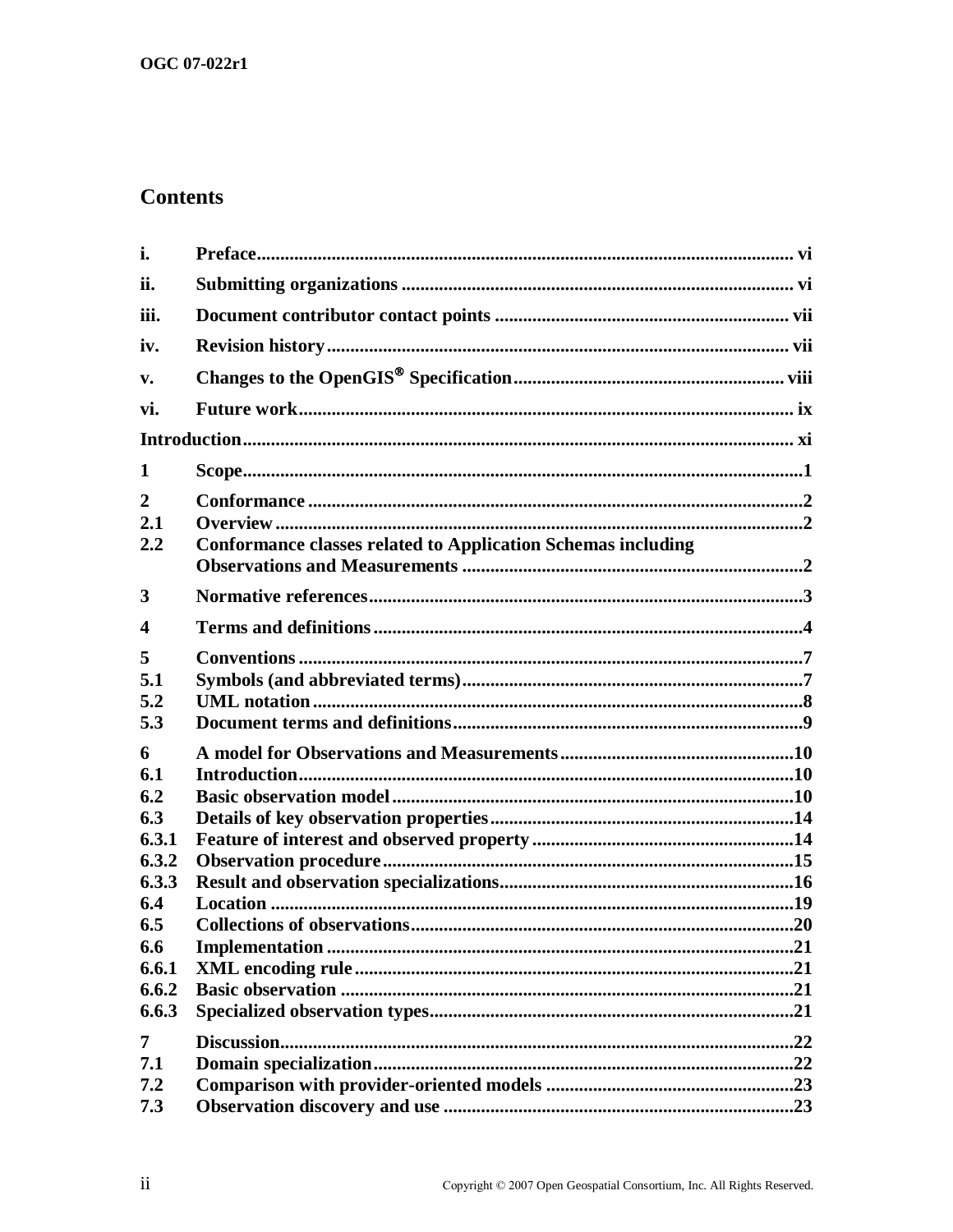| 7.4<br>7.5                                               | Features, coverages and observations - different views of information 24 |     |
|----------------------------------------------------------|--------------------------------------------------------------------------|-----|
| <b>ANNEX A</b>                                           | (normative) Abstract test suite for Observation schemas 27               |     |
| 1<br>1.1<br>1.2                                          |                                                                          |     |
| $\overline{2}$<br>2.1<br>2.2                             |                                                                          |     |
| <b>ANNEX B</b>                                           | (informative) Mapping O&M terminology to usage in some                   |     |
| 1                                                        |                                                                          |     |
| $\overline{2}$<br>2.1<br>2.1.1                           |                                                                          |     |
| 3                                                        |                                                                          |     |
| <b>ANNEX C</b>                                           |                                                                          |     |
| 1                                                        |                                                                          |     |
| $\overline{2}$<br>2.1<br>2.2<br>2.3                      |                                                                          |     |
| $\mathbf{3}$<br>3.1                                      |                                                                          |     |
| <b>ANNEX D</b>                                           |                                                                          |     |
| 1                                                        |                                                                          |     |
| $\overline{2}$<br>2.1<br>2,2<br>2.3<br>2.4<br>2.5<br>2.6 |                                                                          | .35 |
| <b>ANNEX E</b>                                           |                                                                          |     |
| 1                                                        |                                                                          |     |
| $\overline{2}$<br>2.1                                    |                                                                          |     |
| 3<br>3.1<br>3.2                                          |                                                                          |     |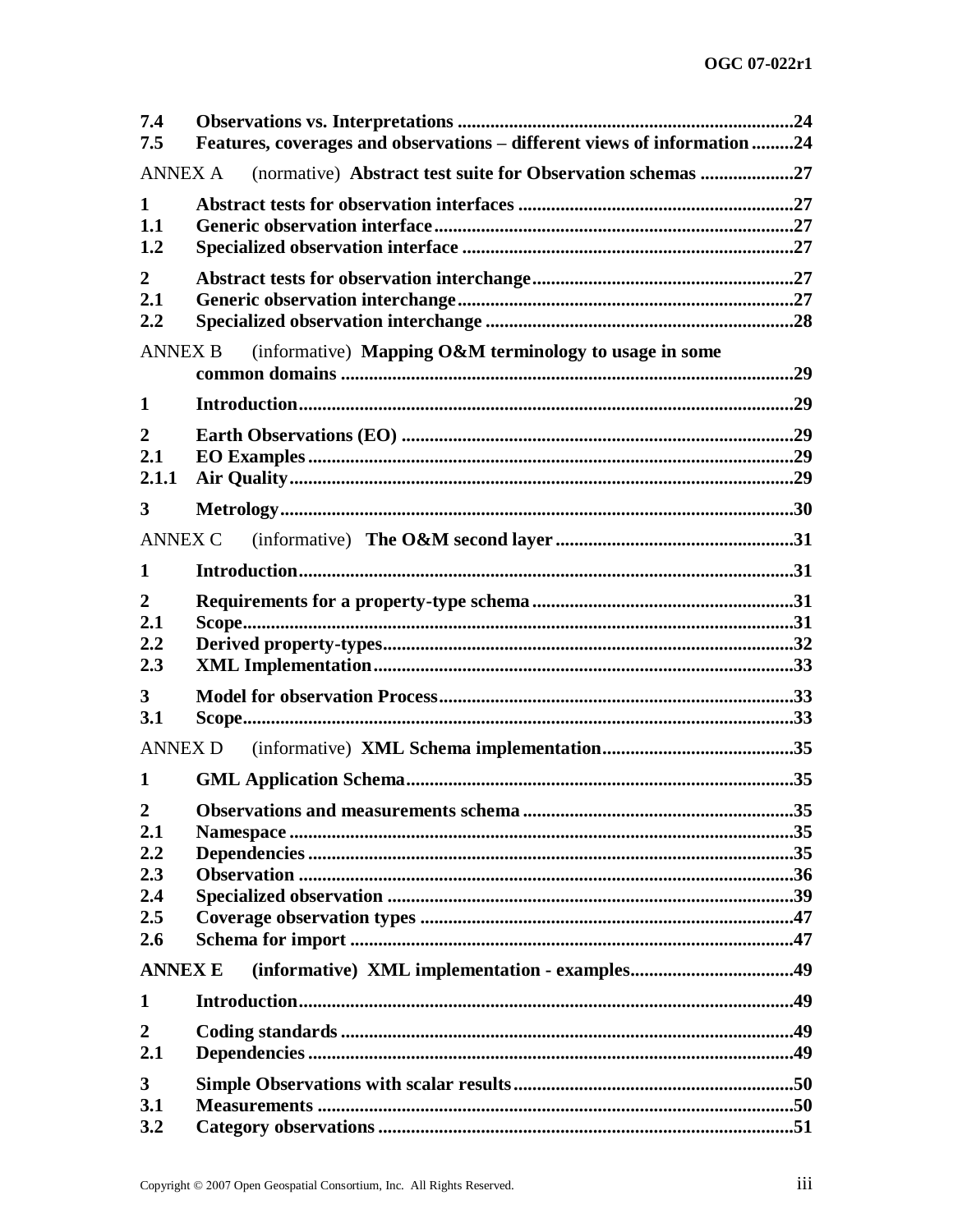## **OGC 07-022r1**

| 3.3              |  |
|------------------|--|
| $\boldsymbol{4}$ |  |
| 5                |  |
| 5.1              |  |
| 5.2              |  |
| 5.3              |  |
| 5.4              |  |
| 5.5              |  |
|                  |  |

# **Figures**

|           | Figure 1. Observation schema dependencies on packages from OGC Sensor Web     |
|-----------|-------------------------------------------------------------------------------|
|           |                                                                               |
| Figure 2. |                                                                               |
| Figure 3. |                                                                               |
| Figure 4. | (Informative) Specialization of observations with coverage-valued results .19 |
| Figure 5. | Tabular representation of information associated with a set of locations. 26  |
| Figure 6. |                                                                               |
| Figure 7. |                                                                               |

# **Code Listings**

| Listing 1. |     |
|------------|-----|
| Listing 2. |     |
| Listing 3. |     |
| Listing 4. |     |
| Listing 5. |     |
| Listing 6. |     |
| Listing 7. |     |
| Listing 8. | .52 |
| Listing 9. |     |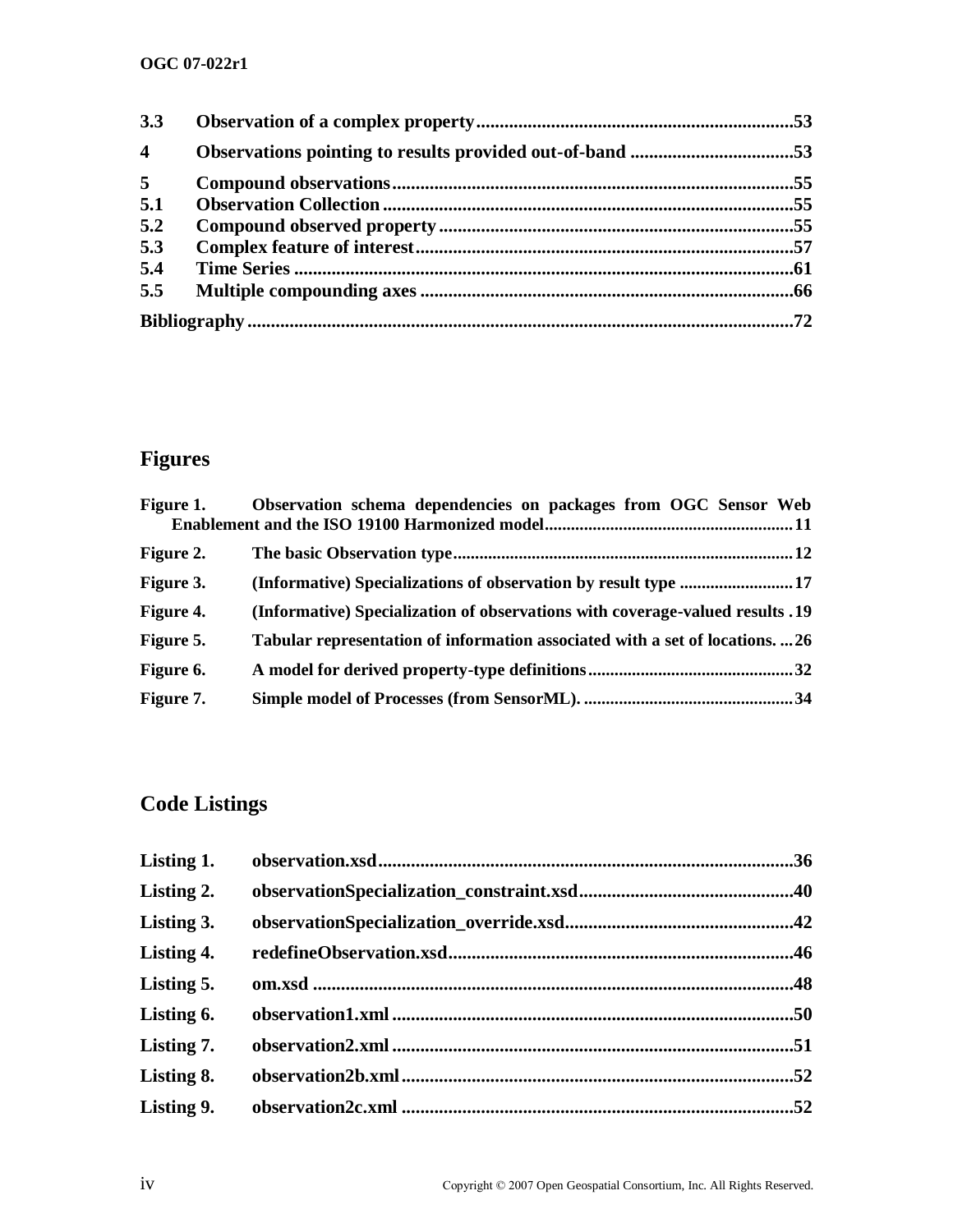| Listing 10. |  |
|-------------|--|
| Listing 11. |  |
| Listing 12. |  |
| Listing 13. |  |
| Listing 14. |  |
| Listing 15. |  |
| Listing 16. |  |
| Listing 17. |  |
| Listing 18. |  |
| Listing 19. |  |
| Listing 20. |  |
| Listing 21. |  |
| Listing 22. |  |
| Listing 23. |  |
| Listing 24. |  |
| Listing 25. |  |
| Listing 26. |  |
|             |  |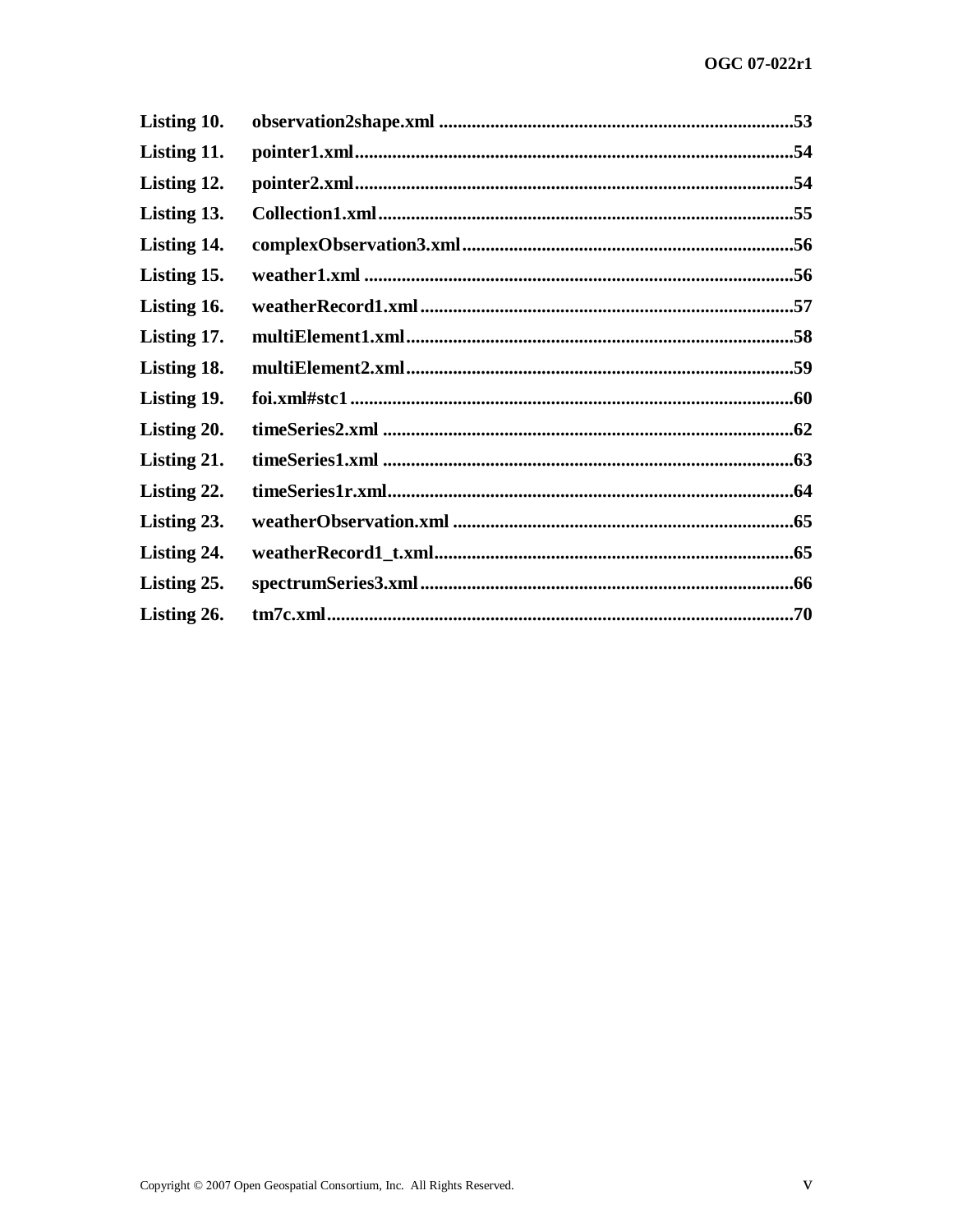## **i. Preface**

This Specification was produced as part of the OGC's Sensor Web Enablement (SWE) activity.

Suggested additions, changes, and comments on this report are welcome and encouraged. Such suggestions may be submitted by OGC portal message, email message, or by making suggested changes in an edited copy of this document.

The changes made in this document version, relative to the previous version, are tracked by Microsoft Word, and can be viewed if desired. If you choose to submit suggested changes by editing this document, please first accept all the current changes, and then make your suggested changes with change tracking on.

## **ii. Submitting organizations**

The following organizations submitted this document to the Open Geospatial Consortium Inc.

Commonwealth Scientific and Industrial Research Organisation (Australia) (CSIRO).

Geoscience Australia.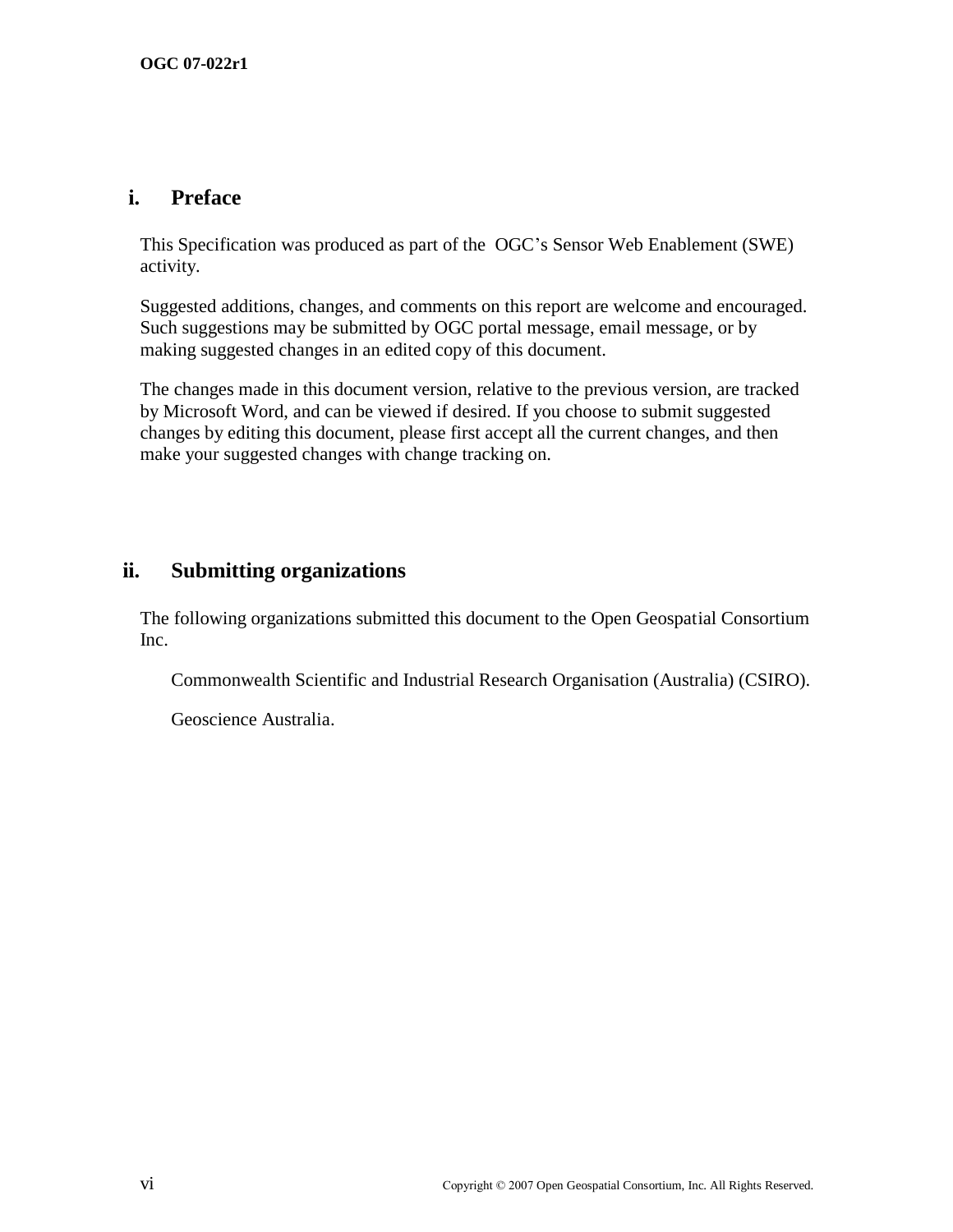## **iii. Document contributor contact points**

All questions regarding this document should be directed to the editor or the contributors:

| <b>Contact</b>      | Company                             |
|---------------------|-------------------------------------|
| Simon Cox (Editor)  | <b>CSIRO</b> Exploration and Mining |
| Mike Botts          | University of Alabama in Huntsville |
| Alexandre Robin     | University of Alabama in Huntsville |
| John Davidson       | Image Matters, LLC                  |
| <b>Stefan Falke</b> | Washington University               |
| Andrew Woolf        | <b>NERC UK</b>                      |
| Nick Ardlie         | Geoscience Australia                |
| Jim Greenwood       | <b>SEI</b> Corp                     |
| Hans Shoebach       | Galdos Systems Inc.                 |
| Ingo Simonis        | Geosptial Research, Germany         |
| Ganael Jatteau      | PCI Geomatics Inc.                  |
| Gerry Creager       | Texas A&M University                |

## **iv. Revision history**

| Date       | <b>Release</b> | <b>Editor</b>            | <b>Primary clauses</b><br>modified                           | <b>Description</b>                                                                                                                            |
|------------|----------------|--------------------------|--------------------------------------------------------------|-----------------------------------------------------------------------------------------------------------------------------------------------|
| 2003-02-11 | 0.9.2          | Simon Cox                | Baseline version                                             | OGC Recommendation Paper arising from<br><b>OWS-1.2</b>                                                                                       |
| 2005-10-07 | 0.10           | Simon Cox                | A11                                                          | New version of model emerging from OWS3                                                                                                       |
|            |                |                          |                                                              | Model converted to ISO conformant UML                                                                                                         |
|            |                |                          |                                                              | Document simplified, much discursive<br>discussion material removed                                                                           |
|            |                |                          |                                                              | Systematic gradation of instance examples                                                                                                     |
|            |                |                          |                                                              | NOTE: Reference and bibliography still need<br>cleaning up                                                                                    |
| 2005-10-07 | 0.11           | Simon Cox                | v., vi., 1, 3, 6<br>(minor), 6.6.2, 7<br>(minor), 7.3.3.5, 8 |                                                                                                                                               |
| 2006-01-30 | 0.12           | Simon Cox,<br>Alex Robin | 7, Annexes                                                   | Added generic "xml encoding" for arrays and<br>tables, added CommonObservation examples;<br>replaced metaLite with ISO19139 GMD<br>schema     |
| 2006-02-24 | 0.13           | Simon Cox                | $6, 7, 8$ , Annexes                                          | Minor wording clarifications; inserted<br>discussion of time-series/feature-of-interest,<br>etc; inserted better introduction to three result |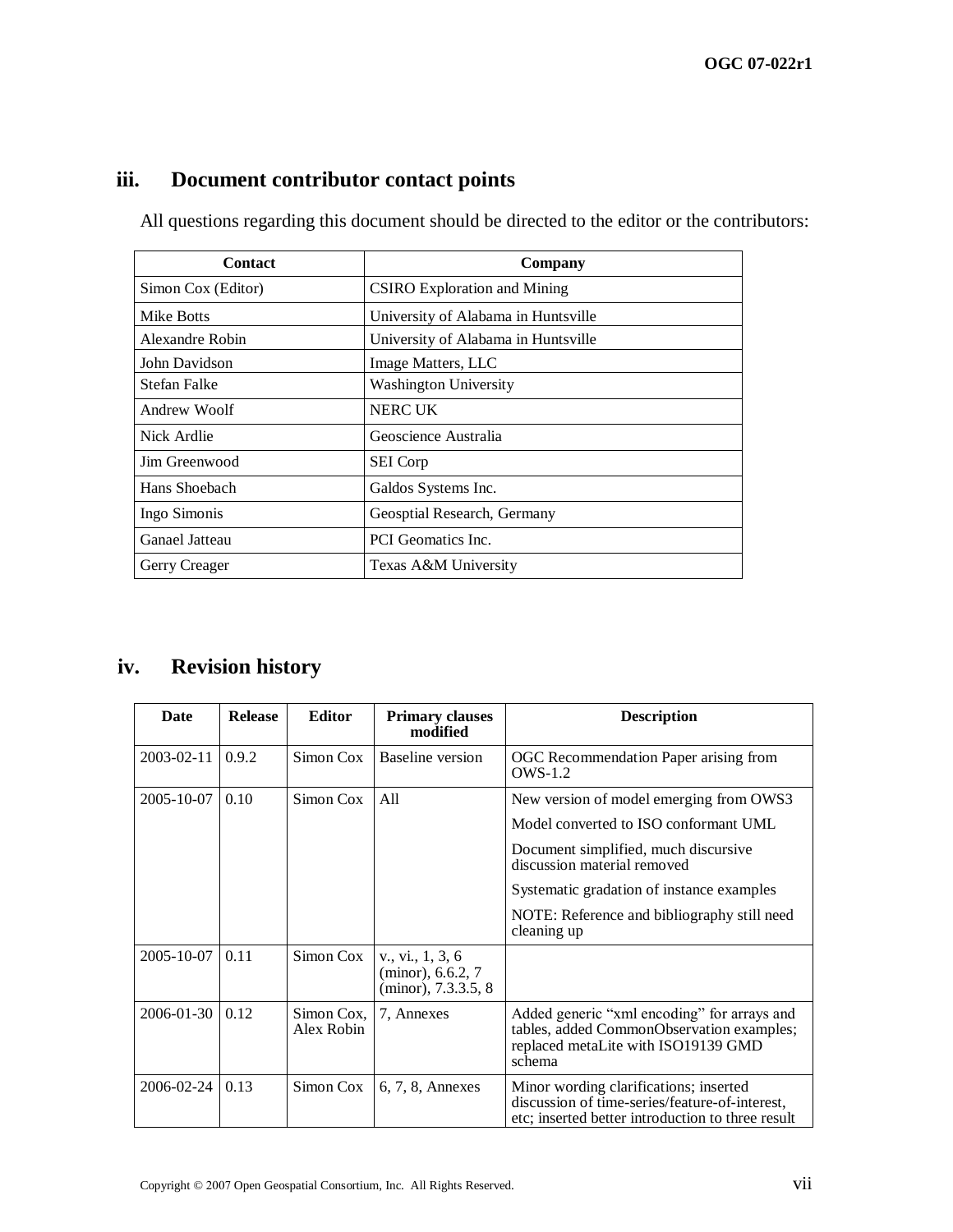|                       |        |                           |                   | encoding variants; added discussion of<br>observation vs interpretation; move detailed<br>RecordSchema model to Annex. |
|-----------------------|--------|---------------------------|-------------------|------------------------------------------------------------------------------------------------------------------------|
| 2006-08-23            | 0.14   | Simon Cox                 |                   | Major revision                                                                                                         |
|                       |        |                           |                   | Add discussion of constant vs coverage<br>properties/results                                                           |
|                       |        |                           |                   | Add normative clause on Sampling Features                                                                              |
|                       |        |                           |                   | Clarify Feature/Coverage/Obs relationships                                                                             |
|                       |        |                           |                   | Move XML examples clause to Annex,<br>remove compact encoding variants                                                 |
|                       |        |                           |                   | Add Annex providing terminology mapping                                                                                |
|                       |        |                           |                   | Numerous editorial changes                                                                                             |
|                       |        |                           |                   | Stubs for conformance rules                                                                                            |
| $2007 - 06 - 15$ 0.15 |        | Simon Cox,                | Throughout        | Major revision in response to RFC.                                                                                     |
|                       |        | $O\&M$<br><b>RWG</b>      |                   | See OGC 07-044r1                                                                                                       |
|                       |        |                           |                   |                                                                                                                        |
| 2007-06-26            | 0.15.5 | Simon Cox.<br>Nick Ardlie | 2.2, 6.2, Annex A | Complete conformance classes, add package<br>dependencies diagram, add abstract test suite                             |
| 2007-12-08            | 0.15.6 | Kevin<br>Stegemoller      | Annex D, Annex E  | Update dependency versions and schema                                                                                  |

## **v. Changes to the OpenGIS Specification**

The OpenGIS**®** Standard requires changes to accommodate the technical contents of this document. The following is a list of the required changes:

- a) Observations and Measurements to be added to the OGC Abstract Specification as a new topic.
- b) O&M describes a property-value provider model, linked to the ISO 19109 GFM, under which *features* are the generic carriers of properties. However, ISO 19123 provides a model for describing properties that vary with spatio-temporal location. For consistency between the GFM and the Coverage model, it appears that every coverage must be related to one or more "features" of some type that may logically carry the property whose variation is described. This may be trivial  $-e.g.$  the "medium" whose extent matches the domain-extent of the coverage (e.g. atmosphere, ocean, earth) – and may merely be described in the coverage "metadata". But it is nonetheless required to add a notion of "the feature carrying the coverage" to ISO 19123 in order to make it consistent with the GFM, or else to explicitly introduce the possibility of coverage-typed feature-properties to ISO 19109 to acknowledge this important viewpoint.
- c) Introduce new stereotype <<estimatedProperty>> to the UML profile, to be used on attributes and association-roles to mark those properties whose value is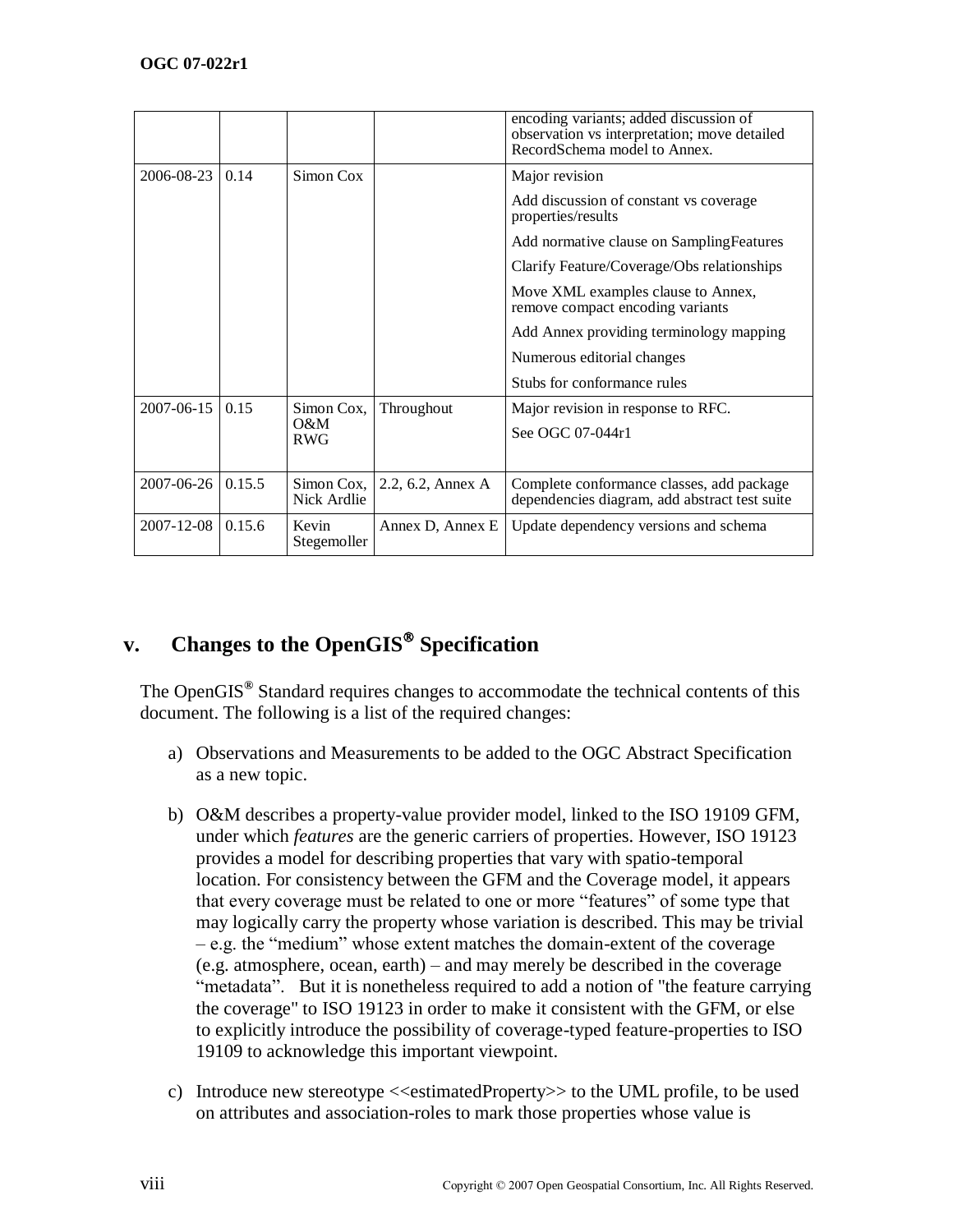amenable to determination by application of an observation procedure and is there for an estimate, in contrast to those properties whose value is assigned by an authority and therefore exact. This may flow through in implementation to a mechanism to resolve the "Observation" that provided the value-estimate (i.e. a property-metadata syntax).

Alternatively, a stereotype (e.g. <<assertedProperty>>) could be introduced to mark those properties whose values are assigned by some authority, and hence whose values are not amenable to observation and have no error associated.

## **vi. Future work**

Some unresolved issues are indicated in the text formatted as follows:

**Issue: Discussion text**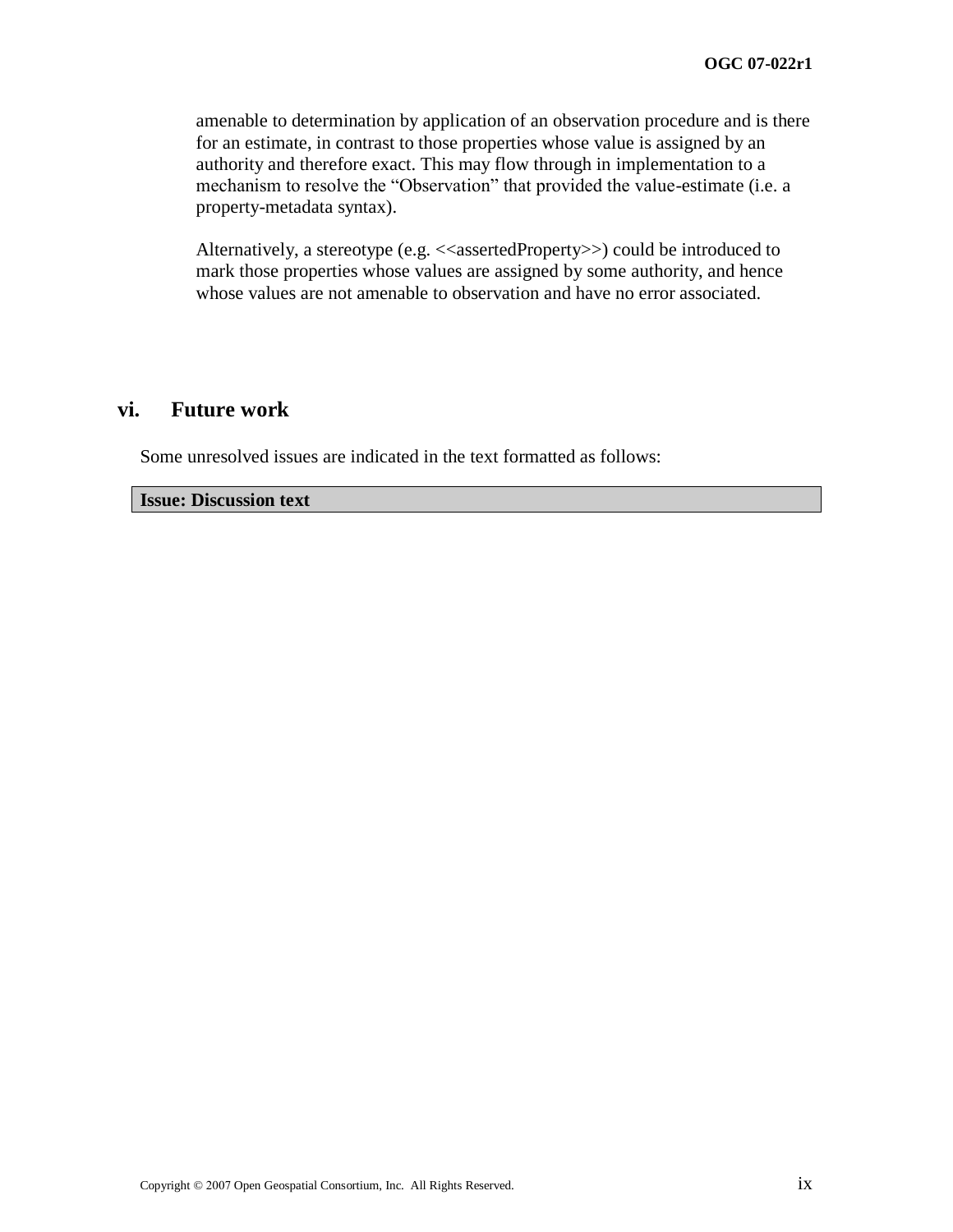## **Foreword**

Attention is drawn to the possibility that some of the elements of this document may be the subject of patent rights. Open Geospatial Consortium Inc. shall not be held responsible for identifying any or all such patent rights. However, to date, no such rights have been claimed or identified.

*Observations and Measurements* consists of the following parts:

- *Part 1 - Observation schema (OGC 07-022) (this document)*
- *Part 2 - Sampling features (OGC 07-002)*

Part 1 replaces the OGC Recommendation Paper 05-087r4 *Observations and Measurements* clauses 1-6, 8 and Annexes. The changes that have been made relative to the previous version are documented in the O&M RFC Comments and Responses document OGC 07-044r1.

A set of XML schemas implementing the model as a GML Application Schema is provided in [ANNEX D.](#page-46-0)

Clauses 1-6 and Annex A are normative. The other sections are informative.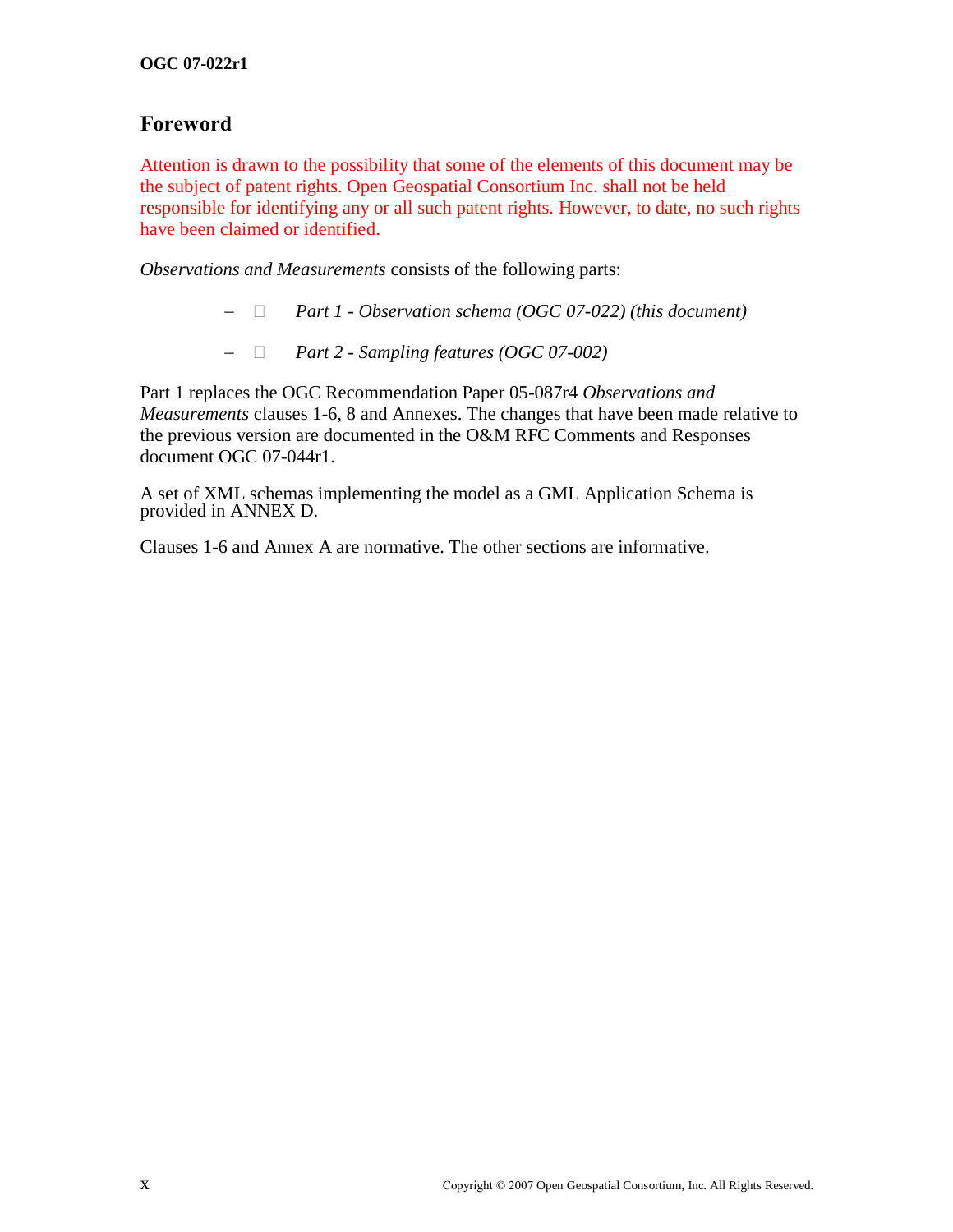## **Introduction**

OGC's Sensor Web Enablement (SWE) activity, which is being executed through the OGC Web Services (OWS) initiatives (under the Interoperability Program) and the SWE Working Group (under the Specification Program), is establishing the interfaces and protocols that will enable a "Sensor Web" through which applications and services will be able to access sensors of all types over the Web. These initiatives have defined, prototyped and tested several components needed for a Sensor Web, namely:

- 1. **Sensor Model Language (SensorML)**.
- 2. **Transducer Markup Language (TML)**
- 3. **Observations & Measurements (O&M)**
- 4. **Sensor Observation Service (SOS)**.
- 5. **Sensor Planning Service (SPS)**.
- 6. **Sensor Alert Service (SAS)**.

This document specifies the core Observations and Measurements model. A Sampling Features model is described in the document named Observations and Measurements - Part 2. This refactors elements originally all described as part of the Observations and Measurements best practice paper. The other components are specified under separate cover.

Herein we describe a framework and encoding for measurements and observations. This is required specifically for the Sensor Observation Service and related components of an OGC Sensor Web Enablement capability, and also for general support for OGC compliant systems dealing in technical measurements in science and engineering.

The aim is to define a number of terms used for measurements, and the relationships between them. This proposal discusses **observation, measurement, result, procedure, feature of interest, observed property, property type, coverage** and related terms, presented using UML class diagrams and in equivalent GML conformant XML serialisations. The scope covers observations and measurements whose results may be quantities, categories, temporal and geometry values, coverages, and composites and arrays of any of these.

This work was supported by OGC through OWS Interoperability Projects, by the Water Resources Observation Network activity based at CSIRO Australia, and by Geoscience Australia.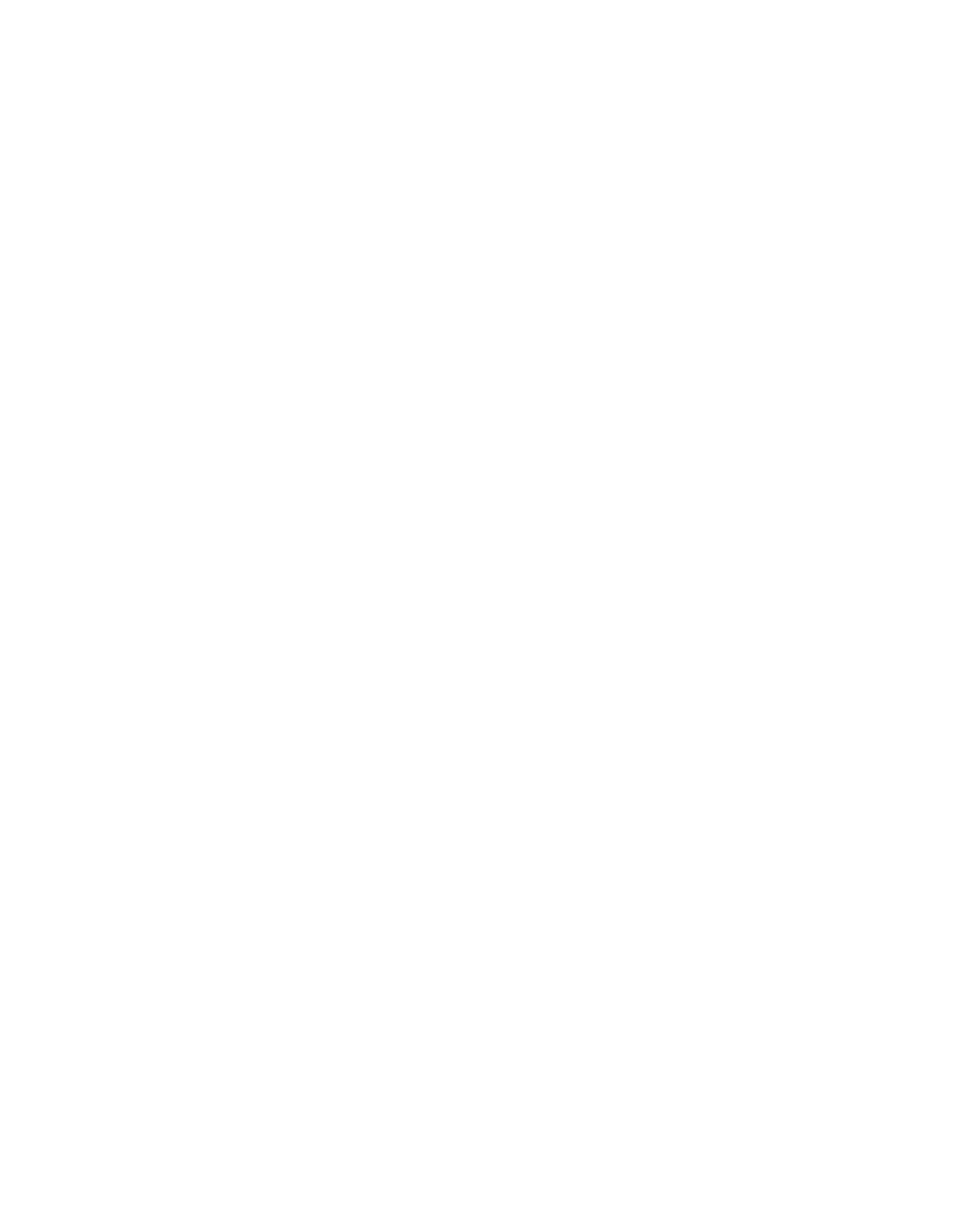## **OGC Abstract Specification — Observations and Measurements – Part 1 - Observation schema**

## **1 Scope**

We describe a conceptual model and encoding for observations and measurements. This is formalized as an Application Schema, but is applicable across a wide variety of application domains.

An Observation is an action with a result which has a value describing some phenomenon. The observation is modelled as a Feature within the context of the General Feature Model [ISO 19101, ISO 19109]. An observation feature binds a result to a feature of interest, upon which the observation was made. The observed property is a property of the feature of interest. An observation uses a procedure to determine the value of the result, which may involve a sensor or observer, analytical procedure, simulation or other numerical process. The observation pattern and feature is primarily useful for capturing metadata associated with the estimation of feature properties, which is important particularly when error in this estimate is of interest.

An observation results in an estimate of the value of a property of the feature of interest. Observation values may have many datatypes, including primitive types like category or measure, but also more complex types such as time, location and geometry. Complex results are obtained when the observed property requires multiple components for its encoding. Furthermore, if the property varies on the feature of interest, then the result is a coverage, whose domain is the feature. In a physical realisation, the result will typically be sampled on the domain, and hence represented as a discrete coverage.

Additional components that are used, but not described, in this report include:

- Sensor Model Language (SensorML) & Sensor Instance/Sensor Type registries,
- Reference System definitions (CRS, frames, units of measure, dictionaries  $\&$ category lists),
- Semantic definition of phenomena, and
- Geometry and temporal objects
- Data-types provided by various standards.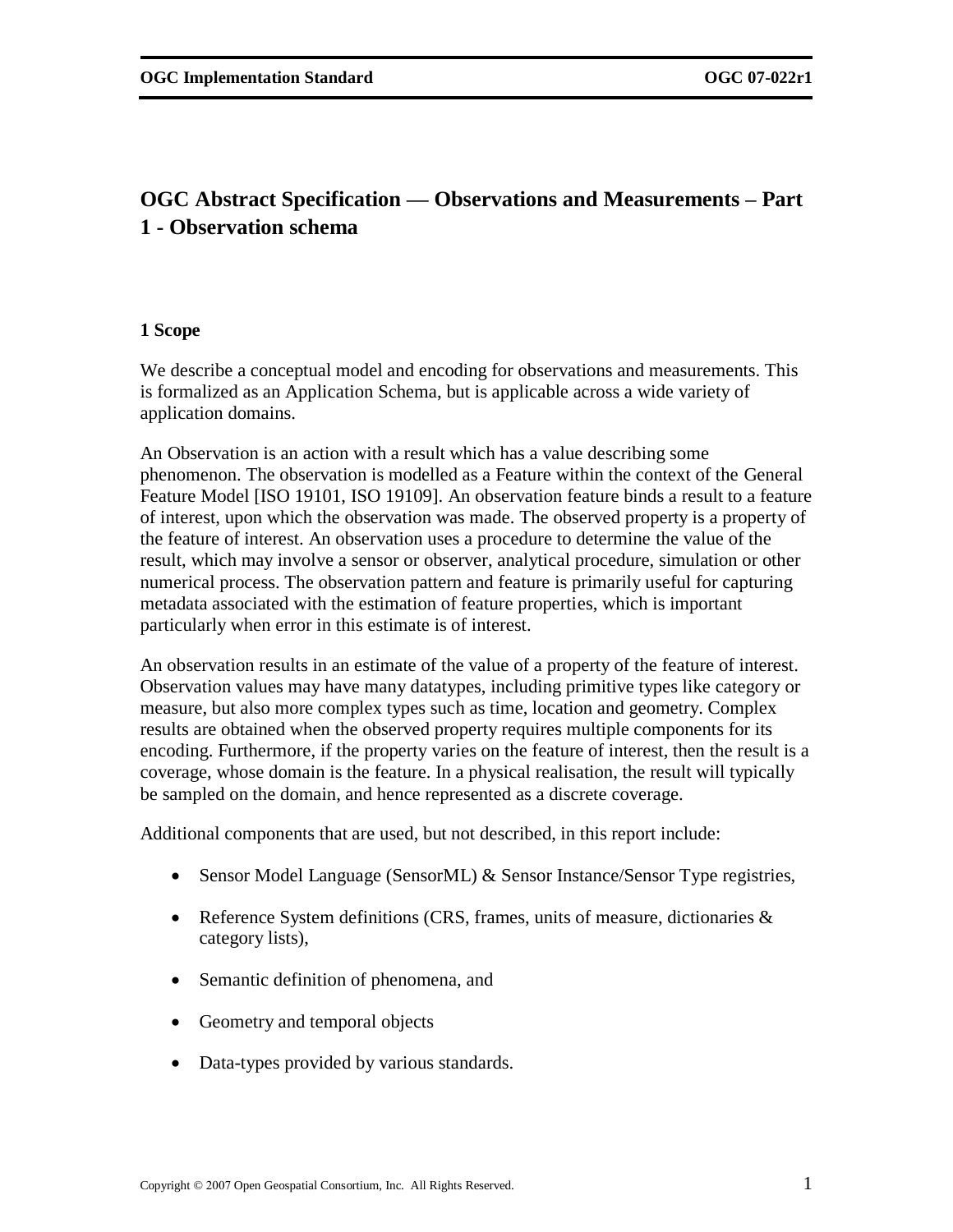## **2 Conformance**

## **2.1 Overview**

Clause [6](#page-21-0) and [ANNEX C](#page-42-0) of this Specification use the Unified Modeling Language (UML) to present conceptual schemas for describing Observations. These schemas define conceptual classes that (i) may be considered to comprise a cross-domain application schema, or (ii) may be used in application schemas, profiles and implementation specifications. The document concerns ONLY externally visible interfaces and places no restriction on the underlying implementations other than what is needed to satisfy the interface specifications in the actual situation.

[ANNEX D](#page-46-0) of this Specification specifies XML Schema components, in the form of GML Application Schemas that implement the conceptual model in accordance with ISO DIS 19136.

This clause defines a set of conformance classes that will support applications whose requirements range from the minimum necessary to define data structures to full object implementation.

This flexibility is controlled by a set of UML types that can be implemented in a variety of manners. Common names for "metaphorically identical" but technically different entities are acceptable. The UML model in this Specification defines conceptual classes, various software systems define implementation classes or data structures, and the XML following the encoding standard (ISO 19136) defines entity tags. All of these reference the same information content. There is no difficulty in allowing the use of the same name to represent the same information content even though at a deeper level there are significant technical differences in the digital entities being implemented. This allows types defined in the UML model to be used directly in application schemas.

#### **2.2 Conformance classes related to Application Schemas including Observations and Measurements**

The conformance rules for Application Schemas in general are described in ISO 19109. Application Schemas also claiming conformance to this Specification shall also conform to the rules specified in Clauses [6](#page-21-0) and pass all relevant test cases of the Abstract Test Suite in [ANNEX A.](#page-38-0) Depending on the characteristics of an Application Schema, NN conformance classes are distinguished. Table 1 lists these classes and the corresponding Subclause of the AbstractTest Suite.

| Conformance class                   | Subclause of the Abstract Test Suite |
|-------------------------------------|--------------------------------------|
| Generic observation interface       | A 1.1                                |
| Specialized observation interface   | A 1.2                                |
| Generic observation interchange     | A <sub>2.1</sub>                     |
| Specialized observation interchange | A 2.2                                |

#### **Table 1 — Conformance classes related to Application Schemas including Observations and Measurements**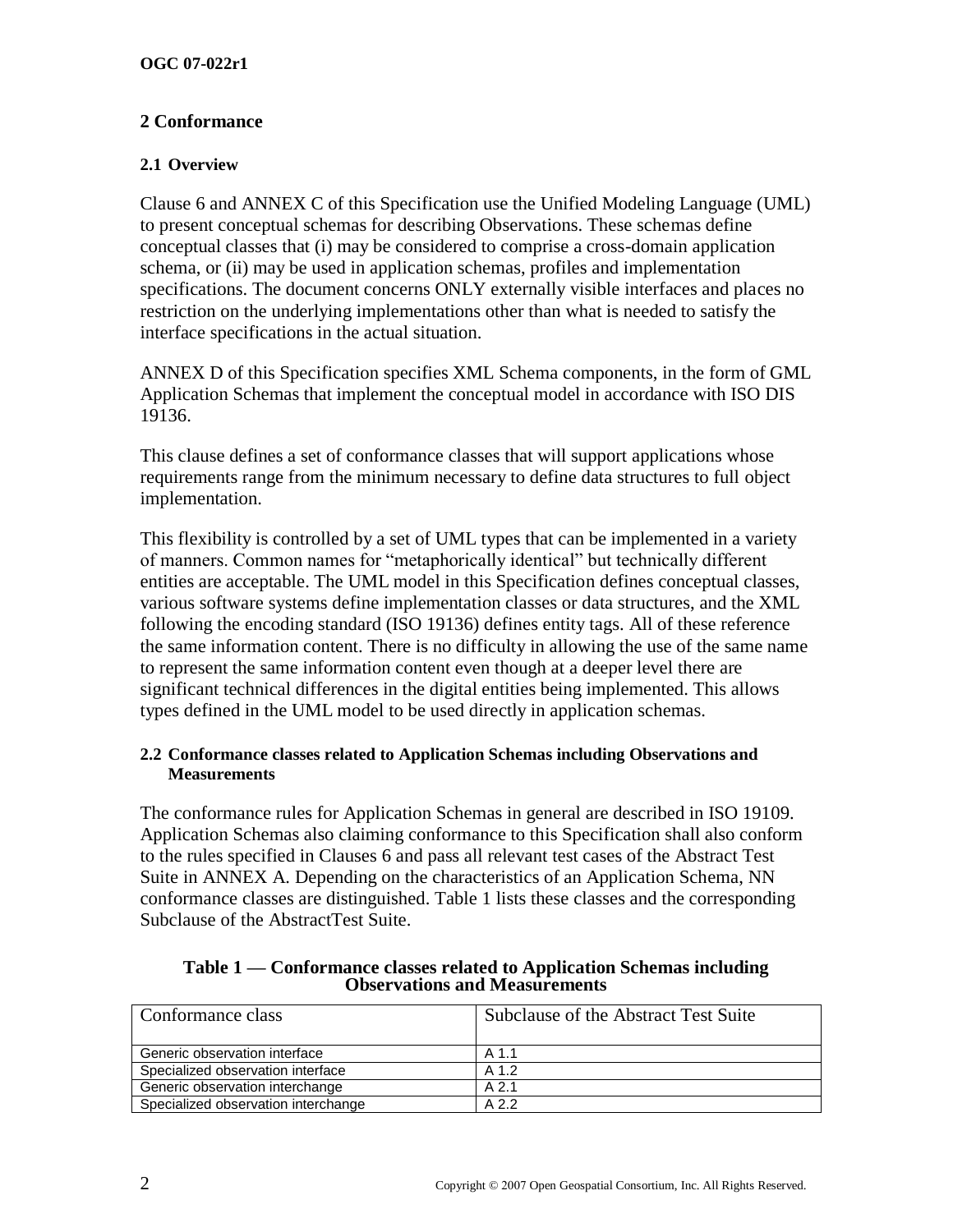## TBC

## **3 Normative references**

The following normative documents contain provisions which, through reference in this text, constitute provisions of this document. For dated references, subsequent amendments to, or revisions of, any of these publications do not apply. For undated references, the latest edition of the normative document referred to applies.

IETF RFC 2396, *Uniform Resource Identifiers (URI): Generic Syntax. (August 1998)*

ISO 1000:1994, *SI units and recommendations for the use of their multiples and of certain other units.* 

ISO 8601:2004, *Data elements and interchange formats — Information interchange Representation of dates and times*

ISO/IEC 11404:1996, Information technology — Programming languages, their environments and system software interfaces – Language-independent datatypes

ISO 19101:2003, *Geographic Information--ReferenceModel*

ISO/TS 19103:2006, *Geographic Information — Conceptual schema language*

ISO 19107:2003, *Geographic Information — Spatial schema*

ISO 19108:2002, *Geographic Information — Temporal schema*

ISO 19109:2006, *Geographic Information — Rules for application schemas*

ISO 19110:2006 , Geographic Information – Feature cataloguing methodology

ISO 19115:2003, *Geographic Information — Metadata*

ISO 19118:2005, *Geographic Information — Encoding*

ISO 19123:2005, *Geographic Information — Coverages*

ISO DIS 19136:2006, *Geographic Information — Geography Markup Language*

ISO/FDTS 19139:2006, *Geographic Information — Metadata — XML schema implementation*

[ISO/IEC 19757-3:2006,](http://standards.iso.org/ittf/PubliclyAvailableStandards/c040833_ISO_IEC_19757-3_2006%28E%29.zip) *Information technology -- Document Schema Definition Language (DSDL) -- Part 3: Rule-based validation -- Schematron*

OpenGIS® Discussion Paper *GML Encoding of Discrete Coverages (interleaved pattern), OGC document 06-188.*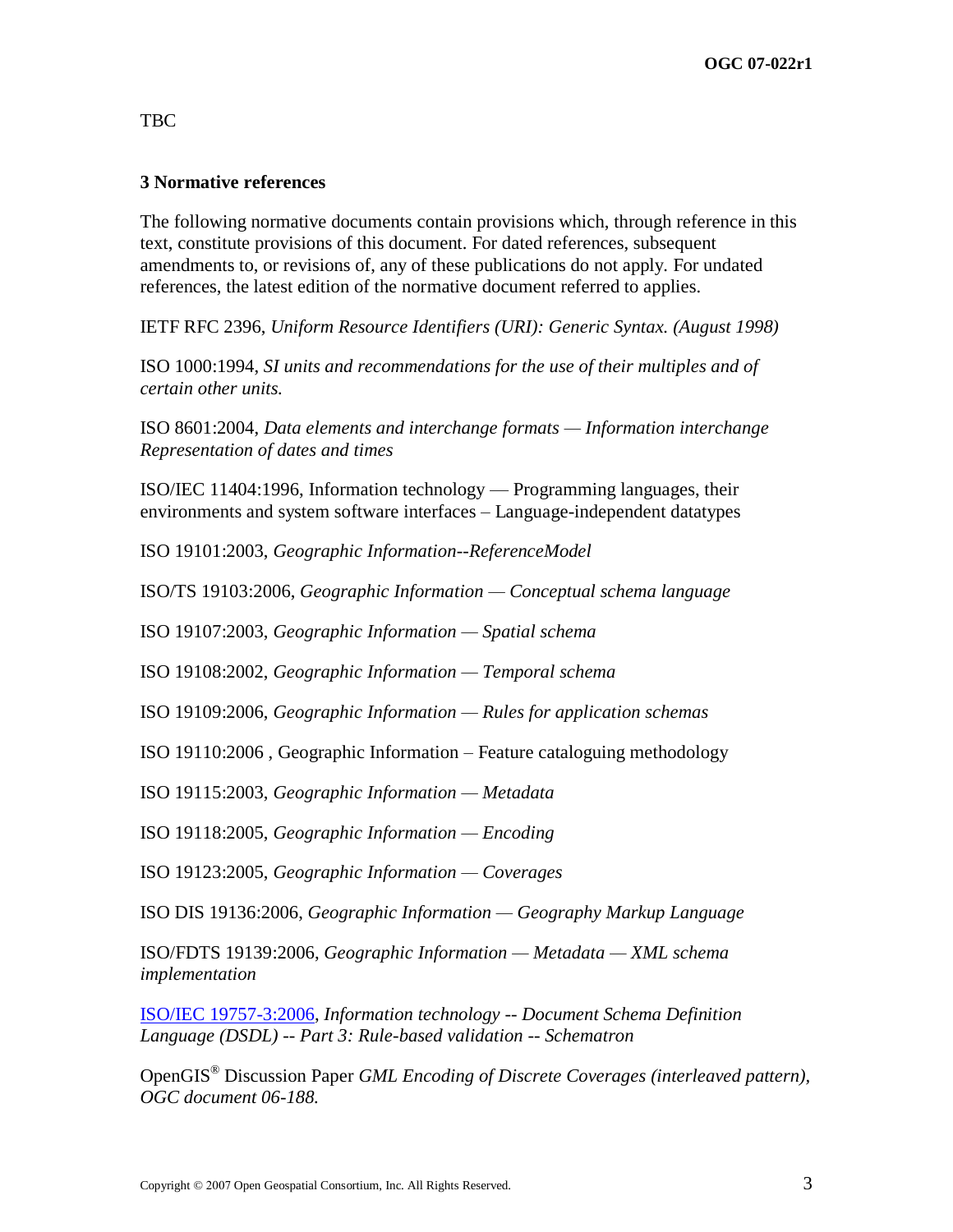## **OGC 07-022r1**

OpenGIS® Engineering Specification *Observations and Measurements – Part 2: Sampling Features, OGC document 07-002.* 

OpenGIS® Engineering Specification *Sensor Model Language, OGC document 07-001.* 

OpenGIS® Engineering Specification *Sensor Observation Service, OGC document 06- 009.* 

OpenGIS® Engineering Specification *Transducer Markup Language, OGC document 06- 010.* 

OpenGIS® Interoperability Program Report *SWE Common, OGC document 07-003.* 

UCUM, Unified Code for Units of Measure, Schadow, G. and McDonald, C. J. (eds.), <http://aurora.rg.iupui.edu/UCUM>

W3C XLink, *XML Linking Language (XLink) Version 1.0. W3C Recommendation (27 June 2001)*

W3C XML, *Extensible Markup Language (XML) 1.0 (Second Edition), W3C Recommendation (6 October 2000)*

W3C XML Namespaces, *Namespaces in XML. W3C Recommendation (14 January 1999)* 

W3C XML Schema Part 1, *XML Schema Part 1: Structures. W3C Recommendation (2 May 2001)* 

W3C XML Schema Part 2, *XML Schema Part 2: Datatypes. W3C Recommendation (2 May 2001)* 

## **4 Terms and definitions**

For the purposes of this document, the following terms and definitions apply.

## **4.1**

**analyte**

species whose concentration is subject to **observation.** Specialization of observable **property-type**.

## **4.2**

## **application schema**

conceptual schema for data required by one or more applications

[ISO 19101]

## **4.3**

## **codespace**

rule or authority for a code, name, term or category label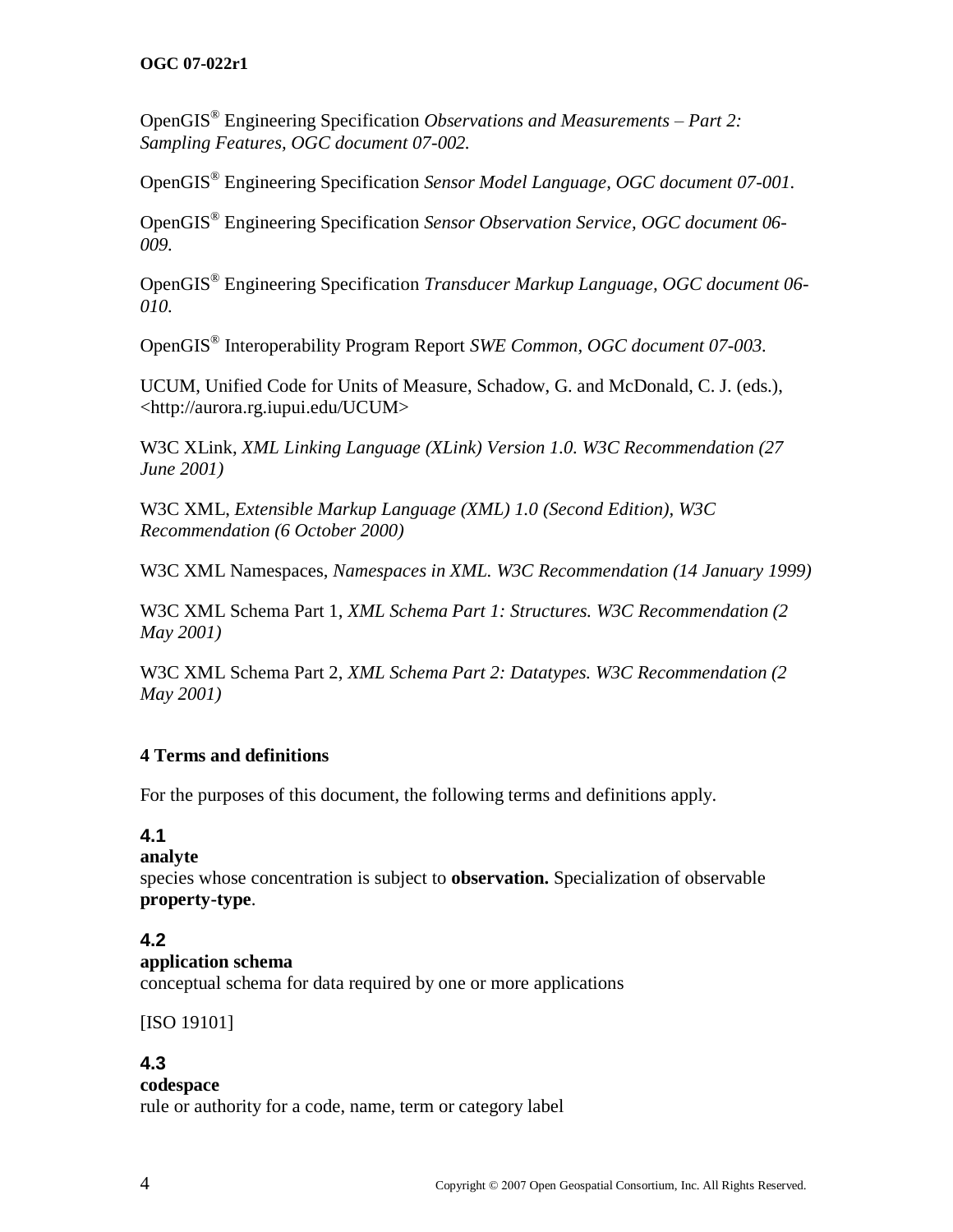Example: Codespaces may include dictionaries, authorities, codelists, patterns, etc.

## **4.4**

#### **coordinate reference system**

**coordinate system** that is related to the real world by a datum [ISO 19111]

## **4.5**

#### **coverage**

feature that acts as a function to return values from its range for any direct position within its spatiotemporal domain

[ISO 19123]

## **4.6**

## **data type**

specification of a value domain with operations allowed on values in this domain

#### [ISO/TS 19103]

Example: Integer, Real, Boolean, String, Date (conversion of a data into a series of codes).

NOTE: Data types include primitive predefined types and user-definable types. All instances of a data types lack identity.

## **4.7**

#### **determinand**

parameter or a characteristic of a phenomenon subject to **observation.** Synonym for observable **propertyType.**

#### **4.8**

#### **feature**

abstraction of real world phenomena

#### [ISO 19101]

NOTE: A feature may occur as a type or an instance. Feature type or feature instance should be used when only one is meant.

#### **4.9**

#### **GML application schema**

application schema implemented according to ISO 19136

#### **4.10**

#### **measure (noun)**

value described using a numeric amount with a scale or using a scalar reference system

#### [ISO/TS 19103]

NOTE: When used as a noun, measure is a synonym for physical quantity.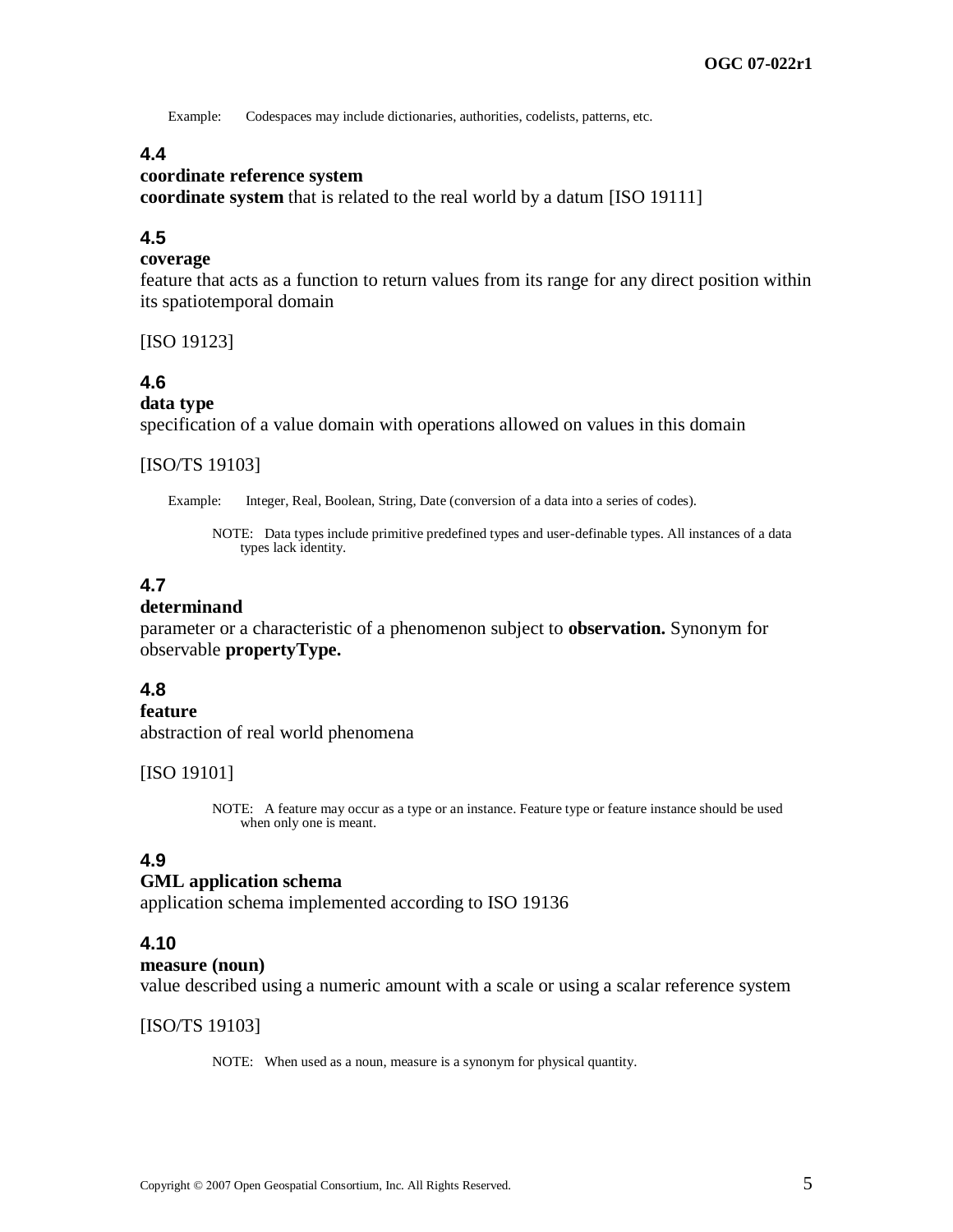## **4.11**

## **measurement (noun)**

an observation whose result is a measure

## **4.12**

## **measurand**

physical parameter or a characteristic of a phenomenon subject to a **measurement,**  whose value is described using a Measure (ISO 19103). Specialization of observable **property-type**.

## **4.13**

## **namespace <XML>**

collection of names, identified by a URI reference, which are used in XML documents as element names and attribute names [W3C XML Namespaces]

## **4.14**

## **observation (noun)**

an act of observing a property or phenomenon, with the goal of producing an estimate of the value of the property. A specialized event whose result is a data value.

## **4.15**

## **phenomenon**

concept that is a characteristic of one or more feature types, the value for which may be estimated by application of some procedure in an observation. Synonym for propertytype in this specification.

## **4.16**

## **procedure**

method, algorithm or instrument, or system of these

## **4.17**

## **property <General Feature Model>**

characteristic of a feature type, including attribute, association role, defined behaviour, feature association, specialization and generalization relationship, constraints

[ISO 19109]

## **4.18 property <GML>** a **child element** of a GML object

NOTE: It corresponds to feature attribute and feature association role in ISO 19109. If a GML property of a feature has an xlink:href attribute that references a feature, the property represents a feature association role.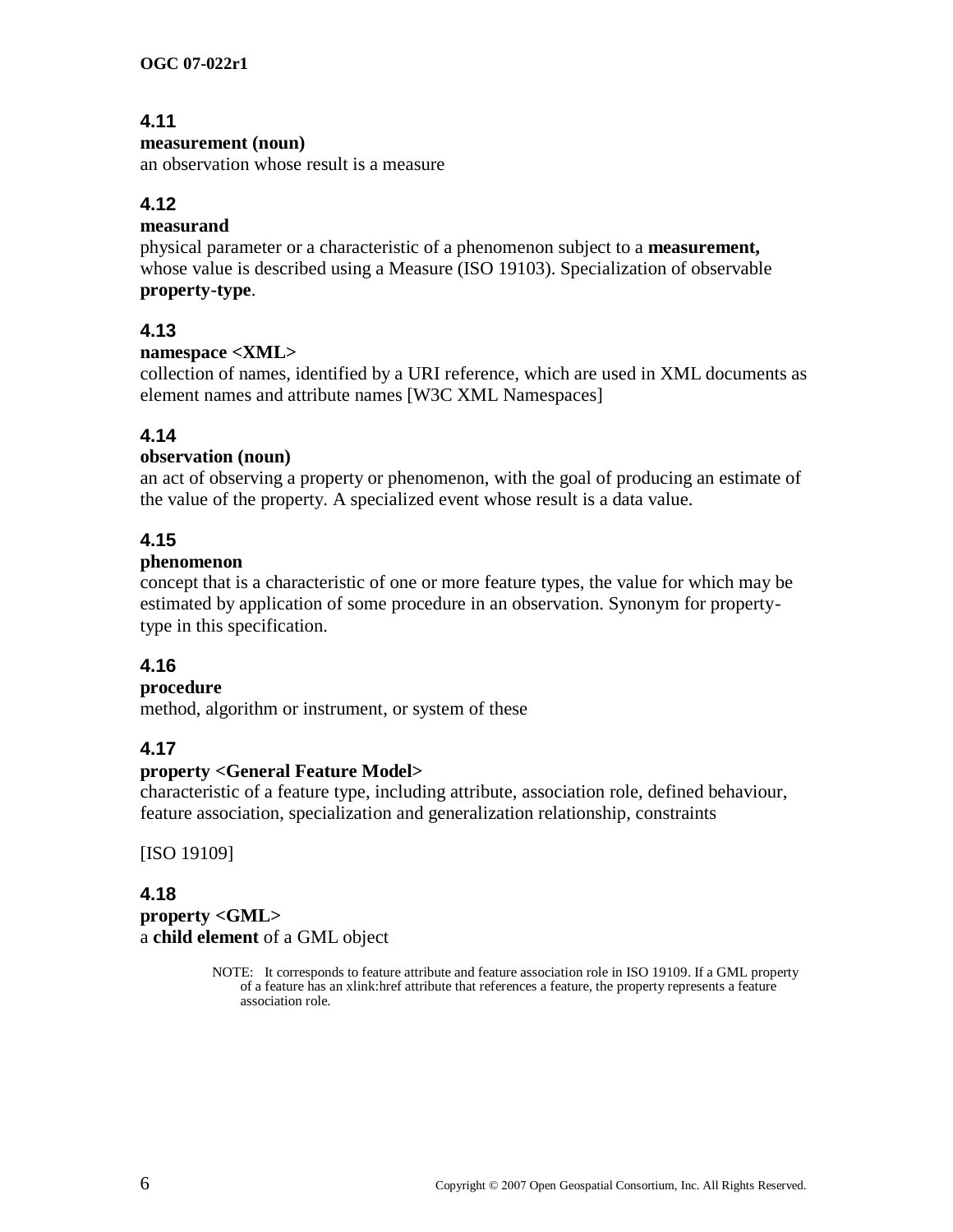## **4.19**

#### **property-type**

concept that is a characteristic of one or more feature types, the value for which may be estimated by application of some procedure in an observation. Synonym for phenomenon in this specification.

## **4.20**

## **result**

an estimate of the value of some property generated by a known procedure

## **4.21**

## **scale**

a particular way of assigning numbers or symbols to measure something is called a scale of measurement [\[SAR1995\]](#page-83-0).

## **4.22**

## **semantic type**

category of objects that share some common characteristics and are thus given an identifying type name in a particular domain of discourse

## **4.23**

## **UML application schema**

application schema written in UML according to ISO 19109

## **4.24**

## **Uniform Resource Identifier (URI)**

unique identifier for a resource, structured in conformance with IETF RFC 2396

NOTE: The general syntax is <scheme>::<scheme-specific-part>. The hierarchical syntax with a namespace is <scheme>://<authority><path>?<query> - see [RFC 2396].

## **4.25**

## **value**

member of the value-space of a datatype. A value may use one of a variety of scales including nominal, ordinal, ratio and interval, spatial and temporal. Primitive datatypes may be combined to form aggregate datatypes with aggregate values, including vectors, tensors and images [ISO11404].

## **5 Conventions**

#### **5.1 Symbols (and abbreviated terms)**

| <b>GFM</b> | <b>General Feature Model</b>                   |
|------------|------------------------------------------------|
| <b>GML</b> | Geography Markup Language                      |
| <b>ISO</b> | International Organization for Standardization |

O&M Observations and Measurements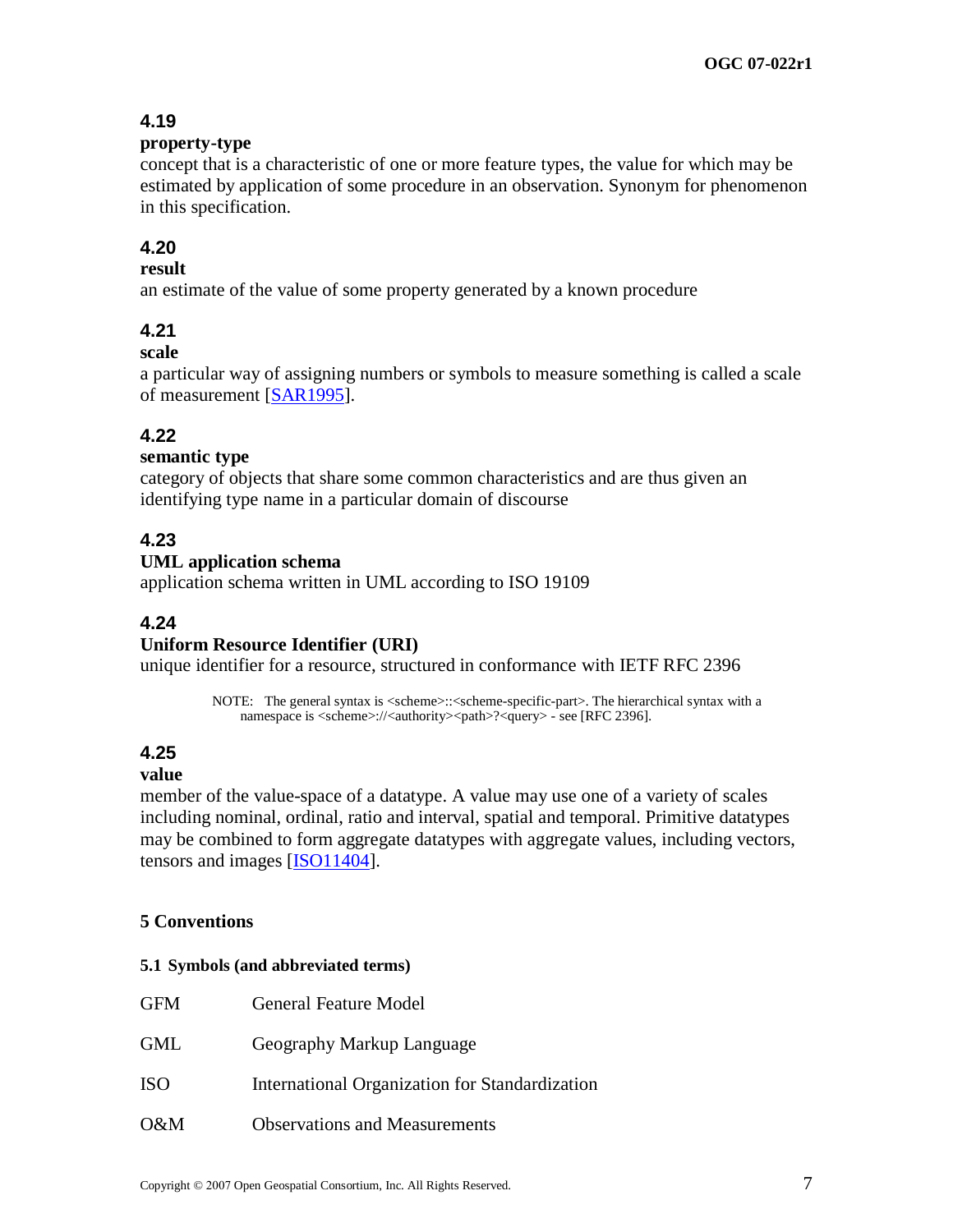## **OGC 07-022r1**

| OGC        | <b>Open Geospatial Consortium</b>  |
|------------|------------------------------------|
| <b>OWS</b> | <b>OGC Web Services</b>            |
| SensorML   | Sensor Model Language              |
| <b>SAS</b> | <b>Sensor Alert Service</b>        |
| SOS        | <b>Sensor Observation Service</b>  |
| <b>SPS</b> | <b>Sensor Planning Service</b>     |
| SWE        | <b>Sensor Web Enablement</b>       |
| TML        | <b>Transducer Markup Language</b>  |
| UML        | Unified Modeling Language          |
| <b>WXS</b> | W3C XML Schema Definition Language |
| XML        | Extensible Markup Language         |
| 1D         | <b>One Dimensional</b>             |
| 2D         | <b>Two Dimensional</b>             |
| 3D         | <b>Three Dimensional</b>           |

## **5.2 UML notation**

Most diagrams that appear in this specification are presented using the Unified Modeling Language (UML) static structure diagram, as described in Subclause 5.2 of the OGC Web Services Common Implementation Specification [OGC 04-016r2].

Many of the models refer to classes from various models in the ISO 19100 series of international standards. In this document these components have been imported from the ISO Harmonized Model as of 2006-06-14.

The UML is conformant with the profile described in ISO 19103 and ISO 19136 (GML) Annex E. Use of this restricted idiom supports direct transformation into a GML Application Schema.

The prose explanation of the model uses the term "property" to refer to both class attributes and association roles. This is consistent with the General Feature Model described in ISO 19109. In the context of properties, the term "value" refers to either a literal (for attributes whose type is simple), or to an instance of the class providing the type of the attribute or target of the association. Within the explanation, the property names (property-types) are sometimes used as natural language words where this assists in constructing a readable text.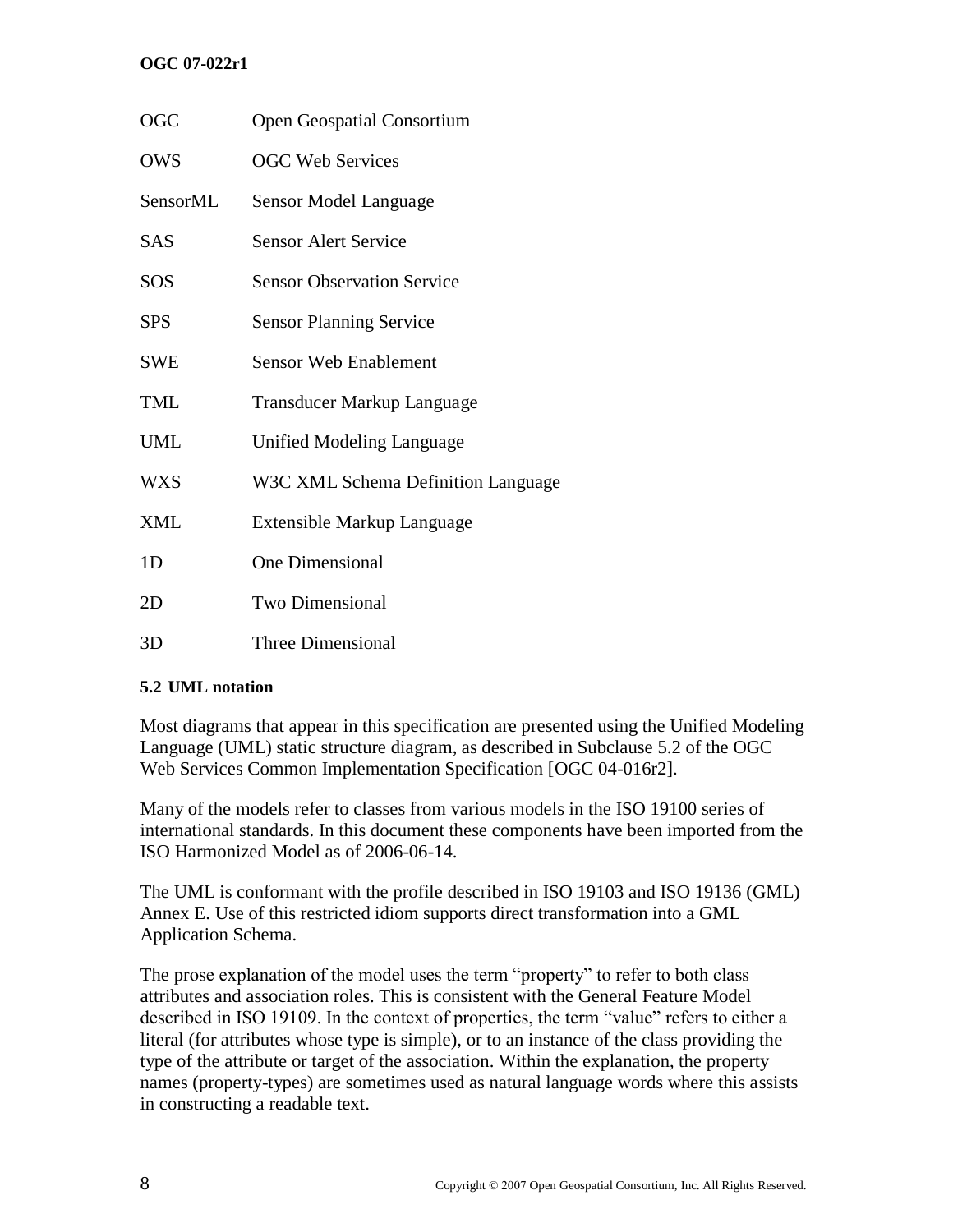## **5.3 Document terms and definitions**

This document uses the specification terms defined in Subclause 5.3 of [OGC 04-016r2].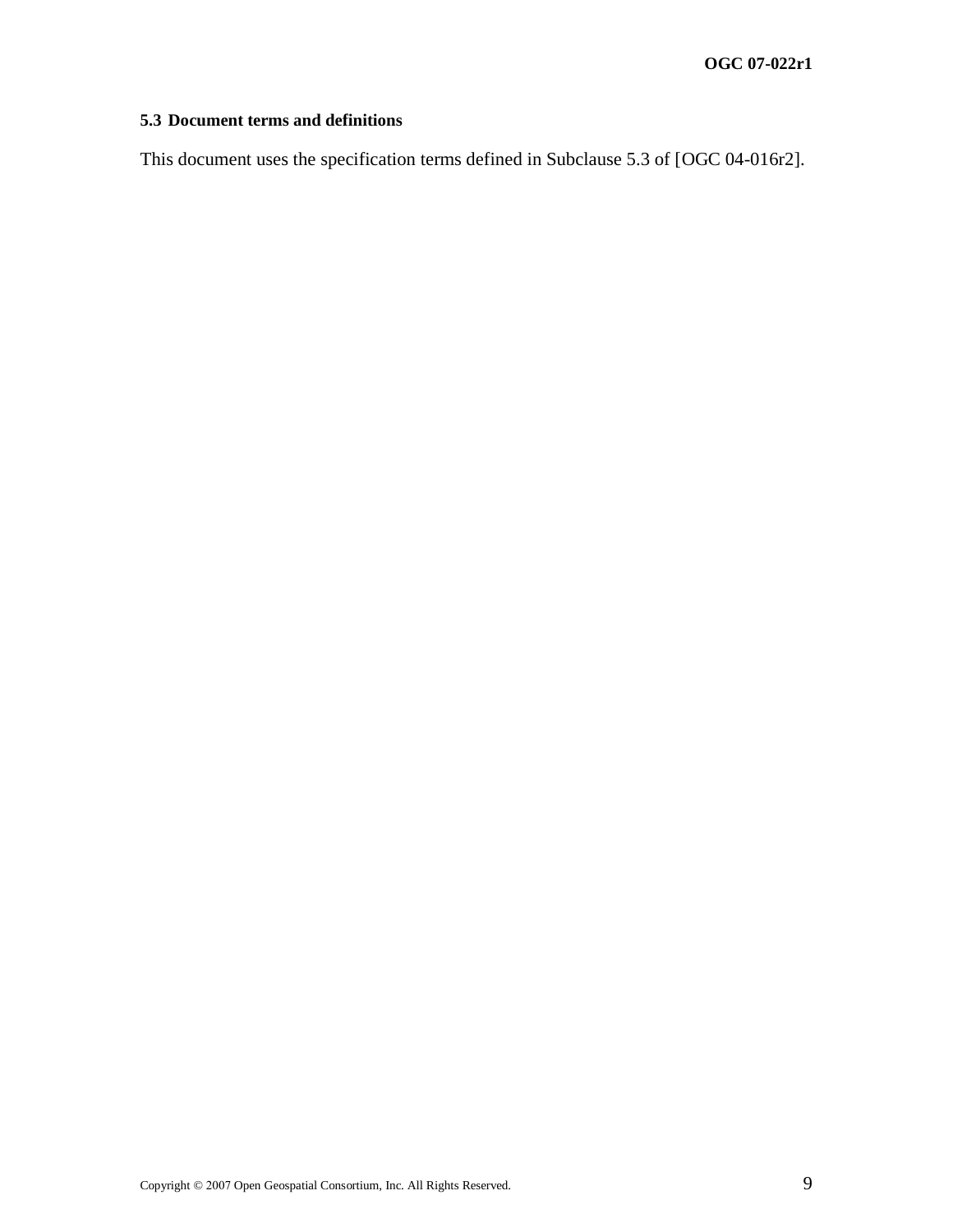## <span id="page-21-0"></span>**6 A model for Observations and Measurements**

#### **6.1 Introduction**

In this Clause, we describe a model for observations and associated components. The analysis is presented using UML static structure diagrams.

An observation is an act associated with a discrete time instant or period through which a number, term or other symbol is assigned to a phenomenon [\[FOW1998\]](#page-83-1). The phenomenon is a *property* of an identifiable object, which is the *feature of interest* of the observation. The observation uses a *procedure*, which is often an instrument or sensor [\[NRC1995\]](#page-83-2) but may be a process chain, human observer, an algorithm, a computation or simulator. The key idea is that the observation *result* is an estimate of the value of some property of the feature of interest, and the other observation properties provide context or metadata to support evaluation, interpretation and use of the result.

In conventional measurement theory [e.g. [K](#page-83-3)RALST, [SAR1995,](#page-83-0) VIM] the term "measurement" is used. However, Fowler's distinction between measurement and category-observation [\[FOW1998\]](#page-83-1) has been adopted in more recent work [\[NIE2001,](#page-83-4) [YOD\]](#page-84-0) so the term "observation" is used here for the general concept. "Measurement" may be reserved for cases where the result is a numeric quantity (sub-clause [6.3.3\)](#page-27-0). The result-type or level may be used as a basis for defining specialized observation types.

The Observation model takes a user-centric viewpoint, emphasizing the semantics of the feature-of-interest and its properties. This contrasts with Sensor oriented models, which take a process- and thus provider-centric viewpoint.

The relationship between the properties of an observation and those of its feature of interest is key to the semantics of the model. This is discussed in detail in sub-clause [6.3.1,](#page-25-0) in sub-clause 6.3.3, and in *Observations and Measurements – Part 2 – Sampling Features*.

## **6.2 Basic observation model**

The observation schema is organized in a package stereotyped  $\langle\langle\text{ApplicationSchema}\rangle\rangle$ . The observation schema has dependencies on a number of packages from the OGC Sensor Web Enablement suite, and on the ISO 19100 Harmonized Model, as shown in [Figure 1.](#page-22-0)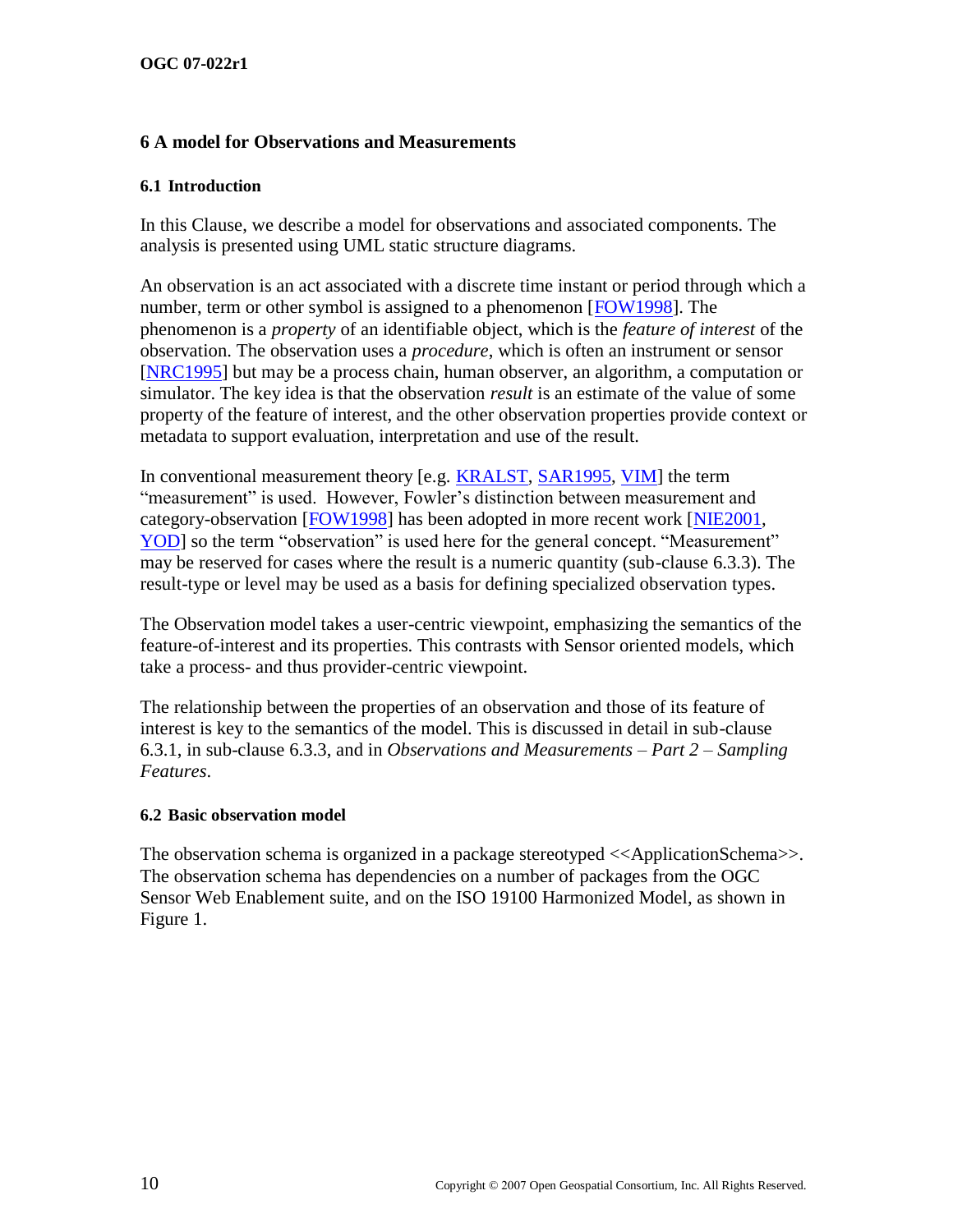

## <span id="page-22-0"></span>**Figure 1. Observation schema dependencies on packages from OGC Sensor Web Enablement and the ISO 19100 Harmonized model**

The basic observation model is shown in [Figure 2](#page-23-0) and summarized in this sub-clause. Sub-clause [6.3](#page-25-1) provides more detail for some properties of observations.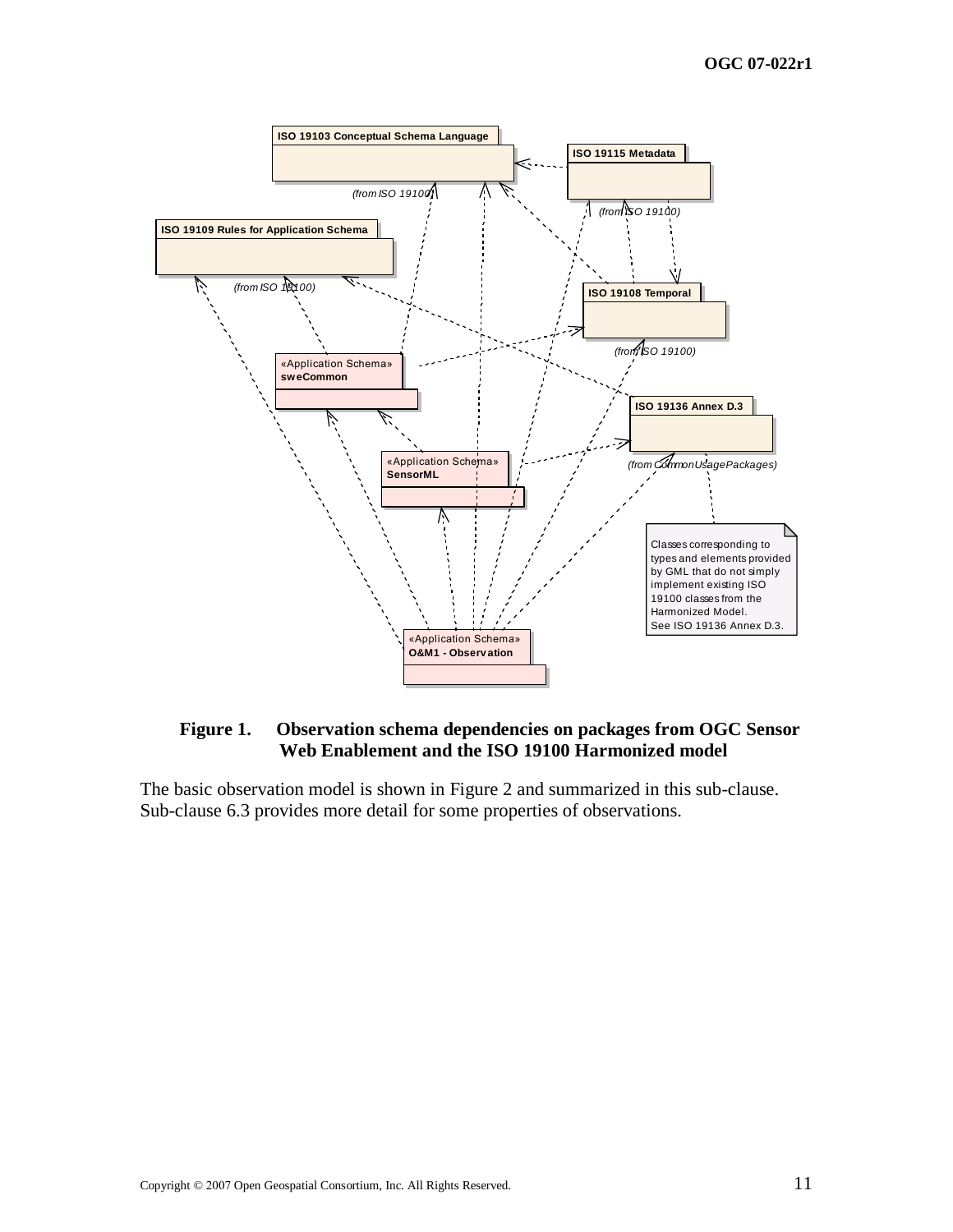

**Figure 2. The basic Observation type**

<span id="page-23-0"></span>

The key properties of an Observation are its featureOfInterest, the observedProperty, the procedure and the result.

The **featureOfInterest** is a feature of any type (ISO 19109, ISO 19101), which is a representation of the observation target, being the real-world object regarding which the observation is made.

The **observedProperty** identifies or describes the phenomenon for which the observation result provides an estimate of its value. It must be a property associated with the type of the feature of interest.

NOTE: A model and ontology for phenomena definitions is presented in [ANNEX C](#page-42-0) clause [2](#page-42-1)

The **procedure** is the description of a process used to generate the result. It must be suitable for the observed property.

> NOTE: At this level we do not distinguish between sensor-observations, estimations made by an observer, or algorithms, simulations, computations and complex processing chains.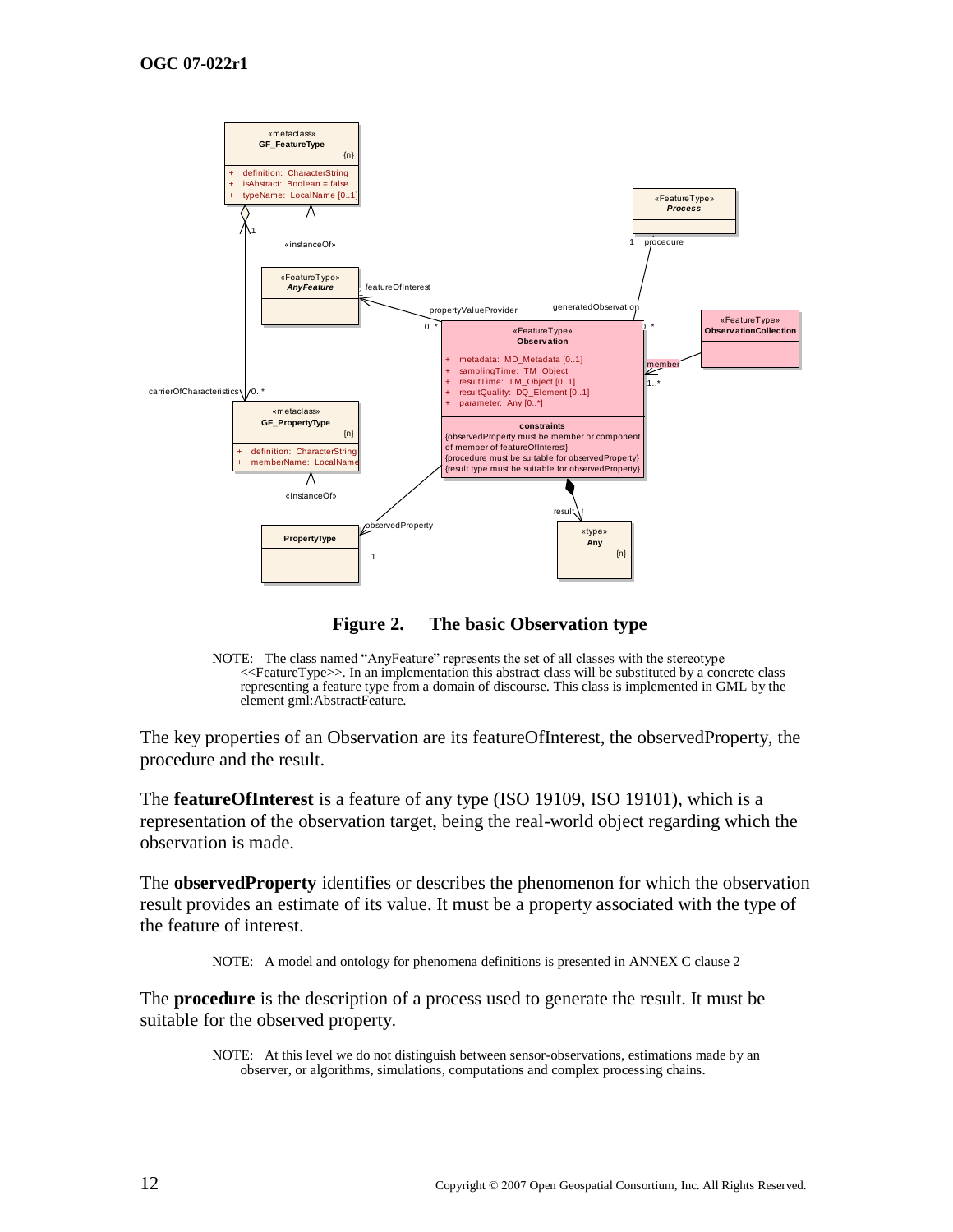The **result** contains the value generated by the procedure. The *type* of the observation result must be consistent with the observed property, and the scale or scope for the value must be consistent with the quantity or category type.

- NOTE: In some contexts, particularly in earth and environmental sciences, the term "observation" is used to refer to the *result*.
- NOTE: In the XML implementation, an element may be declared in the schema to have type="anyType", and the type may be indicated within a data instance (a) using the xsi:type attribute on the result element, or (b) through schema declarations for namespace qualified components appearing within the element content.

An observation may involve a complex process over an extended period. For a generic observation this is summarized in two time-related properties. The **samplingTime** is the time that the result applies to the feature-of-interest. This is the time usually required for geospatial analysis of the result. The **resultTime** is the time when the procedure associated with the observation act was applied. For some observations these are identical, in which case the resultTime may be omitted. However, there are important cases where they differ.

- Example: Where a measurement is made on a specimen in a laboratory, the samplingTime should record the time the specimen was retrieved from its host, while the resultTime should record the time the laboratory procedure was applied.
- Example: Where sensor observation results are post-processed, the resultTime is the post-processing time, while the samplingTime preserves the time of initial interaction with the world.
- Example: Simulations are often used to estimate the values for phenomena in the future or past. The samplingTime is the real-world time that the result applies to, while the resultTime is the time that the simulation process was executed.

An Observation **parameter** is a general event-specific parameter. This will typically be used to record environmental parameters, or event-specific sampling parameters that are not tightly bound to either the feature-of-interest or the procedure.

- NOTE: Parameters that are tightly bound to the procedure should be recorded as part of the procedure description. For example, the SensorML model associates parameters with specific process elements or stages.
- NOTE: The semantics of the parameter must be provided as part of its value.

In some applications it is convenient to use a generic or standard procedure, or feature-ofinterest, rather than define an event-specific process or feature. In this context, eventspecific parameters are bound to the Observation act.

Example: A time sequence of observations of water quality in a well may be made at variable depths within the well. While a comprehensive model may identify a specimen from the well taken at this depth as the feature-of-interest, a more common approach is to identify the well itself as the feature-of-interest, and add a "samplingDepth" parameter to the observation. The sampling depth is of secondary interest relative to the temporal variation of water quality at the site.

An observation may have **metadata**, and an indication of the event-specific **resultQuality**.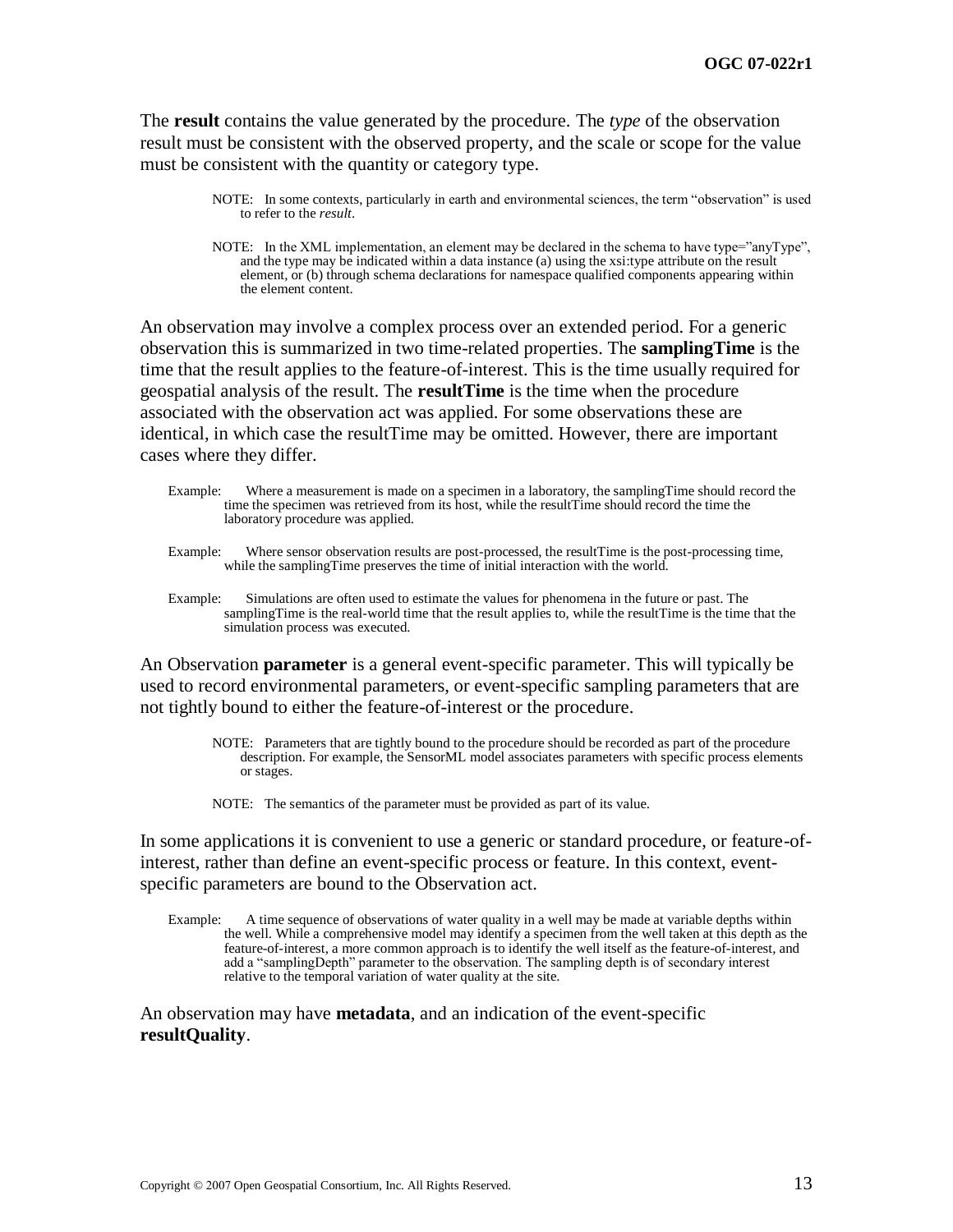#### <span id="page-25-1"></span>**6.3 Details of key observation properties**

#### <span id="page-25-0"></span>**6.3.1 Feature of interest and observed property**

An observation serves as a **property-value-provider** for a feature of interest. Aside from the result, the details of the observation event are primarily of interest in applications where an evaluation of errors in the estimate of the value of a property is of concern. The Observation could be considered to carry "property-level" instance metadata, which complements the dataset-level and feature-level metadata that have been conventionally considered (e.g. ISO 19115).

The type of the feature of interest is defined in an application schema (ISO 19109). This may be part of a domain model, or may be from a cross-domain model, such as Sampling Features (Part 2 of this specification). The feature type defines its set of properties, which for the current purposes may be divided into those properties whose value is assigned by some rule or assertion (e.g. name, ownership), and those properties whose value is determined by observation. Hence, the feature-of-interest must carry the observed property as part of the definition of its type.

Example: A feature type "PhysicalSpecimen" may be defined as having the attribute "mass" of type "Measure". An observation providing the value of this property must have observedProperty= "mass", the result must be of type "Measure" and the scale (unit of measure) must be suitable for mass measurements.

In the case of a feature property with structure (e.g. feature associations) the observed property may be of one component, or a subset of elements, of the complete feature property. Hence, the observed property might not appear directly as a first order property in the type definition for the feature of interest, but must appear within the structure of the feature type definition at some level.

**Issue:** For some feature types there may be multiple property components with the same name or type, distinguished by context. Hence, mapping the result of an observation to a slot associated with a feature instance requires a complete path to the slot. Should this be called out explicitly in the model? And in the XML encoding? Can this be made consistent with the notion that multiple representations of the feature of interest may be available?

Note that the property-type was originally conceived as providing a semantic or thematic classification, useful for discovery and potential data fusion.

The description of the property-type may be persisted in a dictionary (e.g. an ISO 19135 Register) and its identifier or designator used as the value of a reference within the observation instance. The description instantiates GF\_PropertyType (ISO 19109).

NOTE: Treating the property as a first-class object is an important characteristic of knowledgerepresentation technologies, such as [RDF]. In the semantic web context, either an object or property may be identified by a URI.

NOTE: The detailed definition of property types is beyond the scope of O&M. In [ANNEX C](#page-42-0) claus[e 2](#page-42-1) we provide the requirements for a Property Type ontology in the form of a UML schema.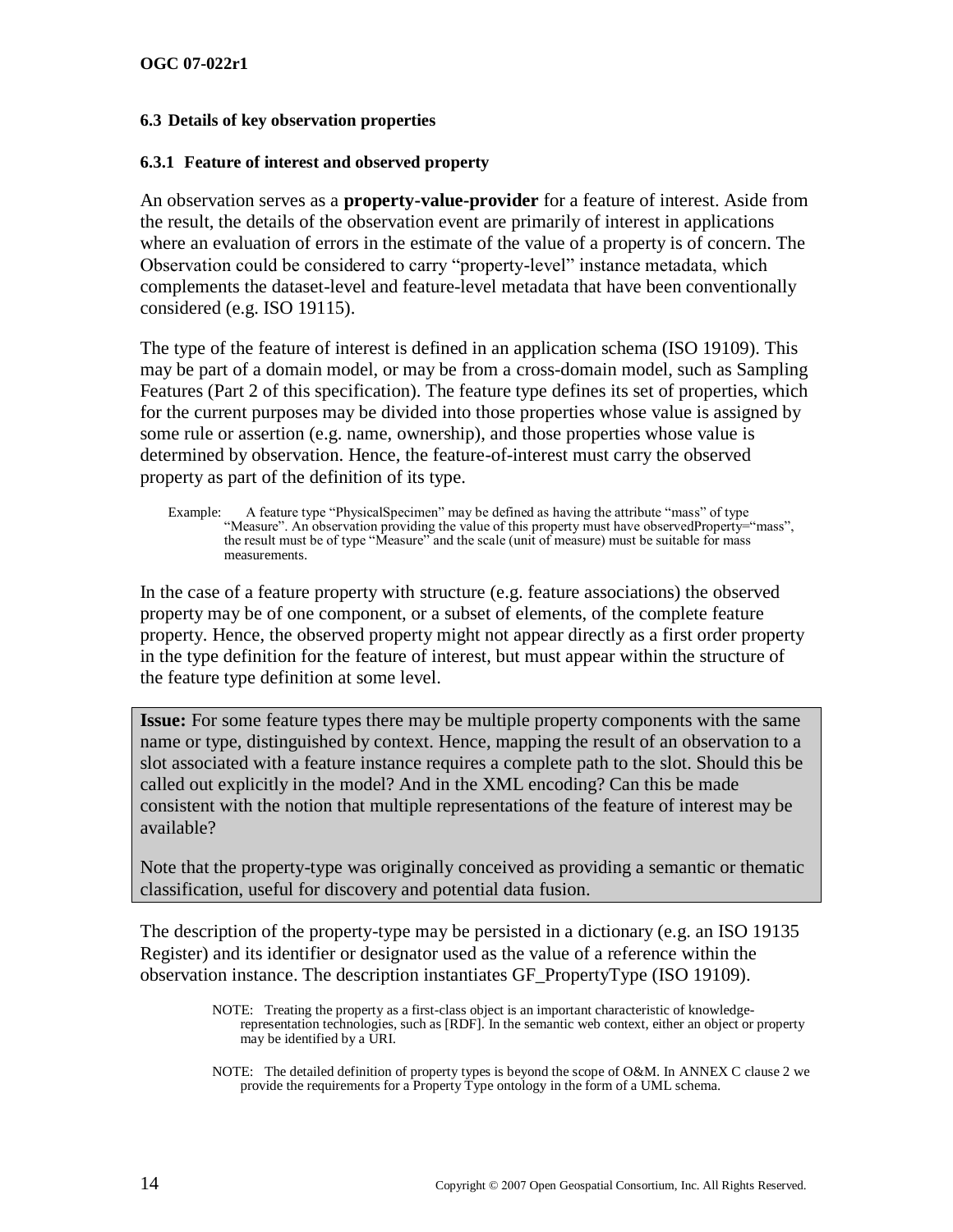The ultimate feature of interest of an investigation is usually of a type defined in a domain-specific application schema. However, an observation processing chain may involve a series of transformations of the result coupled to transformation of the observed property. This may imply a change in the feature of interest between steps. When considering the different stages of processing, the proximate feature of interest must be consistent with the result, carrying the observed property as part of the definition of its type, i.e. a feature of the correct type must be identified as the feature of interest.

Example: elements of an optical sensor system may measure photon intensity (feature of interest: sensor focus or ambiguity space), then different sensor bands combined to get a colour spectrum or radiance (feature of interest: pixel or scene), then an algorithm used to obtain a vegetation index (feature of interest: landcover tract).

If realised explicitly, the observations associated with the primitive, intermediate and final results comprise a temporal sequence of observations.

While the ultimate feature of interest may be a "natural" feature recognised from the application domain (e.g. river, road, person, vehicle, building, mountain, aquifer, etc), the proximate or intermediate target of an observation is often an artefact of sampling (e.g. specimen, station, traverse, pixel, swath etc). A schema for feature types corresponding to sampling artefacts is presented in O&M – Part 2.

#### **6.3.2 Observation procedure**

The procedure provides a description of the **Process** used to obtain the result. This is often an instrument or sensor, but may be a human observer, a simulator, or a process or algorithm applied to more primitive results used as inputs.

There are dependencies between the procedure and other observation properties as follows:

- the procedure must be appropriate for the observed property;
- as a corollary, details of the observed property are constrained by the procedure used;

- the procedure, perhaps with event-specific parameters, may provide key parts of the intrinsic description of the feature of interest;
	- Example: Examples: sampling depth within an observation well; ground location of a target (remote sensing observations)

Notwithstanding the dependencies, it is useful to separate procedure, observed property and feature of interest and represent them as primary properties of an observation. This is because they support *classification* of the observation in a way that is useful for discovery and retrieval.

Example: Example: an observed radiance wavelength is determined by the response characteristics of the sensor.

NOTE: The detailed description of observation processes is the topic of SensorML. I[n ANNEX C](#page-42-0) clause [3](#page-44-0) we provide an overview of the SensorML process hierarchy, and some possible specializations for observation.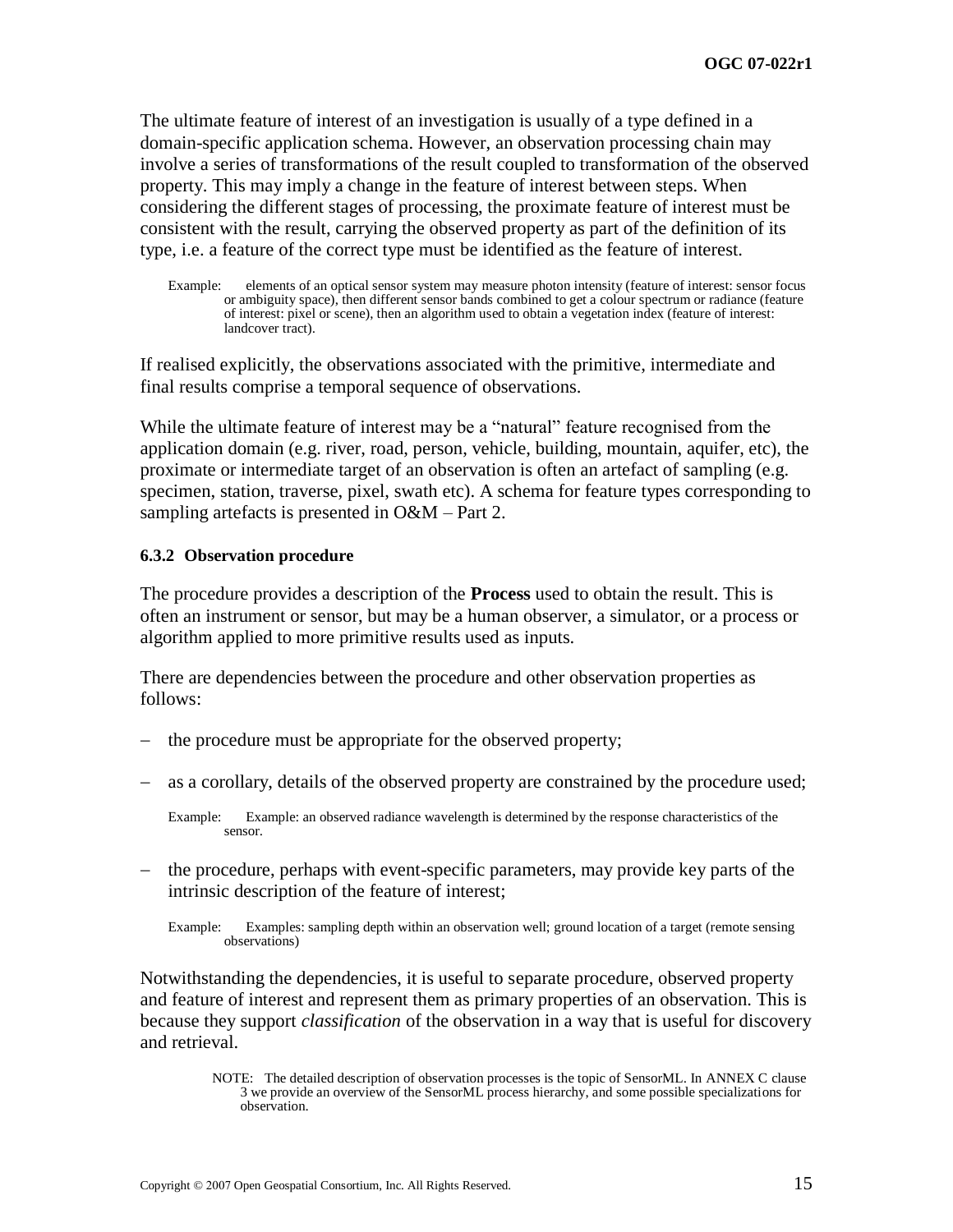## <span id="page-27-0"></span>**6.3.3 Result and observation specializations**

#### **6.3.3.1 General**

The observation result type must be suitable for the observed property.

#### <span id="page-27-1"></span>**6.3.3.2 Constant properties**

If a property of the feature of interest is single-valued, the corresponding observation result is a scalar (e.g. mass, length, temperature), or a record whose components correspond to a thematic decomposition of the observed property (e.g. bands of a spectrum, components of a wind-velocity vector, components of a stress tensor). Where a standard model for the observed property is available, this may be used for the result (e.g. observations of position, shape, or time should use GM\_Object and TM\_Object, as appropriate).

NOTE: Specialized observation types may be defined in which the generic result property is constrained to be a specific type (e.g. [Figure 3\)](#page-28-0). In the ComplexObservation the result is a **Record** (ISO 19103), where details of the result structure are provided by its **RecordType** (ISO 19103), which defines the components and their order,.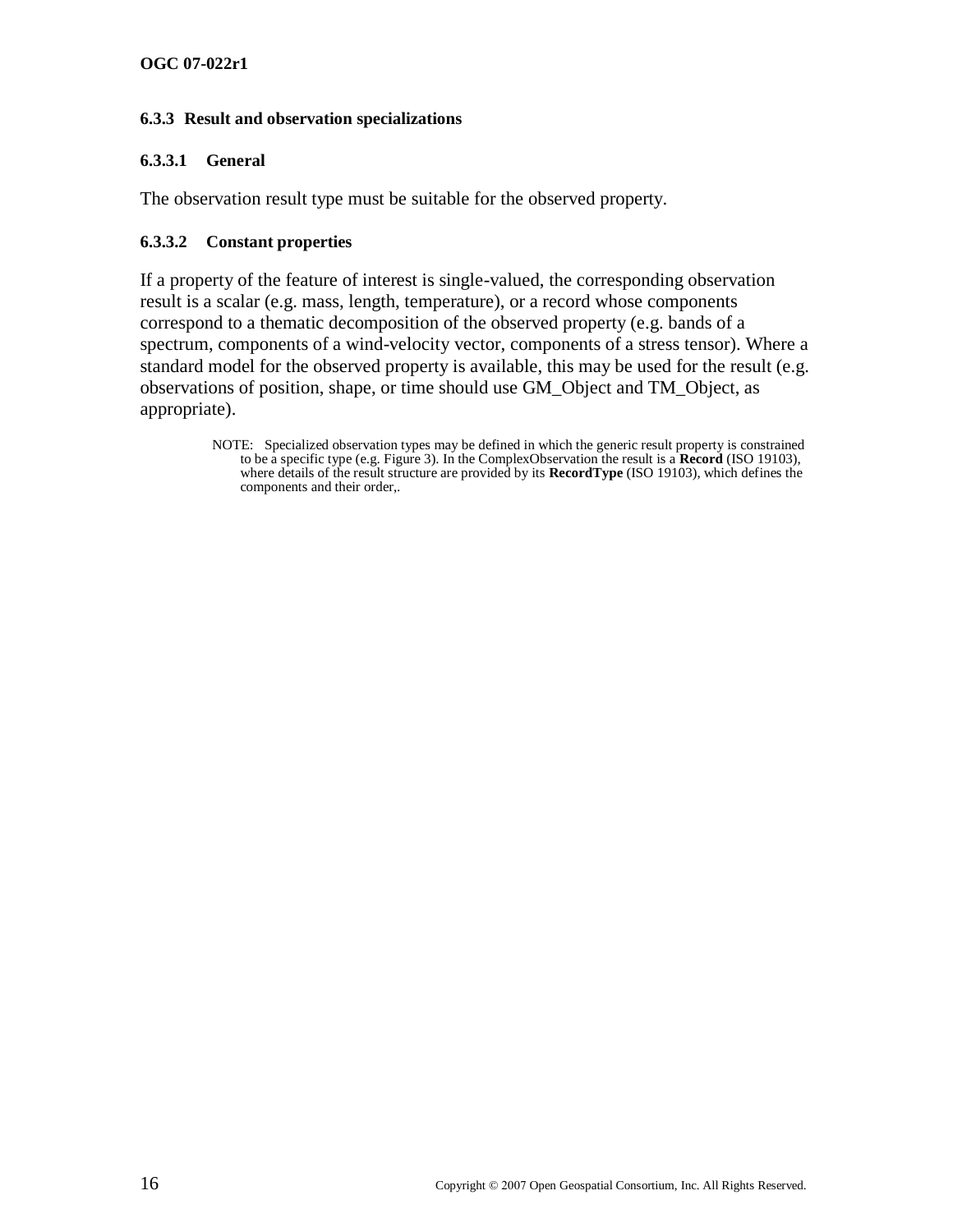



#### <span id="page-28-1"></span><span id="page-28-0"></span>**6.3.3.3 Varying properties**

If the type of a feature allows for a property that is dependent on some parameter, then the value of the property is a *function* of this parameter. If the variation is temporal or spatial, then the function is a *coverage* (CV\_Coverage—ISO 19123) whose domain is the spatio-temporal extent of the feature. The value of a corresponding observation result must also be a function or coverage, respectively. In practice, the observation will *sample* the relevant axis of the target feature, resulting in a *discrete* function or coverage (CV\_DiscreteCoverage).

NOTE: ISO 19123 describes a discrete coverage as being composed of a set of CV\_DomainObjects with the role of domainElements and a set of  $C\bar{V}$ \_AttributeValues with the role of rangeElements. The domain elements and range elements provide values for the geometry and value attributes (respectively) of a collection of CV\_GeometryValuePair elements of a discrete coverage. These two viewpoints correspond with "map" and "interleaved" encodings.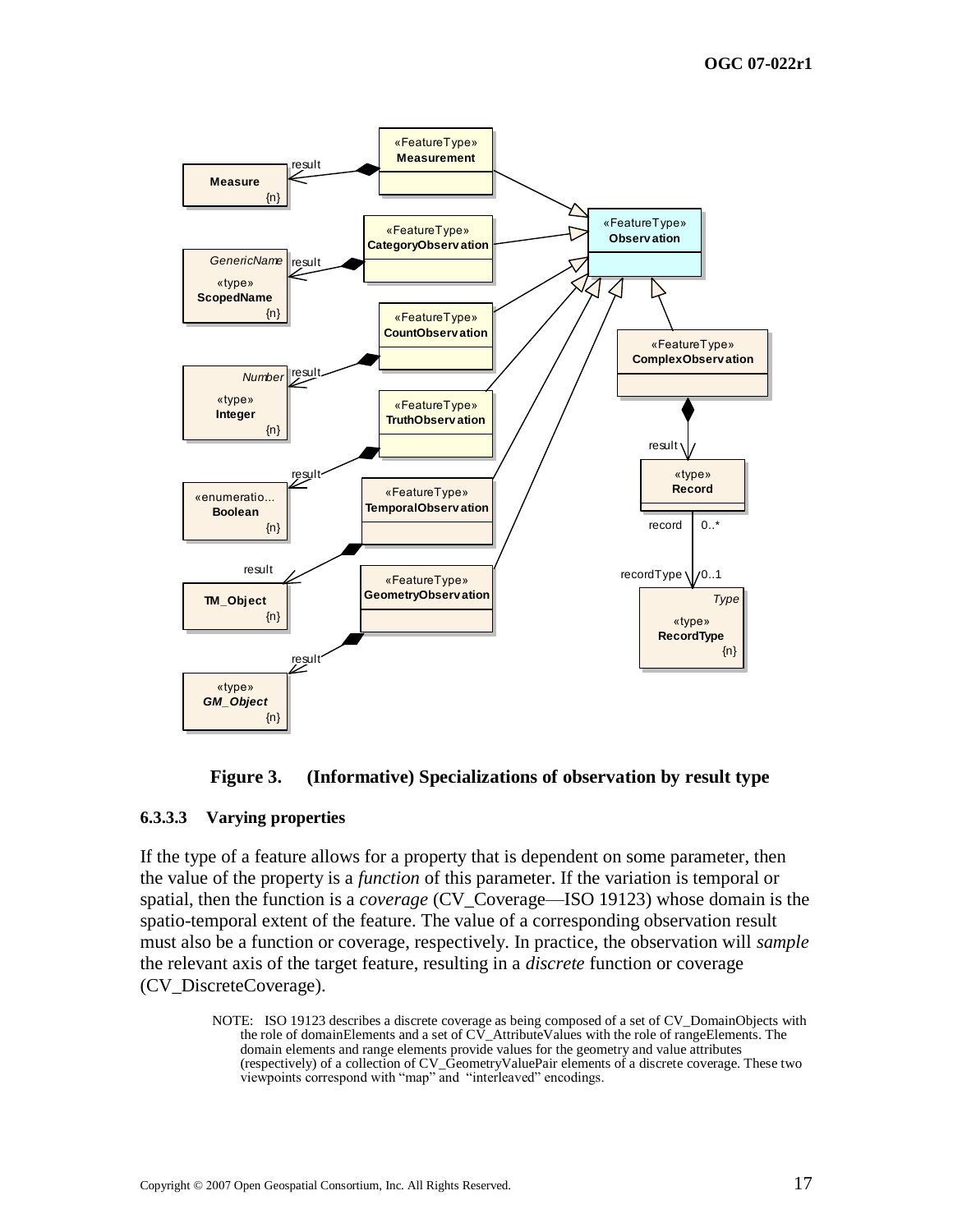#### **OGC 07-022r1**

The target feature may have many observations made on it using different sampling regimes, so it is common for the latter to be associated with the observation, rather than the feature of interest. This is accommodated by making the decomposition of the domain geometry (i.e. the CV\_DomainObject elements) explicit in the observation result. A discrete coverage result structure also provides a description of the map between domain and range elements.

- Example: The colour of a scene varies with position. The result of an observation of the property "colour" of the scene is a coverage. Each domain element is a pixel whose index allows the spatial location within the scene to be obtained.
- Example: Many properties of an observation-well vary along its length, including rock-type, orientation, permeability etc. These are conventionally encoded as "logs", with different sampling regimes. Each well-log is a coverage whose domain is the curve describing the shape of the well. The domain is sampled with elements whose location is described in terms of 1-D position measured along the well axis.

A familiar simple case concerns sampling a property at points on an extensive feature. The observation result is a set of point-value pairs (CV PointValuePair—ISO 19123).

Example: Temperature may be sampled using an array of weather stations. The temperature field of the region covered by the array may be represented as a discrete point coverage, whose domain-elements correspond to the station locations.

An important and common special case concerns monitoring a time-varying property of a persistent feature by sampling at discrete points in time. The observation result is a set of time-value pairs (either CV\_PointValuePair, in which the point geometry uses a temporal reference system, or CV\_TimeInstantValuePair—OGC 06-188r1).

Example: An air- or water-quality monitoring station observes properties such as ozone, turbidity, etc. The instantaneous value is a scalar concentration or index value. However, the value is time-dependant. The value may be expressed as a coverage whose domain is the period of interest. This is usually described as a time series, which is a discrete time coverage.

The feature of interest may be naturally structured into elements, such as a road network composed of road-segments, or a state composed of administrative areas at a finer scale, or a farm composed of fields. Observation of a property of these features may capture its variation as a function of the sub-features. In these cases the standard members of the target feature are responsible for the decomposition of the domain geometry. The result of an observation on such a compound feature is a set of element-value pairs (CV\_ElementValuePair—OGC 06-188r1), in which the domain object refers to a feature, which must be a member of the compound feature that is the feature of interest of the complete observation.

NOTE: ISO 19123 allows for a domain object to be parameterized by space and time. The use of a feature as the domain object is thus a variation on the standard coverage model. In this usage the feature is playing a similar role as an index from a grid domain – it is a designator that supports the relevant spatio-temporal position being obtained indirectly.

NOTE: Specialized observations with coverage results may be defined [\(Figure 4\)](#page-30-0).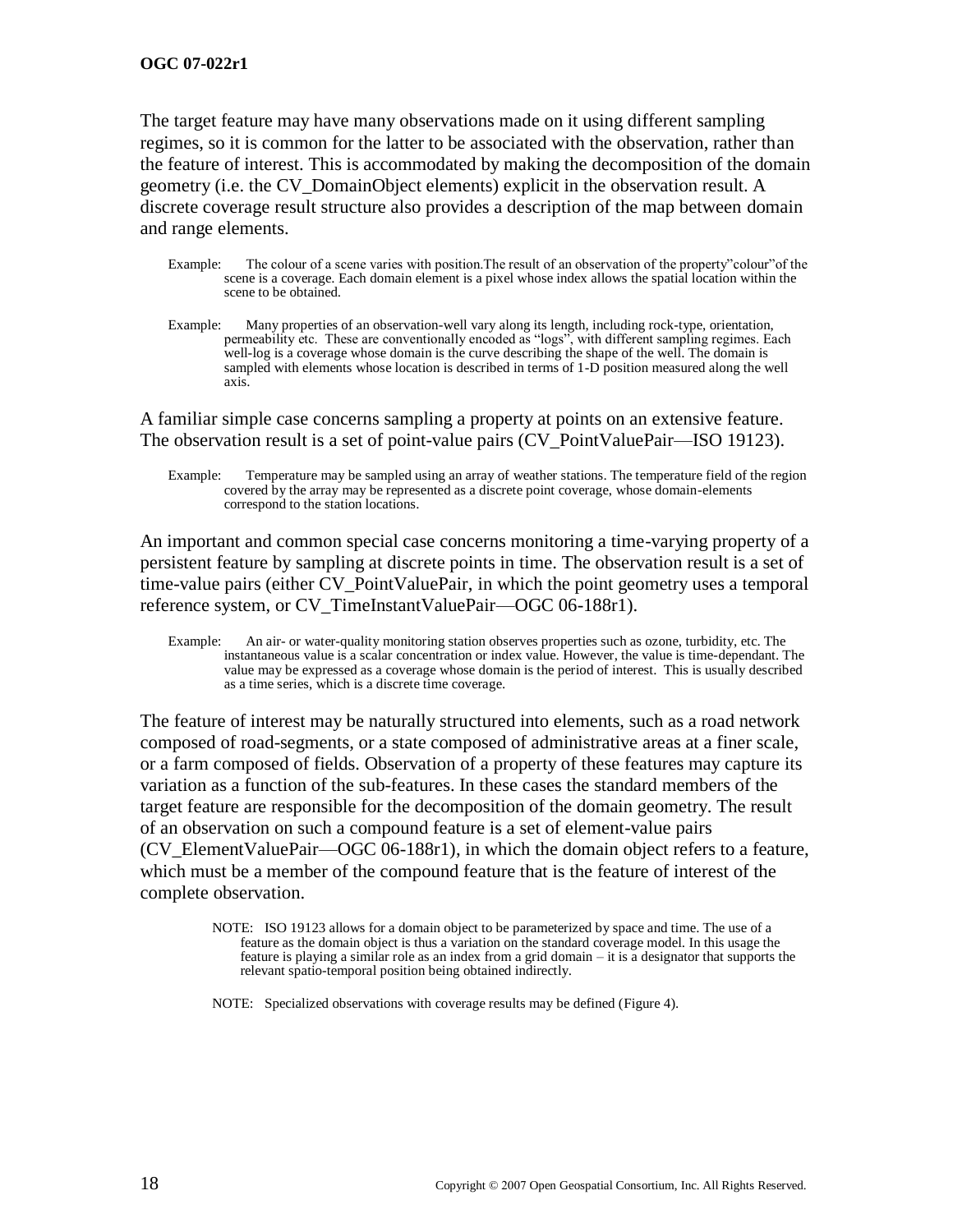

## <span id="page-30-0"></span>**Figure 4. (Informative) Specialization of observations with coverage-valued results**

## **6.4 Location**

Observations may be associated with a geospatial location. The primary location of interest is usually associated with the ultimate feature-of-interest, so this is a principle classifier of an observation and its result, used in indexing and discovery.

However, the location may not be trivially available. For example: in remote sensing applications, a complex processing chain is required to geolocate the scene or swath; in feature-detection applications the initial observation may be made on a scene, but the detected entity, which is the ultimate feature of interest, occupies some location within it. The distinction between the proximate and ultimate feature of interest is a key consideration in these cases (see sub-clauses [6.3.1](#page-25-0) and O&M-Part 2).

Other locations appear in various scenarios. Sub-sampling at locations within the featureof-interest may occur (see sub-clause [6.3.3.3\)](#page-28-1). The procedure may involve a sensor located remotely from the ultimate feature of interest (e.g. remote sensing; specimens removed from their sampling location and observed ex-situ). Furthermore, the location of the feature of interest may be time-dependent.

Finally, the O&M model is generic. The geospatial location of the feature-of-interest may be of little or no interest for some observations (e.g. live specimens, observations made on non-located things like chemical species).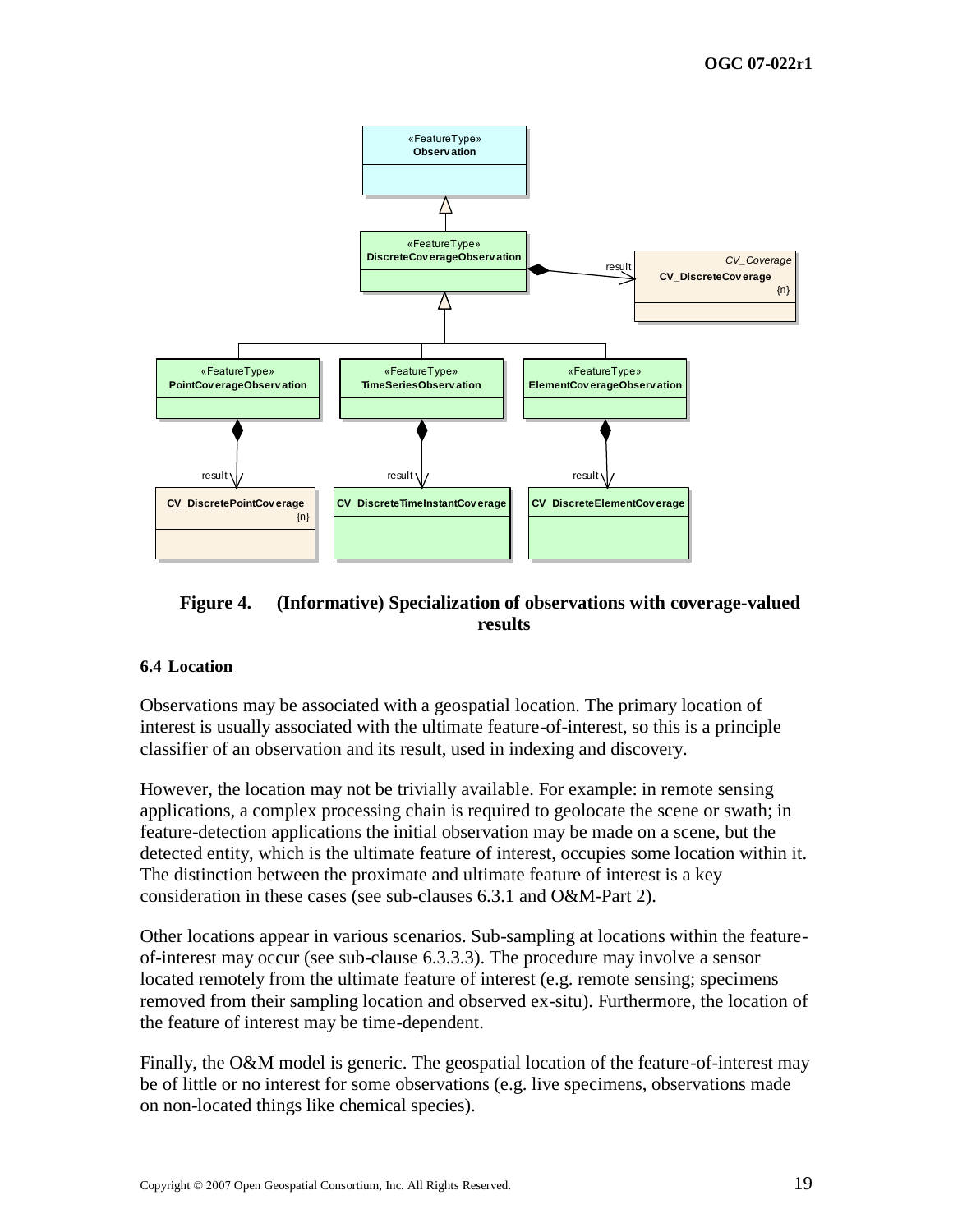For these reasons, the generic Observation class does not have an inherent location property. Relevant location information should be provided by the feature of interest, or by the observation procedure, according to the specific scenario.

#### **6.5 Collections of observations**

An **ObservationCollection** is composed of a set of member observations [\(Figure 2\)](#page-23-0).

Under certain conditions of homogeneity, the information in an observation collection may be captured in a compound observation type, as described in sub-clause [6.3.3.](#page-27-0)

If the member observations have

- the same feature of interest
- $-$  the same sampling time
- different observed properties

this may be represented as a ComplexObservation (sub-clause [6.3.3.2\)](#page-27-1) whose observed property compounds the individual properties.

If the member observations have

- $-$  the same feature of interest
- the same observed property
- different sampling times

this may be transformed into a TimeSeriesObservation (sub-clause [6.3.3.3\)](#page-28-1) whose sampling time is the period encompassing all the member times.

Example: Air-temperature at a weather station; water quality observations at a water monitoring station.

If the member observations have

- the same observed property
- $-$  the same sampling time
- features of interest that comprise elements of a larger feature

this may be represented as a DiscreteCoverageObservation (sub-clause [6.3.3.3\)](#page-28-1) whose feature of interest is the larger feature, and within which the result elements' geometry describe its spatio-temporal decomposition.

Example: A multi-band spectral radiance; a compound observable like "weather"; a tensor property like earthquake moment.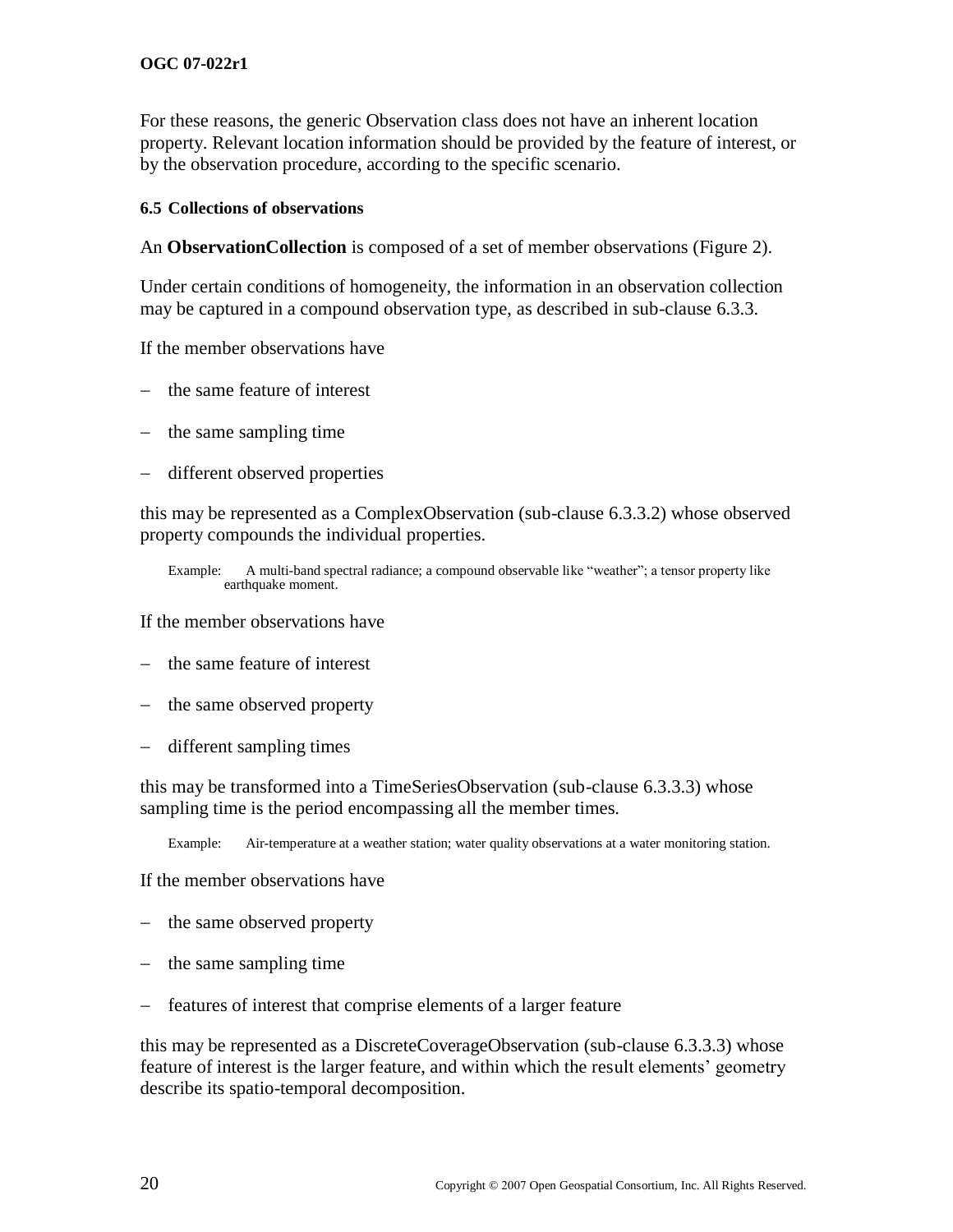Example: The feature of interest is an array of stations, which may be on a grid; or an array of pixels, which comprise a scene

#### **6.6 Implementation**

#### **6.6.1 XML encoding rule**

The model is presented using the UML profile described in ISO 19103 and ISO DIS 19136. This allows a GML Application Schema to be generated by following the encoding rules in ISO DIS 19136. Such an XML implementation represents the model explicitly, with elements that carry the names that appear in the model.

Alternative GML Application Schema implementations are possible, and may be considered conformant provided they accommodate the information items identified in the model (see [ANNEX A\)](#page-38-0). The model may also be used to design or analyse implementations using other platforms, such as tables, spreadsheets, etc.

Note that a GML implementation is necessary to allow O&M objects to be represented in a form that conforms with requirements for service interfaces specified by OGC, in particular WFS and profiles of WFS.

#### **6.6.2 Basic observation**

The schema for the Observation model shown in [Figure 2](#page-23-0) is presented in [ANNEX D](#page-46-0) Clause [2.3.](#page-47-1)

#### **6.6.3 Specialized observation types**

The specialized observation types shown in [Figure 3](#page-28-0) and [Figure 4](#page-30-0) each have a result property of a specific type. These are implemented in the schema shown in [ANNEX D](#page-46-0) Clause [2.4.](#page-50-0)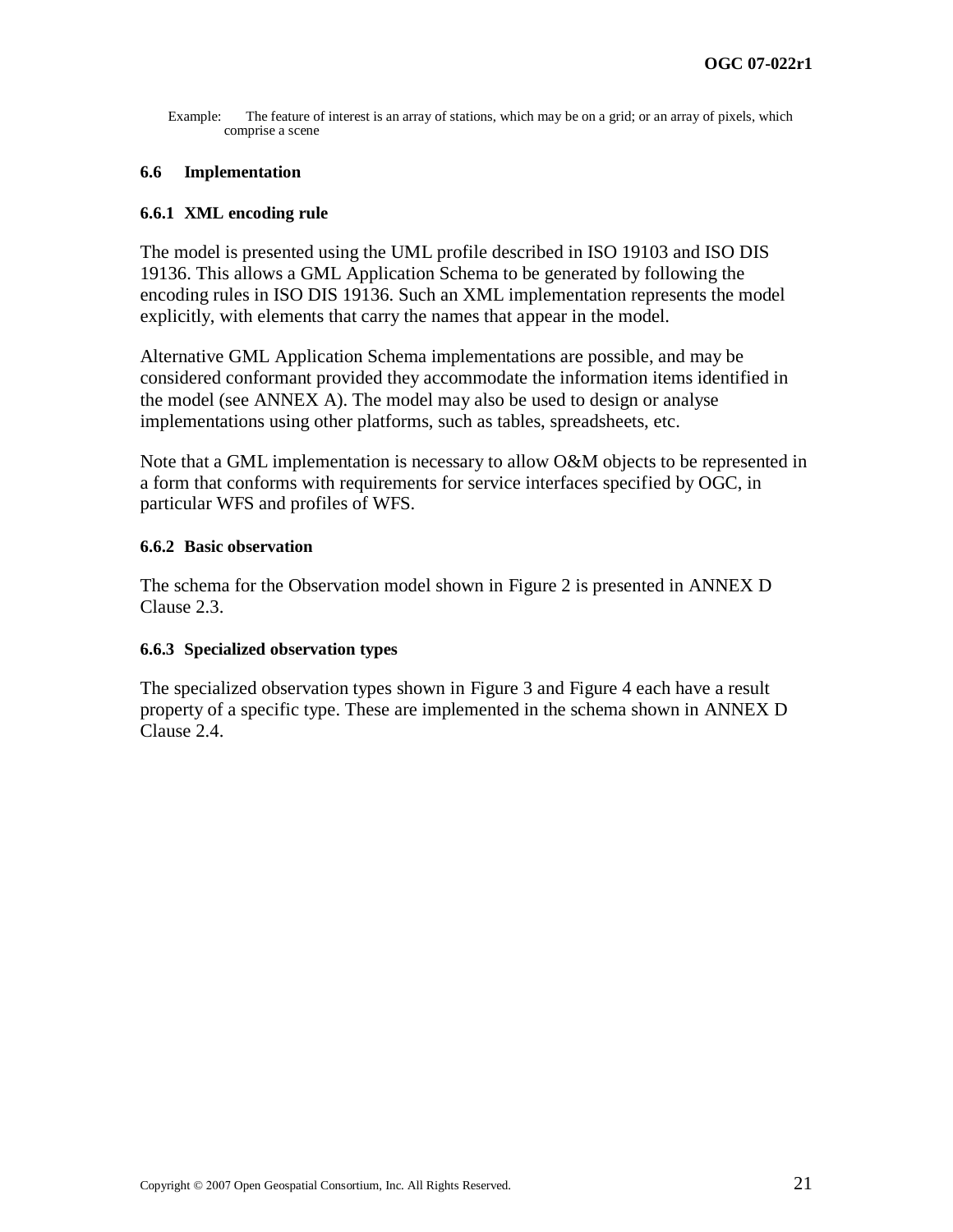## **7 Discussion**

#### **7.1 Domain specialization**

Specialization of the observation model for an application domain is accomplished primarily through the domain application schema and its feature-type catalogue. For example, an instance of a feature-type in the domain feature-type catalogue will provide the ultimate feature of interest for the investigation of which the observation is a part, and the characteristic properties of the feature-type provide potential observed properties. A description of a sensor or process familiar within the application domain is the value of the observation procedure.

The observation model encourages encapsulation of domain specialization in the associated classes, and the observation class itself rarely needs specialization.

Nevertheless, other choices could be made in partitioning information between the classes in the model. For some applications it may be convenient for information that is strictly associated with a second-layer object (procedure, feature of interest) to be associated with a specialized observation type.

For example, when measuring chemistry or contamination, the process often involves retrieving *specimens* from a sampling station, which are then sent to a laboratory for analysis. The specimen is a very tangible feature instance, with identity. For some applications it may be important to recognize the existence of the specimen, and retain a separate description of it. However, in other applications, particularly when the focus is on monitoring the change in a property at a sampling station, the existence of a series of distinct specimens is of minor or no interest. In this case creating a series of objects and identifiers is superfluous to the user's requirements.

Nevertheless, some properties that might be strictly associated with such a specimen must still be recorded, such as "sampling elevation" in a water or atmospheric column. A number of choices may be made. For example, the elevation could be

- (a) a property of each distinct specimen on which atomic observations are actually made,
- (b) a property of the sampling station (which would require distinct stations for all elevations at which observations are made),
- (c) a parameter of the observation procedure, (which makes the procedure specific to this observation series only) or
- (d) a parameter of the observation event, either using the soft-typed procedureParameter, or through specialization of the observation type.

Any of these is a legitimate approach. The optimum one will be dependent on the application.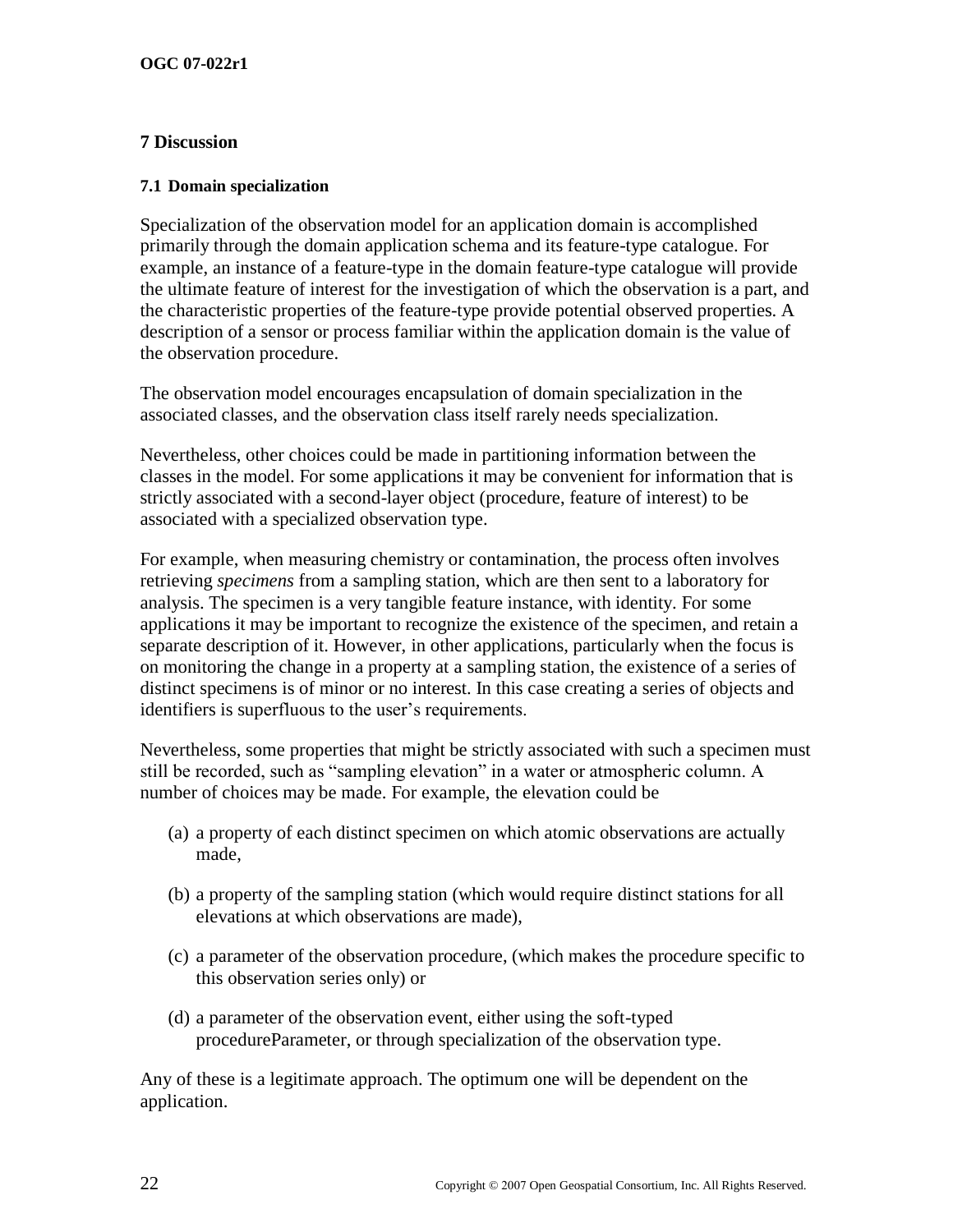All of the classes in the models presented here for observations and procedures may be further specialized for domain-specific purposes. Additional attributes and associations may be added as necessary.

Example: "Assay" may be derived from Measurement, fixing the observedProperty to be "ChemicalConcentration" and adding an additional attribute "analyte".

#### **7.2 Comparison with provider-oriented models**

The O&M model is intended to provide a basic output- or user-oriented information model for sensor web and related applications. The goal is to provide a common language for discourse regarding sensor and observation systems.

In comparison, TML and SensorML have process- or provider-oriented data models. These are usually used to describe data at an early stage in the data processing and valueadding chain. This may be prior to the details of the feature-of-interest and observed property being assembled and assigned to the result in a way that carries the key semantics to end-users of observation data. In particular, part of a TML or SensorML datastream may include information that must be processed to determine the position of the target or feature-of-interest. At the early processing stage such positional and timing information may be embedded within the result.

Nevertheless, even within these low-level models the O&M formalization may be applied. The proximate feature-of-interest is the vicinity of the sensor. The observed property is a composite type including components representing observation timing, and position and attitude of a sensor, etc. This must be processed to obtain the details of the ultimate feature of interest. The procedure is a sensor package including elements that capture all of the elements of the composite phenomenon or property-type, etc.

#### **7.3 Observation discovery and use**

The Observation and Measurements model presented here offers a user-oriented viewpoint. The information object is characterized by a small set of properties, which are likely to be of interest to a user for discovery and request of observation data. The user will typically be interested primarily in a feature of interest, or the variation of a phenomenon. The model provides these items as first order elements. An interface to observation information should expose these properties explicitly.

Sensor Observation Service [SOS] leverages the O&M model directly, with *featureOfInterest* and *observedProperty* being (1) explicit classifiers for an observationOffering in the capabilities description, used for discovery, and (2) explicit parameters in the GetObservation request. From a user point of view, the sensor or procedure description is primarily *metadata*, which is only of interest to specialists during discovery, and then to assist evaluation or processing of individual results.

Each of these associated objects (sensor or procedure, target feature, phenomenon) may require a complex description. Hence they are modelled as distinct classes, which may be as simple or complex as necessary. In the XML serialized representation following the GML pattern, they may appear inline, perhaps described using one of the models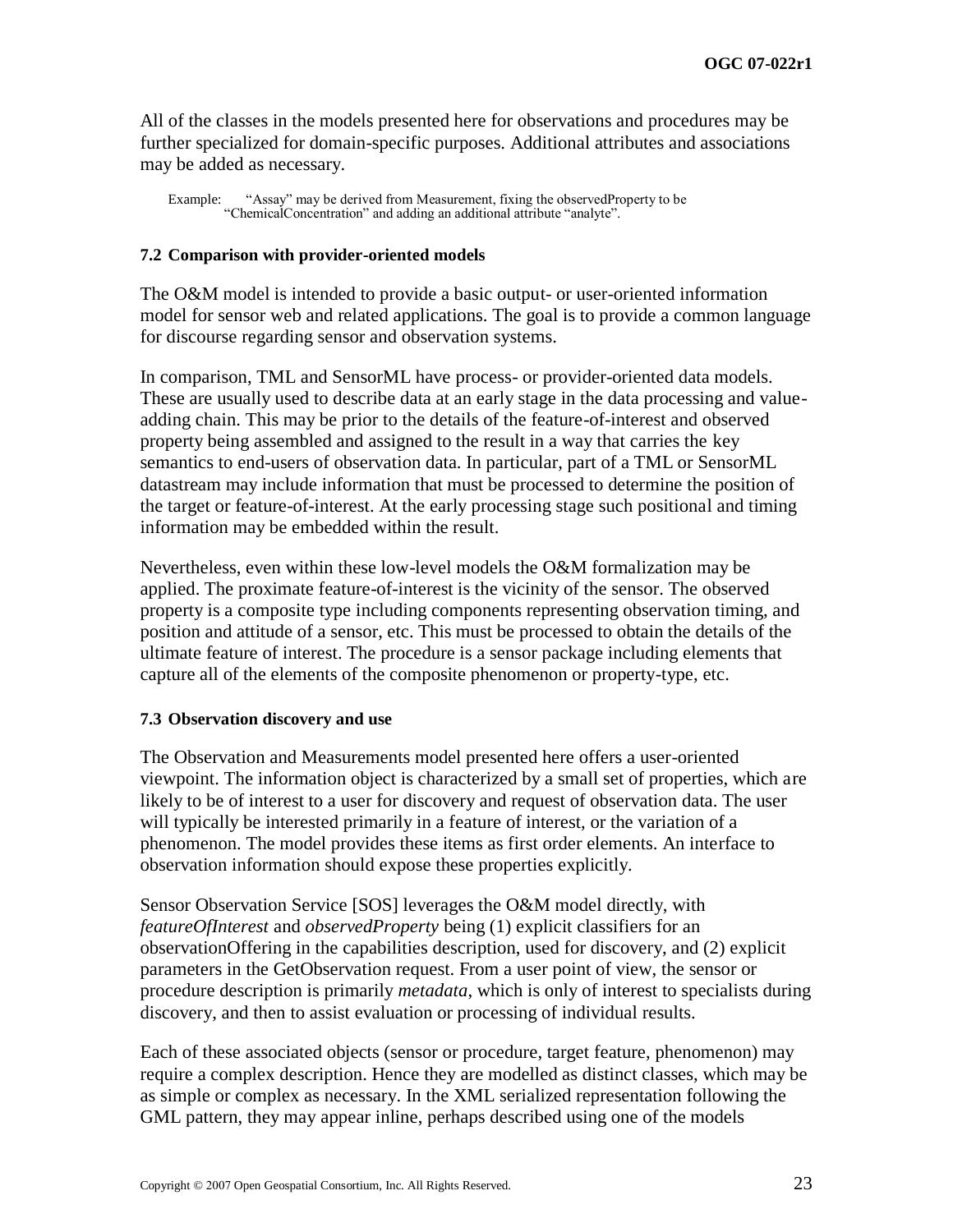presented here, or they may be indicated by reference using a URI. The URI identifier may be a URL link or service call, which should resolve immediately to yield a complete resource. Or it may be a canonical identifier, such as a URN, which the user and provider are preconfigured to recognise and understand.

On the other hand, TML and SensorML take a process- or provider-oriented viewpoint. Discovery and request is based primarily on the user having knowledge of specific sensor systems and their application. While this is a reasonable assumption within technical communities, specialist knowledge of sensor systems would not be routinely available within a broader set of potential users of sensor data, particularly as this is made widely available through interfaces like SOS.

## **7.4 Observations vs. Interpretations**

Some conceptual frameworks make a fundamental distinction between *observations* and *interpretations* as the basis for their information modelling approach. This supports a pattern in which observations are given precedence and archived, while interpretations are more transient, being the result of applying the current algorithms and paradigms to the currently available observations.

An alternative view is that the distinction is not absolute, but is one of degree. Even the most trivial "observations" are mediated by some theory or procedure. For example, the primary measurement when using a mercury-in-glass thermometer is the position of the meniscus relative to graduations. This allows the length of the column to be estimated. A theory of thermal expansion plus a calibration for the physical realization of the instrument allows conversion to an inferred temperature. Other observations and measurements all involve some kind of processing from the primary observable. For modern instruments the primary observable is almost always voltage or resistance or frequency from some kind of sensing element, so the "procedure" typically involves calibrations, etc, built on a theory of operation for the sensor. But the same high-level information model - that every "value" is an estimate of the value of a property, generated using a procedure and inputs - applies to both "observations" and "interpretations". It is just that the higher the semantic value of the estimate, the more theory and processing is involved.

In some cases it may be useful to explicitly describe the processing chain instance that has taken a more primitive observations (e.g. an image) and retrieved a higher level observation (e.g. the presence of a certain type of feature instance) through the application of one or more processing steps.

## **7.5 Features, coverages and observations – different views of information**

ISO 19109 describes the *feature* as a "fundamental unit of geographic information". The ―General Feature Model‖ (GFM) presented in ISO 19101 and 19109 defines a feature type in terms of its characteristic set of properties, including attributes, association roles, and behaviours, as well as generalization and specialization relationships, and constraints.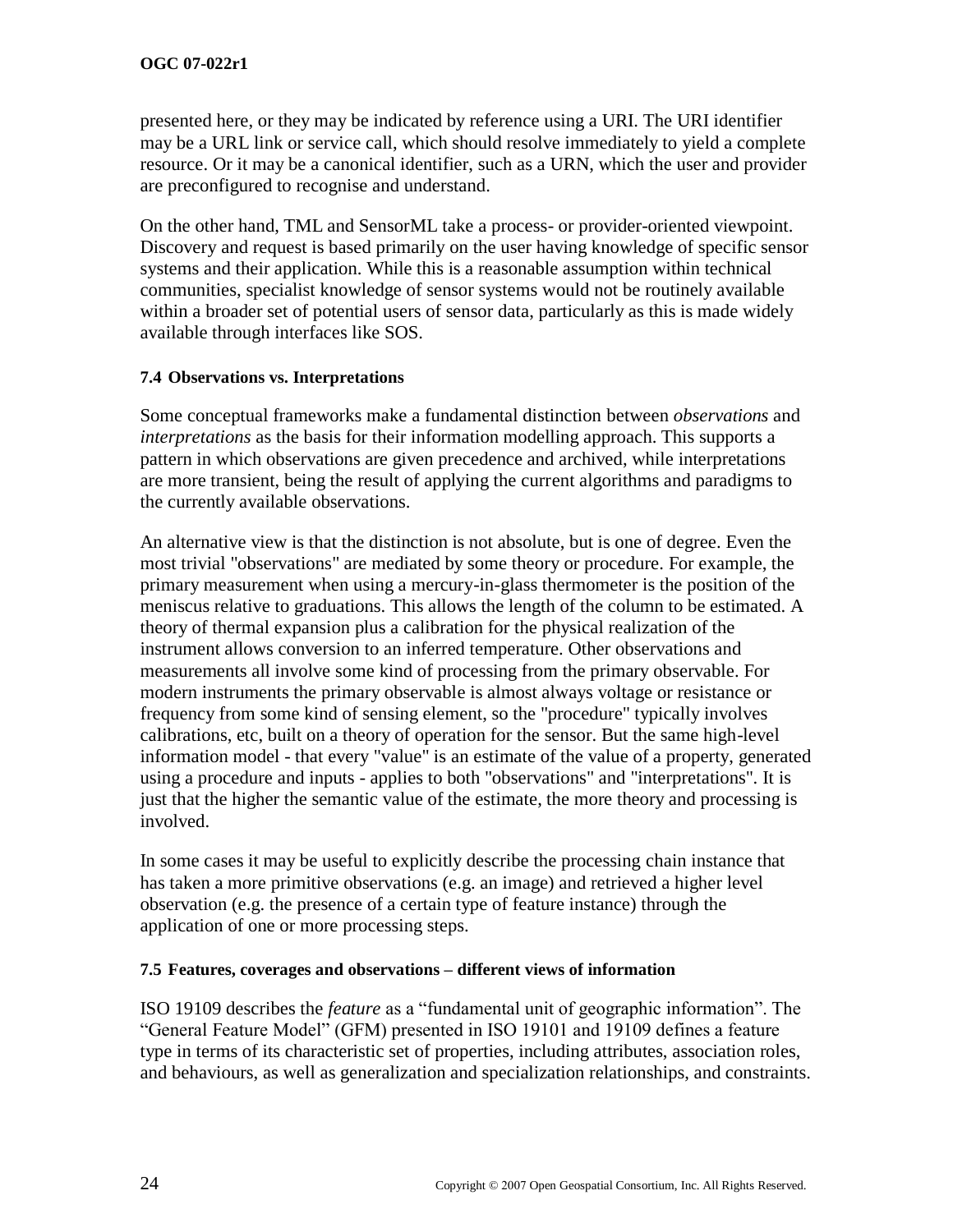Typical concrete feature types have names like "road", "watercourse", "mine", "atmosphere", etc. For a road the set of properties may include its name, its classification, the curve describing its centreline, the number of lanes, the surface material, etc. The complete description of a road instance, therefore, is the set of values for the set of properties that define a road type. This use of the feature model is object-centric, and supports a viewpoint of the world in terms of the set of discrete identifiable objects that occupy it.

The principle alternative model for geographic information is the *coverage*, described in ISO 19123. This viewpoint focuses on the variation of a property within the (spatiotemporal) domain of interest. The domain may be a grid, a transportation network, a volume, a set of sampling stations, etc. The range of the coverage may be any property, such as reflectance, material-type, concentration of some pollutant, number of lanes etc. But the key to the coverage viewpoint is that it is property-centric, concerning the distribution of the values of a property within its domain space.

These viewpoints are not exclusive, and both are used in analysis and modelling. For example, a feature may be detected from analysis of variation of a property in a region of interest (e.g. an ore-body from a distribution of assay values). And for some feature types, the value of one or more properties may vary across the feature, in which case the shape of the feature provides the coverage domain (e.g. ore-grade within a mine).

*Observations* focus on the data collection event. An act of Observation serves to assign a value to a property of a feature. If the property is non-constant, the value may be a function or coverage. The results of a set of observations of different properties on the same feature of interest may provide a complete description of the feature instance. Alternatively, the results of a set of observations of the same property on a set of different features provide a discrete coverage of that property over a domain composed of the geometry of the feature set. The other properties of the Observation are metadata concerning the estimation of the value(s) of a property on a feature of interest.

In particular, Observations concern properties (e.g. shape, color) whose values are determined using an identifiable procedure, in which there is a finite uncertainty in the result. This may be contrasted with properties whose values are specified by assertion (e.g. name, owner) and are therefore exact. The observation instance provides "metadata" for the property value-estimation process.

An observation event is clearly a "feature" in its own right, according to the GFM definition. An observation instance is a useful unit of information, therefore observation is a feature type.

In sub-clause [6.5](#page-31-0) we discussed equivalences of certain observation collections with complex observations, and with observations whose result is a coverage. Transformation between viewpoints is frequently required. OGC AS Topic 6 comments: "we should be comfortable moving back and forth between any of the [different representations of the same information] whenever it makes sense to do so". Some of the observation specializations provide an explicit demonstration of the transformation.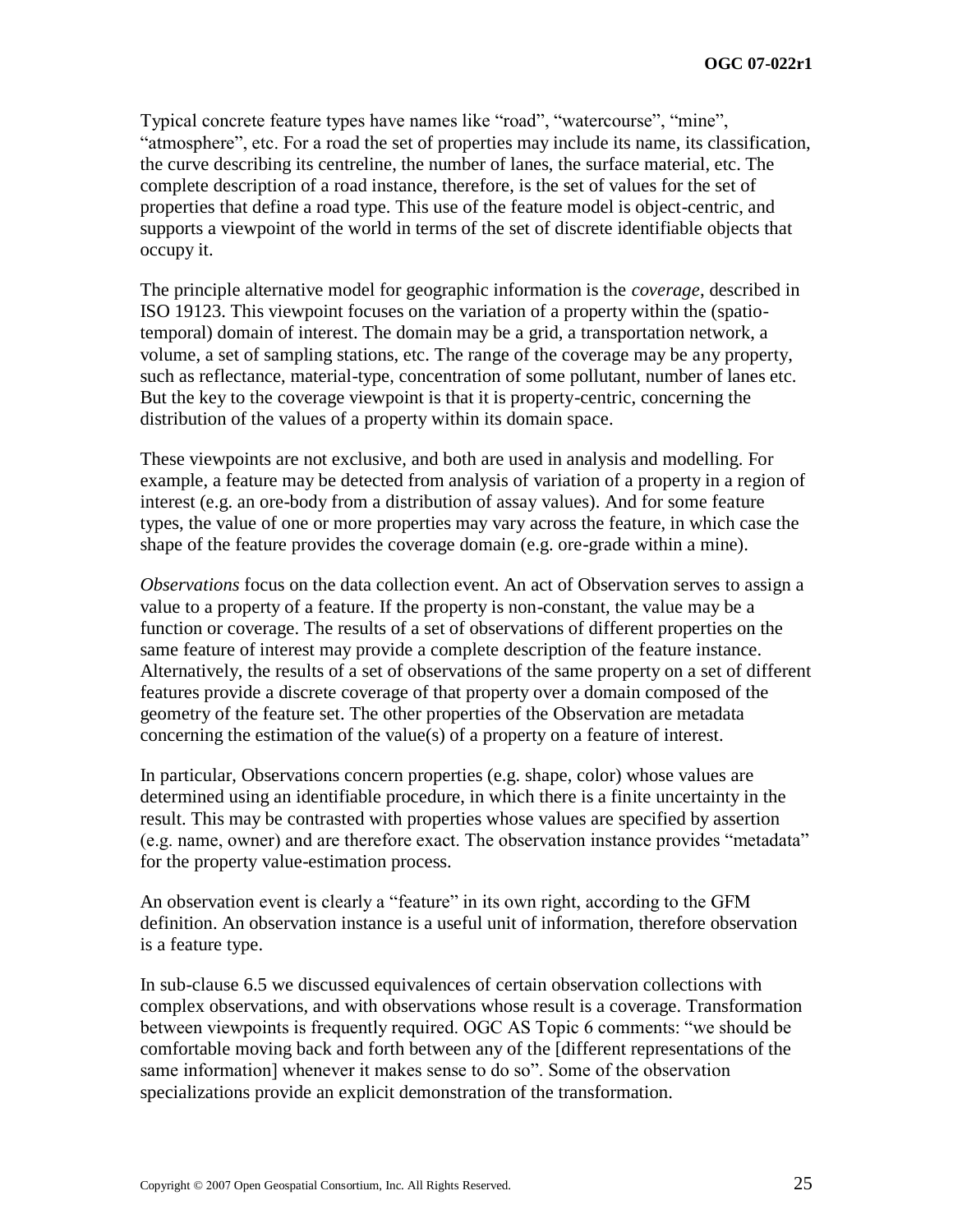This is illustrated in [Figure 5,](#page-37-0) which schematically shows a dataset comprising values of a set of properties at a set of locations. A row of the table provides the complete description of the properties at a single location. This is a representation of a potential feature description. A column of the table describes the variation of a single property across the set of locations. This is a representation of a discrete coverage. A single cell in the table provides the value of a single property on a single feature. This may be the result of an observation.

Observations, Coverage and Feature representations may be associated with different phases of the data-processing cycle or value-chain:

- The observation view is associated with data collection, when an observation event causes values for a property of a feature to be determined, and during data entry when the data-store is updated by inserting values into fields in the datastore;
- A coverage view may be assembled from results of observations of a specific property, and represents data assembled for analysis, when the objective is to find signals in the variation of a property over a domain;
- A discrete feature description is a "summary" viewpoint, assembled from results of observation on the same target, or an "inferred" viewpoint, by extraction of a signal from a coverage.

|                  | <b>Location</b> | <b>Properties</b>               |                                 |   |                                 |
|------------------|-----------------|---------------------------------|---------------------------------|---|---------------------------------|
|                  |                 | Property $1:$                   | Property 2                      |   | Property m                      |
|                  | $(x_1, y_1)$    | $Value_1^1$                     | Value $1^2$                     |   | Value <sub>1</sub> <sup>m</sup> |
|                  | $(X_2, Y_2)$    | Value <sub>2</sub> <sup>1</sup> | Value <sub>2</sub> <sup>2</sup> |   | Value <sub>2</sub> <sup>m</sup> |
| <b>Feature 3</b> | $(x_3, y_3)$    | $Value_3^1$                     | Value <sub>3</sub> <sup>2</sup> |   | $Value_3^m$                     |
|                  |                 |                                 |                                 |   |                                 |
|                  | $(x_n, y_n)$    | Value <sub>n</sub> <sup>1</sup> | Value $n^2$                     | . | Value $n^m$                     |

**Coverage 2**

<span id="page-37-0"></span>**Figure 5. Tabular representation of information associated with a set of locations.**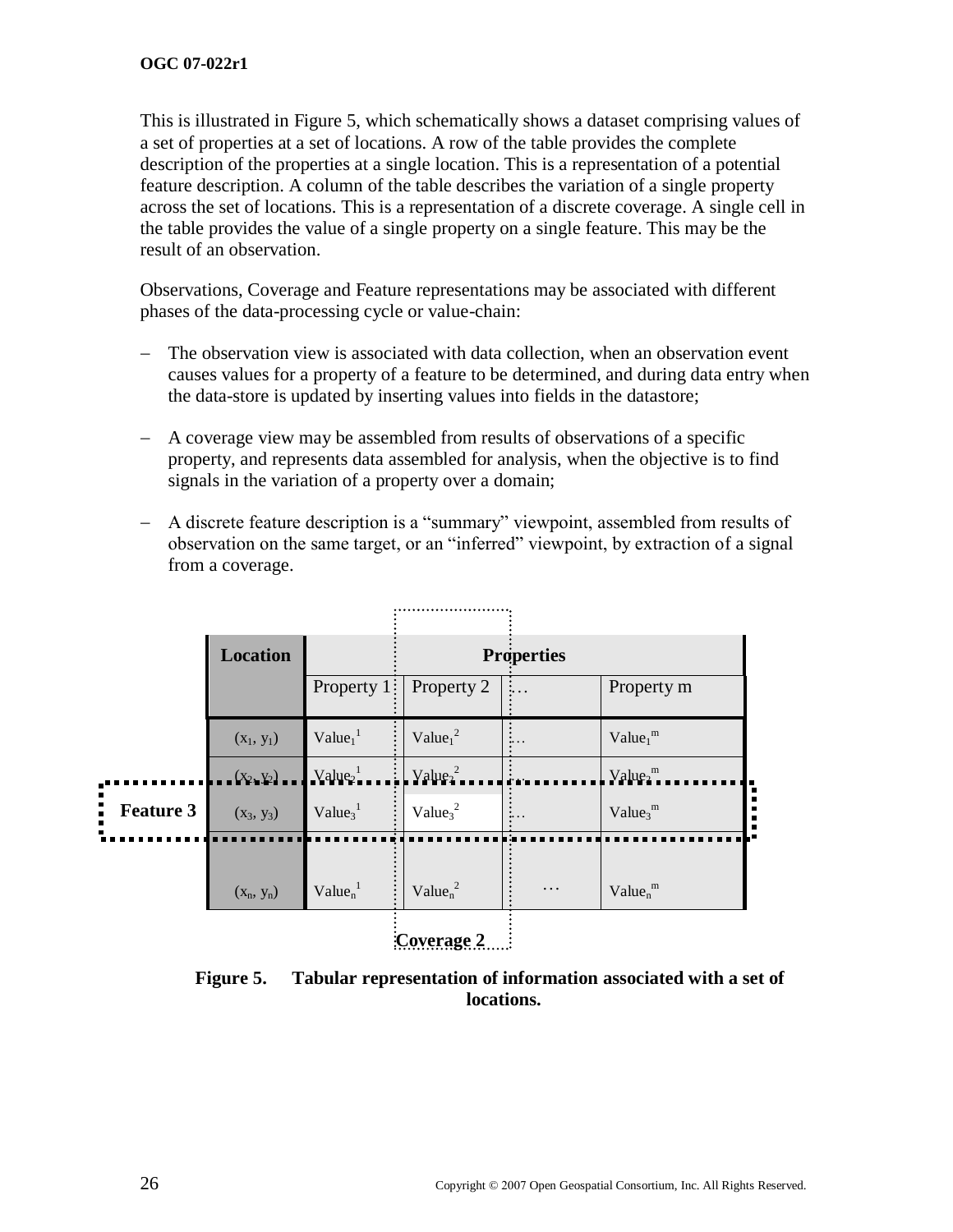## **ANNEX A**

## (normative)

## **Abstract test suite for Observation schemas**

## **1 Abstract tests for observation interfaces**

## **1.1 Generic observation interface**

Test Purpose: Verify that an application schema involving observations or measurements instantiates the Observation class with the properties *samplingTime*, *procedure*, *observedProperty*, *featureOfInterest*, and *result*.

Test Method: Inspect the application schema.

Reference: Clause 6.2

Test Type: Capability Test

## **1.2 Specialized observation interface**

Test Purpose: Verify that an application schema involving specialized observations instantiates a class that specializes the Observation class, by (i) adding new properties or (ii) by overriding the definition of one or more of *procedure*, *observedProperty*, *featureOfInterest*, and *result* by restricting its type to a specialized process, to a member of a limited set of property-types, to a member of a specific feature type catalogue, or to specific data-types, respectively.

Test Method: Inspect the application schema

Reference: Clause 6.2

Test Type: Capability Test

## **2 Abstract tests for observation interchange**

## **2.1 Generic observation interchange**

Test Purpose: Verify that an interchange schema involving observations or measurements implements the mandatory attributes and associations of the Observation class.

Test Method: Inspect the documentation of the interchange schema

Reference: Clause 6.2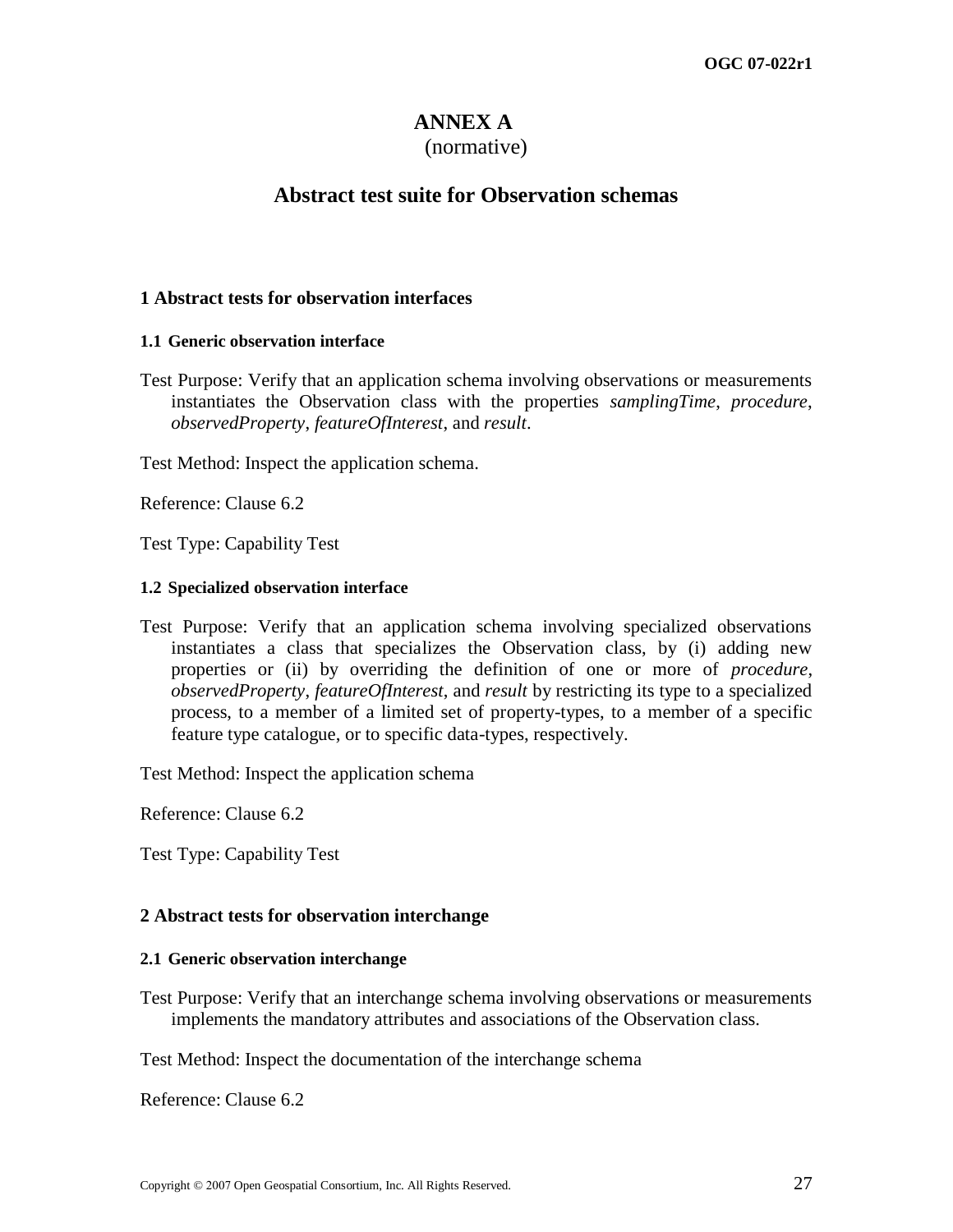## **OGC 07-022r1**

Test Type: Capability Test

## **2.2 Specialized observation interchange**

Test Purpose: Verify that an interchange schema involving specialized observations implements the mandatory attributes and associations of a class that specializes the Observation class.

Test Method: Inspect the documentation of the interchange schema

Reference: Clause 6.2

Test Type: Capability Test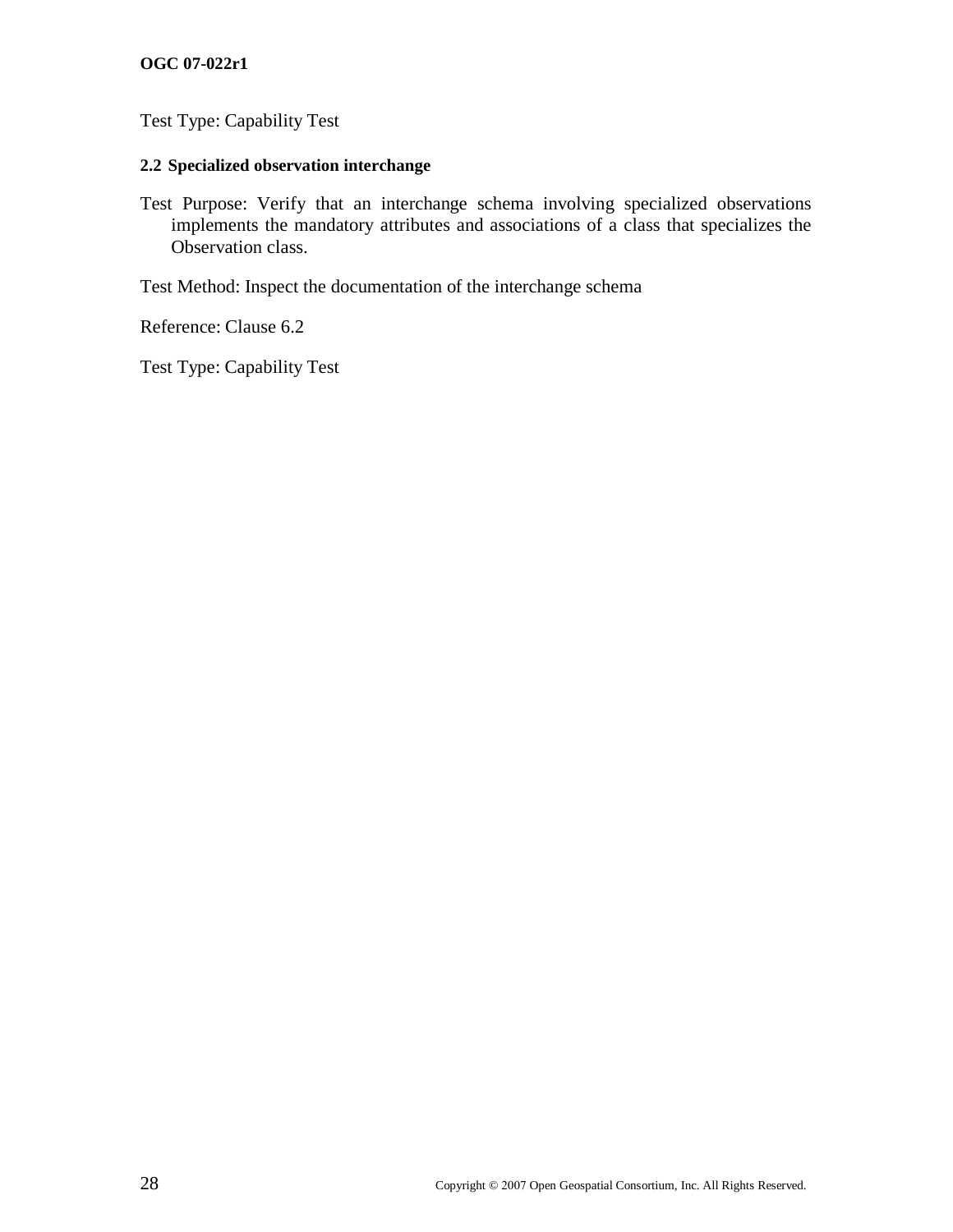# **ANNEX B**

## (informative)

## **Mapping O&M terminology to usage in some common domains**

## **1 Introduction**

This document describes use of terminology in support of a generic, cross-domain model for observations and measurements. This includes terms taken from a variety of disciplines. The terms are used within the model in a consistent manner, but in order to achieve internal consistency, this varies from how the same terms are used in some application domains. In order to assist in the correct application of the model across domains, this Annex provides a mapping from O&M terminology to some domain vocabularies.

## **2 Earth Observations (EO)**

| $0\&M$                         | EO                                                              |
|--------------------------------|-----------------------------------------------------------------|
| Observation::result            | observation value, measurement value                            |
| Observation::procedure         | method, sensor                                                  |
| Observation::observedProperty  | parameter, variable                                             |
| Observation::featureOfInterest | media (air, water, ),<br>Global Change Master Directory "Topic" |

## **2.1 EO Examples**

## **2.1.1 Air Quality**

| $\alpha$ M                     | <b>Particulate Matter 2.5 Concentrations</b>      |
|--------------------------------|---------------------------------------------------|
| Observation::result            | $35 \text{ ug/m}^3$                               |
| Observation::procedure         | U.S. EPA Federal Reference Method for PM $_{2.5}$ |
| Observation::observedProperty  | Particulate Matter 2.5                            |
| Observation::featureOfInterest | troposphere                                       |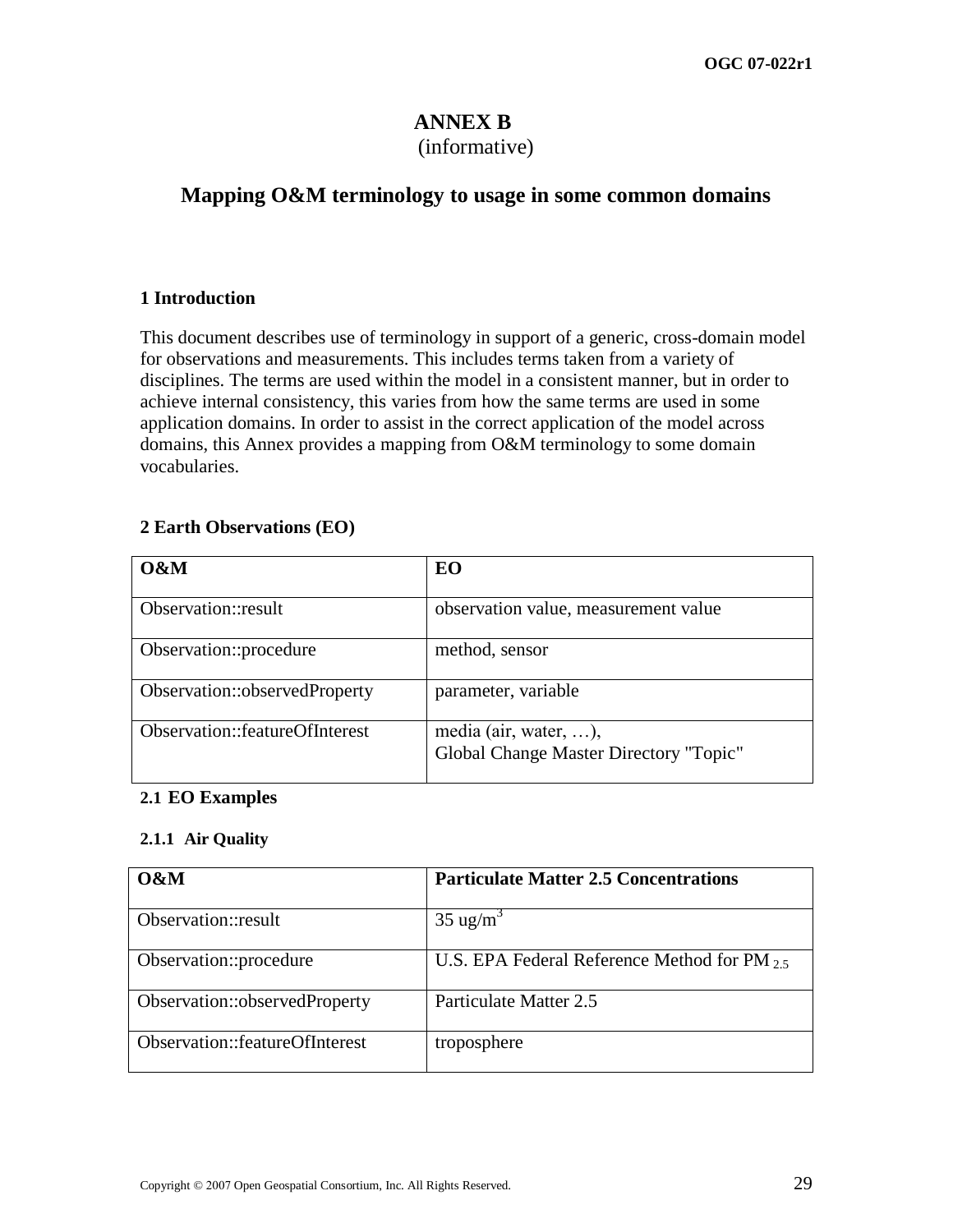## **OGC 07-022r1**

## **3 Metrology**

| O&M                           | <b>Metrology</b> |
|-------------------------------|------------------|
| Observation::procedure        | instrument       |
| Observation::observedProperty | measurand        |
| Observation::result           | value            |
|                               |                  |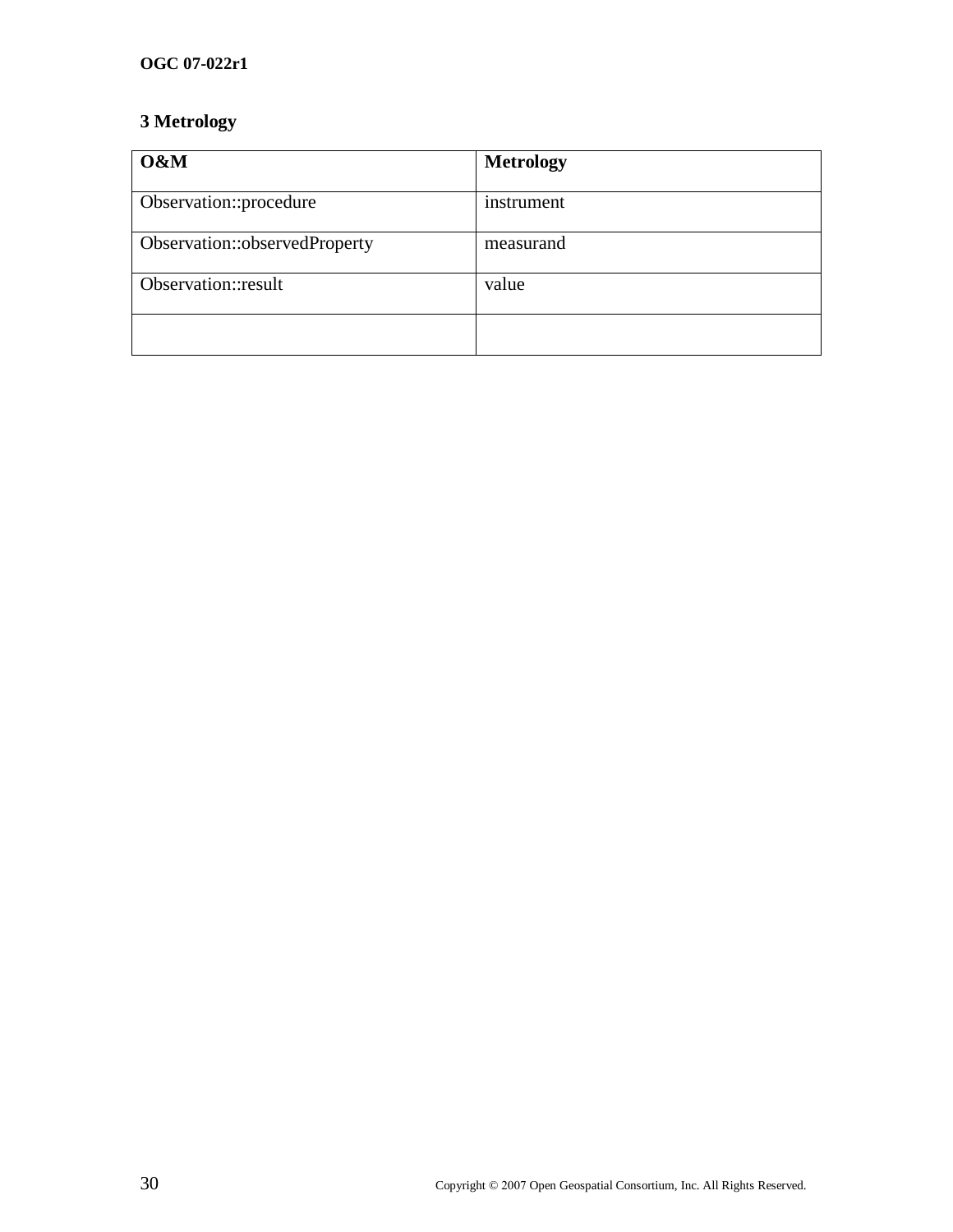## **ANNEX C** (informative)

## **The O&M second layer**

## **1 Introduction**

O&M describes a generic model for metadata associated with property-value estimation. However, much of the detail in specific observations is associated with classes in the ―second layer‖ – i.e. the features of interest, phenomena, and procedures. As described in sub-clause [7.1,](#page-33-0) detailed schemas for the second-layer objects are generally the concern of domain-specific application schemas that utilise O&M. However, some general patterns apply, which are discussed in this clause through models for Property-type and Process.

The models in this Annex describe some requirements and are non-normative. In the context of encoding Observation instances, both Property-type and Process are often indicated by reference, rather than represented by a complete description "inline". That pattern requires that each instance of these classes has an unambiguous identifier, which is then used in the reference. The reference may also be to a description encoded in another form, including offline. Provided the semantics are correct, then this is consistent with the model. A common pattern, however, is that identifiers for Property-type and Process are more immediately important to users than the full description of these concepts.

## **2 Requirements for a property-type schema**

## **2.1 Scope**

The observed property is a feature characteristic, the estimation of which is the purpose of the observation. This may be a physical property (such as temperature, length, etc), a classification (such as species), frequency or count, or an existence indication.

A schema for semantic definitions of property-types is beyond the scope of this specification. Ultimately this rests on shared concepts described in natural language. However, the value of the observed property is a key classifier for the information reported in an observation. Thus, in order to support such classification, for use in discovery and requests, an ontology of observable property-types must be available.

Formal notations for knowledge representation are available (e.g. OWL [OWL]) and prototype ontologies for property-types have been constructed using such technology (e.g. SWEET - see [http://sweet.jpl.nasa.gov/ontology/property.owl\)](http://sweet.jpl.nasa.gov/ontology/property.owl).

NOTE: SWEET is the most well known ontology for physical properties. However, SWEET is incomplete, and furthermore has limitations in the description of phenomena derived from more basic or atomic components, partly related to the limitations that OWL's identity-focussed approach introduces when dealing with continuous values (numerics).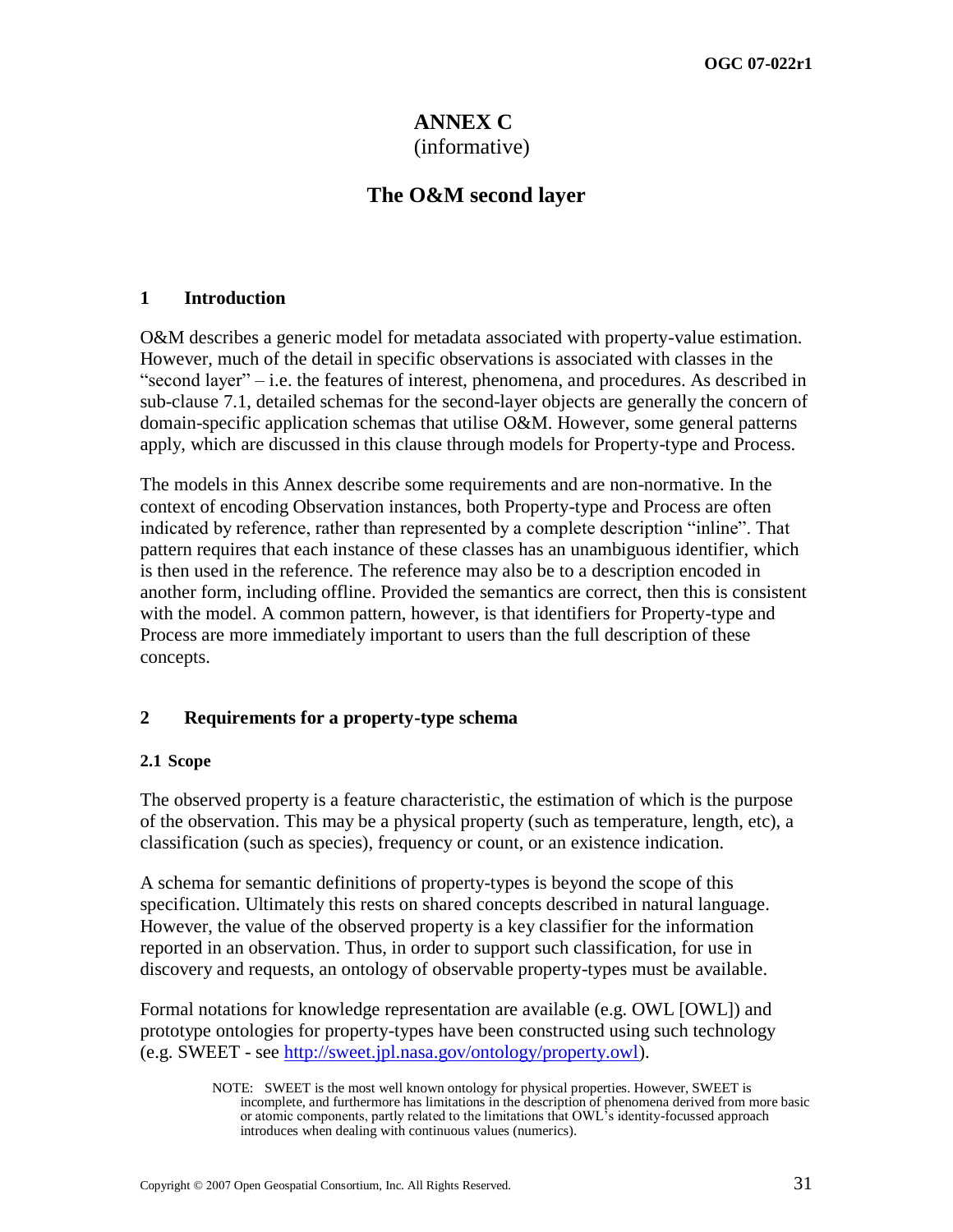NOTE: EDCS "Attributes" [ISO/IEC 18025] is another formal dictionary of observable property-types.

## **2.2 Derived property-types**

In order to support common uses in natural sciences and engineering, we require a schema which supports the description of "derived" property-type definitions. This uses a pre-existing set of definitions of "fundamental" property-types as base property-types, and for the semantics of axes of constraint.

> NOTE: The set of "quantity types" used in the definition of units of measure (e.g. SI) may be used as basic physical properties, but this does not exhaust the base phenomena required to characterize observations.

A model for such derived property-type definitions is shown in [Figure 6.](#page-43-0)

The description of the property-type will often be persisted in a dictionary (e.g. an ISO 19135 Register) and its identifier or designator used as the value in the observation instance. The PropertyType class effectively instantiates GF\_PropertyType (ISO 19109).



## **Figure 6. A model for derived property-type definitions**

<span id="page-43-0"></span>The basic **PropertyType** class carries a definition, with an identifier and an optional set of aliases.

Two kinds of specializations are supported: constraints and compounding.

A **ConstrainedPropertyType** modifies a **base** property-type by adding **singleConstraint**s, each specifying a value on some secondary axis.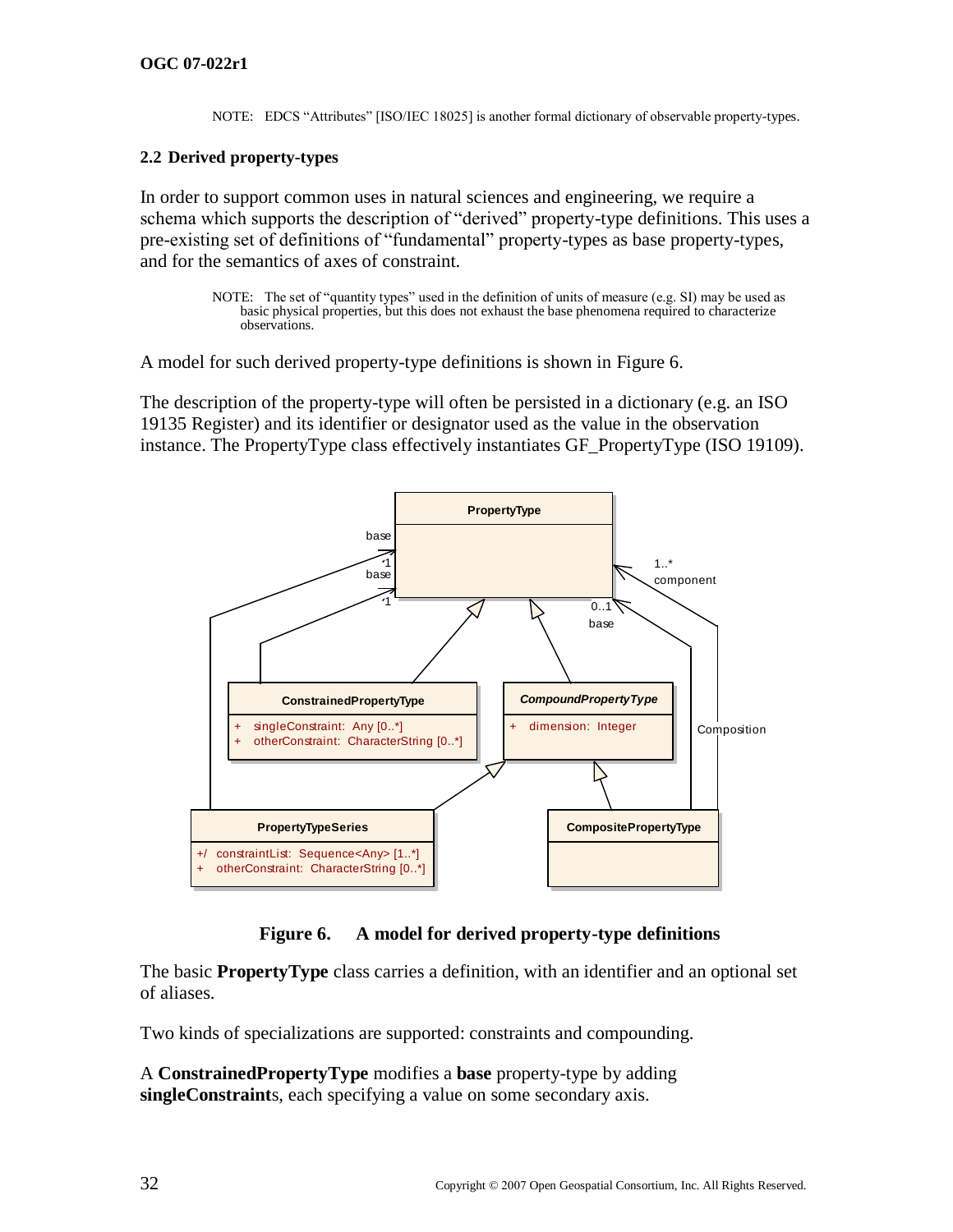Example: "water temperature" has the base "temperature" (i.e. it is a kind of temperature) constrained so that the property "substance" has the value "water". "Surface water temperature" might add another constraint that "depth" is "between  $0 - 0.3$ m".

A **CompoundPropertyType** has several components, whose count is indicated by the **dimension**. CompoundPropertyType is an abstract class. Two concrete specializations are provided.

A **CompositePropertyType** is composed of a set of **component** property-types. The components may not be related to each other, though useful compound property-types would usually have some semantic coherence. The optional **base** property-types allows for the CompositePropertyType to be generated by adding components to a base.

A **PropertyTypeSeries** applies one or more **constraintList**s to the base property-types, each providing a set of values for a single secondary axis.

Example: A "radiance spectrum" may be based on "radiance" with a list of "wavelength" intervals specified.

The "base" association indicates a conceptual relationship, which may be useful in classification of observation types. The value of a specialised property-type must be described using a scale (units of measure, vocabulary) that could also be used for the base.

## **2.3 XML Implementation**

An explicit XML implementation of the PropertyType model as a GML Application Schema is presented in Swe Common OGC 07-003 (as the "Phenomenon" schema).

## **3 Model for observation Process**

#### **3.1 Scope**

The description of Observation procedures is beyond the scope of this document. [Figure](#page-45-0)  [7](#page-45-0) shows a basic taxonomy of processes introduced by SensorML.

> NOTE: It is expected that standard process model descriptions will be published in a standard location (e.g. ISO 19135 register) enabling them to be used by-reference.

The following types of concrete process are identified:

- a **ProcessModel** is an atomic procedure.
- a **ProcessSystem** aggregates sub-processes, which may apply either in parallel (as a process package) or sequentially (in a processing chain) or a mixture (i.e. a processgraph).

Example: an application may choose to include observations of "WaterTemperature" when the subject of interest is observations of "Temperature".

Example: In the set of instruments at a weather station there are separate elements to measure temperature, wind-speed, pressure, etc, providing a complete description of the weather as a compound phenomenon. Multi-component seismometers, and multi-spectral imaging sensors are other examples.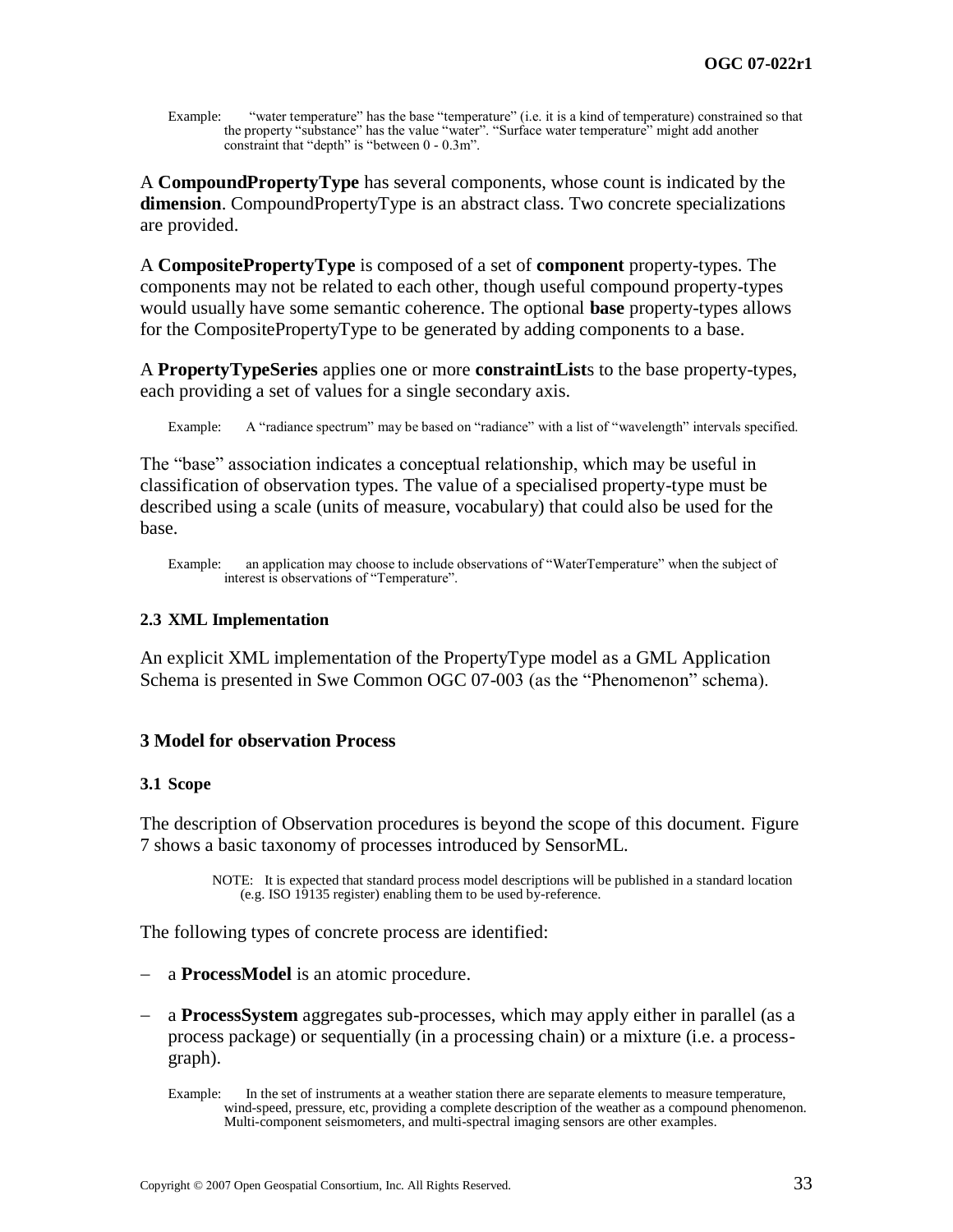

<span id="page-45-0"></span>**Figure 7. Simple model of Processes (from SensorML).**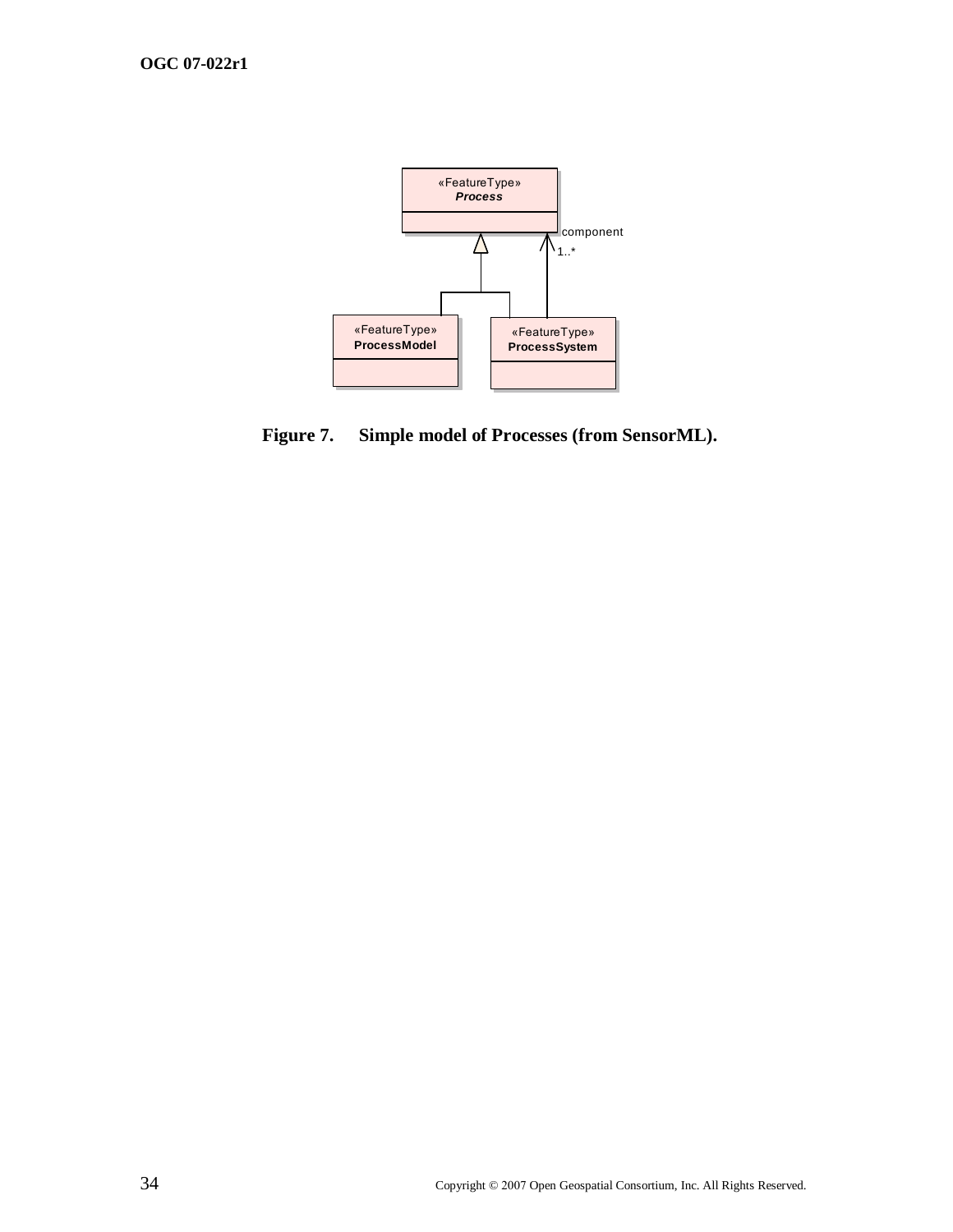## **ANNEX D**

## (informative)

## **XML Schema implementation**

## <span id="page-46-0"></span>**1 GML Application Schema**

The models presented in this specification use the UML profile described in ISO 19103 and ISO DIS 19136. This allows a GML Application Schema to be generated by following the encoding rules in ISO DIS 19136. This implementation provides an explicit representation of the model, with XML elements carrying the literal names that appear in the model.

> NOTE: The gml:Observation element provided in ISO 19136 implements a closely related concept. However, gml:Observation does not conform to the model described in this specification in the following ways: (a) the observation target is not constrained to be a feature; (b) the "using" property (corresponding to "procedure") is optional; (c) the observedProperty is not provided.

Note that the XML Schema presented in this Annex uses GML 3.1.1. This is the GML version used by SensorML v1.0 and by the SWE Common v1.0 components described therein, which are used by the O&M encoding. Schema validity of a set of dependent XML schemas requires that they use common versions.

## **2 Observations and measurements schema**

## **2.1 Namespace**

The schema for Observations and Measurements v1.0 is in the namespace <http://www.opengis.net/om/1.0>

## **2.2 Dependencies**

The O&M schema v1.0 has direct dependencies on the following externally governed schemas:

| <b>Schema</b> | <b>Version</b> | <b>XML</b> namespace                  | Location of imported schema document                        |
|---------------|----------------|---------------------------------------|-------------------------------------------------------------|
| <b>GML</b>    | 3.1.1          | http://www.opengis.net/gml            | http://schemas.opengis.net/gml/3.1.1/base/gml.xsd           |
| Swe<br>Common | 1.0.1          | http://www.opengis.net.swe/1.0.1      | http://schemas.opengis.net/swe/1.0.1/swe.xsd                |
| SensorML      | 1.0.1          | http://www.opengis.net/sensorML/1.0.1 | http://schemas.opengis.net/sensorML/1.0.1/base/sensorML.xsd |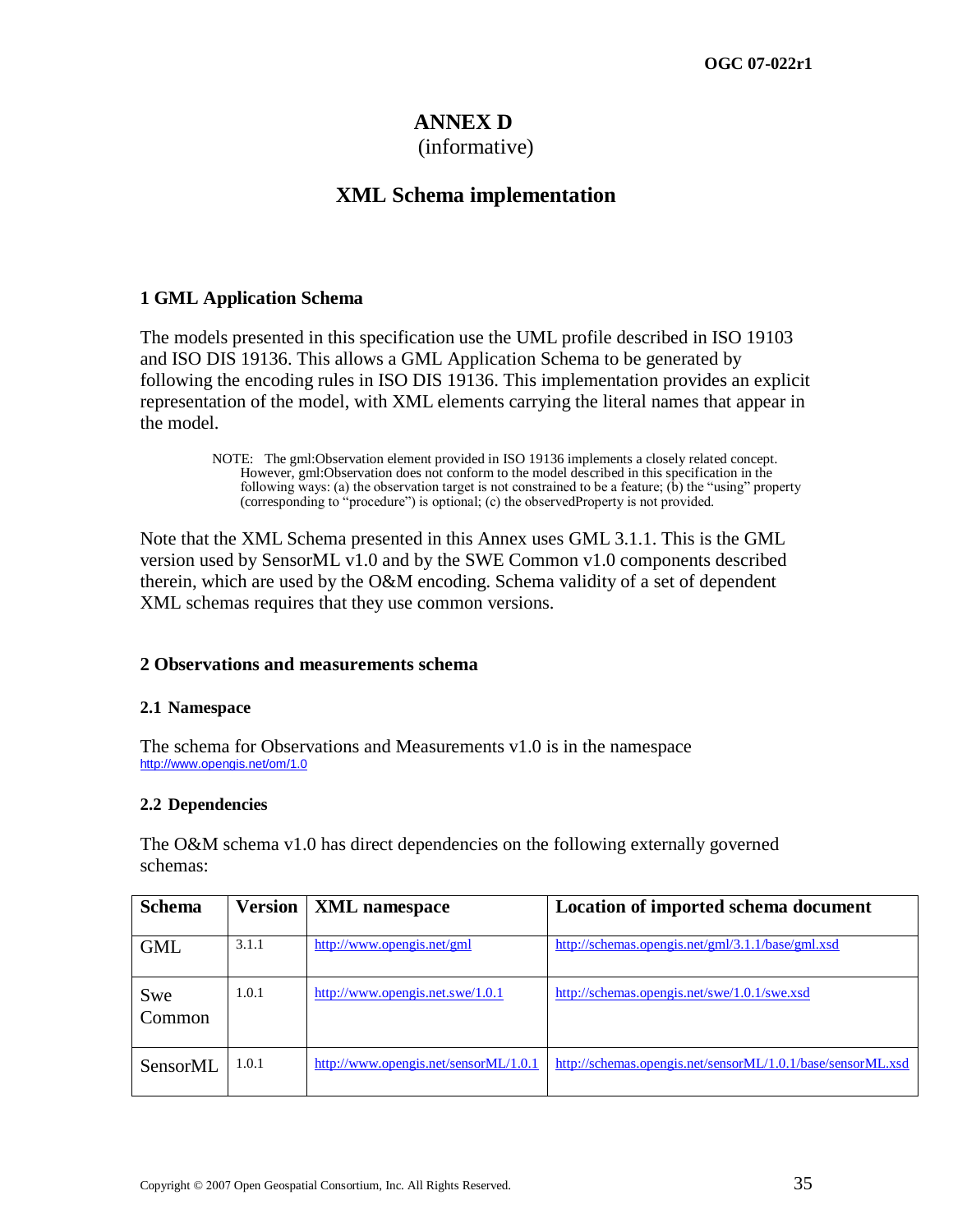**Issue:** The ISO 19115 Metadata XML Implementation described in ISO 19139 is bound to GML 3.2, so cannot be used with this version. Placeholder types and elements have been used in place of the ISO components in this version of the schema. The upgrade path is indicated at relevant points in the schema documents.

**Issue:** It has been suggested that the concrete observation feature-type provided as part of GML (viz. gml:Observation) might be replaced by om:Observation. Since om:Observation has dependencies on SWE Common and on SensorML, this would require either (i) that those dependencies were also introduced into GML, (ii) that the content-model be relaxed to take a wild-card  $(\langle \text{any} \rangle \text{ or type} = \text{"xs:anyType"}$  in place of SWE Common or SensorML components, or (iii) that the observation feature-type be removed from GML, and application developers directed to O&M as a standard crossdomain application schema for Observations, but not in the GML namespace.

#### **2.3 Observation**

This document implements the basic Observation and ObservationCollection classes described in sub-clause [6.2](#page-21-0) and shown in [Figure 2.](#page-23-0)

#### **Listing 1.** observation.xsd

```
<?xml version="1.0" encoding="UTF-8"?>
<schema xmlns:xlink="http://www.w3.org/1999/xlink" xmlns:gml="http://www.opengis.net/gml"
xmlns:gmd="http://www.isotc211.org/2005/gmd" xmlns="http://www.w3.org/2001/XMLSchema"
xmlns:om="http://www.opengis.net/om/1.0"
     xmlns:swe="http://www.opengis.net/swe/1.0.1" xmlns:sml="http://www.opengis.net/sensorML/1.0.1"
targetNamespace="http://www.opengis.net/om/1.0" elementFormDefault="qualified" attributeFormDefault="unqualified"
version="1.0.0">
     <annotation>
          <documentation>observation.xsd
An XML implementation of the OandM model from OGC 07-022
Copyright (c) 2007 Open Geospatial Consortium - see http://www.opengeospatial.org/ogc/software</documentation>
     </annotation>
     <!-- ====================================================================== -->
     <!-- bring in other schemas -->
     <import namespace="http://www.opengis.net/gml"
schemaLocation="http://schemas.opengis.net/gml/3.1.1/base/gml.xsd"/>
     <!-- can't use ISO Metadata schema with GML 3.1.1
     <import namespace="http://www.isotc211.org/2005/gmd" 
schemaLocation="../../../../gml/trunk/gml/3.1.1/gmd/gmd.xsd"/>
     -->
     <import namespace="http://www.opengis.net/swe/1.0.1"
schemaLocation="http://schemas.opengis.net/sweCommon/1.0.1/swe.xsd"/>
     <import namespace="http://www.opengis.net/sensorML/1.0.1"
schemaLocation="http://schemas.opengis.net/sensorML/1.0.1/sensorML.xsd"/>
     <!-- ====================================================================== -->
     <!-- ====================================================================== -->
     <!-- ===== Object types for Observations ====== -->
     <!-- ====================================================================== -->
     <complexType name="ObservationType">
          <annotation>
               <documentation>Base type for Observations. 
       Observation is an act ("event"), whose result is an estimate of the value of a property of the feature of interest. 
        The observed property may be any property associated with the type of the feature of interest.
```
The following properties are inherited from AbstractFeatureType: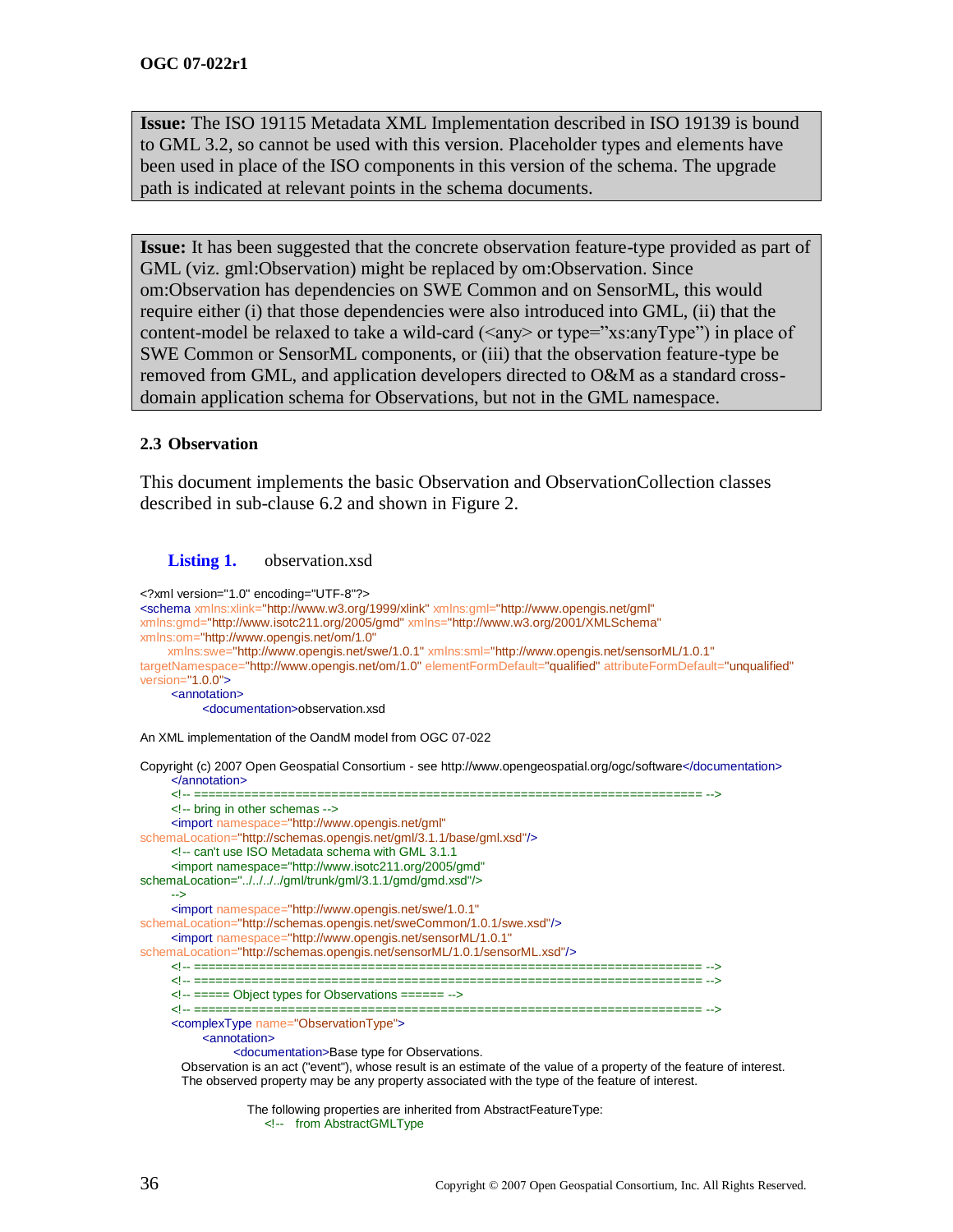<element ref="gml:metaDataProperty" minOccurs="0" maxOccurs="unbounded"/> <element ref="gml:description" minOccurs="0"/> <element ref="gml:name" minOccurs="0" maxOccurs="unbounded"/> --> <!-- from AbstractFeatureType <element ref="gml:boundedBy" minOccurs="0"/> --></documentation> </annotation> <complexContent> <extension base="gml:AbstractFeatureType"> <sequence> <element name="metadata" type="om:AnyOrReferenceType" minOccurs="0"> <element name="observationMetadata" type="gmd:MD\_Metadata\_PropertyType" minOccurs="0"> --> <annotation> <documentation>Replace with reference to ISO Metadata entity when GML version 3.2.X has been formally adopted.</documentation> </annotation> </element> <element name="samplingTime" type="swe:TimeObjectPropertyType"> <annotation> <documentation>The samplingTime is the time that the result applies to the feature-of-interest. This is the time usually required for geospatial analysis of the result.</documentation> </annotation> </element> <element name="resultTime" type="swe:TimeObjectPropertyType" minOccurs="0"> <annotation> <documentation>The resultTime is the time when the procedure associated with the observation act was applied. For some observations this is identical to samplingTime, in which case the resultTime may be omitted. Example: Where a measurement is made on a specimen in a laboratory, the samplingTime should record the time the specimen was retrieved from its host, while the resultTime should record the time the laboratory procedure was applied. Example: Where sensor observation results are post-processed, the resultTime is the postprocessing time, while the samplingTime preserves the time of initial interaction with the world. Example: Simulations are often used to estimate the values for phenomena in the future or past. The samplingTime is the real-world time that the result applies to, while the resultTime is the time that the simulation process was executed.</documentation> </annotation> </element> <element name="procedure" type="om:ProcessPropertyType"> <annotation> <documentation>The procedure is the description of a process used to generate the result. It must be suitable for the observed property. NOTE: At this level we do not distinguish between sensor-observations, estimations made by an observer, or algorithms, simulations, computations and complex processing chains.</documentation> </annotation> </element> <element name="resultQuality" type="om:AnyOrReferenceType" minOccurs="0"> <element name="resultQuality" type="gmd:DQ\_Element\_PropertyType" minOccurs="0"> --> <annotation> <documentation>Instance-specific quality assessment or measure. Allow multiple quality measures if required. Replace with reference to ISO Metadata entity when GML version 3.2.X has been formally adopted.</documentation> </annotation> </element> <element name="observedProperty" type="swe:PhenomenonPropertyType"> <annotation> <documentation>Property-type or phenomenon for which the observation result provides an estimate of its value. for example "wavelength", "grass-species", "power", "intensity in the waveband xy", etc. It must be a property associated with the type of the feature of interest. This feature-property that provides the (semantic) type of the observation. The description of the phenomenon may be quite specific and constrained.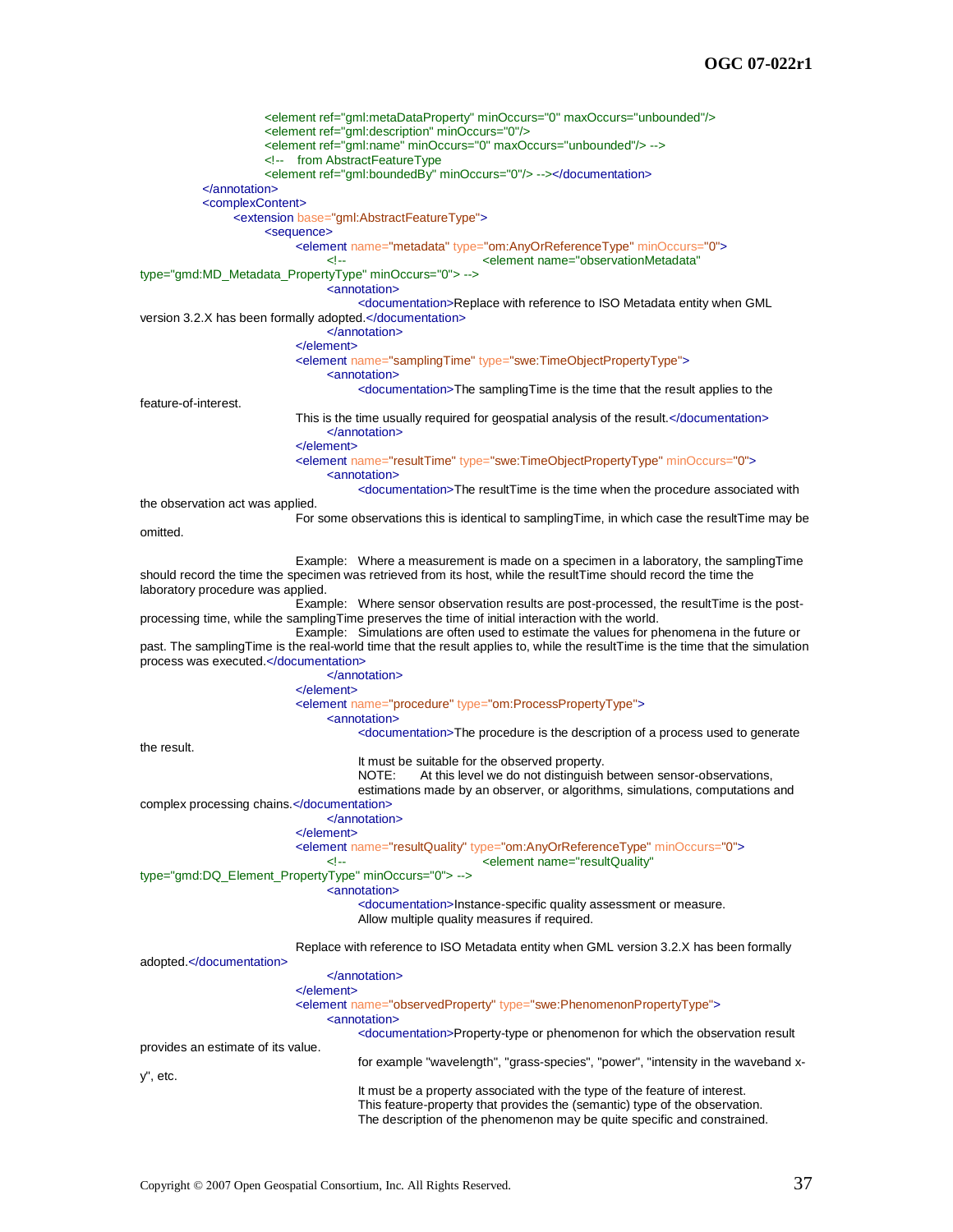The description of the property-type may be presented using various alternative encodings. If shown inline, the swe:Phenomenon schema is required. If provided using another encoding (e.g. OWL or SWEET) then the description must be in a remote repository and xlink reference used.</documentation> </annotation> </element> <element name="featureOfInterest" type="gml:FeaturePropertyType"> <annotation> <documentation>The featureOfInterest is a feature of any type (ISO 19109, ISO 19101), which is a representation of the observation target, being the real-world object regarding which the observation is made. such as a specimen, station, tract, mountain, pixel, etc. The spatial properties (location) of this feature of interest are typically of most interest for spatial analysis of the observation result.</documentation> </annotation> </element> <element name="parameter" type="swe:AnyDataPropertyType" minOccurs="0" maxOccurs="unbounded"> <annotation> <documentation>An Observation parameter is a general event-specific parameter. This will typically be used to record environmental parameters, or event-specific sampling parameters that are not tightly bound to either the feature-of-interest or the procedure.<br>NOTE: Parameters that are tightly bound to the proc Parameters that are tightly bound to the procedure should be recorded as part of the procedure description. For example, the SensorML model associates parameters with specific process elements or stages. NOTE: The semantics of the parameter must be provided as part of its value. In some applications it is convenient to use a generic or standard procedure, or feature-of-interest, rather than define an event-specific process or feature. In this context, event-specific parameters are bound to the Observation act.</documentation> </annotation> </element> <element name="result" type="anyType"> <annotation> <documentation>The result contains the value generated by the procedure. The type of the observation result must be consistent with the observed property, and the scale or scope for the value must be consistent with the quantity or category type. Application profiles may choose to constrain the type of the result.</documentation> </annotation> </element> </sequence> </extension> </complexContent> </complexType> <!-- ........................ <element name="Observation" type="om:ObservationType" substitutionGroup="gml:\_Feature"> <annotation> <documentation>Observation is an act ("event"), whose result is an estimate of the value of a property of the feature of interest. The observed property may be any property associated with the type of the feature of interest.</documentation> </annotation> </element> <!-- ...................... --> <complexType name="ObservationPropertyType"> <sequence minOccurs="0"> <element ref="om:Observation"/> </sequence> <attributeGroup ref="gml:AssociationAttributeGroup"/> </complexType><br><<sup>|</sup>-- ========== <!-- ====================================================================== --> <!-- ===== Observation Collection ======= --> <!-- ====================================================================== --> <complexType name="ObservationCollectionType"> <annotation> <documentation>Collection of arbitrary observations</documentation> </annotation> <complexContent>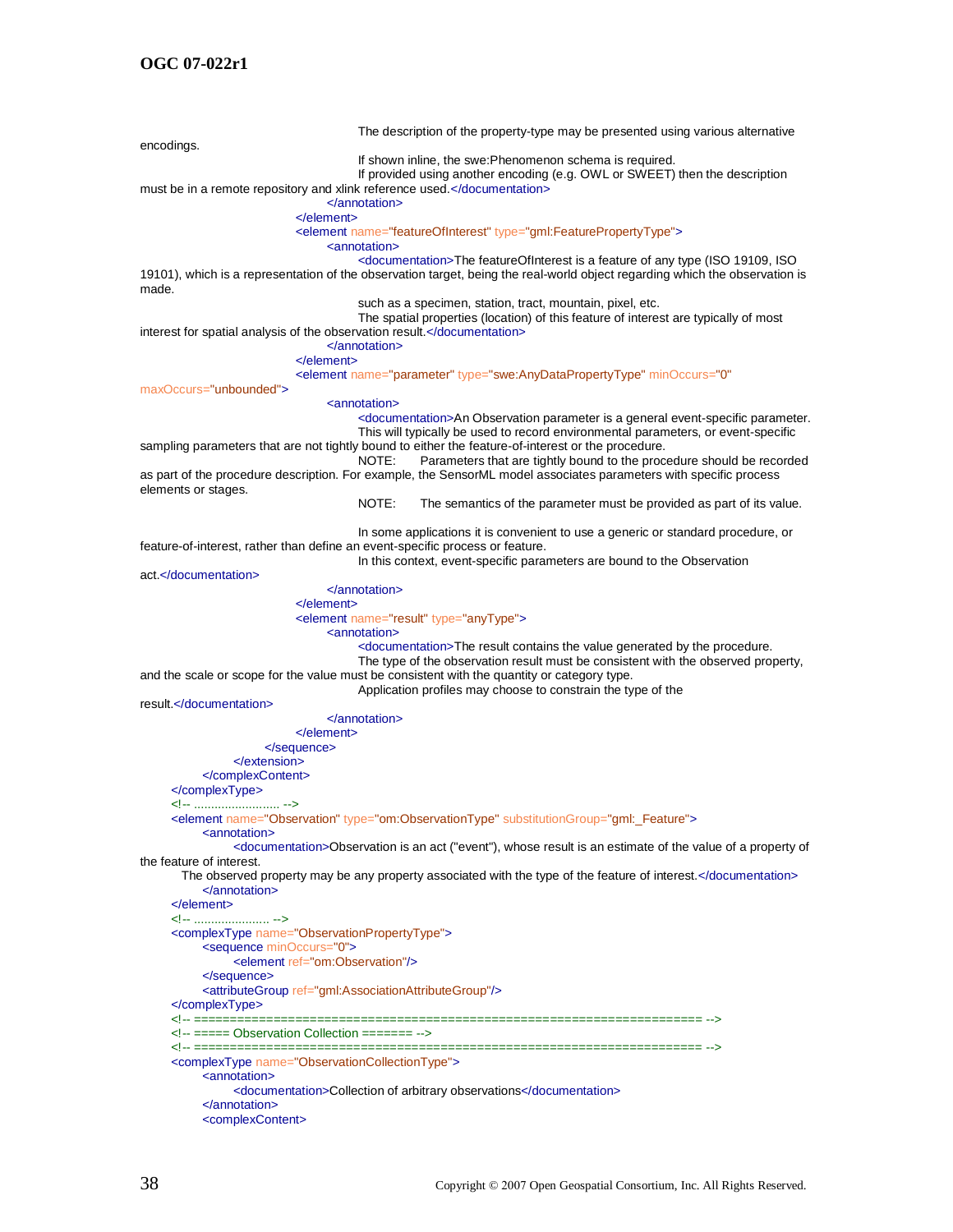```
<extension base="gml:AbstractFeatureType">
                    <sequence>
                         <element name="member" type="om:ObservationPropertyType" maxOccurs="unbounded"/>
                    </sequence>
               </extension>
          </complexContent>
     </complexType>
     <!-- ...................... -->
     <element name="ObservationCollection" type="om:ObservationCollectionType" substitutionGroup="gml:_Feature">
          <annotation>
               <documentation>Collection of arbitrary observations</documentation>
          </annotation>
     </element>
     <!-- ====================================================================== -->
     <!-- ====================================================================== -->
     <complexType name="ProcessPropertyType">
          <annotation>
               <documentation>This property type allows the Observation/procedure property to either 
          * contain a SensorML Process, 
          * contain a description of a process described using another model, wrapped inside a om:Process element
          * point to a Process either elsewhere in the document or identified by a URI</documentation>
          </annotation>
          <sequence minOccurs="0">
               <choice>
                    <element ref="sml:_Process">
                         <annotation>
                              <documentation>Top of SensorML Process hierarchy</documentation>
                         </annotation>
                    </element>
                    <element name="Process">
                         <annotation>
                               <documentation>This element is xs:anyType so may contain a description of a process 
provided in any well-formed XML. 
                    If the process description is namespace qualified, then the namespace must be identified in the 
instance document.</documentation>
                         </annotation>
                    </element>
               </choice>
          </sequence>
          <attributeGroup ref="gml:AssociationAttributeGroup"/>
     </complexType>
     <!-- ====================================================================== -->
     <!-- ====================================================================== -->
     <complexType name="AnyOrReferenceType">
          <annotation>
               <documentation>Placeholder type
               Used in a few places where ISO 19139 metadata classes are used, which will become available with 
GML 3.2</documentation>
          </annotation>
          <sequence minOccurs="0">
               \langle \text{any} \rangle</sequence>
          <attributeGroup ref="gml:AssociationAttributeGroup"/>
     </complexType>
     <!-- ====================================================================== -->
     <!-- ====================================================================== -->
</schema>
```
#### <span id="page-50-0"></span>**2.4 Specialized observation**

These documents implement the specialized Observation classes described in sub-clause [6.3.3.2,](#page-27-0) and shown in [Figure 3.](#page-28-0)

**Issue:** The XML schema for specialized observation types presented in [Listing 2,](#page-51-0) [Listing](#page-53-0)  [3](#page-53-0) and [Listing 4](#page-57-0) are implementations of the non-normative models given in [Figure 3.](#page-28-0) They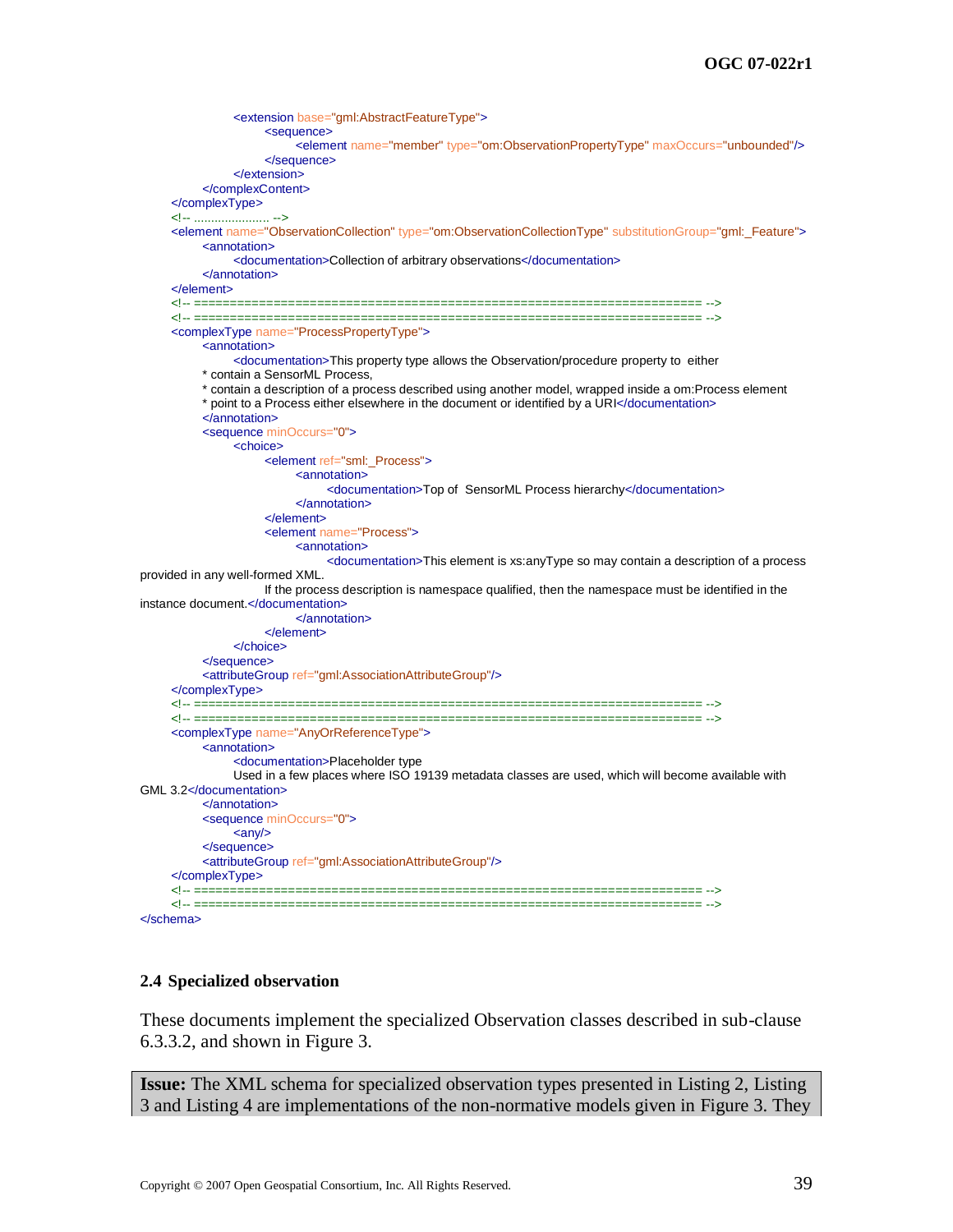are provided as illustrations of XML Schema mechanisms for specialization. However, they are not included in the stub schema om.xsd that is recommended for use in domain schemas.

[Listing 2](#page-51-0) shows one formulation of the specialization, where the specialized types use Schematron [ISO/IEC 19737-3] constraints to enforce the result type.

<span id="page-51-0"></span>Listing 2. observationSpecialization\_constraint.xsd

| xml version="1.0" encoding="UTF-8"?                                                                            |
|----------------------------------------------------------------------------------------------------------------|
| <schema <="" td="" xmlns:gml="http://www.opengis.net/gml" xmlns:xlink="http://www.w3.org/1999/xlink"></schema> |
| xmlns="http://www.w3.org/2001/XMLSchema"                                                                       |
| xmlns:om="http://www.opengis.net/om/1.0"                                                                       |
| xmlns:swe="http://www.opengis.net/swe/1.0.1"                                                                   |
| xmlns:sch="http://purl.oclc.org/dsdl/schematron"                                                               |
| targetNamespace="http://www.opengis.net/om/1.0"                                                                |
| elementFormDefault="qualified" attributeFormDefault="unqualified" version="1.0.0">                             |
| <annotation></annotation>                                                                                      |
| <appinfo source="urn:x-iso:std:ISO:fts:19139:2006"></appinfo>                                                  |
| <sch:title>Schematron validation</sch:title>                                                                   |
| <sch:ns prefix="qml" uri="http://www.opengis.net/gml"></sch:ns>                                                |
| <sch:ns prefix="om" uri="http://www.opengis.net/om/1.0"></sch:ns>                                              |
| <sch:ns prefix="swe" uri="http://www.opengis.net/swe/1.0"></sch:ns>                                            |
| <sch:ns prefix="xlink" uri="http://www.w3.org/1999/xlink"></sch:ns>                                            |
| <sch:ns prefix="xs" uri="http://www.w3.org/2001/XMLSchema"></sch:ns>                                           |
| <sch:ns prefix="xsi" uri="http://www.w3.org/2001/XMLSchema-instance"></sch:ns>                                 |
| $\alpha$ /appinfo>                                                                                             |
|                                                                                                                |
|                                                                                                                |

<documentation>observationSpecialization\_constraint.xsd

An implementation of the OandM model for SWE This document contains various specializations of the basic observation pattern, by fixing the type of the result. In this version, the specialization is achieved by using Schematron to constrain the type of the result element from om:ObservationType

Copyright (c) 2007 Open Geospatial Consortium - see http://www.opengeospatial.org/ogc/software</documentation> </annotation> <!-- ====================================================================== --> <!-- bring in other schemas --> <import namespace="http://www.opengis.net/gml" schemaLocation="http://schemas.opengis.net/gml/3.1.1/base/gml.xsd"/> <import namespace="http://www.opengis.net/swe/1.0.1" schemaLocation="http://schemas.opengis.net/sweCommon/1.0.1/swe.xsd"/> <include schemaLocation="../observation.xsd"/> <!-- ====================================================================== --> <!-- ====================================================================== --> <!-- ===== Scalar Observations ====== --> <!-- ====================================================================== --> <element name="Measurement" type="om:ObservationType" substitutionGroup="om:Observation"> <annotation> <appinfo> <sch:pattern name="result type must be gml:MeasureType"> <sch:rule context="//om:Measurement"> <sch:assert test="om:result/@xsi:type='gml:MeasureType' ">xsi:Type must be gml:MeasureType</sch:assert> </sch:rule> </sch:pattern> </appinfo> <documentation>Specialized Observation in which the result is a Measure</documentation> </annotation> </element> <!-- ====================================================================== --> <element name="CategoryObservation" type="om:ObservationType" substitutionGroup="om:Observation"> <annotation> <appinfo> <sch:pattern name="result type must be gml:CodeType">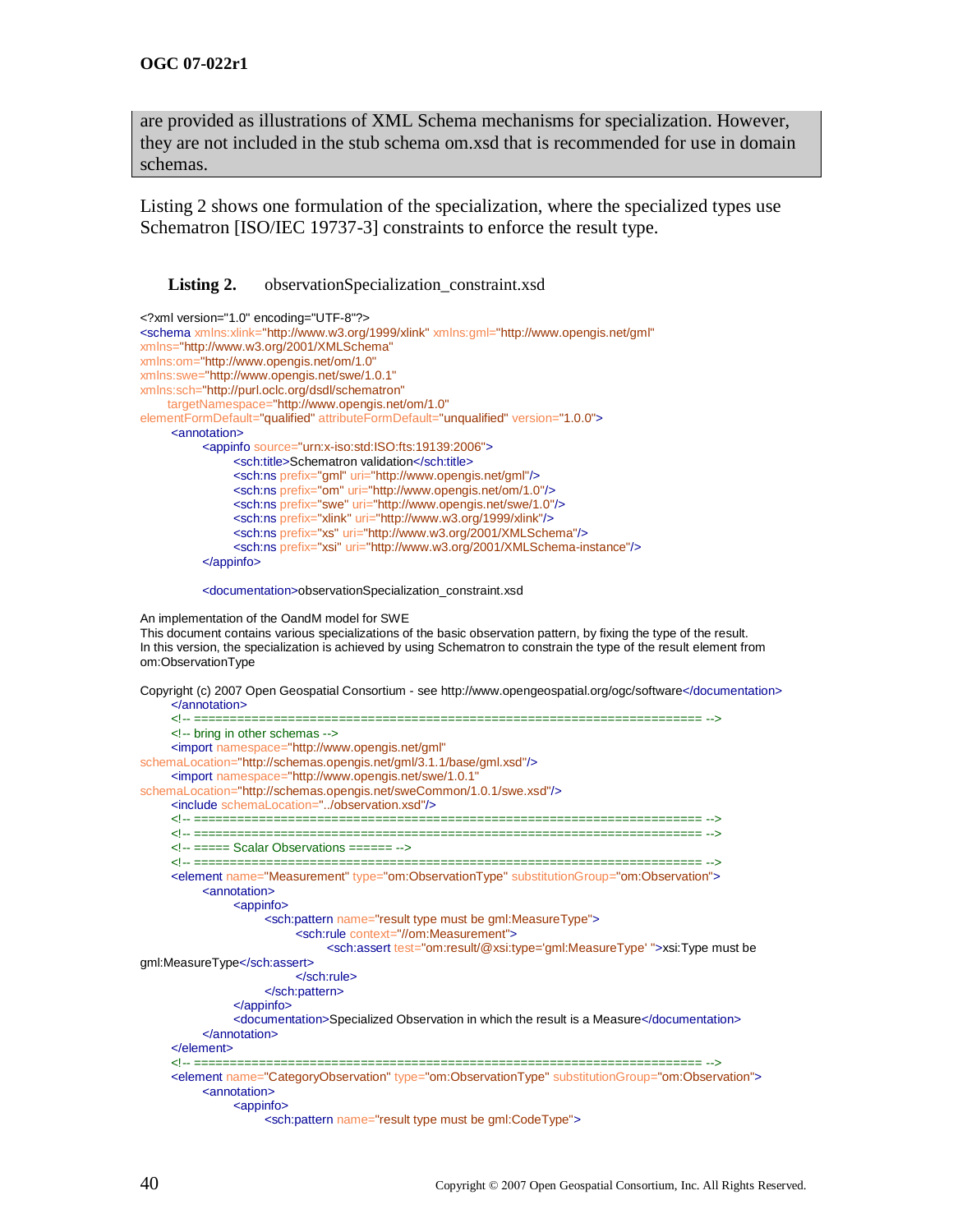```
<sch:rule context="//om:CategoryObservation">
                                <sch:assert test="om:result/@xsi:type='gml:CodeType' ">xsi:Type must be 
gml:CodeType</sch:assert>
                          </sch:rule>
                     </sch:pattern>
                </appinfo>
                <documentation>Specialized Observation, in which the result is a textual value from a controlled 
vocabulary</documentation>
          </annotation>
     </element>
     <!-- ====================================================================== -->
     <element name="CountObservation" type="om:ObservationType" substitutionGroup="om:Observation">
          <annotation>
                <appinfo>
                     <sch:pattern name="result type must be xs:integer">
                          <sch:rule context="//om:CountObservation">
                               <sch:assert test="om:result/@xsi:type='xs:integer' ">xsi:Type must be 
xs:integer</sch:assert>
                          </sch:rule>
                     </sch:pattern>
                </appinfo>
                <documentation>Specialized Observation, in which the result is an integer representing the count of the 
observed property</documentation>
           </annotation>
     </element>
     <!-- ====================================================================== -->
     <element name="TruthObservation" type="om:ObservationType" substitutionGroup="om:Observation">
          <annotation>
                <appinfo>
                     <sch:pattern name="result type must be xs:boolean">
                          <sch:rule context="//om:TruthObservation">
                               <sch:assert test="om:result/@xsi:type='xs:boolean' ">xsi:Type must be 
xs:boolean</sch:assert>
                          </sch:rule>
                     </sch:pattern>
                </appinfo>
                <documentation>Specialized Observation, in which the result is a boolean value representing the truth 
value (usually existence) of the observed property</documentation>
          </annotation>
     </element>
     <!-- ====================================================================== -->
     <element name="GeometryObservation" type="om:ObservationType" substitutionGroup="om:Observation">
          <annotation>
                <appinfo>
                     <sch:pattern name="result must contain a gml:_Geometry and nothing else">
                          <sch:rule context="//om:GeometryObservation">
                                <sch:assert test="om:result/gml:_Geometry">gml:_Geometry must be present as child 
of om:result</sch:assert>
                               \epsilonsch:assert test="count(om:result/*) = 1">only one child may be present\epsilon/sch:assert>
                     </sch:rule>
                     </sch:pattern>
                </appinfo>
                <documentation>Specialized Observation, in which the result is a geometry</documentation>
          </annotation>
     </element>
     <!-- ====================================================================== -->
     <element name="TemporalObservation" type="om:ObservationType" substitutionGroup="om:Observation">
          <annotation>
                <appinfo>
                     <sch:pattern name="result must contain a gml:_TimeObject and nothing else">
                          <sch:rule context="//om:TemporalObservation">
                                <sch:assert test="om:result/gml:_TimeObject">gml:_TimeObject must be present as 
child of om:result</sch:assert>
                                \epsilonsch:assert test="count(om:result/*) = 1">only one child may be present\epsilon/sch:assert>
                     </sch:rule>
                     </sch:pattern>
                </appinfo>
                <documentation>Specialized Observation, in which the result is a temporal object</documentation>
          </annotation>
     </element>
     <!-- ====================================================================== -->
```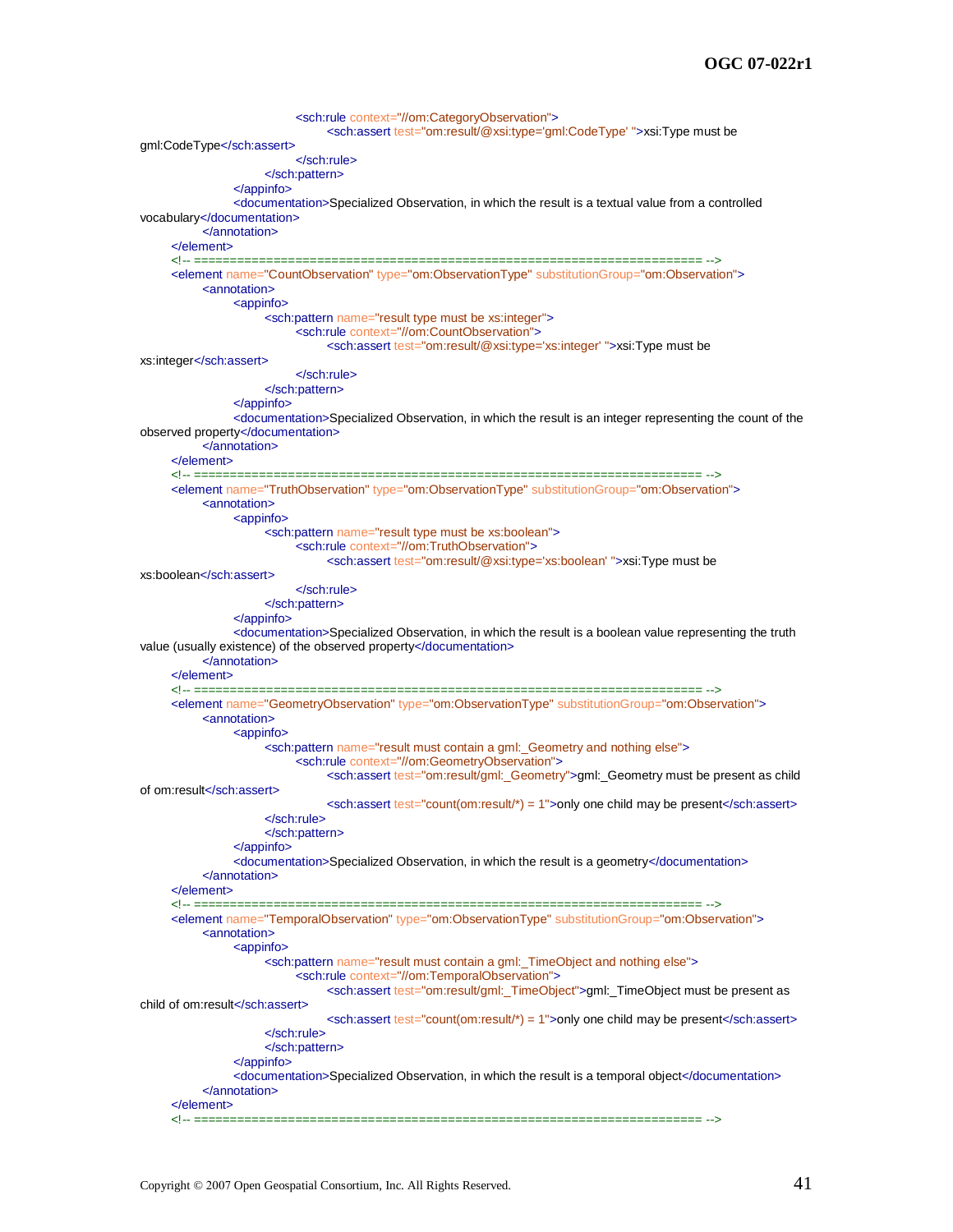```
<!-- ===== Observation with constant complex result ====== -->
     <!-- ====================================================================== -->
     <element name="ComplexObservation" type="om:ObservationType" substitutionGroup="om:Observation">
          <annotation>
               <appinfo>
                     <sch:pattern name="result must contain a swe:Record and nothing else">
                          <sch:rule context="//om:ComplexObservation">
                               <sch:assert test="om:result/swe:DataRecord">swe:DataRecord must be present as 
child of om:result</sch:assert>
                               \epsilonsch:assert test="count(om:result/*) = 1">only one child may be present\epsilon/sch:assert>
                     </sch:rule>
                     </sch:pattern>
                </appinfo>
                <documentation>Specialized Observation, in which the result is a record representing a multi-component 
phenomenon</documentation>
          </annotation>
     </element>
     <!-- ====================================================================== -->
</schema>
```
[Listing 3](#page-53-0) shows an alternative formulation of the specialization, using XML Schema "restriction" to ensure that the result has the appropriate type. Note that, since the parent types contain locally-scoped element declarations the restriction mechanism may only be used for schemas with the same targetNamespace.

<span id="page-53-0"></span>**Listing 3.** observationSpecialization\_override.xsd

```
<?xml version="1.0" encoding="UTF-8"?>
<schema xmlns:xlink="http://www.w3.org/1999/xlink"
xmlns:gml="http://www.opengis.net/gml"
xmlns="http://www.w3.org/2001/XMLSchema"
xmlns:om="http://www.opengis.net/om/1.0"
xmlns:swe="http://www.opengis.net/swe/1.0.1"
     targetNamespace="http://www.opengis.net/om/1.0"
          elementFormDefault="qualified" attributeFormDefault="unqualified" version="1.0.0">
     <annotation>
          <documentation>observationSpecialization_override.xsd
An implementation of the OandM model for SWE
This document contains various specializations of the basic observation pattern, by fixing the type of the result. 
In this version, the specialization is achieved by restricting om:ObservationType to have a result of the correct type
Copyright (c) 2007 Open Geospatial Consortium - see http://www.opengeospatial.org/ogc/software</documentation>
     </annotation>
     <!-- ====================================================================== -->
     <!-- bring in other schemas -->
     <import namespace="http://www.opengis.net/gml"
schemaLocation="http://schemas.opengis.net/gml/3.1.1/base/gml.xsd"/>
     <import namespace="http://www.opengis.net/swe/1.0.1"
schemaLocation="http://schemas.opengis.net/sweCommon/1.0.1/swe.xsd"/>
     <include schemaLocation="../observation.xsd"/>
     <!-- ====================================================================== -->
     <!-- ====================================================================== -->
     <!-- ===== Scalar Observations ====== -->
     <!-- ====================================================================== -->
     <complexType name="MeasurementType">
          <annotation>
               <documentation>Specialized Observation in which the result is a Measure</documentation>
          </annotation>
          <complexContent>
               <restriction base="om:ObservationType">
                    <sequence>
                          <element ref="gml:metaDataProperty" minOccurs="0" maxOccurs="unbounded"/>
                          <element ref="gml:description" minOccurs="0"/>
                          <element ref="gml:name" minOccurs="0" maxOccurs="unbounded"/>
```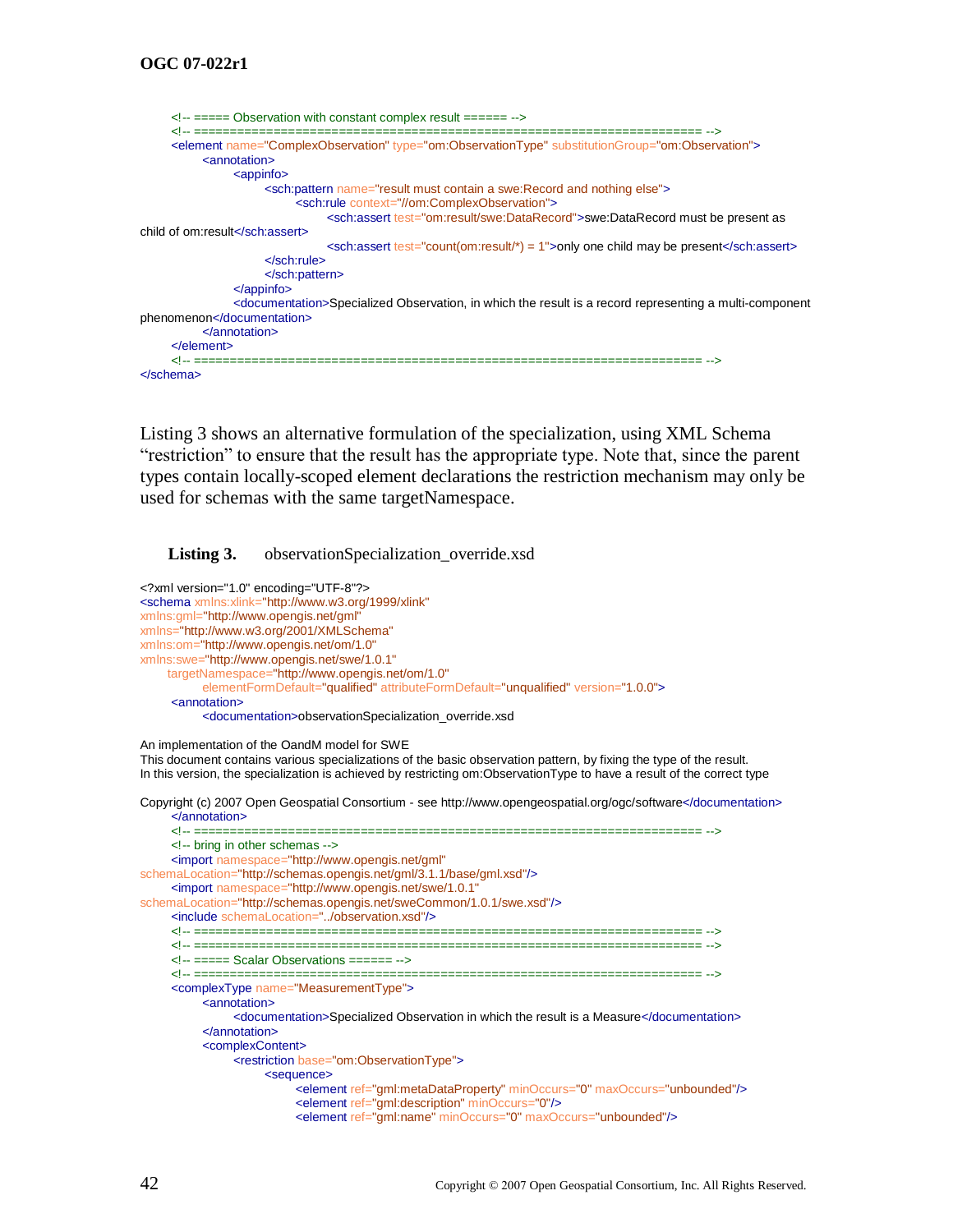```
<element ref="gml:boundedBy" minOccurs="0"/>
                          <element name="metadata" type="om:AnyOrReferenceType" minOccurs="0"/>
                          <element name="samplingTime" type="swe:TimeObjectPropertyType"/>
                          <element name="resultTime" type="swe:TimeObjectPropertyType" minOccurs="0"/>
                          <element name="procedure" type="om:ProcessPropertyType"/>
                          <element name="resultQuality" type="om:AnyOrReferenceType" minOccurs="0"/>
                          <element name="observedProperty" type="swe:PhenomenonPropertyType"/>
                          <element name="featureOfInterest" type="gml:FeaturePropertyType"/>
                          <element name="parameter" type="swe:AnyDataPropertyType" minOccurs="0"
maxOccurs="unbounded"/>
                          <element name="result" type="gml:MeasureType"/>
                    </sequence>
               </restriction>
          </complexContent>
     </complexType>
     <!-- ...................... -->
     <element name="Measurement" type="om:MeasurementType" substitutionGroup="om:Observation">
          <annotation>
               <documentation>Specialized Observation in which the result is a Measure</documentation>
          </annotation>
     </element>
     <!-- ====================================================================== -->
     <complexType name="CategoryObservationType">
          <annotation>
               <documentation>Specialized Observation, in which the result is a textual value from a controlled 
vocabulary</documentation>
          </annotation>
          <complexContent>
               <restriction base="om:ObservationType">
                    <sequence>
                          <element ref="gml:metaDataProperty" minOccurs="0" maxOccurs="unbounded"/>
                          <element ref="gml:description" minOccurs="0"/>
                          <element ref="gml:name" minOccurs="0" maxOccurs="unbounded"/>
                          <element ref="gml:boundedBy" minOccurs="0"/>
                          <element name="metadata" type="om:AnyOrReferenceType" minOccurs="0"/>
                          <element name="samplingTime" type="swe:TimeObjectPropertyType"/>
                          <element name="resultTime" type="swe:TimeObjectPropertyType" minOccurs="0"/>
                          <element name="procedure" type="om:ProcessPropertyType"/>
                          <element name="resultQuality" type="om:AnyOrReferenceType" minOccurs="0"/>
                          <element name="observedProperty" type="swe:PhenomenonPropertyType"/>
                          <element name="featureOfInterest" type="gml:FeaturePropertyType"/>
                          <element name="parameter" type="swe:AnyDataPropertyType" minOccurs="0"
maxOccurs="unbounded"/>
                          <element name="result" type="swe:ScopedNameType">
                               <annotation>
                                    <documentation>A Scoped Name is a term with a mandatory codeSpace 
attribute</documentation>
                               </annotation>
                          </element>
                    </sequence>
               </restriction>
          </complexContent>
     </complexType>
     <!-- ...................... -->
     <element name="CategoryObservation" type="om:CategoryObservationType"
substitutionGroup="om:Observation">
          <annotation>
               <documentation>Specialized Observation, in which the result is a textual value from a controlled 
vocabulary</documentation>
          </annotation>
     </element>
     <!-- ====================================================================== -->
     <complexType name="CountObservationType">
          <annotation>
               <documentation>Specialized Observation, in which the result is an integer representing the count of the 
observed property</documentation>
          </annotation>
          <complexContent>
               <restriction base="om:ObservationType">
                    <sequence>
                          <element ref="gml:metaDataProperty" minOccurs="0" maxOccurs="unbounded"/>
```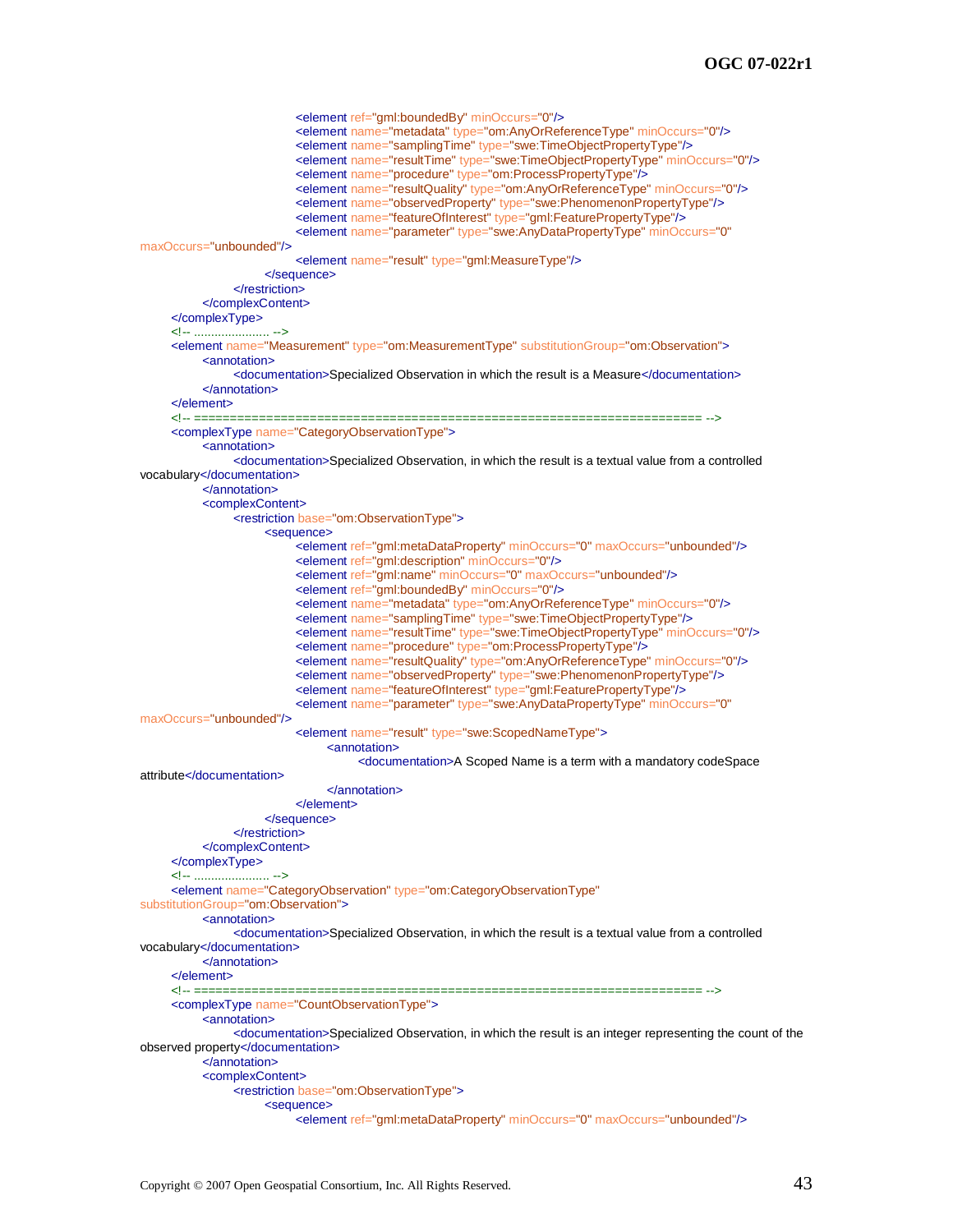<element ref="gml:description" minOccurs="0"/> <element ref="gml:name" minOccurs="0" maxOccurs="unbounded"/> <element ref="gml:boundedBy" minOccurs="0"/> <element name="metadata" type="om:AnyOrReferenceType" minOccurs="0"/> <element name="samplingTime" type="swe:TimeObjectPropertyType"/> <element name="resultTime" type="swe:TimeObjectPropertyType" minOccurs="0"/> <element name="procedure" type="om:ProcessPropertyType"/> <element name="resultQuality" type="om:AnyOrReferenceType" minOccurs="0"/> <element name="observedProperty" type="swe:PhenomenonPropertyType"/> <element name="featureOfInterest" type="gml:FeaturePropertyType"/> <element name="parameter" type="swe:AnyDataPropertyType" minOccurs="0" maxOccurs="unbounded"/> <element name="result" type="integer"> <annotation> <documentation>count of the observed property</documentation> </annotation> </element> </sequence> </restriction> </complexContent> </complexType> <!-- ...................... --> <element name="CountObservation" type="om:CountObservationType" substitutionGroup="om:Observation"> <annotation> <documentation>Specialized Observation, in which the result is an integer representing the count of the observed property</documentation> </annotation> </element> <!-- ====================================================================== --> <complexType name="TruthObservationType"> <annotation> <documentation>Specialized Observation, in which the result is a boolean value representing the truth value (e.g. existence) of the observed property</documentation> </annotation> <complexContent> <restriction base="om:ObservationType"> <sequence> <element ref="gml:metaDataProperty" minOccurs="0" maxOccurs="unbounded"/> <element ref="gml:description" minOccurs="0"/> <element ref="gml:name" minOccurs="0" maxOccurs="unbounded"/> <element ref="gml:boundedBy" minOccurs="0"/> <element name="metadata" type="om:AnyOrReferenceType" minOccurs="0"/> <element name="samplingTime" type="swe:TimeObjectPropertyType"/> <element name="resultTime" type="swe:TimeObjectPropertyType" minOccurs="0"/> <element name="procedure" type="om:ProcessPropertyType"/> <element name="resultQuality" type="om:AnyOrReferenceType" minOccurs="0"/> <element name="observedProperty" type="swe:PhenomenonPropertyType"/> <element name="featureOfInterest" type="gml:FeaturePropertyType"/> <element name="parameter" type="swe:AnyDataPropertyType" minOccurs="0" maxOccurs="unbounded"/> <element name="result" type="boolean"> <annotation> <documentation>truth value (e.g. existence) of the observed property</documentation> </annotation> </element> </sequence> </restriction> </complexContent> </complexType> <!-- ...................... --> <element name="TruthObservation" type="om:TruthObservationType" substitutionGroup="om:Observation"> <annotation> <documentation>Specialized Observation, in which the result is a boolean value representing the truth value (usually existence) of the observed property</documentation> </annotation> </element><br><l-- ===== <!-- ====================================================================== --> <complexType name="GeometryObservationType"> <annotation> <documentation>Specialized Observation, in which the result is a Geometry </documentation>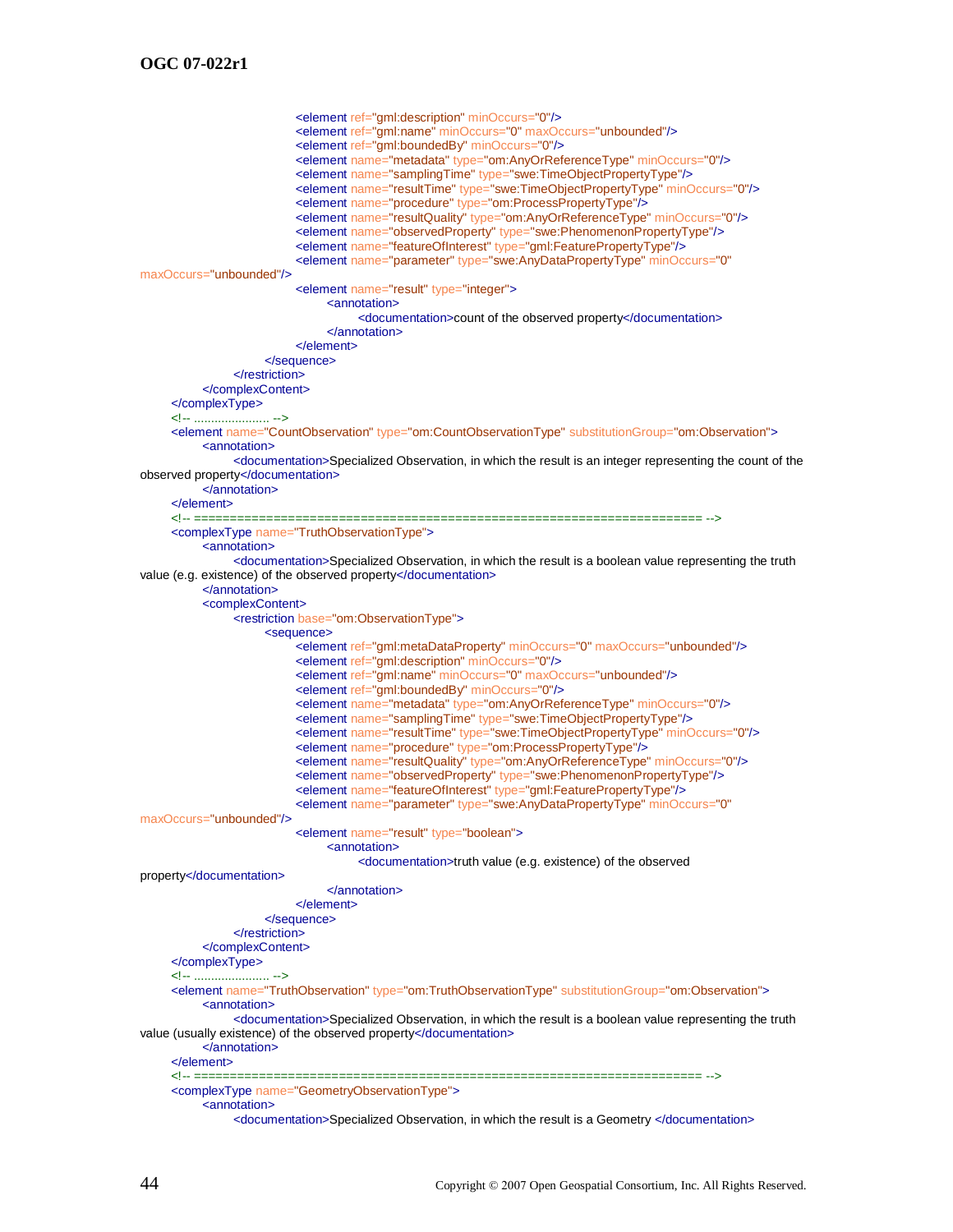```
</annotation>
          <complexContent>
               <restriction base="om:ObservationType">
                    <sequence>
                         <element ref="gml:metaDataProperty" minOccurs="0" maxOccurs="unbounded"/>
                         <element ref="gml:description" minOccurs="0"/>
                         <element ref="gml:name" minOccurs="0" maxOccurs="unbounded"/>
                         <element ref="gml:boundedBy" minOccurs="0"/>
                         <element name="metadata" type="om:AnyOrReferenceType" minOccurs="0"/>
                         <element name="samplingTime" type="swe:TimeObjectPropertyType"/>
                         <element name="resultTime" type="swe:TimeObjectPropertyType" minOccurs="0"/>
                         <element name="procedure" type="om:ProcessPropertyType"/>
                         <element name="resultQuality" type="om:AnyOrReferenceType" minOccurs="0"/>
                         <element name="observedProperty" type="swe:PhenomenonPropertyType"/>
                         <element name="featureOfInterest" type="gml:FeaturePropertyType"/>
                         <element name="parameter" type="swe:AnyDataPropertyType" minOccurs="0"
maxOccurs="unbounded"/>
                         <element name="result" type="gml:GeometryPropertyType">
                               <annotation>
                                    <documentation>Geometry of the observed property</documentation>
                               </annotation>
                         </element>
                    </sequence>
               </restriction>
          </complexContent>
     </complexType>
     <!-- ...................... -->
     <element name="GeometryObservation" type="om:GeometryObservationType"
substitutionGroup="om:Observation">
          <annotation>
               <documentation>Specialized Observation, in which the result is a Geometry</documentation>
          </annotation>
     </element>
     <!-- ====================================================================== -->
     <complexType name="TemporalObservationType">
          <annotation>
               <documentation>Specialized Observation, in which the result is a Temporal object</documentation>
          </annotation>
          <complexContent>
               <restriction base="om:ObservationType">
                    <sequence>
                         <element ref="gml:metaDataProperty" minOccurs="0" maxOccurs="unbounded"/>
                         <element ref="gml:description" minOccurs="0"/>
                         <element ref="gml:name" minOccurs="0" maxOccurs="unbounded"/>
                         <element ref="gml:boundedBy" minOccurs="0"/>
                         <element name="metadata" type="om:AnyOrReferenceType" minOccurs="0"/>
                         <element name="samplingTime" type="swe:TimeObjectPropertyType"/>
                         <element name="resultTime" type="swe:TimeObjectPropertyType" minOccurs="0"/>
                         <element name="procedure" type="om:ProcessPropertyType"/>
                         <element name="resultQuality" type="om:AnyOrReferenceType" minOccurs="0"/>
                         <element name="observedProperty" type="swe:PhenomenonPropertyType"/>
                         <element name="featureOfInterest" type="gml:FeaturePropertyType"/>
                         <element name="parameter" type="swe:AnyDataPropertyType" minOccurs="0"
maxOccurs="unbounded"/>
                         <element name="result" type="swe:TimeObjectPropertyType">
                               <annotation>
                                    <documentation>Temporal value of the observed property</documentation>
                               </annotation>
                         </element>
                    </sequence>
               </restriction>
          </complexContent>
     </complexType>
     <!-- ...................... -->
     <element name="TemporalObservation" type="om:TemporalObservationType"
substitutionGroup="om:Observation">
          <annotation>
               <documentation>Specialized Observation, in which the result is a Temporal object</documentation>
          </annotation>
     </element>
     <!-- ====================================================================== -->
```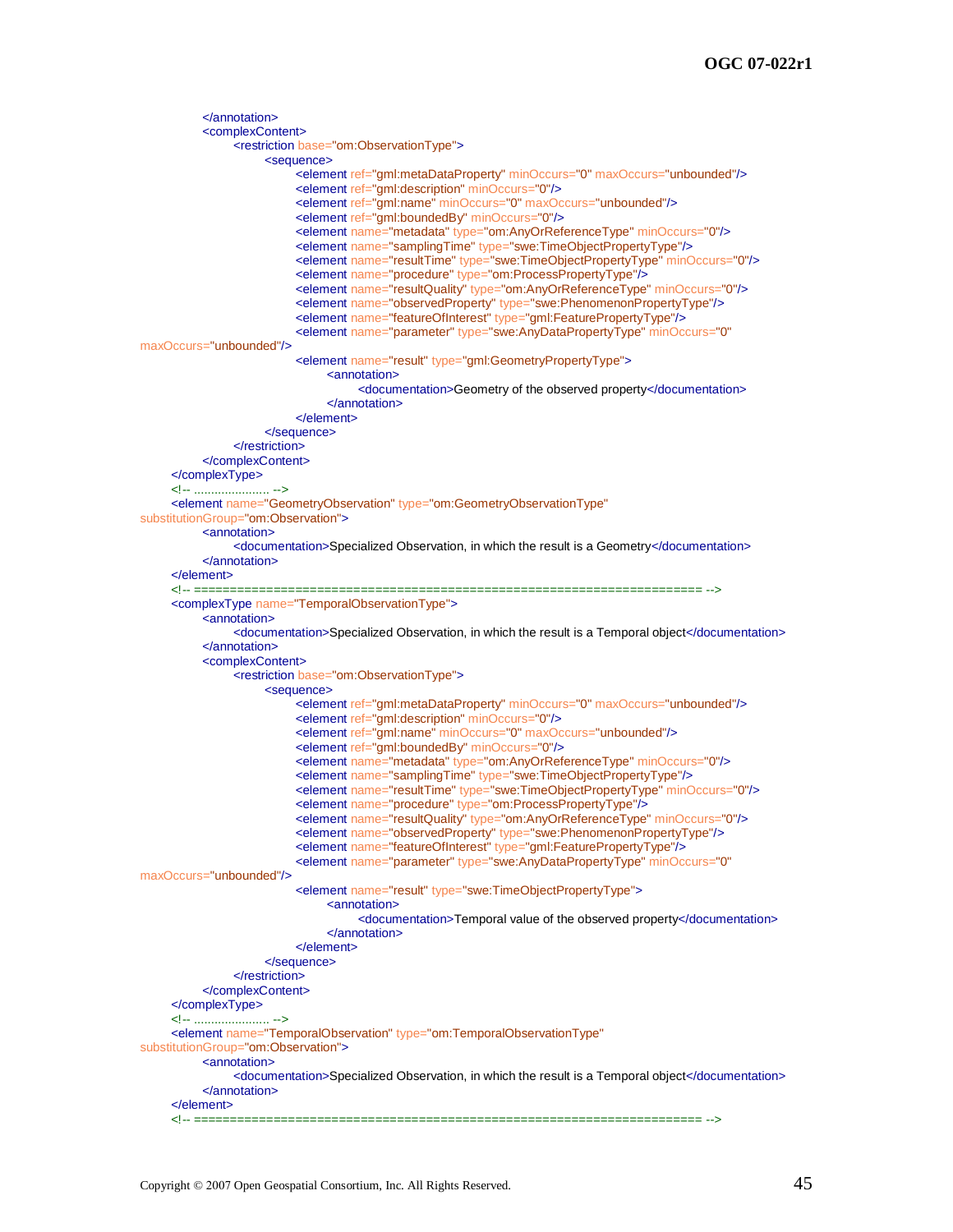```
<!-- ===== Observation with constant complex result ====== -->
     <!-- ====================================================================== -->
     <complexType name="ComplexObservationType">
          <annotation>
               <documentation>Specialized Observation, in which the result is a record representing a description of a 
multi-component phenomenon.</documentation>
          </annotation>
          <complexContent>
               <restriction base="om:ObservationType">
                    <sequence>
                          <element ref="gml:metaDataProperty" minOccurs="0" maxOccurs="unbounded"/>
                          <element ref="gml:description" minOccurs="0"/>
                          <element ref="gml:name" minOccurs="0" maxOccurs="unbounded"/>
                          <element ref="gml:boundedBy" minOccurs="0"/>
                          <element name="metadata" type="om:AnyOrReferenceType" minOccurs="0"/>
                          <element name="samplingTime" type="swe:TimeObjectPropertyType"/>
                          <element name="resultTime" type="swe:TimeObjectPropertyType" minOccurs="0"/>
                          <element name="procedure" type="om:ProcessPropertyType"/>
                          <element name="resultQuality" type="om:AnyOrReferenceType" minOccurs="0"/>
                          <element name="observedProperty" type="swe:PhenomenonPropertyType"/>
                          <element name="featureOfInterest" type="gml:FeaturePropertyType"/>
                          <element name="parameter" type="swe:AnyDataPropertyType" minOccurs="0"
maxOccurs="unbounded"/>
                          <element name="result" type="swe:DataRecordPropertyType">
                               <annotation>
                                   <documentation>result is a Record - i.e. a heterogeneous list of fields (ISO/IEC 
11404) - describing a multi-component phenomenon</documentation>
                               </annotation>
                         </element>
                    </sequence>
               </restriction>
          </complexContent>
     </complexType>
     <!-- ...................... -->
     <element name="ComplexObservation" type="om:ComplexObservationType" substitutionGroup="om:Observation">
          <annotation>
               <documentation>Specialized Observation, in which the result is a record representing a multi-component 
phenomenon</documentation>
          </annotation>
     </element>
     <!-- ====================================================================== -->
</schema>
```
[Listing 4](#page-57-0) shows another alternative formulation of the specialization, using XML Schema ―redefine‖ to restrict the result type without changing the name of the element representing the observation class. .

#### <span id="page-57-0"></span>Listing 4. redefineObservation.xsd

```
<?xml version="1.0" encoding="UTF-8"?>
<schema xmlns:xlink="http://www.w3.org/1999/xlink" xmlns:gml="http://www.opengis.net/gml"
xmlns:gmd="http://www.isotc211.org/2005/gmd" xmlns="http://www.w3.org/2001/XMLSchema"
xmlns:om="http://www.opengis.net/om/1.0"
     xmlns:swe="http://www.opengis.net/swe/1.0.1" targetNamespace="http://www.opengis.net/om/1.0"
elementFormDefault="qualified" attributeFormDefault="unqualified" version="1.0.0">
     <annotation>
          <documentation>observation.xsd
An example of how to "redefine" ObservationType to restrict the result-type
```
Copyright (c) 2007 Open Geospatial Consortium - see http://www.opengeospatial.org/ogc/software</documentation> </annotation>

<!-- ====================================================================== -->

<!-- bring in other schemas -->

```
<import namespace="http://www.opengis.net/gml"
```

```
schemaLocation="http://schemas.opengis.net/gml/3.1.1/base/gml.xsd"/>
```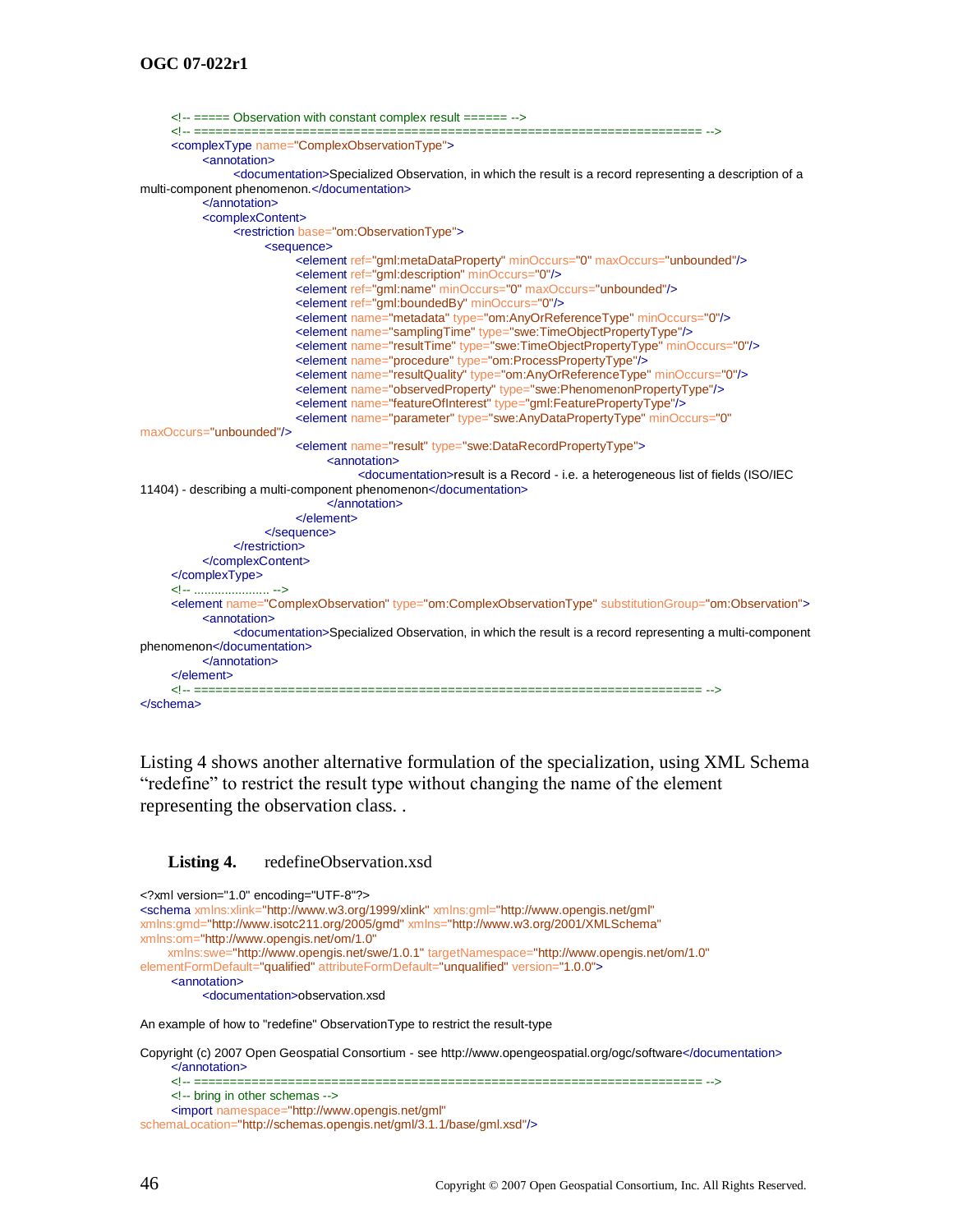```
<!-- can't use ISO Metadata schema with GML 3.1.1
     <import namespace="http://www.isotc211.org/2005/gmd" 
schemaLocation="../../../../gml/trunk/gml/3.1.1/gmd/gmd.xsd"/>
     -->
     <import namespace="http://www.opengis.net/swe/1.0.1"
schemaLocation="http://schemas.opengis.net/sweCommon/1.0.1/swe.xsd"/>
     <import namespace="http://www.opengis.net/sensorML/1.0.1"
schemaLocation="http://schemas.opengis.net/sensorML/1.0.1/sensorML.xsd"/>
     <redefine schemaLocation="../observation.xsd">
          <!-- ====================================================================== -->
          <!-- ====================================================================== -->
          <!-- ===== Object types for Observations ====== -->
          <!-- ====================================================================== -->
          <complexType name="ObservationType">
               <annotation>
                    <documentation>Redefines observation type, restricting the result to be a 
measure.</documentation>
               </annotation>
               <complexContent>
                    <restriction base="om:ObservationType">
                         <sequence>
                               <element ref="gml:metaDataProperty" minOccurs="0" maxOccurs="unbounded"/>
                               <element ref="gml:description" minOccurs="0"/>
                               <element ref="gml:name" minOccurs="0" maxOccurs="unbounded"/>
                               <element ref="gml:boundedBy" minOccurs="0"/>
                               <element name="metadata" type="om:AnyOrReferenceType" minOccurs="0"/>
                               <element name="samplingTime" type="swe:TimeObjectPropertyType"/>
                               <element name="resultTime" type="swe:TimeObjectPropertyType" minOccurs="0"/>
                               <element name="procedure" type="om:ProcessPropertyType"/>
                               <element name="resultQuality" type="om:AnyOrReferenceType" minOccurs="0"/>
                               <element name="observedProperty" type="swe:PhenomenonPropertyType"/>
                               <element name="featureOfInterest" type="gml:FeaturePropertyType"/>
                               <element name="parameter" type="swe:AnyDataPropertyType" minOccurs="0"
maxOccurs="unbounded"/>
                               <element name="result" type="gml:MeasureType">
                                    <annotation>
                                         <documentation>restrict result to "measure"</documentation>
                                    </annotation>
                              </element>
                         </sequence>
                    </restriction>
               </complexContent>
          </complexType>
          <!-- ====================================================================== -->
     </redefine><br><<sup>1</sup>-- =========
                    <!-- ====================================================================== -->
</schema>
```
## **2.5 Coverage observation types**

Specialized observation types with coverage results may be implemented following the patterns given in sub-clause [2.4,](#page-50-0) setting the value of the result to a suitable coverage representation such as gml:Coverage or cv:CV\_DiscreteCoverage (see OGC 06-188r1).

## **2.6 Schema for import**

[Listing 5](#page-59-0) is a stub schema document that collects Observations and Measurements components for use in external domain schemas. Use of this document for external references to the O&M package ensures that all components are included, and reduces the risk of conflicting <import> statements.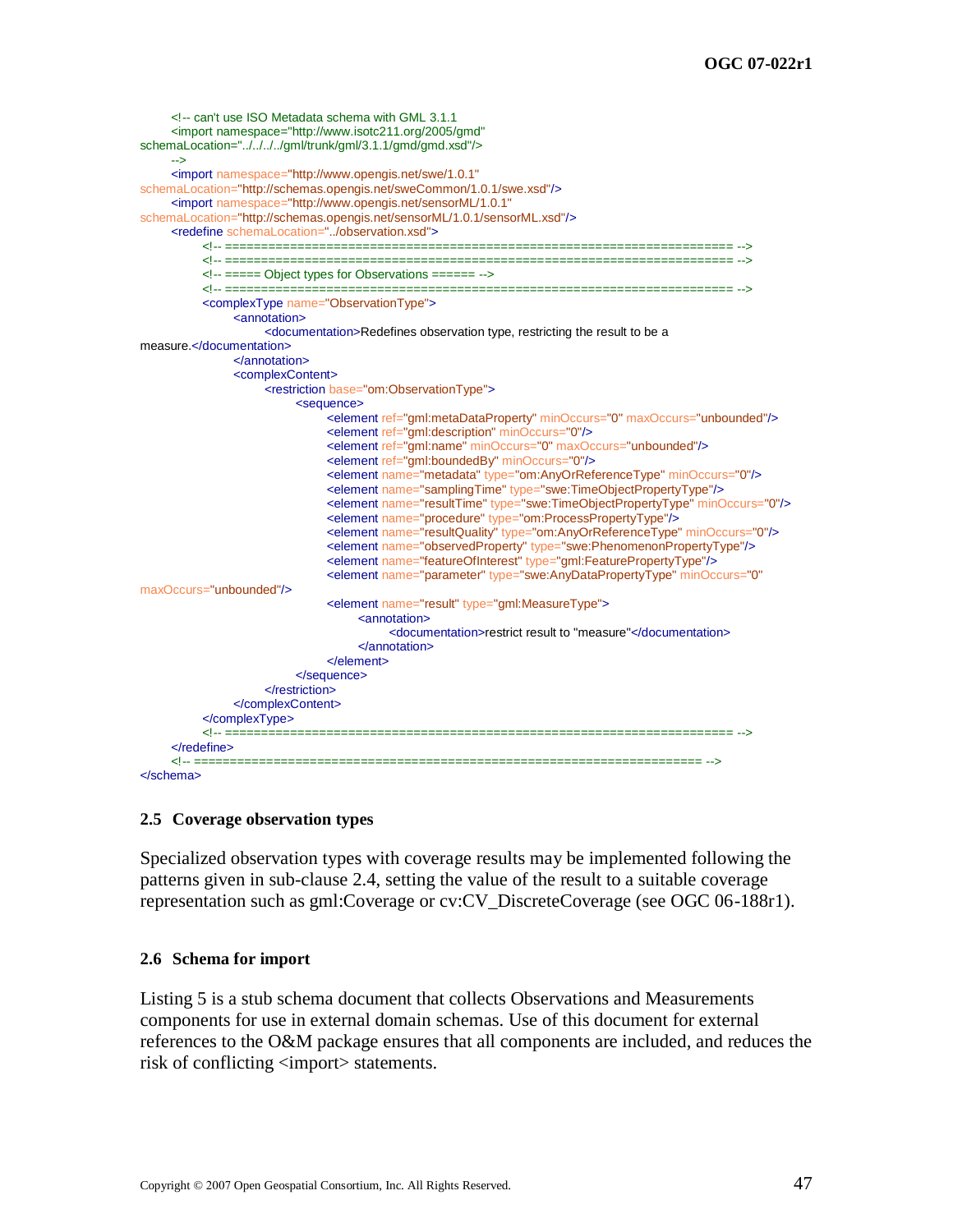#### **Listing 5.** om.xsd

<span id="page-59-0"></span><?xml version="1.0" encoding="UTF-8"?>

<schema xmlns="http://www.w3.org/2001/XMLSchema" xmlns:om="http://www.opengis.net/om/1.0" targetNamespace="http://www.opengis.net/om/1.0" elementFormDefault="qualified" attributeFormDefault="unqualified" version="1.0.0">

<annotation> <documentation>om.xsd

The Observations and Measurements schema This document contains only the normative elements described in the OGC standard

Copyright (c) 2007 Open Geospatial Consortium - see http://www.opengeospatial.org/ogc/software</documentation> </annotation>

<!-- ====================================================================== -->

<include schemaLocation="./observation.xsd"/>

<!-- ====================================================================== --> </schema>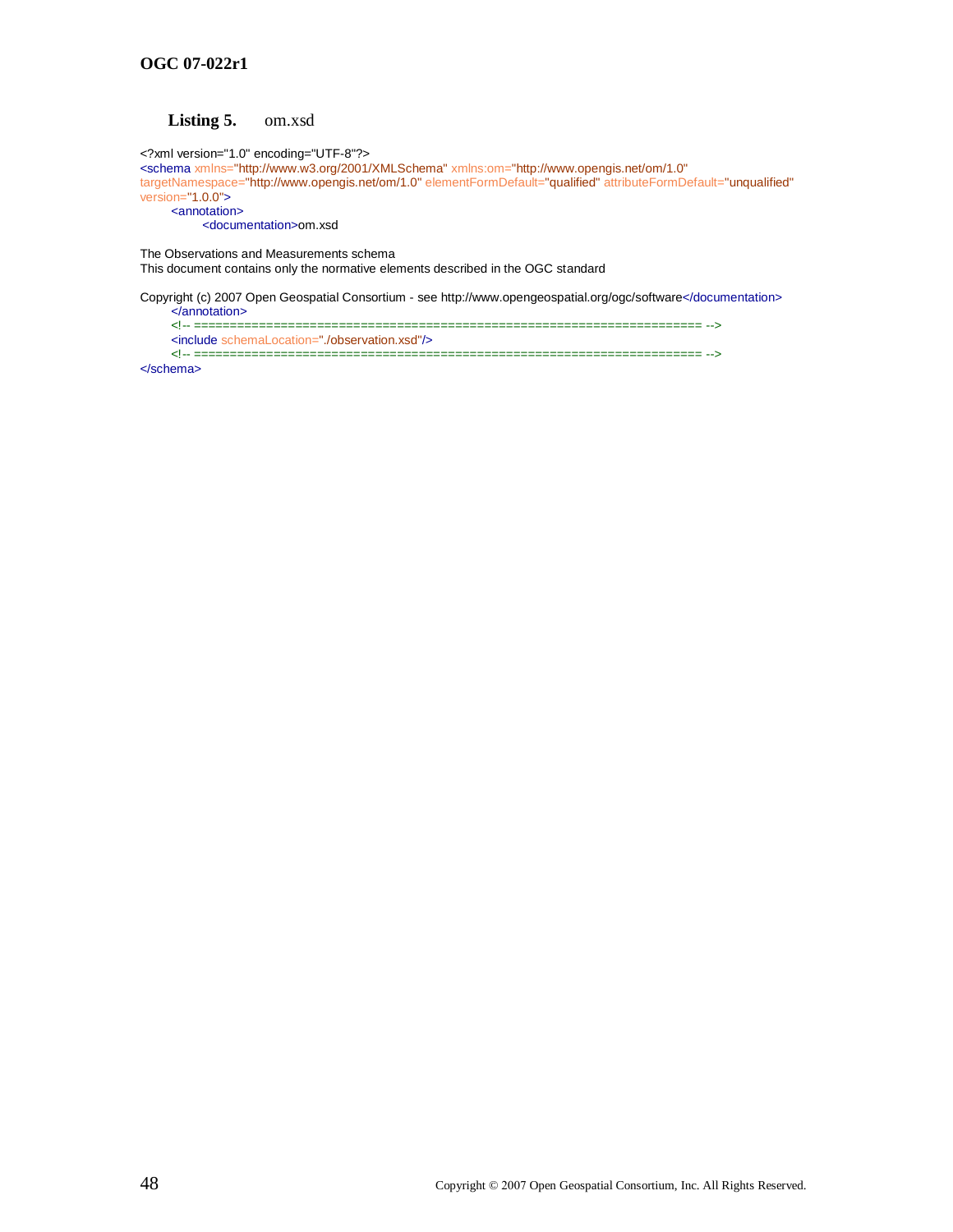## **ANNEX E (informative)**

## **XML implementation - examples**

## **1 Introduction**

The details of the XML implementation may be explored using instance examples. Using the GML implementation rules results in an explicit mapping from the model, using names from the model as element and attribute names. Inspection of sample data is an effective way to assess the effectiveness of the model in capturing the required information. In this clause we present a graduated series of examples to illustrate the model and encoding.

Observations may have many result types. It may also be convenient to provide the result value out-of-band. The details of how the result is encoded is not important to the model, though practical interoperability in data transfer is best served by agreement on the form.

In some examples below alternative encodings with different advantages are shown for "complex" results. These include:

- 1. a compact record contained within a single XML element, composed of a list of records each corresponding to a set of parameter values whose structure is then repeated. The syntax is taken from SensorML [SensorML]. Item and record separators are explicit, and may be changed. This microformat requires a specific writer and reader to augment standard XML processing
- 2. a record or discrete coverage in which the items are encoded in separate XML elements. This is verbose, but has the advantage of using the basic XML structuring components that are accessible in all XML processing environments. This makes applications for both writing and reading easier to implement.

In all cases, the record structure is indicated separately.

## **2 Coding standards**

## **2.1 Dependencies**

The instance examples in this clause depend on the following externally governed schemas:

| Schema | Version   XML namespace | Location of imported schema document |
|--------|-------------------------|--------------------------------------|
|        |                         |                                      |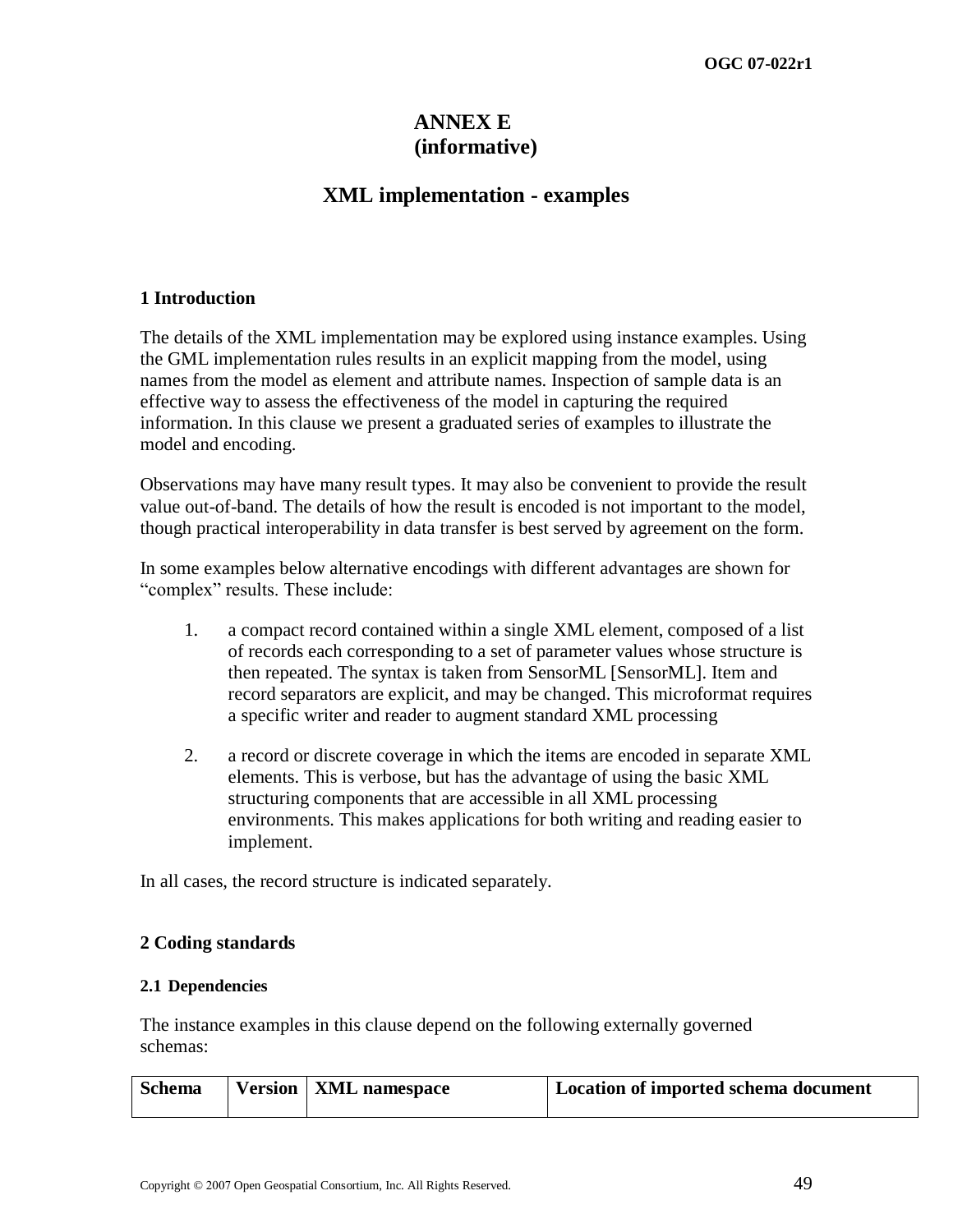| <b>GML</b>            | 3.1.1 | http://www.opengis.net/gml               | http://schemas.opengis.net/gml/3.1.1/base/gml.xsd           |
|-----------------------|-------|------------------------------------------|-------------------------------------------------------------|
| Swe<br>Common         | 1.0.1 | http://www.opengis.net.swe/1.0.1         | http://schemas.opengis.net/swe/1.0.1/swe.xsd                |
| SensorML              | 1.0.1 | http://www.opengis.net/sensor $ML/1.0.1$ | http://schemas.opengis.net/sensorML/1.0.1/base/sensorML.xsd |
| Discrete<br>Coverages | 0.2.1 | http://www.opengis.net/cv/0.2.1          | http://bp.schemas.opengis.net/06-188r1/cv/0.2.1/cv.xsd      |

## **3 Simple Observations with scalar results**

## **3.1 Measurements**

The document shown in [Listing 6](#page-61-0) describes a simple observation to determine the mass of a specific banana.

The value of the procedure ("scales"), the observedProperty ("mass"), and the featureOfInterest (a fruit) are all given as references to external objects, using xlink:href attributes following the standard GML pattern. These references are all given as URIs: the first two use the (proposed) OGC URN scheme [OGC 06-023r1], and the third is a (notional) URL.

The type of the result is indicated in the instance using the standard xsi:type attribute [W3C XML Schema]. In this example it is gml:MeasureType, so the required **uom** attribute is also present. The value of the uom is also given as a URN according to the OGC scheme.

> NOTE: In GML 3.2/ISO DIS 19136 the type of the uom attribute is extended to allow unit symbols from the UCUM scheme, allowing the more familiar short symbols like "kg" to appear instead of a URI.

#### <span id="page-61-0"></span>Listing 6. observation1.xml

| xml version="1.0" encoding="UTF-8"?                                                                                                             |  |
|-------------------------------------------------------------------------------------------------------------------------------------------------|--|
| <om:observation <="" gml:id="obsTest1" th="" xmlns:om="http://www.opengis.net/om/1.0"><th></th></om:observation>                                |  |
| xmlns:swe="http://www.opengis.net/swe/1.0.1" xmlns:xsi="http://www.w3.org/2001/XMLSchema-instance"                                              |  |
| xmlns:xlink="http://www.w3.org/1999/xlink" xmlns:gml="http://www.opengis.net/gml"                                                               |  |
| xsi:schemaLocation="http://www.opengis.net/om/1.0 /om.xsd">                                                                                     |  |
| <aml:description>Observation test instance: fruit mass</aml:description>                                                                        |  |
| <gml:name>Observation test 1</gml:name>                                                                                                         |  |
| <om:samplingtime></om:samplingtime>                                                                                                             |  |
| <gml:timeinstant gml:id="ot1t"></gml:timeinstant>                                                                                               |  |
| <gml:timeposition>2005-01-11T16:22:25.00</gml:timeposition>                                                                                     |  |
| $\le$ /qml:TimeInstant>                                                                                                                         |  |
| $\le$ /om:samplingTime>                                                                                                                         |  |
| <om:procedure xlink:href="http://www.flakey.org/register/process/scales34.xml"></om:procedure>                                                  |  |
| $\leq$ -- a notional URL identifying a procedure  -->                                                                                           |  |
| <om:observedproperty xlink:href="urn:ogc:def:phenomenon:OGC:mass"></om:observedproperty>                                                        |  |
| $\leq$ -- a notional URN identifying the observed property -->                                                                                  |  |
| <om:featureofinterest_xlink:href="http: wfs.flakey.org?request='qetFeature&amp;featureid=fruit37f="/'></om:featureofinterest_xlink:href="http:> |  |
| $\leq$ -- a notional WFS call identifying the object regarding which the observation was made -->                                               |  |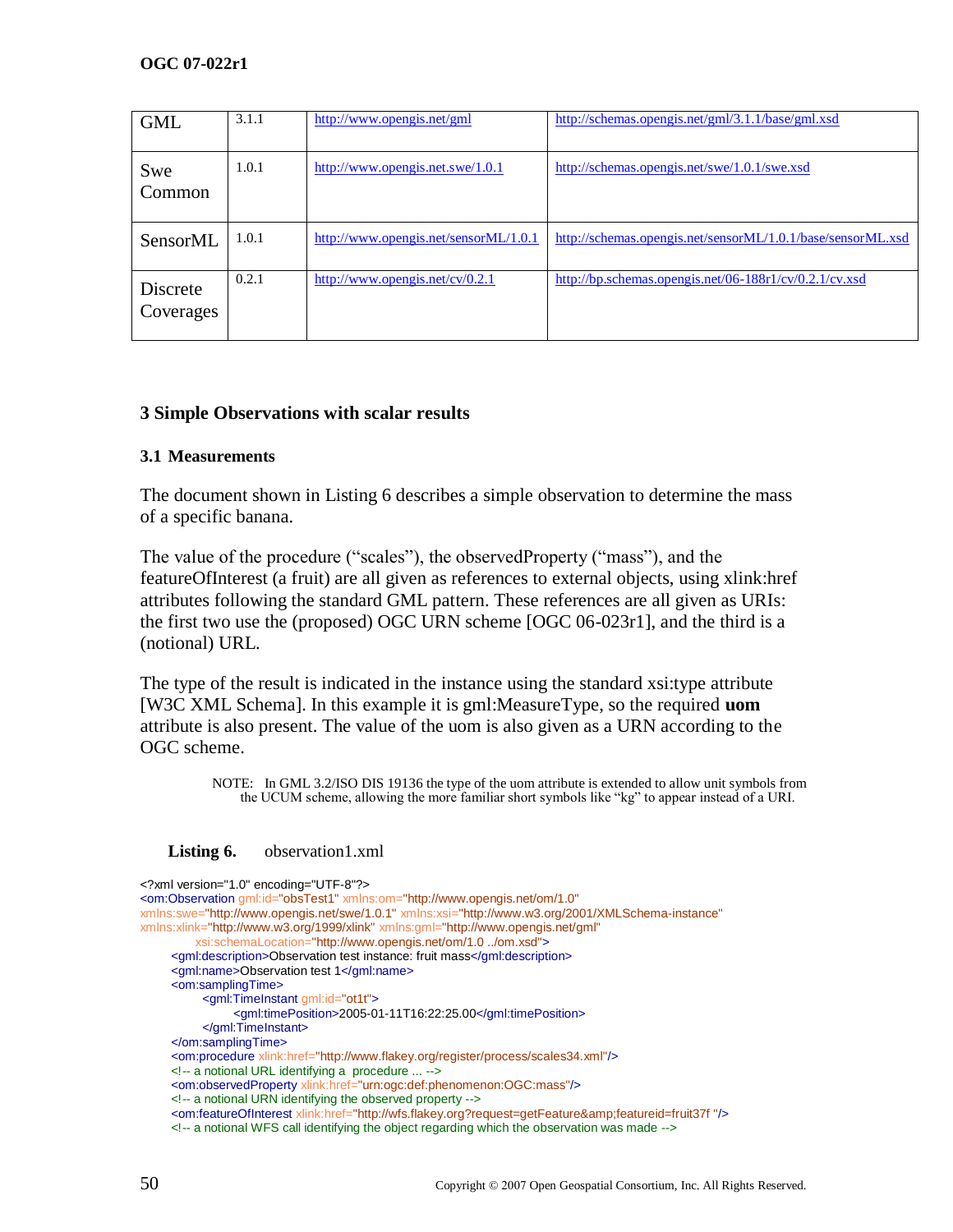```
<om:parameter>
          <swe:Quantity definition="http://sweet.jpl.nasa.gov/ontology/property.owl#Temperature">
                <swe:uom xlink:href="urn:ogc:def:uom:UCUM:Cel"/>
                <swe:value>22.3</swe:value>
          </swe:Quantity>
          <!-- example of optional soft-typed parameter -->
     </om:parameter>
     <om:result xsi:type="gml:MeasureType" uom="urn:ogc:def:uom:OGC:kg">0.28</om:result>
     <!-- The XML Schema type of the result is indicated using the value of the xsi:type attribute -->
</om:Observation>
```
#### **3.2 Category observations**

The document shown in [Listing 7](#page-62-0) describes a simple observation to determine the species of an item of market produce.

The observed Property ("species") and feature of interest are given as references, following the standard GML pattern using xlink:href attributes. These references are all given as URIs, using the OGC URN scheme.

The description of the procedure is encapsulated using SensorML.

The type of the result is indicated in the instance using the standard xsi:type attribute [W3C XML Schema]. In this example it is swe:ScopedNameType, so the required **codeSpace** attribute is also present. The value of the codeSpace is a reference to a vocabulary from which the value of the result was taken.

#### <span id="page-62-0"></span>**Listing 7.** observation2.xml

```
<?xml version="1.0" encoding="UTF-8"?>
<om:Observation gml:id="obsTest2" xmlns:om="http://www.opengis.net/om/1.0"
xmlns:sml="http://www.opengis.net/sensorML/1.0.1" xmlns:swe="http://www.opengis.net/swe/1.0.1"
xmlns:xsi="http://www.w3.org/2001/XMLSchema-instance"
          xmlns:xlink="http://www.w3.org/1999/xlink" xmlns:gml="http://www.opengis.net/gml"
xsi:schemaLocation="http://www.opengis.net/om/1.0 ../om.xsd http://www.opengis.net/sensorML/1.0.1 
http://schemas.opengis.net/sensorML/1.0.1/sensorML.xsd">
     <gml:description>Observation test instance: fruit identification</gml:description>
     <gml:name>Observation test 2</gml:name>
     <om:samplingTime>
          <gml:TimeInstant gml:id="ot2t">
               <gml:timePosition>2005-01-11T17:22:25.00</gml:timePosition>
          </gml:TimeInstant>
     </om:samplingTime>
     <om:procedure>
          <sml:ProcessModel>
                <sml:method xlink:href="http://www.flakey.org/register/party/abc99"/>
          </sml:ProcessModel>
     </om:procedure>
     <om:observedProperty xlink:href="urn:ogc:def:phenomenon:OGC:Species"/>
     <om:featureOfInterest xlink:href="http://wfs.flakey.org?request=getFeature&amp;featureid=fruit37f "/>
     <om:result xsi:type="swe:ScopedNameType"
codeSpace="http://en.wikipedia.org/wiki/List_of_fruits">Banana</om:result>
</om:Observation>
```
The document shown in [Listing 8](#page-63-0) describes the same observation except that this time the description of the procedure is encapsulated in the om:Process element, which provides a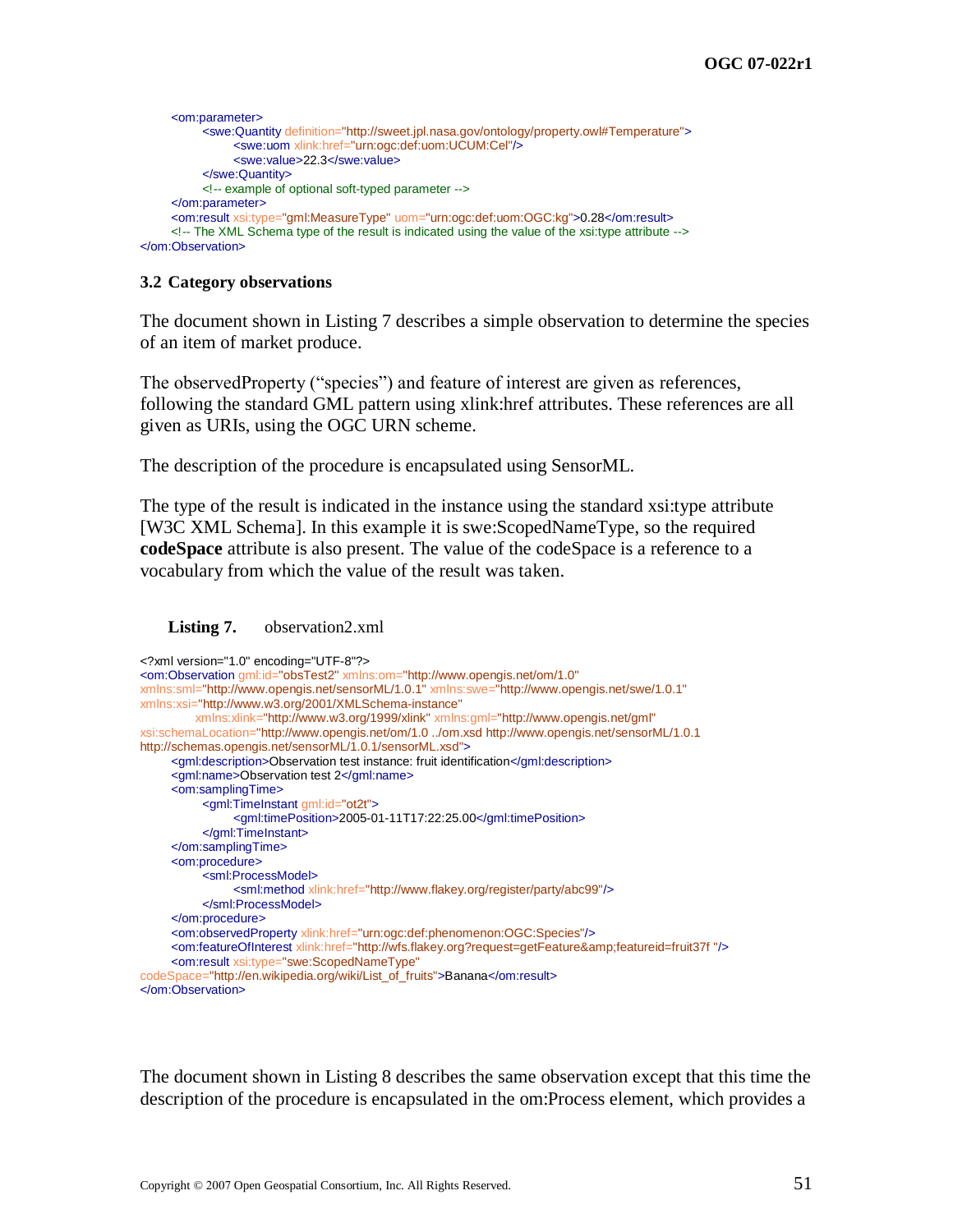generic container for components from any namespace, thus allowing re-use of a preexisting schema for observation methods.

<span id="page-63-0"></span>

```
<?xml version="1.0" encoding="UTF-8"?>
<om:Observation gml:id="obsTest2b" xmlns:om="http://www.opengis.net/om/1.0"
xmlns:sml="http://www.opengis.net/sensorML/1.0.1" xmlns:swe="http://www.opengis.net/swe/1.0.1"
xmlns:xsi="http://www.w3.org/2001/XMLSchema-instance"
          xmlns:xlink="http://www.w3.org/1999/xlink" xmlns:gml="http://www.opengis.net/gml"
xsi:schemaLocation="http://www.opengis.net/om/1.0 ../om.xsd http://www.opengis.net/sensorML/1.0.1 
http://schemas.opengis.net/sensorML/1.0.1/sensorML.xsd">
     <gml:description>Observation test instance: fruit identification</gml:description>
     <gml:name>Observation test 2b</gml:name>
     <om:samplingTime>
          <gml:TimeInstant gml:id="ot2t">
               <gml:timePosition>2005-01-11T17:22:25.00</gml:timePosition>
          </gml:TimeInstant>
     </om:samplingTime>
     <om:procedure>
          <om:Process>
               <gml:description>Field worker</gml:description>
                <gml:name>Abby Bachrach-Cox</gml:name>
          </om:Process>
     </om:procedure>
     <om:observedProperty xlink:href="urn:ogc:def:phenomenon:OGC:Species"/>
     <om:featureOfInterest xlink:href="http://wfs.flakey.org?request=getFeature&amp;featureid=fruit37f "/>
     <om:result xsi:type="swe:ScopedNameType"
codeSpace="http://en.wikipedia.org/wiki/List_of_fruits">Banana</om:result>
</om:Observation>
```
The document shown in [Listing 9](#page-63-1) describes the same observation using the specialized observation type CategoryObservation taken from one of the schema documents shown in [ANNEX D](#page-46-0) sub-clause [2.4.](#page-50-0) The result type is fixed so the xsi:type attribute is not needed.

#### <span id="page-63-1"></span>Listing 9. observation2c.xml

```
<?xml version="1.0" encoding="UTF-8"?>
<om:CategoryObservation gml:id="obsTest2c"
xmlns:om="http://www.opengis.net/om/1.0"
xmlns:xsi="http://www.w3.org/2001/XMLSchema-instance"
xmlns:xlink="http://www.w3.org/1999/xlink"
xmlns:gml="http://www.opengis.net/gml"
xsi:schemaLocation="http://www.opengis.net/om/1.0 ../extensions/observationSpecialization_override.xsd">
     <gml:description>Observation test instance: fruit identification</gml:description>
     <gml:name>Observation test 2c</gml:name>
     <om:samplingTime>
           <gml:TimeInstant gml:id="ot2t">
                <gml:timePosition>2005-01-11T17:22:25.00</gml:timePosition>
          </gml:TimeInstant>
     </om:samplingTime>
   <om:procedure xlink:href="http://www.flakey.org/register/party/abc99"/>
     <om:observedProperty xlink:href="urn:ogc:def:phenomenon:OGC:Species"/>
  <om:featureOfInterest xlink:href="http://wfs.flakey.org?request=getFeature&#38;featureid=fruit37f "/>
     <om:result codeSpace="http://en.wikipedia.org/wiki/List_of_fruits">Banana</om:result>
</om:CategoryObservation>
```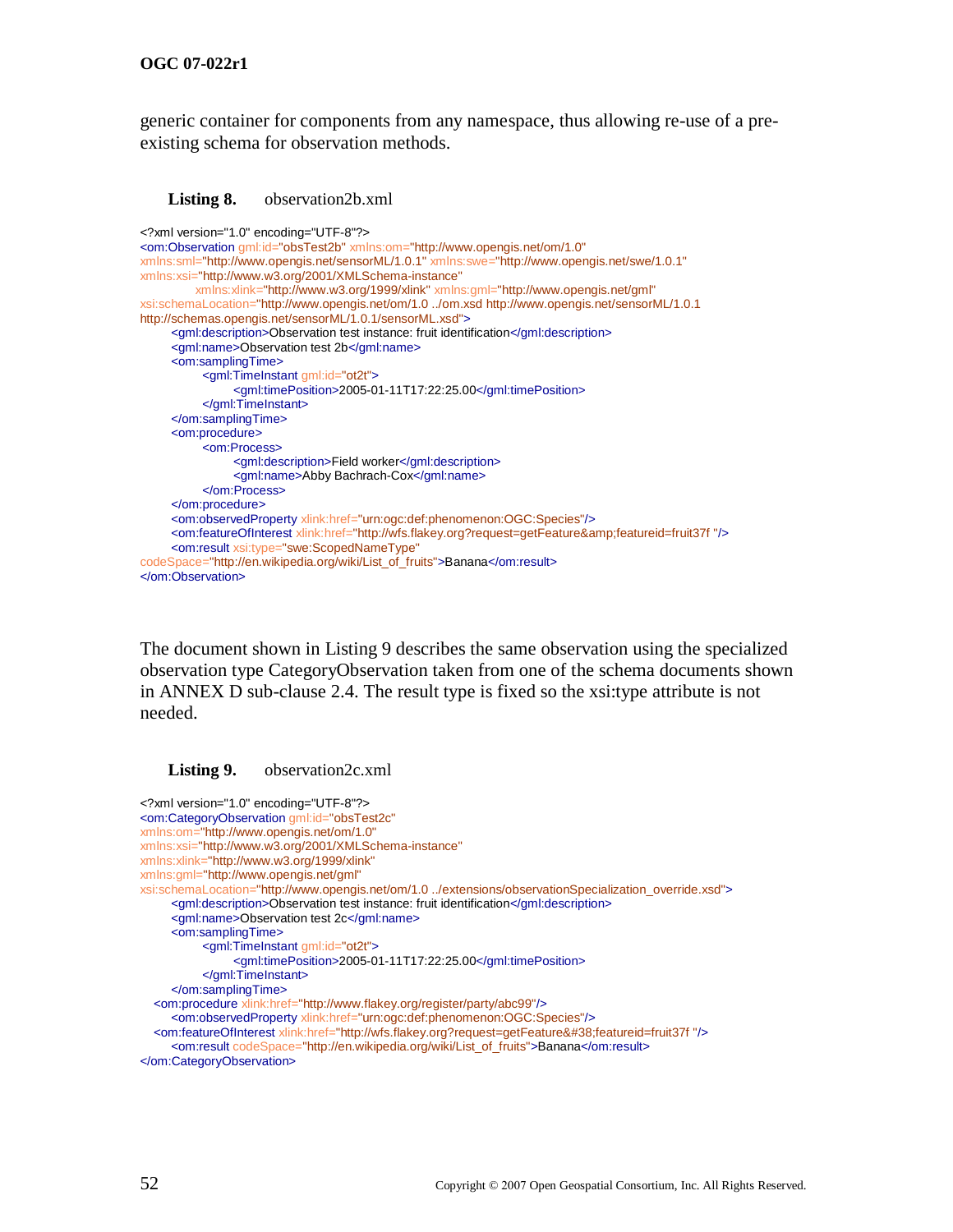## **3.3 Observation of a complex property**

The document shown in [Listing 10](#page-64-0) describes an observation of the shape of a banana.

This has the following differences compared to the previous examples: (a) the procedure is identified as "triangulation987" (b) a result Time is also given, indicating the time when the triangulation procedure was applied, which in this case was the day following when the item of fruit was actually obtained (c) the observed property is "Shape" and (d) the result is expressed as a gml:Solid (details suppressed for brevity).

This example illustrates the benefit of being able to use any available type in the result of a generic observation. The result is an XML encoded data structure, using a sub-element whose name is explicit, so no xsi:type attribute is required.

#### <span id="page-64-0"></span>**Listing 10.** observation2shape.xml

```
<?xml version="1.0" encoding="UTF-8"?>
<om:Observation gml:id="shapeTest2"
xmlns:om="http://www.opengis.net/om/1.0"
xmlns:xsi="http://www.w3.org/2001/XMLSchema-instance"
xmlns:xlink="http://www.w3.org/1999/xlink"
xmlns:gml="http://www.opengis.net/gml"
xsi:schemaLocation="http://www.opengis.net/om/1.0 ../om.xsd">
     <gml:description>Observation test instance</gml:description>
     <gml:name>Shape observation test</gml:name>
     <om:samplingTime>
           <gml:TimeInstant gml:id="ot2t">
                <gml:timePosition>2005-01-11T17:22:25.00</gml:timePosition>
           </gml:TimeInstant>
     </om:samplingTime>
     <om:resultTime>
          <gml:TimeInstant gml:id="ot2ts">
                <gml:timePosition>2005-01-12T09:25:00.00</gml:timePosition>
           </gml:TimeInstant>
     </om:resultTime>
     <om:procedure xlink:href=" http://www.flakey.org/register/process/triangulation987"/>
     <om:observedProperty xlink:href="urn:ogc:def:phenomenon:OGC:Shape"/>
   <om:featureOfInterest xlink:href="http://wfs.flakey.org?request=getFeature&featureid=fruit37f "/>
     <om:result>
           <gml:Solid gml:id="bs">
                <gml:description>An explicit description of a solid. The details of the description of the exterior surface 
omitted here for brevity.</gml:description>
                <gml:exterior>
                     <gml:Surface gml:id="be">
                           <gml:patches>
                           </gml:patches>
                     </gml:Surface>
                </gml:exterior>
          </gml:Solid>
     </om:result>
</om:Observation>
```
## **4 Observations pointing to results provided out-of-band**

These examples shows basic observations where the result is provided external to the observation instance document, and identified using a URI.

The document shown in [Listing 11](#page-65-0) describes an observation of Relative Humidity at an observation station.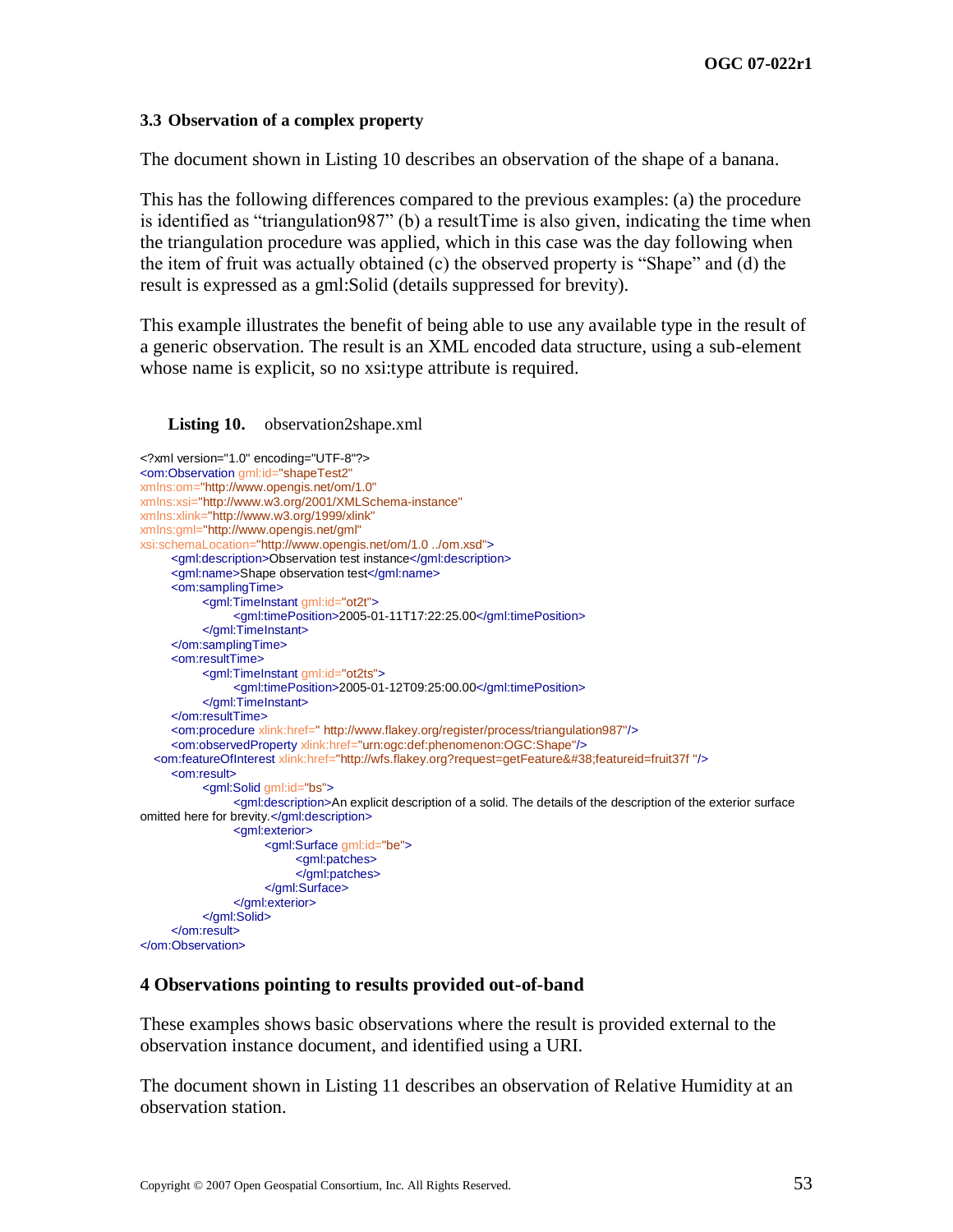The observation event time is a **gml:TimePeriod**, so the result is likely to be a timeseries, potentially with many values. For this reason, it may be convenient to provide the result as a data stream out-of-band from the document describing the observation.

The values of the procedure (an instrument), observedProperty ("Relative Humidity"), and feature of interest (an observation station) are given as references, following the standard GML pattern using xlink:href attributes. These references are all given as URIs: the first two use the OGC URN scheme; the featureOfInterest in this example is obtained via a service call to a WFS service.

The type of the result in this example is gml:ReferenceType. The result value is indicated by the value of the xlink:href attribute. The value of the (optional) xlink:role attribute describes the nature of the external resource, here given as a MIME type.

#### <span id="page-65-0"></span>Listing 11. pointer1.xml

```
<?xml version="1.0" encoding="UTF-8"?>
<om:Observation gml:id="OPTest1"
xmlns:om="http://www.opengis.net/om/1.0"
xmlns:xsi="http://www.w3.org/2001/XMLSchema-instance"
xmlns:xlink="http://www.w3.org/1999/xlink"
xmlns:gml="http://www.opengis.net/gml"
xsi:schemaLocation="http://www.opengis.net/om/1.0 ../om.xsd">
     <gml:description>Observation instance with remote result</gml:description>
     <gml:name>Observation Pointer 1</gml:name>
     <om:samplingTime>
          <gml:TimePeriod gml:id="op1t">
               <gml:beginPosition>2005-01-11T17:22:25.00</gml:beginPosition>
                <gml:endPosition>2005-01-11T18:22:25.00</gml:endPosition>
          </gml:TimePeriod>
     </om:samplingTime>
     <om:procedure xlink:href="urn:ogc:object:feature:Sensor:3eti:abc45"/>
     <om:observedProperty xlink:href="urn:ogc:def:phenomenon:OGC:RelativeHumidity"/>
     <om:featureOfInterest xlink:href="http://my.modest.org/wfs%26request=getFeature%26;featureid=789002"
xlink:role="urn:ogc:def:featureType:NWS:station"/>
    <om:result xlink:href="http://my.modest.org/results%3f798002%26property=RH" xlink:role="application/xmpp"
xsi:type="gml:ReferenceType"/>
</om:Observation>
```
The document shown in [Listing 12](#page-65-1) describes an observation of "Stress" in a shallow borehole.

The type of the result in this example is gml:ReferenceType. The result value is indicated by the value of the xlink:href attribute, and the mimeType is indicated using the xlink:role attribute.

#### <span id="page-65-1"></span>**Listing 12.** pointer2.xml

```
<?xml version="1.0" encoding="UTF-8"?>
<om:Observation gml:id="OPTest2"
xmlns:om="http://www.opengis.net/om/1.0"
xmlns:xsi="http://www.w3.org/2001/XMLSchema-instance"
xmlns:xlink="http://www.w3.org/1999/xlink"
xmlns:gml="http://www.opengis.net/gml" 
xsi:schemaLocation="http://www.opengis.net/om/1.0 ../om.xsd">
     <gml:description>Observation instance with remote result</gml:description>
```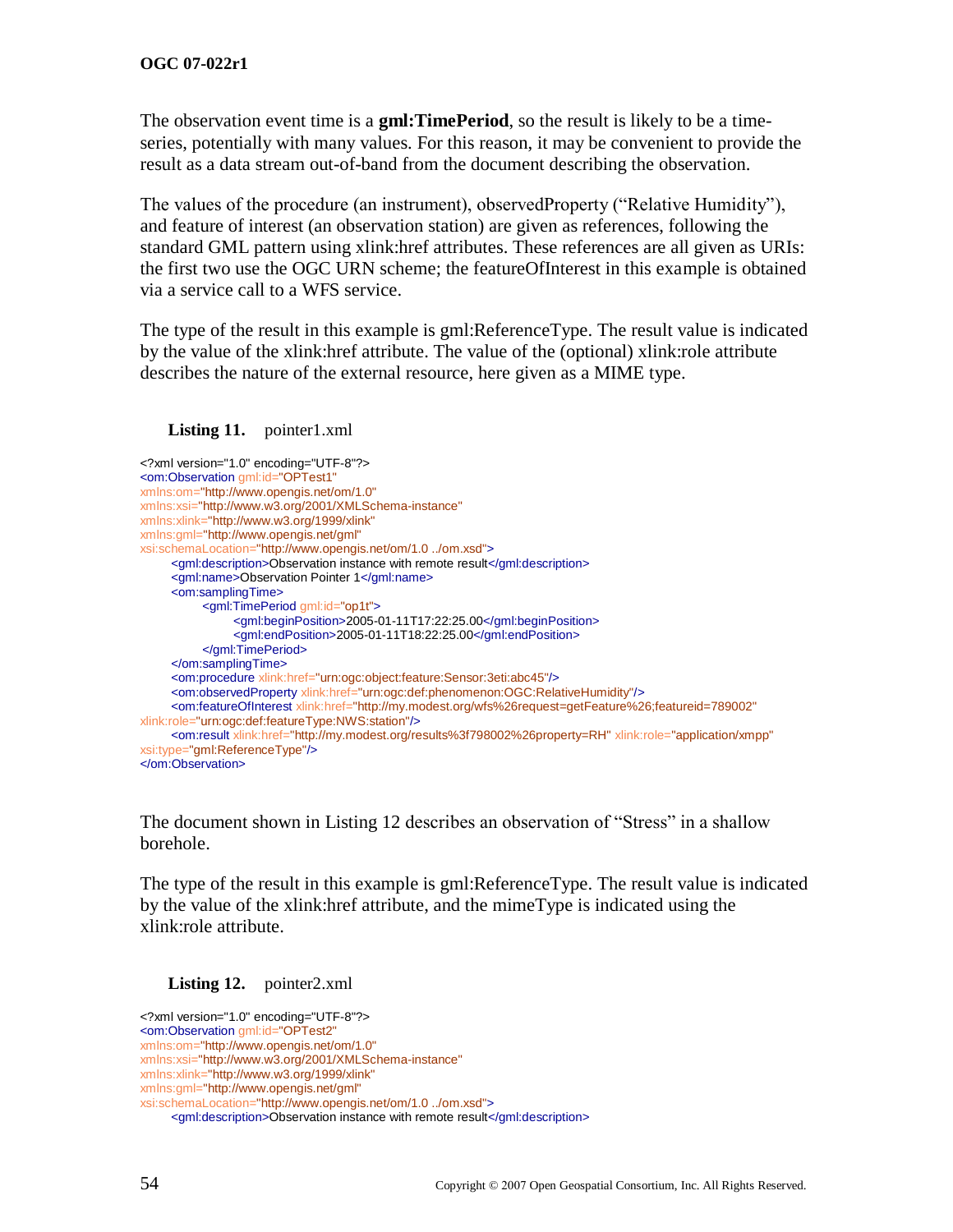```
<gml:name>Observation Pointer 2</gml:name>
     <om:samplingTime>
          <gml:TimePeriod gml:id="op1t">
               <gml:beginPosition>2005-01-11T17:22:25.00</gml:beginPosition>
                <gml:endPosition>2005-01-11T18:22:25.00</gml:endPosition>
          </gml:TimePeriod>
     </om:samplingTime>
     <om:procedure xlink:href="urn:ogc:object:feature:Sensor:SEEGrid:overcoring"/>
     <om:observedProperty xlink:href="urn:ogc:def:phenomenon:SEEGrid:stress"/>
     <om:featureOfInterest xlink:href="http://some.datasupplying.org/wfs%26request=getFeature%26id=789002"
xlink:role="urn:ogc:def:featureType:SEEGRID:borehole"/>
     <om:result xlink:href="http://some.datasupplying.org/results%3f798002%26property=stress"
xlink:role="application/xml" xsi:type="gml:ReferenceType"/>
</om:Observation>
```
## **5 Compound observations**

#### **5.1 Observation Collection**

The document shown in [Listing 13](#page-66-0) describes a collection of two observations.

#### <span id="page-66-0"></span>**Listing 13.** Collection1.xml

```
<?xml version="1.0" encoding="UTF-8"?>
<om:ObservationCollection gml:id="coll1"
xmlns:om="http://www.opengis.net/om/1.0"
xmlns:xsi="http://www.w3.org/2001/XMLSchema-instance"
xmlns:xlink="http://www.w3.org/1999/xlink"
xmlns:gml="http://www.opengis.net/gml" 
xsi:schemaLocation="http://www.opengis.net/om/1.0 ../om.xsd">
     <gml:description>Collection of observations</gml:description>
     <gml:name>Observation Collection 1</gml:name>
     <om:member>
          <om:Observation gml:id="o1">
                <om:samplingTime>
                     <gml:TimeInstant gml:id="ot1t">
                          <gml:timePosition>2005-01-11T17:22:25.00</gml:timePosition>
                     </gml:TimeInstant>
                </om:samplingTime>
   <om:procedure xlink:href="http://www.flakey.org/register/process/scales34.xml"/>
                <om:observedProperty xlink:href="urn:ogc:def:phenomenon:OGC:mass"/>
  <om:featureOfInterest xlink:href="http://wfs.flakey.org?request=qetFeature&#38;featureid=fruit37f "/>
                <om:result xsi:type="gml:MeasureType" uom="urn:ogc:def:uom:OGC:kg">0.28</om:result>
          </om:Observation>
     </om:member>
     <om:member>
           <om:Observation gml:id="o2">
                <om:samplingTime>
                     <gml:TimeInstant gml:id="ot2t">
                          <gml:timePosition>2005-01-11T17:24:25.00</gml:timePosition>
                     </gml:TimeInstant>
                </om:samplingTime>
   <om:procedure xlink:href="http://www.flakey.org/register/process/scales34.xml"/>
                <om:observedProperty xlink:href="urn:ogc:def:phenomenon:OGC:mass"/>
   <om:featureOfInterest xlink:href="http://wfs.flakey.org?request=getFeature&featureid=fruit35d "/>
                <om:result xsi:type="gml:MeasureType" uom="urn:ogc:def:uom:OGC:kg">0.27</om:result>
          </om:Observation>
     </om:member>
</om:ObservationCollection>
```
#### **5.2 Compound observed property**

In these examples, the result of the observation is a complex value because the observed property (weather) requires multiple components.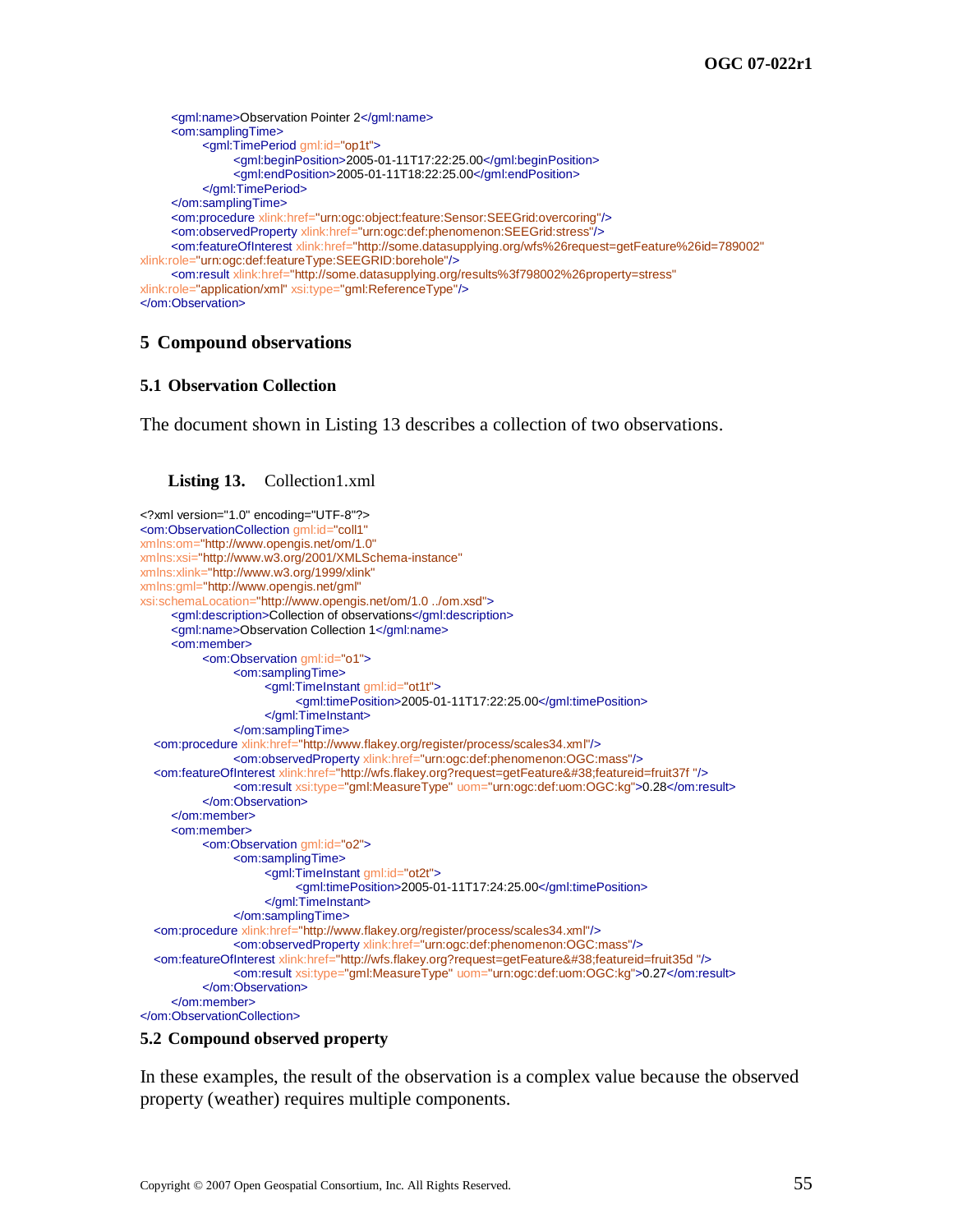In [Listing 14](#page-67-0) the result is given as a swe:Record, which separates the components fields encoded in generic XML elements. The feature of interest is indicated through a link to an entry in an online gazetteer. The observedProperty is given as a link to an entry in a dictionary of property type definitions, the content of which is shown in [Listing 15.](#page-67-1) The RS gives a link to a description of the result structure, shown as a swe:DataRecord in [Listing 16.](#page-68-0)

#### <span id="page-67-0"></span>Listing 14. complexObservation3.xml

```
<?xml version="1.0" encoding="UTF-8"?>
<om:Observation gml:id="COTest3" xmlns:om="http://www.opengis.net/om/1.0"
xmlns:swe="http://www.opengis.net/swe/1.0.1" xmlns:xsi="http://www.w3.org/2001/XMLSchema-instance"
xmlns:xlink="http://www.w3.org/1999/xlink"
          xmlns:gml="http://www.opengis.net/gml" xsi:schemaLocation="http://www.opengis.net/om/1.0 ../om.xsd">
     <gml:description>Complex Observation test instance</gml:description>
     <gml:name>Complex Observation test 3</gml:name>
     <om:samplingTime>
          <gml:TimeInstant gml:id="ot1t">
                <gml:timePosition>2005-01-11T17:22:25.00</gml:timePosition>
          </gml:TimeInstant>
     </om:samplingTime>
     <om:procedure xlink:href="http://www.flakey.org/register/process/weatherStation3"/>
     <om:observedProperty xlink:href="urn:ogc:def:phenomenon:SEEGrid:weather1"/>
     <om:featureOfInterest xlink:href="http://www.ga.gov.au/bin/gazd01?rec=293604"
xlink:role="urn:cgi:featureType:SEEGRID:framework:locality"/>
     <om:result>
          <swe:Record RS="weatherRecordDefinition.xml">
                <swe:field><swe:Item>35.1</swe:Item></swe:field>
                <swe:field><swe:Item>6.5</swe:Item></swe:field>
                <swe:field><swe:Item>085.0</swe:Item></swe:field>
                <swe:field><swe:Item>950.</swe:Item></swe:field>
                <swe:field><swe:Item>32.0</swe:Item></swe:field>
                <swe:field><swe:Item>clear</swe:Item></swe:field>
          </swe:Record>
     </om:result>
</om:Observation>
```
The document shown in [Listing 15](#page-67-1) shows a property type description composed of six elements, given as links to concepts identified by URN. The base property type (―Weather‖) allows this specialized definition (―weather1‖) to be related to its parent. The parent property type may be used by some interfaces to allow discovery of related offerings.

<span id="page-67-1"></span>

```
<?xml version="1.0"?>
<swe:CompositePhenomenon
xmlns:swe="http://www.opengis.net/swe/1.0.1"
xmlns:gml="http://www.opengis.net/gml"
xmlns:xsi="http://www.w3.org/2001/XMLSchema-instance"
xmlns:xlink="http://www.w3.org/1999/xlink"
xsi:schemaLocation="http://www.opengis.net/swe/1.0.1 http://schemas.opengis.net/sweCommon/1.0.1/swe.xsd"
gml:id="weather1" dimension="6">
     <gml:name codeSpace="urn:ietf:rfc:2141"
                      >urn:ogc:def:phenomenon:SEEGrid:weather1</gml:name>
     <swe:base xlink:href="urn:ogc:def:phenomenon:OGC:Weather"/>
     <swe:component xlink:href="urn:ogc:def:phenomenon:OGC:AirTemperature"/>
     <swe:component xlink:href="urn:ogc:def:phenomenon:OGC:WindSpeed"/>
     <swe:component xlink:href="urn:ogc:def:phenomenon:OGC:WindDirection"/>
   <swe:component xlink:href="http://sweet.jpl.nasa.gov/ontology/property.owl#AtmosphericPressure"/>
```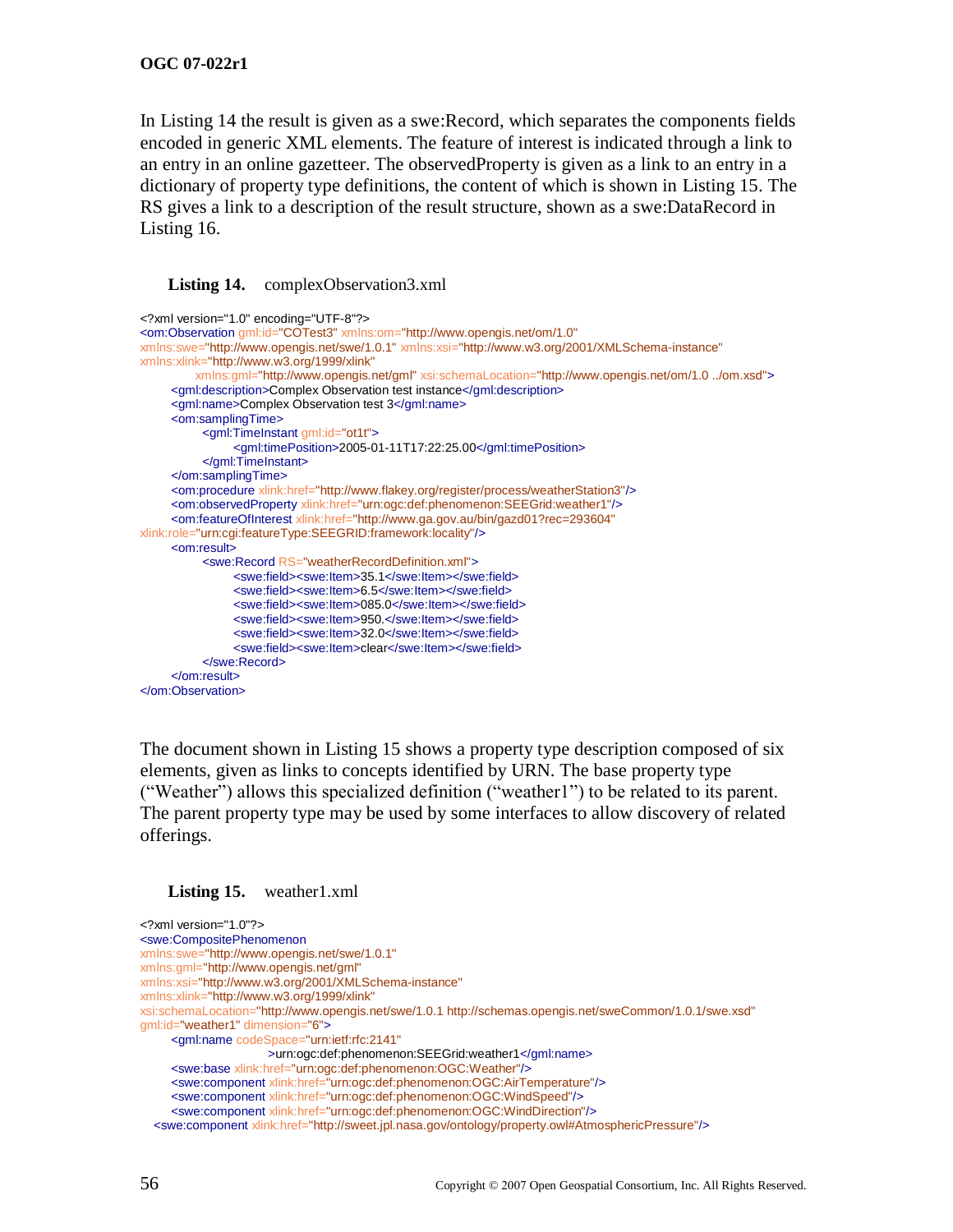<swe:component xlink:href="http://sweet.jpl.nasa.gov/ontology/property.owl#RelativeHumidity"/> <swe:component xlink:href="http://sweet.jpl.nasa.gov/ontology/property.owl#Visibility"/> </swe:CompositePhenomenon>

The document shown in [Listing 16](#page-68-0) shows a record-type description composed of six elements, matching the property type description given above. Each field description binds a definition to a representation (the name of the component child element – i.e. *Quantity*, *Category*) and a scale (the value of the *uom* attribute).

Note that this element plays a different but complementary role: the property type description is primarily concerned with semantics, and would be used for *discovery*; the record description is primarily concerned with data structure, and would be used for *exploitation*.

#### <span id="page-68-0"></span>**Listing 16.** weatherRecord1.xml

```
<?xml version="1.0" encoding="UTF-8"?>
<swe:DataRecord xmlns:gml="http://www.opengis.net/gml" xmlns:swe="http://www.opengis.net/swe/1.0.1"
xmlns:xsi="http://www.w3.org/2001/XMLSchema-instance" xmlns:xlink="http://www.w3.org/1999/xlink"
          xsi:schemaLocation="http://www.opengis.net/swe/1.0.1 
http://schemas.opengis.net/sweCommon/1.0.1/swe.xsd">
     <swe:field name="AirTemperature">
          <swe:Quantity definition="urn:ogc:def:phenomenon:OGC:AirTemperature">
               <swe:uom xlink:href="urn:ogc:def:uom:OGC:degC"/>
          </swe:Quantity>
     </swe:field>
     <swe:field name="WindSpeed">
          <swe:Quantity definition="urn:ogc:def:phenomenon:OGC:WindSpeed">
                <swe:uom xlink:href="urn:ogc:def:uom:OGC:m_s"/>
          </swe:Quantity>
     </swe:field>
     <swe:field name="WindDirection">
          <swe:Quantity definition="urn:ogc:def:phenomenon:OGC:WindDirectionToNorth">
               <swe:uom xlink:href="urn:ogc:def:uom:OGC:deg"/>
          </swe:Quantity>
     </swe:field>
     <swe:field name="AtmosphericPressure">
          <swe:Quantity definition="http://sweet.jpl.nasa.gov/ontology/property.owl#AtmosphericPressure">
               <swe:uom xlink:href="urn:ogc:def:uom:OGC:hPa"/>
          </swe:Quantity>
     </swe:field>
     <swe:field name="RelativeHumidity">
          <swe:Quantity definition="http://sweet.jpl.nasa.gov/ontology/property.owl#RelativeHumidity">
               <swe:uom xlink:href="urn:ogc:def:uom:OGC:percent"/>
          </swe:Quantity>
     </swe:field>
     <swe:field name="Visibility">
          <swe:Category definition="http://sweet.jpl.nasa.gov/ontology/property.owl#Visibility">
          </swe:Category>
     </swe:field>
</swe:DataRecord>
```
#### **5.3 Complex feature of interest**

In these examples, the result of the observation varies on a feature of interest that is decomposed into multiple elements.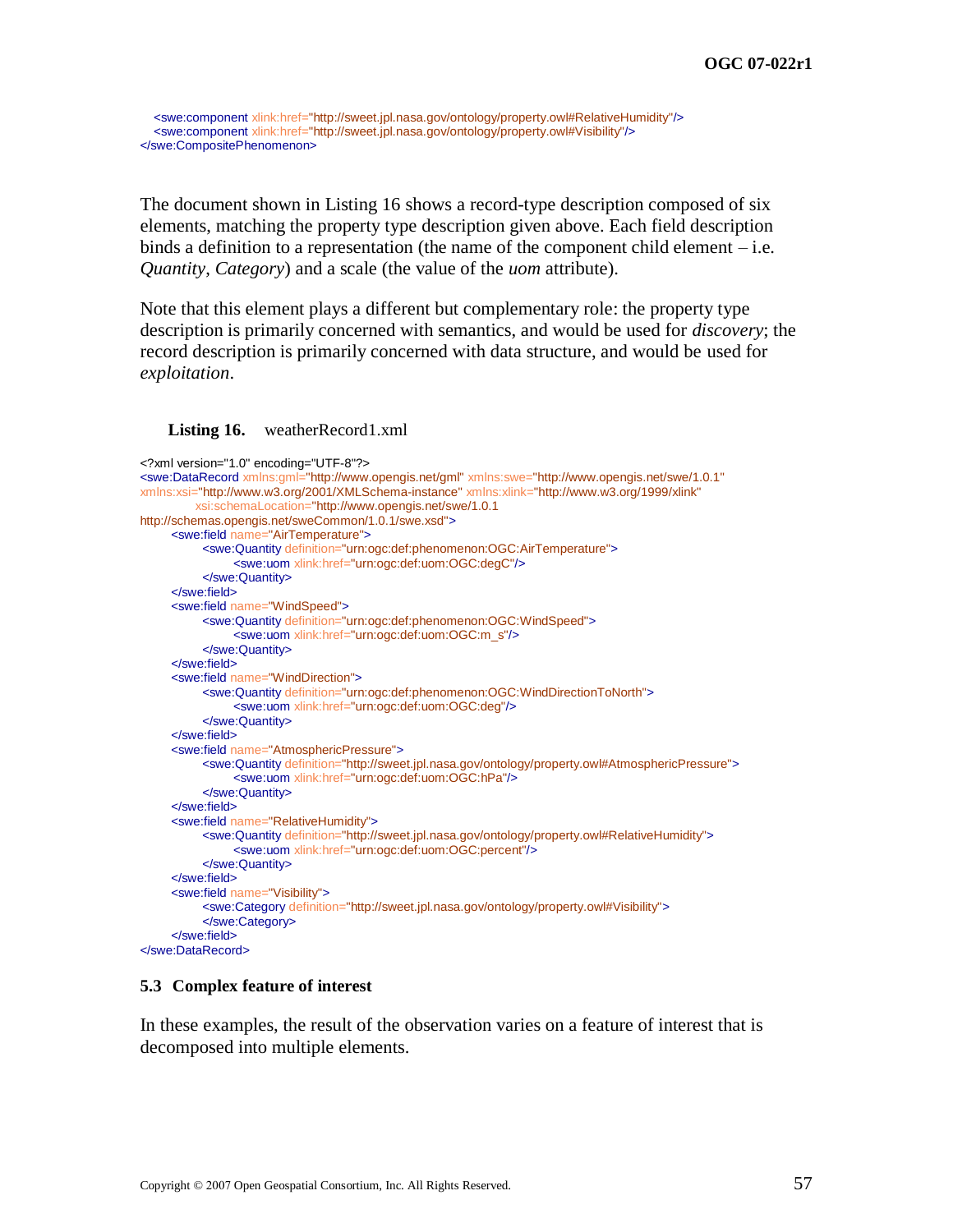The documents in this sub-clause describe observations of radiance where the feature of interest is a SiteCollection composed of four Stations. The feature of interest is identified using a link to a description provided external to the document.

In [Listing 17](#page-69-0) and [Listing 18](#page-70-0) the observation is encoded using the generic Observation, with the result being a swe: CV\_DiscreteCoverage. [Listing 17](#page-69-0) shows a panchromatic radiance observation. The type of the value element in each geometry-value pair is gml:MeasureType, as indicated using the xsi:type attribute.

## <span id="page-69-0"></span>Listing 17. multiElement1.xml

```
<?xml version="1.0" encoding="UTF-8"?>
<om:Observation gml:id="obsTest4" xmlns:cv="http://www.opengis.net/cv/0.2.1"
xmlns:swe="http://www.opengis.net/swe/0" xmlns:om="http://www.opengis.net/om/1.0"
xmlns:xsi="http://www.w3.org/2001/XMLSchema-instance" xmlns:xlink="http://www.w3.org/1999/xlink"
xmlns:gml="http://www.opengis.net/gml"
xsi:schemaLocation="http://www.opengis.net/om/1.0 ../om.xsd http://www.opengis.net/cv/0.2.1 
http://bp.schemas.opengis.net/06-188r1/cv/0.2.1/cv.xsd">
     <gml:description>Observation test instance - multi-element featureOfInterest </gml:description>
     <gml:name>Multi-element 1</gml:name>
     <om:samplingTime>
          <aml:TimeInstant gml:id="ots1t">
                <gml:timePosition>2005-06-17</gml:timePosition>
          </gml:TimeInstant>
     </om:samplingTime>
     <om:procedure xlink:href="urn:ogc:object:feature:Sensor:NASA:xyz345"/>
     <om:observedProperty xlink:href="urn:ogc:def:phenomenon:OGC:Radiance"/>
     <om:featureOfInterest xlink:href="http://wfs.flakey.org?request=getFeature&#38;featureid=stc1"/>
     <om:result>
          <cv:CV_DiscreteCoverage>
                <cv:domainExtent
xlink:href="http://wfs.flakey.org?request=getFeature&featureid=stc1#xpointer(./boundedBy)"/>
               <cv:rangeType xlink:href="urn:ogc:def:phenomenon:OGC:Radiance"/>
               <cv:element>
                     <cv:CV_GeometryValuePair>
                          <cv:geometry xlink:href="pixel1"/>
                          <cv:value xsi:type="gml:MeasureType" uom="uV">10.1</cv:value>
                     </cv:CV_GeometryValuePair>
                </cv:element>
                <cv:element>
                     <cv:CV_GeometryValuePair>
                          <cv:geometry xlink:href="pixel2"/>
                          <cv:value xsi:type="gml:MeasureType" uom="uV">15.7</cv:value>
                     </cv:CV_GeometryValuePair>
                </cv:element>
                <cv:element>
                     <cv:CV_GeometryValuePair>
                          <cv:geometry xlink:href="pixel3"/>
                          <cv:value xsi:type="gml:MeasureType" uom="uV">20.2</cv:value>
                     </cv:CV_GeometryValuePair>
               </cv:element>
                <cv:element>
                     <cv:CV_GeometryValuePair>
                          <cv:geometry xlink:href="pixel4"/>
                          <cv:value xsi:type="gml:MeasureType" uom="uV">27.5</cv:value>
                     </cv:CV_GeometryValuePair>
               </cv:element>
          </cv:CV_DiscreteCoverage>
     </om:result>
</om:Observation>
```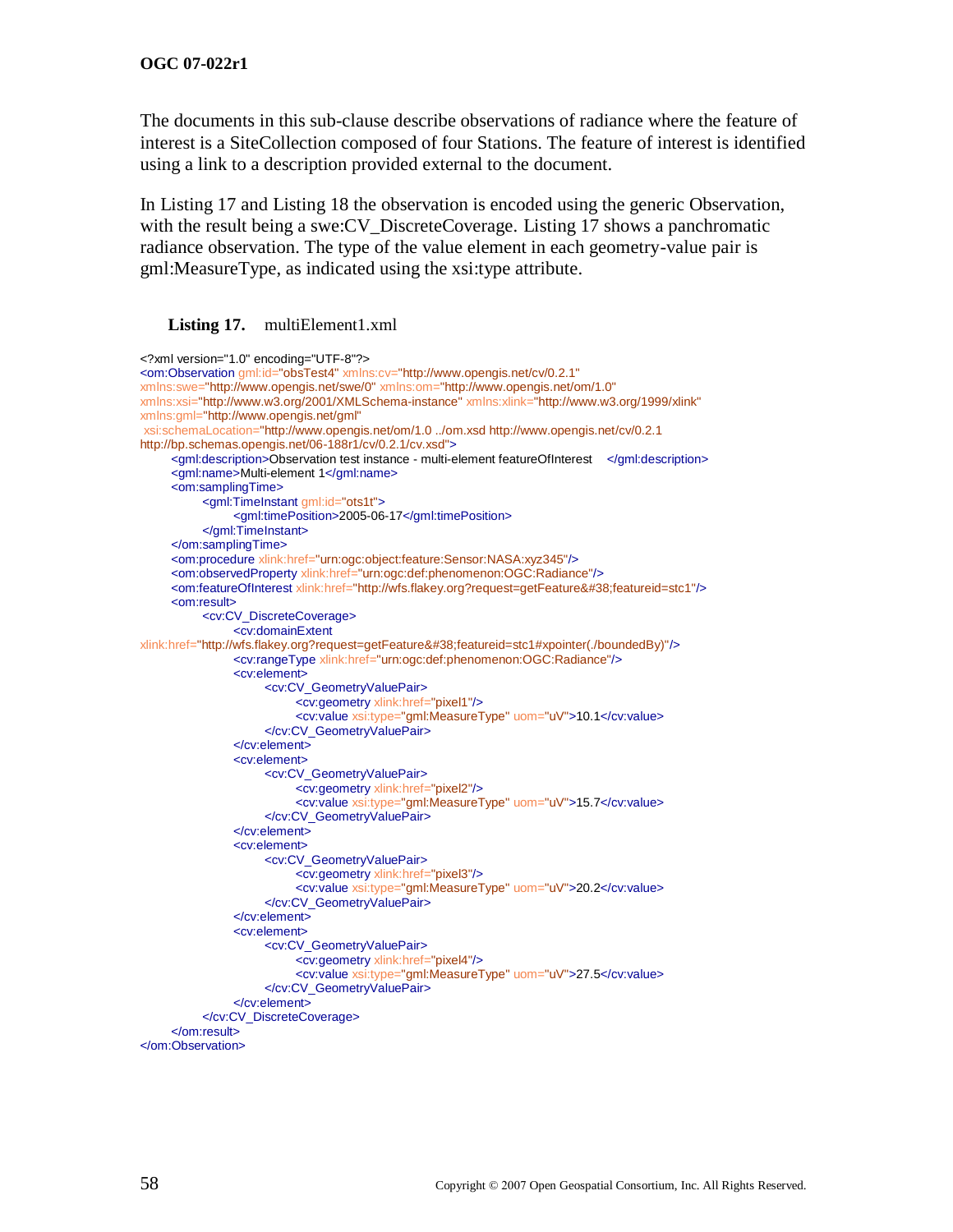[Listing 18](#page-70-0) shows a two-band radiance observation. The type of the value element in each geometry-value pair is a swe:Record, each containing two items whose type is gml:MeasureType.

#### <span id="page-70-0"></span>Listing 18. multiElement2.xml

```
<?xml version="1.0" encoding="UTF-8"?>
<om:Observation gml:id="multi2" xmlns:cv="http://www.opengis.net/cv/0.2.1"
xmlns:swe="http://www.opengis.net/swe/1.0.1" xmlns:om="http://www.opengis.net/om/1.0"
xmlns:xsi="http://www.w3.org/2001/XMLSchema-instance" xmlns:xlink="http://www.w3.org/1999/xlink"
xmlns:gml="http://www.opengis.net/gml"
xsi:schemaLocation="http://www.opengis.net/om/1.0 ../om.xsd http://www.opengis.net/cv/0.2.1 
http://bp.schemas.opengis.net/06-188r1/cv/0.2.1/cv.xsd">
     <gml:description>Observation test instance - multi-element featureOfInterest</gml:description>
     <gml:name>Multi-element 2</gml:name>
     <om:samplingTime>
          <gml:TimeInstant gml:id="ots1t">
               <gml:timePosition>2005-06-17</gml:timePosition>
          </gml:TimeInstant>
     </om:samplingTime>
     <om:procedure xlink:href="urn:ogc:object:feature:Sensor:NASA:xyz345"/>
     <om:observedProperty xlink:href="urn:ogc:def:phenomenon:OGC:Radiance45"/>
     <om:featureOfInterest xlink:href="http://wfs.flakey.org?request=getFeature&#38;featureid=stc1"/>
     <om:result>
          <cv:CV_DiscreteCoverage>
                <cv:domainExtent
xlink:href="http://wfs.flakey.org?request=getFeature&featureid=stc1#xpointer(./boundedBy)"/>
               <cv:rangeType xlink:href="urn:ogc:def:phenomenon:OGC:Radiance45"/>
               <cv:element>
                     <cv:CV_GeometryValuePair>
                          <cv:geometry xlink:href="pixel1"/>
                          <cv:value>
                                <swe:Record>
                                     <swe:field><swe:Item xsi:type="gml:MeasureType"
uom="uV">10.1</swe:Item></swe:field>
                                     <swe:field><swe:Item xsi:type="gml:MeasureType"
uom="uV">9.1</swe:Item></swe:field>
                                </swe:Record>
                          </cv:value>
                     </cv:CV_GeometryValuePair>
                </cv:element>
                <cv:element>
                     <cv:CV_GeometryValuePair>
                          <cv:geometry xlink:href="pixel2"/>
                          <cv:value>
                                <swe:Record>
                                     <swe:field><swe:Item xsi:type="gml:MeasureType"
uom="uV">15.7</swe:Item></swe:field>
                                     <swe:field><swe:Item xsi:type="gml:MeasureType"
uom="uV">8.5</swe:Item></swe:field>
                               </swe:Record>
                          </cv:value>
                     </cv:CV_GeometryValuePair>
                </cv:element>
                <cv:element>
                     <cv:CV_GeometryValuePair>
                          <cv:geometry xlink:href="pixel3"/>
                          <cv:value>
                                <swe:Record>
                                     <swe:field><swe:Item xsi:type="gml:MeasureType"
uom="uV">20.2</swe:Item></swe:field>
                                     <swe:field><swe:Item xsi:type="gml:MeasureType"
uom="uV">5.2</swe:Item></swe:field>
                                </swe:Record>
                          </cv:value>
                     </cv:CV_GeometryValuePair>
                </cv:element>
                <cv:element>
```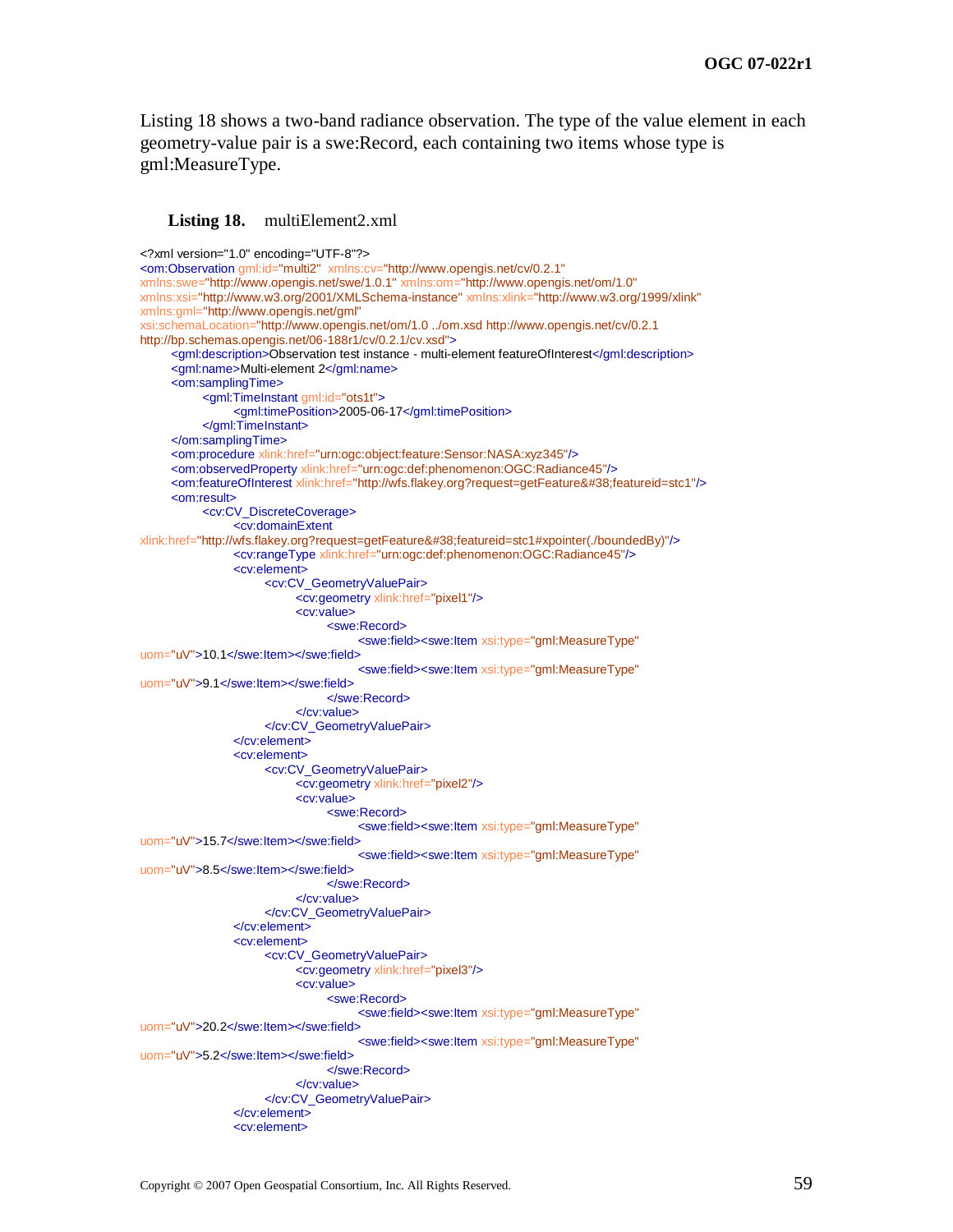```
<cv:CV_GeometryValuePair>
                          <cv:geometry xlink:href="pixel4"/>
                          <cv:value>
                               <swe:Record>
                                     <swe:field><swe:Item xsi:type="gml:MeasureType"
uom="uV">27.5</swe:Item></swe:field>
                                     <swe:field><swe:Item xsi:type="gml:MeasureType"
uom="uV">6.5</swe:Item></swe:field>
                               </swe:Record>
                          </cv:value>
                     </cv:CV_GeometryValuePair>
                </cv:element>
          </cv:CV_DiscreteCoverage>
     </om:result>
</om:Observation>
```
The document fragment shown in [Listing 19](#page-71-0) describes a SamplingFeature which acts as the feature of interest for the observation shown in the previous listings. This feature type is from the sampling features schema described in O&M Part 2. The feature is composed of four Station members. The result of the observation supplies a value for each of these elements.

#### <span id="page-71-0"></span>**Listing 19.** foi.xml#stc1

```
<?xml version="1.0"?>
<sa:SamplingFeatureCollection gml:id="foi" xmlns:sa="http://www.opengis.net/sampling/1.0"
xmlns:xsi="http://www.w3.org/2001/XMLSchema-instance" xmlns:xlink="http://www.w3.org/1999/xlink"
xmlns:gml="http://www.opengis.net/gml"
                  xsi:schemaLocation="http://www.opengis.net/sampling/1.0 
http://schemas.opengis.net/sampling/1.0.0/sampling.xsd">
     <gml:description>This SamplingFeature serves as a container for a collection composed of a single Station and 
another SamplingFeature containing a collection of Stations</gml:description>
     <gml:boundedBy>
           <gml:Envelope srsName="urn:ogc:def:crs:EPSG:6.3:62836405">
                <gml:lowerCorner>-90 -180</gml:lowerCorner>
                <gml:upperCorner>90 180</gml:upperCorner>
          </gml:Envelope>
     </gml:boundedBy>
     <sa:sampledFeature xlink:href="http://wfs.flakey.org?request=getFeature&amp;featureid=tract470"/>
     <sa:surveyDetails xlink:href="urn:ogc:def:nil:OGC:unknown"/>
     <sa:member>
          <sa:SamplingPoint gml:id="ot2s">
                <gml:name>8903</gml:name>
                <sa:sampledFeature xlink:href="http://wfs.flakey.org?request=getFeature&amp;featureid=tract470"/>
                <sa:position>
                     <gml:Point gml:id="ot2p">
                          <gml:pos srsName="urn:ogc:def:crs:EPSG:6.3:62836405">-30.7025065 
134.1997256</gml:pos>
                     </gml:Point>
                </sa:position>
          </sa:SamplingPoint>
     </sa:member>
     <sa:member>
          <sa:SamplingFeatureCollection gml:id="stc1">
                <gml:description>This serves as a container for a set of Stations</gml:description>
                <gml:boundedBy>
                     <gml:Envelope srsName="urn:ogc:def:crs:EPSG:6.3:62836405">
                          <gml:lowerCorner>-30.702 134.199</gml:lowerCorner>
                          <gml:upperCorner>-30.692 134.209</gml:upperCorner>
                     </gml:Envelope>
                </gml:boundedBy>
                <sa:sampledFeature xlink:href="urn:ogc:def:nil:OGC:unknown"/>
                <sa:member>
                     <sa:SamplingPoint gml:id="st1">
```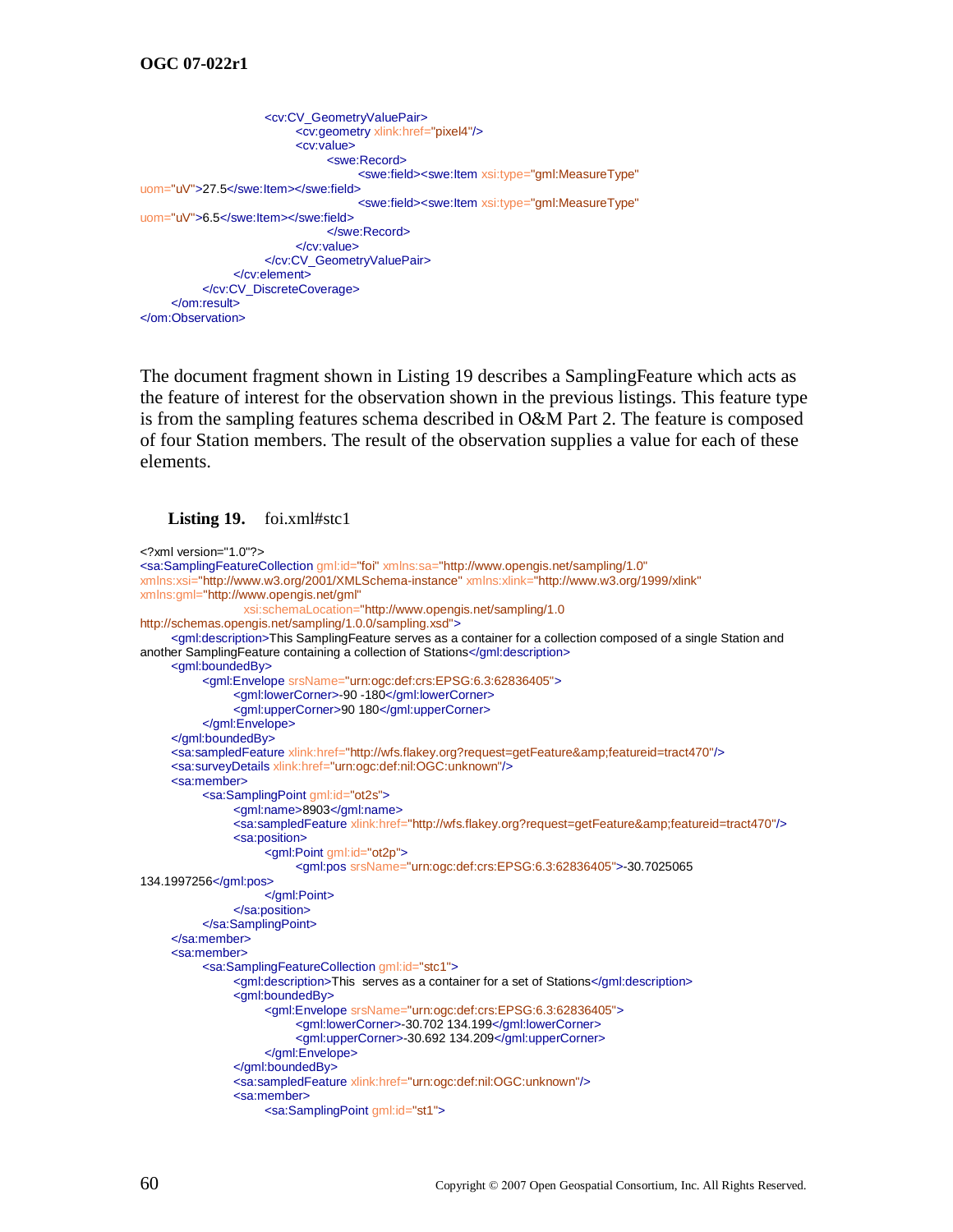```
<sa:sampledFeature
xlink:href="http://wfs.flakey.org?request=getFeature&featureid=tract470"/>
                          <sa:position>
                               <gml:Point gml:id="st1p">
                                     <gml:pos>-30.702 134.199</gml:pos>
                               </gml:Point>
                          </sa:position>
                     </sa:SamplingPoint>
                </sa:member>
                <sa:member>
                     <sa:SamplingPoint gml:id="st2">
                          <sa:sampledFeature
xlink:href="http://wfs.flakey.org?request=getFeature&featureid=tract470"/>
                          <sa:position>
                               <gml:Point gml:id="st2p">
                                     <gml:pos>-30.692 134.199</gml:pos>
                               </gml:Point>
                          </sa:position>
                     </sa:SamplingPoint>
                </sa:member>
                <sa:member>
                     <sa:SamplingPoint gml:id="st3">
                          <sa:sampledFeature
xlink:href="http://wfs.flakey.org?request=getFeature&featureid=tract470"/>
                          <sa:position>
                               <gml:Point gml:id="st3p">
                                     <gml:pos>-30.702 134.209</gml:pos>
                               </gml:Point>
                          </sa:position>
                     </sa:SamplingPoint>
                </sa:member>
                <sa:member>
                     <sa:SamplingPoint gml:id="st4">
                          <sa:sampledFeature
xlink:href="http://wfs.flakey.org?request=getFeature&featureid=tract470"/>
                          <sa:position>
                               <gml:Point gml:id="st4p">
                                     <gml:pos>-30.692 134.209</gml:pos>
                               </gml:Point>
                          </sa:position>
                     </sa:SamplingPoint>
               </sa:member>
          </sa:SamplingFeatureCollection>
     </sa:member>
</sa:SamplingFeatureCollection>
```
# **5.4 Time Series**

In these examples, the observation samples the phenomenon over a time period.

The documents in this sub-clause describe an observation of a weather property at a station.

In [Listing 20](#page-73-0) rainfall is observed in a series of TimePeriods. The feature of interest is again indicated through links to elements in the site collection shown in [Listing 19.](#page-71-0) The observation is encoded using the generic Observation.

In [Listing 20](#page-73-0) the result is given as CV\_DiscreteCoverage. The domain is composed of TimePeriods, each covering a 24-hour period. The range values are measures.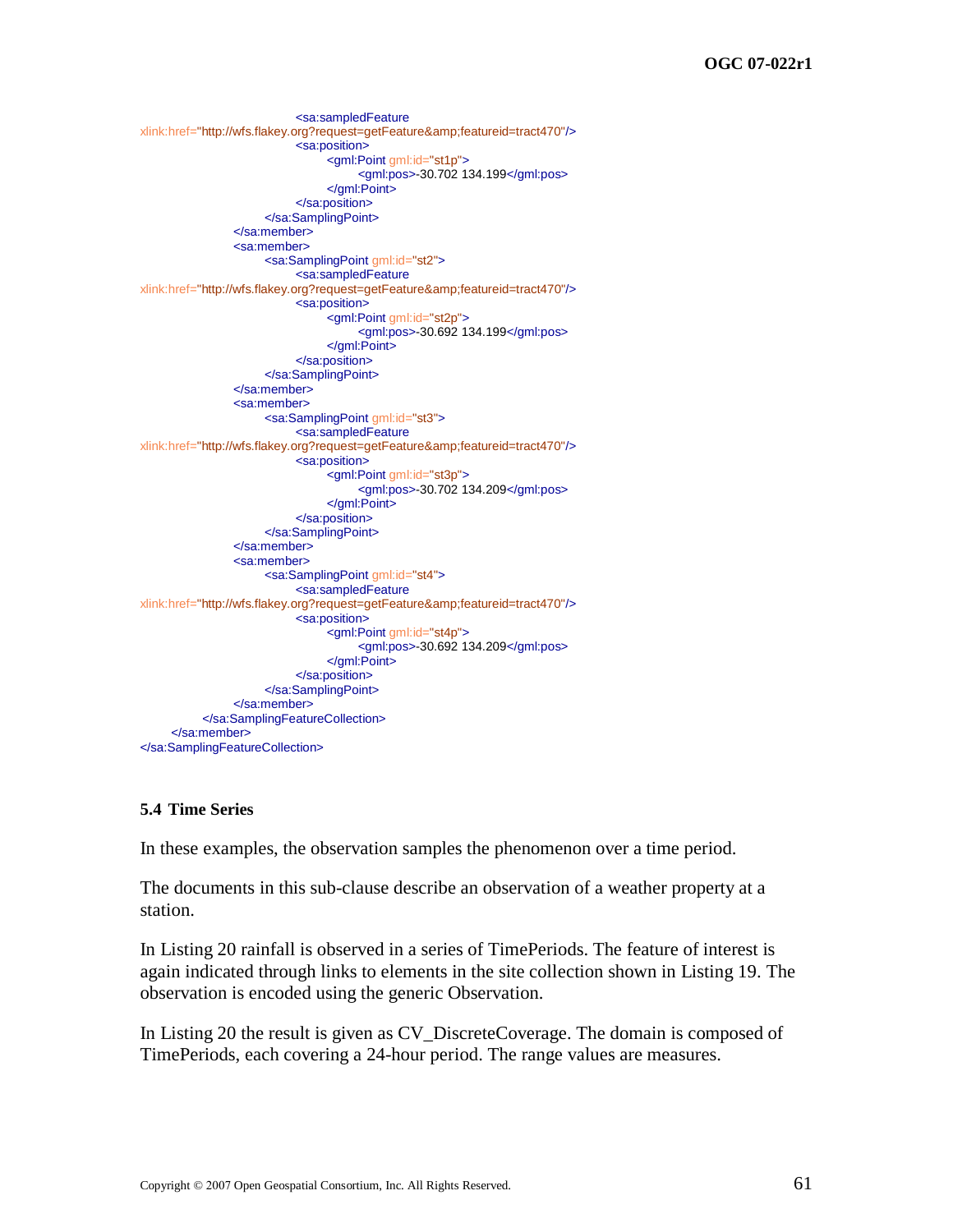### **Listing 20.** timeSeries2.xml

```
<?xml version="1.0"?>
<sa:SamplingFeatureCollection gml:id="foi" xmlns:sa="http://www.opengis.net/sampling/1.0"
xmlns:xsi="http://www.w3.org/2001/XMLSchema-instance" xmlns:xlink="http://www.w3.org/1999/xlink"
xmlns:gml="http://www.opengis.net/gml"
                  xsi:schemaLocation="http://www.opengis.net/sampling/1.0 
http://schemas.opengis.net/sampling/1.0.0/sampling.xsd">
     <gml:description>This SamplingFeature serves as a container for a collection composed of a single Station and 
another SamplingFeature containing a collection of Stations</gml:description>
     <gml:boundedBy>
          <gml:Envelope srsName="urn:ogc:def:crs:EPSG:6.3:62836405">
                <gml:lowerCorner>-90 -180</gml:lowerCorner>
                <gml:upperCorner>90 180</gml:upperCorner>
          </gml:Envelope>
     </gml:boundedBy>
     <sa:sampledFeature xlink:href="http://wfs.flakey.org?request=getFeature&amp;featureid=tract470"/>
     <sa:surveyDetails xlink:href="urn:ogc:def:nil:OGC:unknown"/>
     <sa:member>
          <sa:SamplingPoint gml:id="ot2s">
               <gml:name>8903</gml:name>
                <sa:sampledFeature xlink:href="http://wfs.flakey.org?request=getFeature&amp;featureid=tract470"/>
                <sa:position>
                     <gml:Point gml:id="ot2p">
                          <gml:pos srsName="urn:ogc:def:crs:EPSG:6.3:62836405">-30.7025065 
134.1997256</gml:pos>
                     </gml:Point>
               </sa:position>
          </sa:SamplingPoint>
     </sa:member>
     <sa:member>
          <sa:SamplingFeatureCollection gml:id="stc1">
                <gml:description>This serves as a container for a set of Stations</gml:description>
                <gml:boundedBy>
                     <gml:Envelope srsName="urn:ogc:def:crs:EPSG:6.3:62836405">
                          <gml:lowerCorner>-30.702 134.199</gml:lowerCorner>
                          <gml:upperCorner>-30.692 134.209</gml:upperCorner>
                     </gml:Envelope>
                </gml:boundedBy>
                <sa:sampledFeature xlink:href="urn:ogc:def:nil:OGC:unknown"/>
                <sa:member>
                     <sa:SamplingPoint gml:id="st1">
                          <sa:sampledFeature
xlink:href="http://wfs.flakey.org?request=getFeature&featureid=tract470"/>
                          <sa:position>
                               <gml:Point gml:id="st1p">
                                     <gml:pos>-30.702 134.199</gml:pos>
                               </gml:Point>
                          </sa:position>
                     </sa:SamplingPoint>
                </sa:member>
                <sa:member>
                     <sa:SamplingPoint gml:id="st2">
                          <sa:sampledFeature
xlink:href="http://wfs.flakey.org?request=getFeature&featureid=tract470"/>
                          <sa:position>
                                <gml:Point gml:id="st2p">
                                     <gml:pos>-30.692 134.199</gml:pos>
                               </gml:Point>
                          </sa:position>
                     </sa:SamplingPoint>
                </sa:member>
                <sa:member>
                     <sa:SamplingPoint gml:id="st3">
                          <sa:sampledFeature
xlink:href="http://wfs.flakey.org?request=getFeature&featureid=tract470"/>
                          <sa:position>
                                <gml:Point gml:id="st3p">
                                     <gml:pos>-30.702 134.209</gml:pos>
                               </gml:Point>
                          </sa:position>
```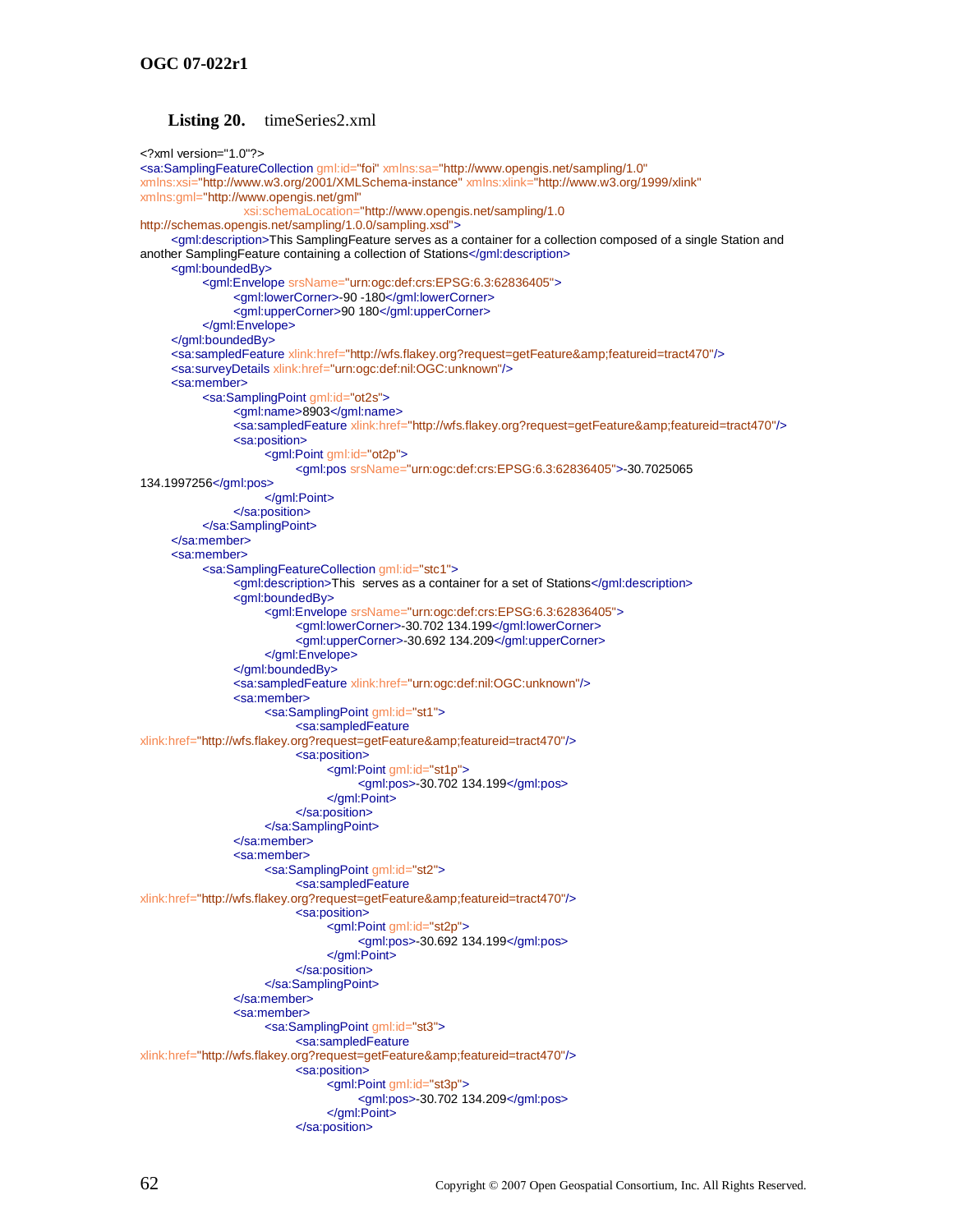```
</sa:SamplingPoint>
               </sa:member>
               <sa:member>
                     <sa:SamplingPoint gml:id="st4">
                          <sa:sampledFeature
xlink:href="http://wfs.flakey.org?request=getFeature&featureid=tract470"/>
                          <sa:position>
                               <gml:Point gml:id="st4p">
                                    <gml:pos>-30.692 134.209</gml:pos>
                               </gml:Point>
                          </sa:position>
                     </sa:SamplingPoint>
               </sa:member>
          </sa:SamplingFeatureCollection>
     </sa:member>
</sa:SamplingFeatureCollection>
```
In [Listing 21](#page-74-0) air-temperature is observed at a series of time instants. The result is given as CompactDiscreteTimeCoverage. The domain objects are simple time positions. The range values are measures. An om:parameter is used to indicate that the actual sampling point is 3.5m above the station.

### <span id="page-74-0"></span>Listing 21. timeSeries1.xml

```
<?xml version="1.0" encoding="UTF-8"?>
<om:Observation gml:id="timeSeries1" xmlns:cv="http://www.opengis.net/cv/0.2.1"
xmlns:swe="http://www.opengis.net/swe/1.0.1" xmlns:om="http://www.opengis.net/om/1.0"
xmlns:xsi="http://www.w3.org/2001/XMLSchema-instance"
          xmlns:xlink="http://www.w3.org/1999/xlink" xmlns:gml="http://www.opengis.net/gml"
xsi:schemaLocation="http://www.opengis.net/om/1.0 ../om.xsd http://www.opengis.net/cv/0.2.1 
http://bp.schemas.opengis.net/06-188r1/cv/0.2.1/cv.xsd">
     <gml:description>Observation test instance - time series</gml:description>
     <gml:name>Time series 1</gml:name>
     <om:samplingTime>
           <gml:TimePeriod gml:id="ts1t">
                <gml:beginPosition>2005-06-17T09:00:00+08:00</gml:beginPosition>
                <gml:endPosition>2005-06-21T09:00:00+08:00</gml:endPosition>
           </gml:TimePeriod>
     </om:samplingTime>
     <om:procedure xlink:href="urn:ogc:object:feature:Sensor:BOM:t_2a"/>
     <om:observedProperty xlink:href="http://sweet.jpl.nasa.gov/ontology/property.owl#Temperature"/>
     <om:featureOfInterest xlink:role="urn:ogc:def:featureType:OGC:Station"
xlink:href="http://my.big.org/feature?type=station%26name=st1"/>
     <om:parameter>
          <swe:Quantity definition="http://sweet.jpl.nasa.gov/ontology/property.owl#Elevation">
                <swe:uom xlink:href="urn:ogc:def:uom:UCUM:m"/>
                <swe:value>3.45</swe:value>
          </swe:Quantity>
     </om:parameter>
     <om:result>
          <cv:CompactDiscreteTimeCoverage>
                <cv:domainExtent
xlink:href="http://my.big.org/feature?type=station%26name=st1#xpointer(./boundedBy)"/>
               <cv:rangeType xlink:href="http://sweet.jpl.nasa.gov/ontology/property.owl#Temperature"/>
                <cv:element>
                     <cv:CompactTimeValuePair>
                          <cv:geometry>2005-06-17T09:00:00+08:00</cv:geometry>
                          <cv:value xsi:type="gml:MeasureType" uom="Cel">19.3</cv:value>
                     </cv:CompactTimeValuePair>
                </cv:element>
                <cv:element>
                     <cv:CompactTimeValuePair>
                          <cv:geometry>2005-06-18T09:00:00+08:00</cv:geometry>
                          <cv:value xsi:type="gml:MeasureType" uom="Cel">17.1</cv:value>
                     </cv:CompactTimeValuePair>
                </cv:element>
                <cv:element>
```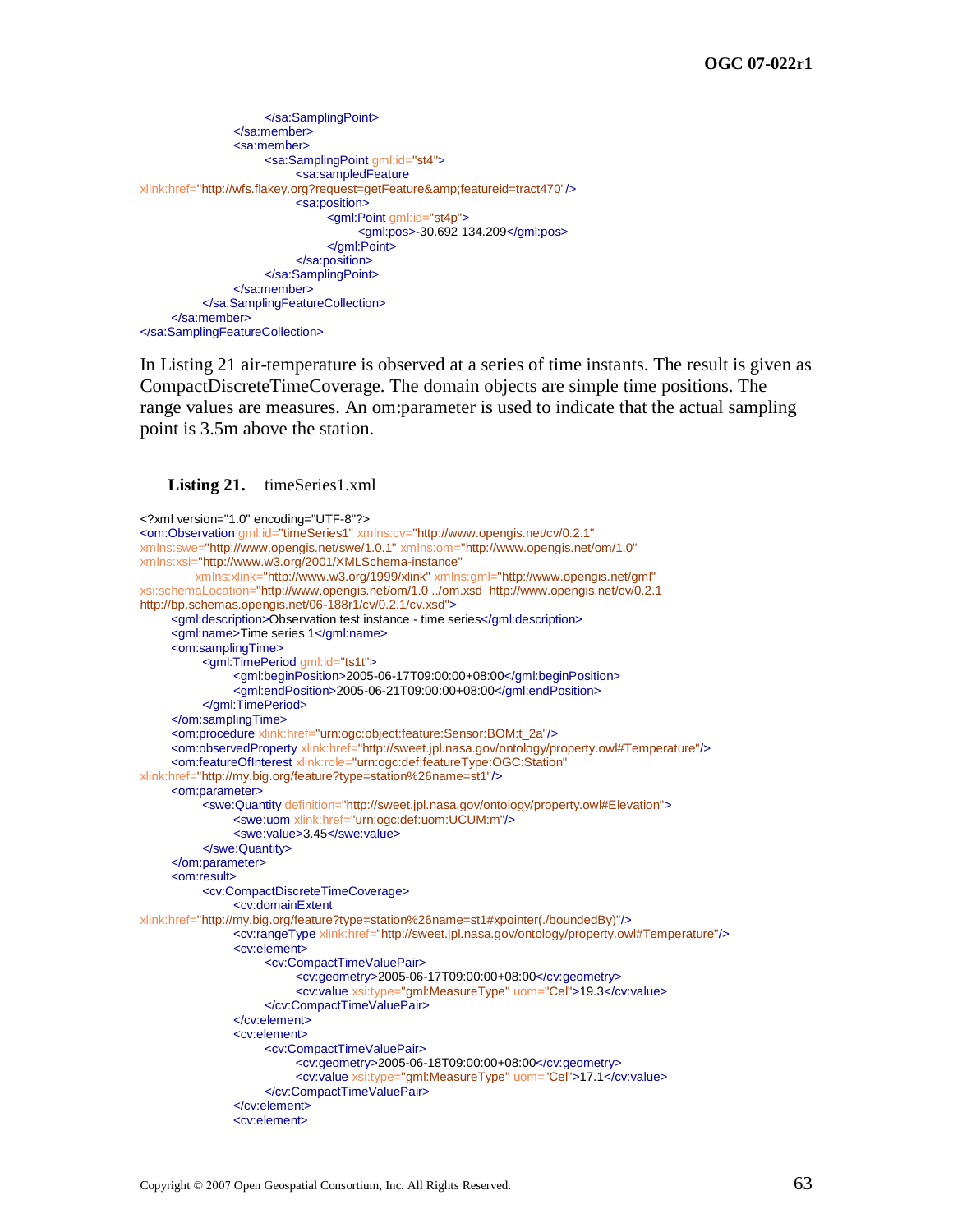```
<cv:CompactTimeValuePair>
                         <cv:geometry>2005-06-19T09:00:00+08:00</cv:geometry>
                         <cv:value xsi:type="gml:MeasureType" uom="Cel">16.5</cv:value>
                    </cv:CompactTimeValuePair>
               </cv:element>
               <cv:element>
                    <cv:CompactTimeValuePair>
                         <cv:geometry>2005-06-20T09:00:00+08:00</cv:geometry>
                         <cv:value xsi:type="gml:MeasureType" uom="Cel">25.8</cv:value>
                    </cv:CompactTimeValuePair>
               </cv:element>
               <cv:element>
                    <cv:CompactTimeValuePair>
                         <cv:geometry>2005-06-21T09:00:00+08:00</cv:geometry>
                         <cv:value xsi:type="gml:MeasureType" uom="Cel">29.2</cv:value>
                    </cv:CompactTimeValuePair>
               </cv:element>
          </cv:CompactDiscreteTimeCoverage>
     </om:result>
</om:Observation>
```
In [Listing 22](#page-75-0) the same information is shown with the value of the result provided out-ofband, using the xlink pattern shown earlier.

<span id="page-75-0"></span>

```
<?xml version="1.0" encoding="UTF-8"?>
<om:Observation gml:id="timeSeries1" xmlns:om="http://www.opengis.net/om/1.0"
xmlns:xsi="http://www.w3.org/2001/XMLSchema-instance" xmlns:xlink="http://www.w3.org/1999/xlink"
xmlns:gml="http://www.opengis.net/gml" xmlns:swe="http://www.opengis.net/swe/1.0.1"
xsi:schemaLocation="http://www.opengis.net/om/1.0 ../om.xsd">
     <gml:description>Observation test instance - time series</gml:description>
     <gml:name>Time series 1</gml:name>
     <om:samplingTime>
          <gml:TimePeriod gml:id="ts1t">
                <gml:beginPosition>2005-06-17T09:00:00+08:00</gml:beginPosition>
                <gml:endPosition>2005-06-21T09:00:00+08:00</gml:endPosition>
          </gml:TimePeriod>
     </om:samplingTime>
     <om:procedure xlink:href="urn:ogc:object:feature:Sensor:BOM:t_2a"/>
     <om:observedProperty xlink:href="http://sweet.jpl.nasa.gov/ontology/property.owl#Temperature"/>
     <om:featureOfInterest xlink:role="urn:ogc:def:featureType:OGC:Station"
xlink:href="http://my.big.org/feature?type=station%26name=st1"/>
     <om:parameter>
          <swe:Quantity definition="http://sweet.jpl.nasa.gov/ontology/property.owl#Elevation">
                <swe:uom xlink:href="urn:ogc:def:uom:UCUM:m"/>
                <swe:value>3.45</swe:value>
          </swe:Quantity>
     </om:parameter>
     <om:result xlink:href="http://www.flakey.org/opendap/378.cdf"/>
</om:Observation>
```
**Error! Reference source not found.** presents an observation whose result is a timeseries of weather observations. The result is shown in compact form in a SWE Common ―TextBlock‖. The observed property definition was given earlier in [Listing 15.](#page-67-0) In contrast to the previous examples, the result is not specifically tagged as a "coverage". As the items in the swe:values element are not XML-tagged, use of the result requires that this be separately parsed, using the item separators indicated in the swe:encoding.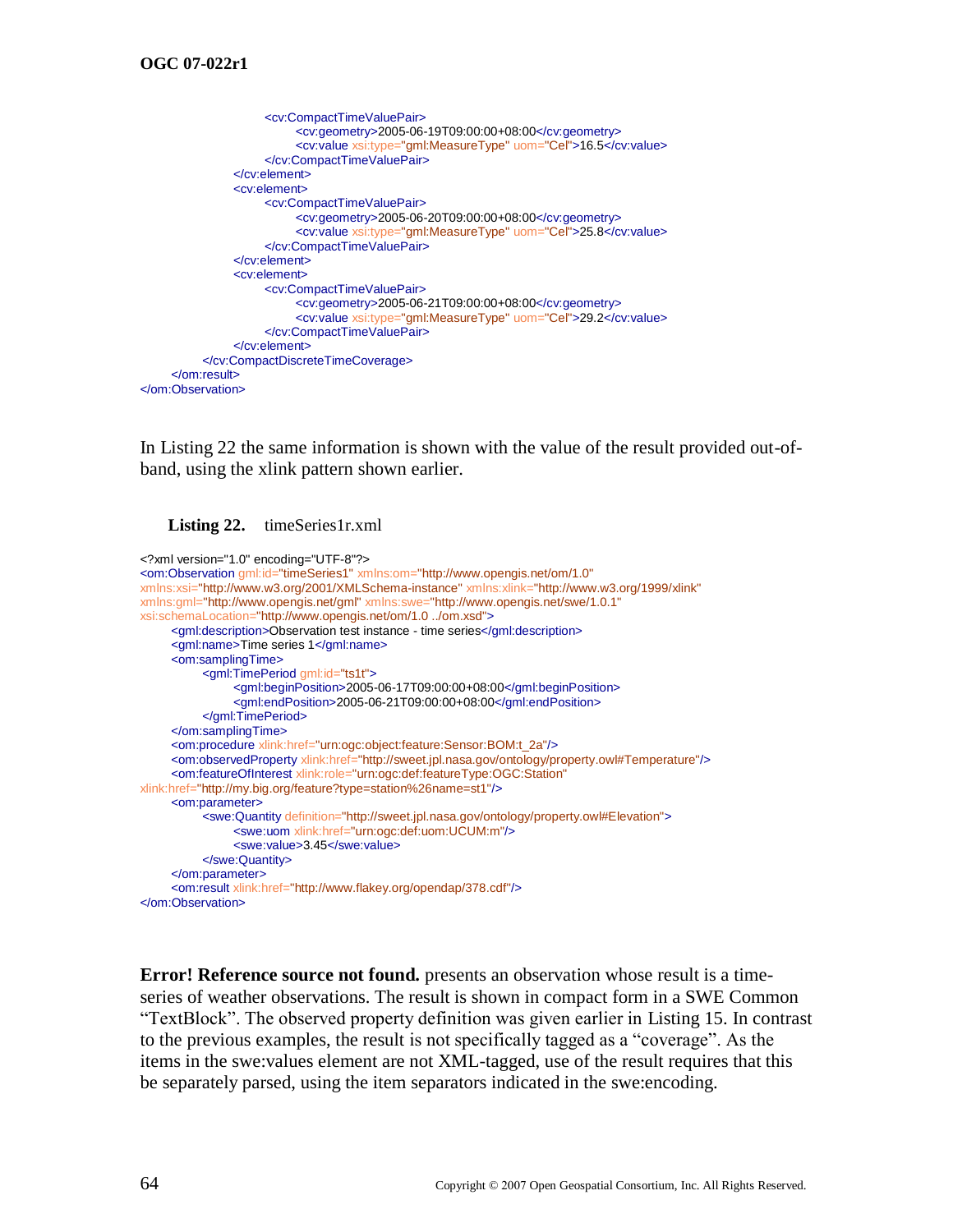#### **Listing 23.** weatherObservation.xml

```
<?xml version="1.0" encoding="UTF-8"?>
<om:Observation xmlns="http://www.opengis.net/om/1.0" xmlns:gml="http://www.opengis.net/gml"
xmlns:om="http://www.opengis.net/om/1.0" xmlns:swe="http://www.opengis.net/swe/1.0.1"
xmlns:xlink="http://www.w3.org/1999/xlink" xmlns:xsi="http://www.w3.org/2001/XMLSchema-instance"
xsi:schemaLocation="http://www.opengis.net/om/1.0 ../om.xsd">
   <gml:name>Weather Data</gml:name>
   <om:samplingTime>
     <gml:TimePeriod>
        <gml:beginPosition>2007-04-01T00:00:00.000-06:00</gml:beginPosition>
        <gml:endPosition>2007-04-01T03:40:00.000-06:00</gml:endPosition>
     </gml:TimePeriod>
   </om:samplingTime>
   <om:procedure xlink:href="urn:vast:sensor:weatherStation"/>
   <om:observedProperty xlink:href="weather1.xml"/>
     <om:featureOfInterest xlink:href="http://www.ga.gov.au/bin/gazd01?rec=293604"
xlink:role="urn:ogc:def:featuretype:SEEGRID:locality"/>
   <om:result>
     <swe:DataArray>
       <swe:elementCount>
          <swe:Count>
                     <swe:value>23</swe:value>
                </swe:Count>
        </swe:elementCount>
        <swe:elementType name="WeatherRecordType" xlink:href="weatherRecord1_t.xml"/>
        <swe:encoding>
          <swe:TextBlock decimalSeparator="." tokenSeparator="," blockSeparator=" "/>
        </swe:encoding>
        <swe:values>
2007-04-01T00:00:00.000-06:00,30.4,28.8,155.8,1055.32,55,haze
2007-04-01T00:00:10.000-06:00,30.4,28.8,155.8,1055.4,59,haze
2007-04-01T00:00:20.000-06:00,30.4,28.8,155.7,1055.47,65,haze
2007-04-01T00:00:30.000-06:00,30.3,28.9,155.7,1055.55,66,haze
2007-04-01T00:00:40.000-06:00,30.3,28.9,155.6,1055.62,61,haze
2007-04-01T00:00:50.000-06:00,30.3,28.9,155.6,1055.69,55,haze
2007-04-01T00:01:00.000-06:00,30.3,28.9,155.5,1055.77,51,haze
2007-04-01T00:01:10.000-06:00,30.2,28.9,155.5,1055.84,48,haze
2007-04-01T00:01:20.000-06:00,30.2,28.9,155.4,1055.91,43,haze
2007-04-01T00:01:30.000-06:00,30.2,28.9,155.4,1055.99,44,haze
2007-04-01T00:01:40.000-06:00,30.2,29,155.3,1056.06,46,haze
2007-04-01T00:01:50.000-06:00,30.1,29,155.3,1056.13,48,haze
2007-04-01T00:02:00.000-06:00,30.1,29,155.2,1056.2,44,haze
2007-04-01T00:02:10.000-06:00,30.1,29,155.2,1056.27,41,haze
2007-04-01T00:02:20.000-06:00,30.1,29,155.1,1056.34,40,haze
2007-04-01T00:02:30.000-06:00,30,29,155.1,1056.41,36,clear
2007-04-01T00:02:40.000-06:00,30,29,155,1056.48,39,clear
2007-04-01T00:02:50.000-06:00,30,29.1,155,1056.55,50,haze
2007-04-01T00:03:00.000-06:00,30,29.1,155,1056.62,65,haze
2007-04-01T00:03:10.000-06:00,30,29.1,154.9,1056.69,70,haze
2007-04-01T00:03:20.000-06:00,29.9,29.1,154.9,1056.76,71,haze
2007-04-01T00:03:30.000-06:00,29.9,29.1,154.8,1056.83,75,haze
2007-04-01T00:03:40.000-06:00,29.9,29.1,154.8,1056.89,75,haze
        </swe:values>
     </swe:DataArray>
   </om:result>
</om:Observation>
```
As the time of each element in the result array is embedded in the result, the record definition shown in [Listing 24](#page-76-0) has an explicit "time" element.

<span id="page-76-0"></span>**Listing 24.** weatherRecord1 t.xml

<?xml version="1.0" encoding="UTF-8"?>

<swe:DataRecord xmlns:gml="http://www.opengis.net/gml" xmlns:swe="http://www.opengis.net/swe/1.0.1" xmlns:xsi="http://www.w3.org/2001/XMLSchema-instance" xmlns:xlink="http://www.w3.org/1999/xlink"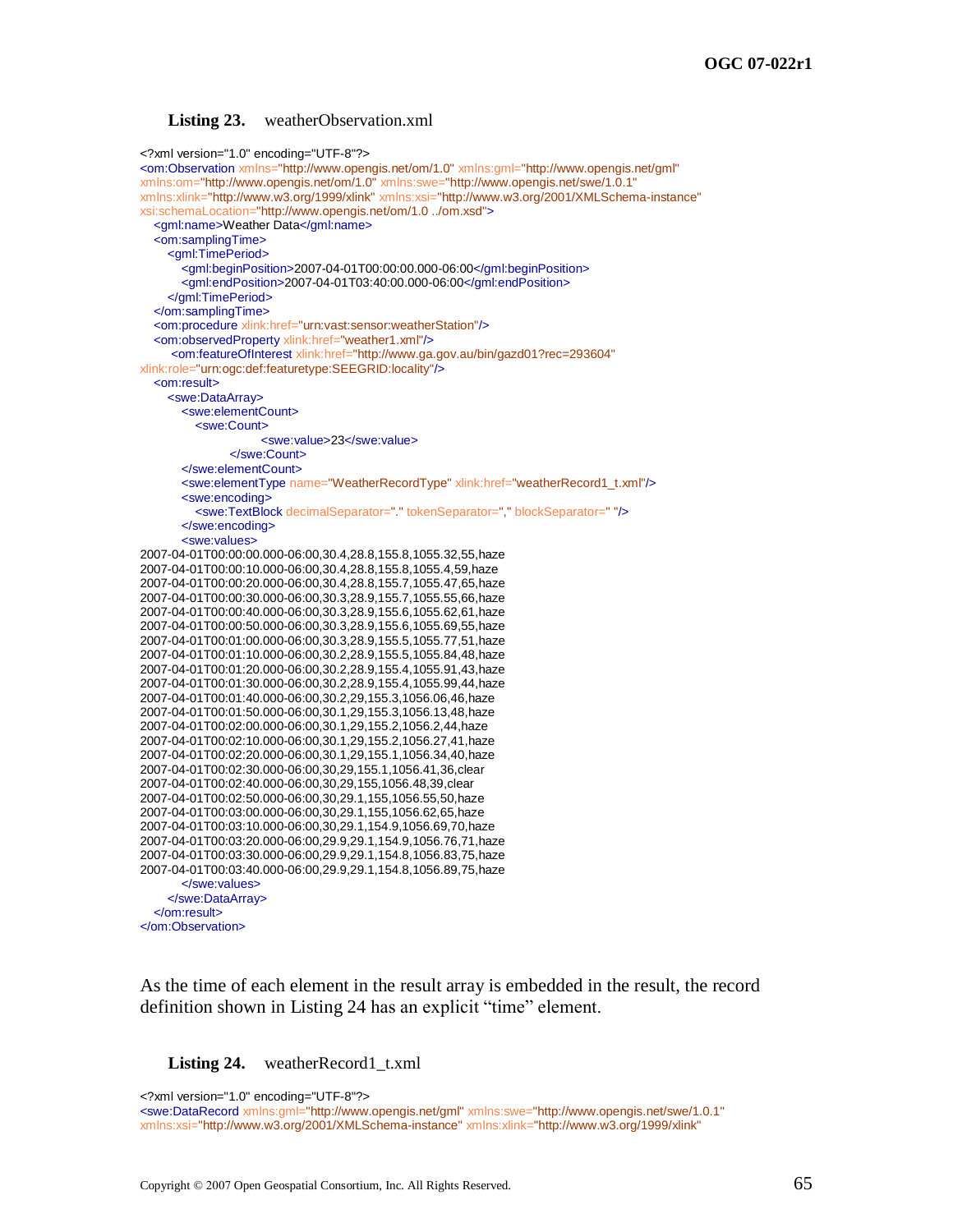# **OGC 07-022r1**

```
 xsi:schemaLocation="http://www.opengis.net/swe/1.0.1 
http://schemas.opengis.net/sweCommon/1.0.1/swe.xsd">
     <swe:field name="time">
          <swe:Time definition="urn:ogc:def:phenomenon:time:iso8601"/>
     </swe:field>
     <swe:field name="AirTemperature">
          <swe:Quantity definition="urn:ogc:def:phenomenon:OGC:AirTemperature">
               <swe:uom xlink:href="urn:ogc:def:uom:OGC:degC"/>
          </swe:Quantity>
     </swe:field>
     <swe:field name="WindSpeed">
          <swe:Quantity definition="urn:ogc:def:phenomenon:OGC:WindSpeed">
               <swe:uom xlink:href="urn:ogc:def:uom:OGC:m_s"/>
          </swe:Quantity>
     </swe:field>
     <swe:field name="WindDirection">
          <swe:Quantity definition="urn:ogc:def:phenomenon:OGC:WindDirectionToNorth">
               <swe:uom xlink:href="urn:ogc:def:uom:OGC:deg"/>
          </swe:Quantity>
     </swe:field>
     <swe:field name="AtmosphericPressure">
          <swe:Quantity definition="http://sweet.jpl.nasa.gov/ontology/property.owl#AtmosphericPressure">
               <swe:uom xlink:href="urn:ogc:def:uom:OGC:hPa"/>
          </swe:Quantity>
     </swe:field>
     <swe:field name="RelativeHumidity">
          <swe:Quantity definition="http://sweet.jpl.nasa.gov/ontology/property.owl#RelativeHumidity">
               <swe:uom xlink:href="urn:ogc:def:uom:OGC:percent"/>
          </swe:Quantity>
     </swe:field>
     <swe:field name="Visibility">
          <swe:Category definition="http://sweet.jpl.nasa.gov/ontology/property.owl#Visibility">
          </swe:Category>
     </swe:field>
</swe:DataRecord>
```
## **5.5 Multiple compounding axes**

In these examples, observations were made at a sequence of times, on elements of a compound feature of interest, and concerning a compound phenomenon.

The documents shown in [Listing 25](#page-77-0) describe an observation of a (raw) radiance spectrum corresponding to the LandsatTM bands, made on four stations at three time instants. The result is encoded as a CV\_DiscreteCoverage. The domain objects iterate over time and space explicitly, and the range value is a Record composed of seven items.

### <span id="page-77-0"></span>Listing 25. spectrumSeries3.xml

| xml version="1.0" encoding="UTF-8"?                                                                          |
|--------------------------------------------------------------------------------------------------------------|
| <om:observation <="" gml:id="specSeries3" td="" xmlns:cv="http://www.opengis.net/cv/0.2.1"></om:observation> |
| xmlns:swe="http://www.opengis.net/swe/1.0.1" xmlns:om="http://www.opengis.net/om/1.0"                        |
| xmlns:xsi="http://www.w3.org/2001/XMLSchema-instance" xmlns:xlink="http://www.w3.org/1999/xlink"             |
| xmlns:gml="http://www.opengis.net/gml"                                                                       |
| xsi:schemaLocation="http://www.opengis.net/om/1.0 /om.xsd http://www.opengis.net/cv/0.2.1                    |
| http://bp.schemas.opengis.net/06-188r1/cv/0.2.1/cv.xsd">                                                     |
| <gml:description>Observation test instance - Multiple compounding axes</gml:description>                     |
| A Landsat TM spectrum is observed on 4 stations at 5 time instants                                           |
| <gml:name>Spectrum Series</gml:name>                                                                         |
| <om:samplingtime></om:samplingtime>                                                                          |
| <gml:timeperiod gml:id="tpss1"></gml:timeperiod>                                                             |
| <gml:beginposition>2005-06-17</gml:beginposition>                                                            |
| <gml:endposition>2005-06-21</gml:endposition>                                                                |
|                                                                                                              |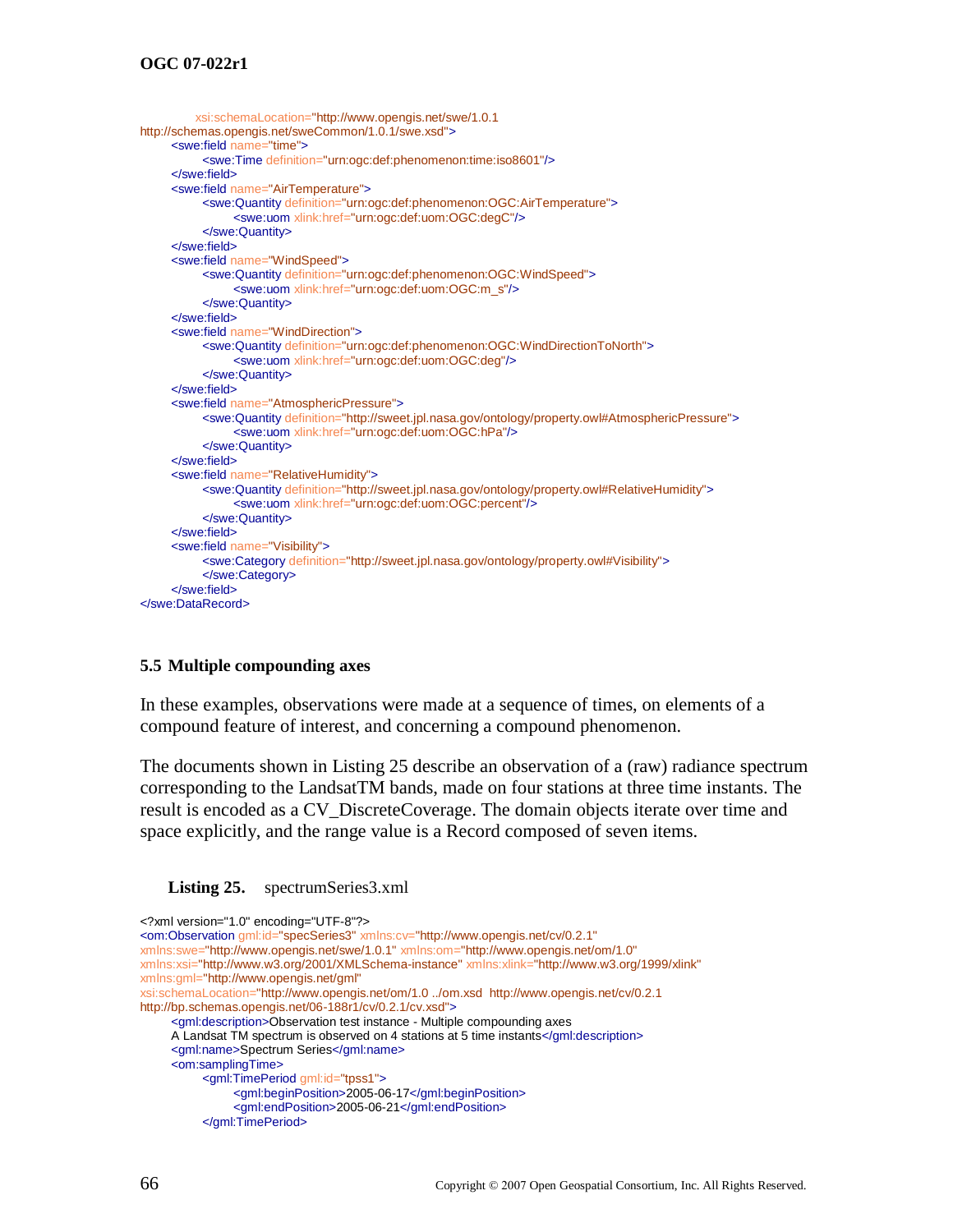```
</om:samplingTime>
     <om:procedure xlink:href="urn:ogc:object:feature:Sensor:NASA:Landsat7"/>
     <om:observedProperty xlink:href="urn:ogc:def:phenomenon:OGC:DiscreteSpectrumTM"/>
     <om:featureOfInterest xlink:href="http://wfs.flakey.org?request=getFeature&featureid=stc1"/>
     <om:result>
          <cv:CV_DiscreteCoverage>
               <cv:domainExtent
xlink:href="http://wfs.flakey.org?request=getFeature&featureid=stc1#xpointer(./boundedBy)"/>
               <cv:rangeType xlink:href="tm7.xml#tm7"/>
               <cv:element>
                     <cv:CV_GeometryValuePair>
                          <cv:geometry>
                               <cv:CV_DomainObject>
                                     <cv:spatialElement xlink:href="./foi.xml#st1"/>
                                     <cv:temporalElement xlink:href="./toi.xml#ti1"/>
                               </cv:CV_DomainObject>
                          </cv:geometry>
                          <cv:value>
                               <swe:Record>
                                     <swe:field><swe:Item>9</swe:Item></swe:field>
                                     <swe:field><swe:Item>8</swe:Item></swe:field>
                                     <swe:field><swe:Item>7</swe:Item></swe:field>
                                     <swe:field><swe:Item>6</swe:Item></swe:field>
                                     <swe:field><swe:Item>5</swe:Item></swe:field>
                                     <swe:field><swe:Item>4</swe:Item></swe:field>
                                     <swe:field><swe:Item>3</swe:Item></swe:field>
                               </swe:Record>
                          </cv:value>
                     </cv:CV_GeometryValuePair>
               </cv:element>
               <cv:element>
                     <cv:CV_GeometryValuePair>
                          <cv:geometry>
                               <cv:CV_DomainObject>
                                     <cv:spatialElement xlink:href="./foi.xml#st3"/>
                                     <cv:temporalElement xlink:href="./toi.xml#ti1"/>
                               </cv:CV_DomainObject>
                          </cv:geometry>
                          <cv:value>
                               <swe:Record>
                                     <swe:field><swe:Item>1</swe:Item></swe:field>
                                     <swe:field><swe:Item>2</swe:Item></swe:field>
                                     <swe:field><swe:Item>3</swe:Item></swe:field>
                                     <swe:field><swe:Item>4</swe:Item></swe:field>
                                     <swe:field><swe:Item>5</swe:Item></swe:field>
                                     <swe:field><swe:Item>6</swe:Item></swe:field>
                                     <swe:field><swe:Item>7</swe:Item></swe:field>
                               </swe:Record>
                          </cv:value>
                     </cv:CV_GeometryValuePair>
               </cv:element>
               <cv:element>
                     <cv:CV_GeometryValuePair>
                          <cv:geometry>
                               <cv:CV_DomainObject>
                                     <cv:spatialElement xlink:href="./foi.xml#st2"/>
                                     <cv:temporalElement xlink:href="./toi.xml#ti1"/>
                               </cv:CV_DomainObject>
                          </cv:geometry>
                          <cv:value>
                                <swe:Record>
                                     <swe:field><swe:Item>1</swe:Item></swe:field>
                                     <swe:field><swe:Item>9</swe:Item></swe:field>
                                     <swe:field><swe:Item>2</swe:Item></swe:field>
                                     <swe:field><swe:Item>8</swe:Item></swe:field>
                                     <swe:field><swe:Item>3</swe:Item></swe:field>
                                     <swe:field><swe:Item>7</swe:Item></swe:field>
                                     <swe:field><swe:Item>4</swe:Item></swe:field>
                               </swe:Record>
                          </cv:value>
                     </cv:CV_GeometryValuePair>
```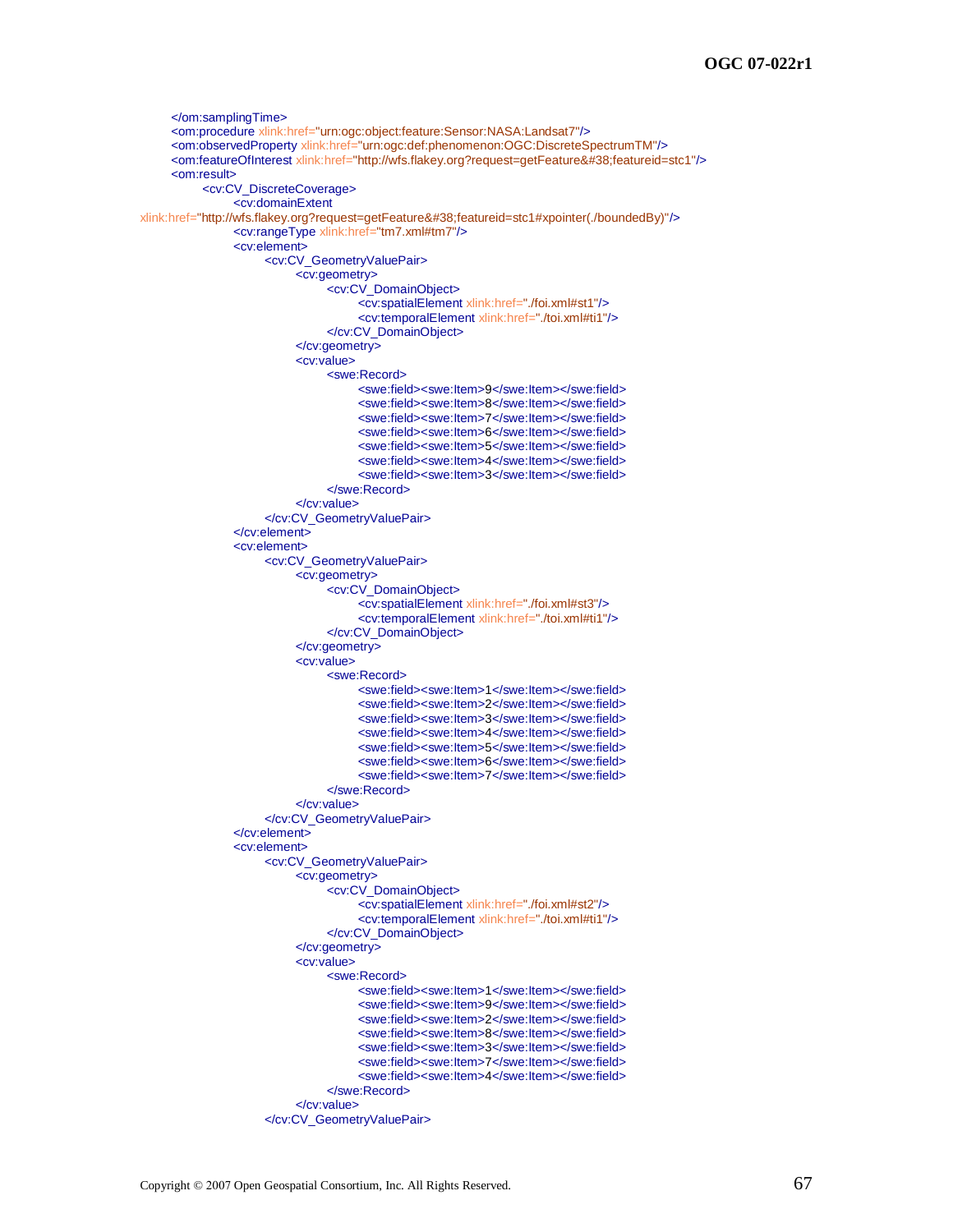$\angle$ cv:element $\sim$ <cv:element> <cv:CV\_GeometryValuePair> <cv:geometry> <cv:CV\_DomainObject> <cv:spatialElement xlink:href="./foi.xml#st4"/> <cv:temporalElement xlink:href="./toi.xml#ti1"/> </cv:CV\_DomainObject> </cv:geometry> <cv:value> <swe:Record> <swe:field><swe:Item>5</swe:Item></swe:field> <swe:field><swe:Item>6</swe:Item></swe:field> <swe:field><swe:Item>3</swe:Item></swe:field> <swe:field><swe:Item>7</swe:Item></swe:field> <swe:field><swe:Item>2</swe:Item></swe:field> <swe:field><swe:Item>8</swe:Item></swe:field> <swe:field><swe:Item>1</swe:Item></swe:field> </swe:Record> </cv:value> </cv:CV\_GeometryValuePair> </cv:element> <cv:element> <cv:CV\_GeometryValuePair> <cv:geometry> <cv:CV\_DomainObject> <cv:spatialElement xlink:href="./foi.xml#st1"/> <cv:temporalElement xlink:href="./toi.xml#ti3"/> </cv:CV\_DomainObject> </cv:geometry> <cv:value> <swe:Record> <swe:field><swe:Item>9</swe:Item></swe:field> <swe:field><swe:Item>8</swe:Item></swe:field> <swe:field><swe:Item>7</swe:Item></swe:field> <swe:field><swe:Item>6</swe:Item></swe:field> <swe:field><swe:Item>5</swe:Item></swe:field> <swe:field><swe:Item>4</swe:Item></swe:field> <swe:field><swe:Item>3</swe:Item></swe:field> </swe:Record> </cv:value> </cv:CV\_GeometryValuePair> </cv:element> <cv:element> <cv:CV\_GeometryValuePair> <cv:geometry> <cv:CV\_DomainObject> <cv:spatialElement xlink:href="./foi.xml#st3"/> <cv:temporalElement xlink:href="./toi.xml#ti3"/> </cv:CV\_DomainObject> </cv:geometry> <cv:value> <swe:Record> <swe:field><swe:Item>1</swe:Item></swe:field> <swe:field><swe:Item>2</swe:Item></swe:field> <swe:field><swe:Item>3</swe:Item></swe:field> <swe:field><swe:Item>4</swe:Item></swe:field> <swe:field><swe:Item>5</swe:Item></swe:field> <swe:field><swe:Item>6</swe:Item></swe:field> <swe:field><swe:Item>7</swe:Item></swe:field> </swe:Record> </cv:value> </cv:CV\_GeometryValuePair> </cv:element> <cv:element> <cv:CV\_GeometryValuePair> <cv:geometry> <cv:CV\_DomainObject> <cv:spatialElement xlink:href="./foi.xml#st2"/> <cv:temporalElement xlink:href="./toi.xml#ti3"/> </cv:CV\_DomainObject>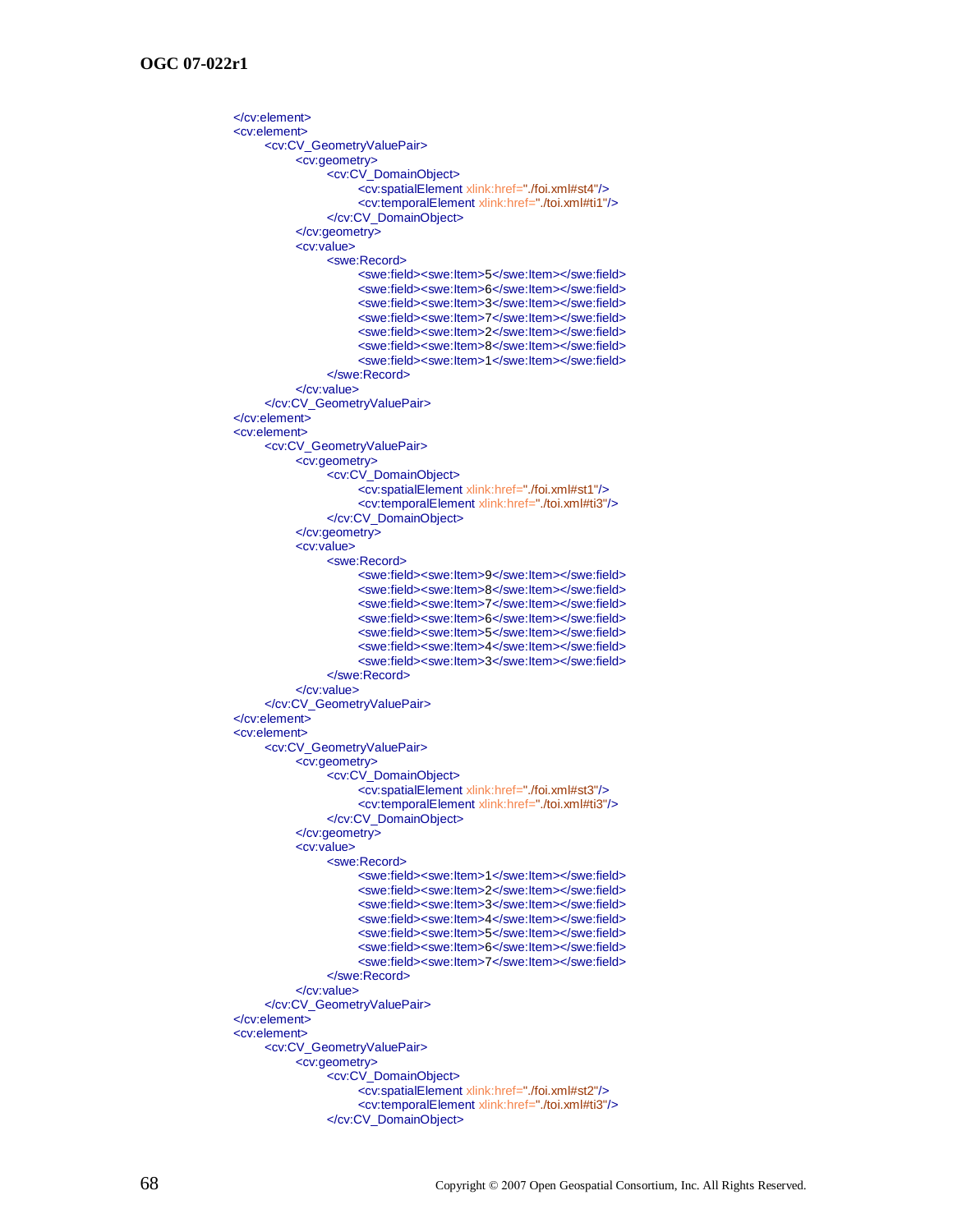```
</cv:geometry>
          <cv:value>
               <swe:Record>
                     <swe:field><swe:Item>1</swe:Item></swe:field>
                     <swe:field><swe:Item>9</swe:Item></swe:field>
                     <swe:field><swe:Item>2</swe:Item></swe:field>
                     <swe:field><swe:Item>8</swe:Item></swe:field>
                     <swe:field><swe:Item>3</swe:Item></swe:field>
                     <swe:field><swe:Item>7</swe:Item></swe:field>
                     <swe:field><swe:Item>4</swe:Item></swe:field>
               </swe:Record>
          </cv:value>
     </cv:CV_GeometryValuePair>
</cv:element>
<cv:element>
     <cv:CV_GeometryValuePair>
          <cv:geometry>
                <cv:CV_DomainObject>
                     <cv:spatialElement xlink:href="./foi.xml#st4"/>
                     <cv:temporalElement xlink:href="./toi.xml#ti3"/>
               </cv:CV_DomainObject>
          </cv:geometry>
          <cv:value>
               <swe:Record>
                     <swe:field><swe:Item>5</swe:Item></swe:field>
                     <swe:field><swe:Item>6</swe:Item></swe:field>
                     <swe:field><swe:Item>3</swe:Item></swe:field>
                     <swe:field><swe:Item>7</swe:Item></swe:field>
                     <swe:field><swe:Item>2</swe:Item></swe:field>
                     <swe:field><swe:Item>8</swe:Item></swe:field>
                     <swe:field><swe:Item>1</swe:Item></swe:field>
               </swe:Record>
          </cv:value>
     </cv:CV_GeometryValuePair>
</cv:element>
<cv:element>
     <cv:CV_GeometryValuePair>
          <cv:geometry>
               <cv:CV_DomainObject>
                     <cv:spatialElement xlink:href="./foi.xml#st1"/>
                     <cv:temporalElement xlink:href="./toi.xml#ti5"/>
               </cv:CV_DomainObject>
          </cv:geometry>
          <cv:value>
                <swe:Record>
                     <swe:field><swe:Item>9</swe:Item></swe:field>
                     <swe:field><swe:Item>8</swe:Item></swe:field>
                     <swe:field><swe:Item>7</swe:Item></swe:field>
                     <swe:field><swe:Item>6</swe:Item></swe:field>
                     <swe:field><swe:Item>5</swe:Item></swe:field>
                     <swe:field><swe:Item>4</swe:Item></swe:field>
                     <swe:field><swe:Item>3</swe:Item></swe:field>
               </swe:Record>
          </cv:value>
     </cv:CV_GeometryValuePair>
</cv:element>
<cv:element>
     <cv:CV_GeometryValuePair>
          <cv:geometry>
               <cv:CV_DomainObject>
                     <cv:spatialElement xlink:href="./foi.xml#st3"/>
                     <cv:temporalElement xlink:href="./toi.xml#ti5"/>
               </cv:CV_DomainObject>
          </cv:geometry>
          <cv:value>
               <swe:Record>
                     <swe:field><swe:Item>1</swe:Item></swe:field>
                     <swe:field><swe:Item>2</swe:Item></swe:field>
                     <swe:field><swe:Item>3</swe:Item></swe:field>
                     <swe:field><swe:Item>4</swe:Item></swe:field>
                     <swe:field><swe:Item>5</swe:Item></swe:field>
```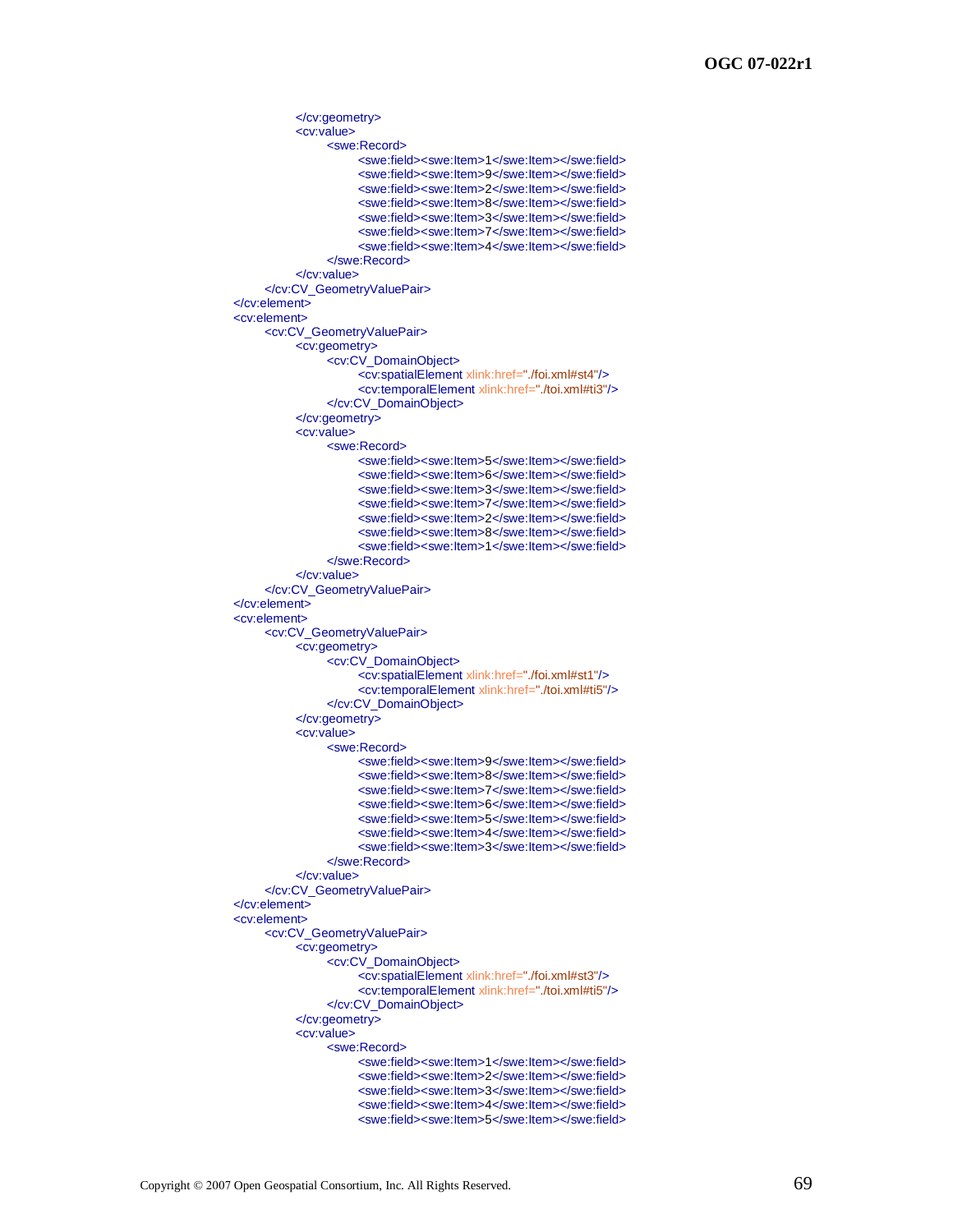```
<swe:field><swe:Item>6</swe:Item></swe:field>
                                     <swe:field><swe:Item>7</swe:Item></swe:field>
                               </swe:Record>
                          </cv:value>
                     </cv:CV_GeometryValuePair>
               </cv:element>
               <cv:element>
                     <cv:CV_GeometryValuePair>
                          <cv:geometry>
                               <cv:CV_DomainObject>
                                     <cv:spatialElement xlink:href="./foi.xml#st2"/>
                                     <cv:temporalElement xlink:href="./toi.xml#ti5"/>
                               </cv:CV_DomainObject>
                          </cv:geometry>
                          <cv:value>
                               <swe:Record>
                                     <swe:field><swe:Item>1</swe:Item></swe:field>
                                     <swe:field><swe:Item>9</swe:Item></swe:field>
                                     <swe:field><swe:Item>2</swe:Item></swe:field>
                                     <swe:field><swe:Item>8</swe:Item></swe:field>
                                     <swe:field><swe:Item>3</swe:Item></swe:field>
                                     <swe:field><swe:Item>7</swe:Item></swe:field>
                                     <swe:field><swe:Item>4</swe:Item></swe:field>
                               </swe:Record>
                          </cv:value>
                     </cv:CV_GeometryValuePair>
               </cv:element>
               <cv:element>
                     <cv:CV_GeometryValuePair>
                          <cv:geometry>
                               <cv:CV_DomainObject>
                                     <cv:spatialElement xlink:href="./foi.xml#st4"/>
                                     <cv:temporalElement xlink:href="./toi.xml#ti5"/>
                               </cv:CV_DomainObject>
                          </cv:geometry>
                          <cv:value>
                               <swe:Record>
                                     <swe:field><swe:Item>5</swe:Item></swe:field>
                                     <swe:field><swe:Item>6</swe:Item></swe:field>
                                     <swe:field><swe:Item>3</swe:Item></swe:field>
                                     <swe:field><swe:Item>7</swe:Item></swe:field>
                                     <swe:field><swe:Item>2</swe:Item></swe:field>
                                     <swe:field><swe:Item>8</swe:Item></swe:field>
                                     <swe:field><swe:Item>1</swe:Item></swe:field>
                               </swe:Record>
                          </cv:value>
                     </cv:CV_GeometryValuePair>
               </cv:element>
          </cv:CV_DiscreteCoverage>
     </om:result>
</om:Observation>
```
The document shown in [Listing 26](#page-81-0) describes the details of the representation of the value of the observed property, as a swe:DataRecord.

#### <span id="page-81-0"></span>**Listing 26.** tm7c.xml

```
<?xml version="1.0" encoding="UTF-8"?>
<swe:DataRecord gml:id="TM7c"
xmlns:swe="http://www.opengis.net/swe/1.0.1"
xmlns:gml="http://www.opengis.net/gml"
xmlns:xsi="http://www.w3.org/2001/XMLSchema-instance"
xmlns:xlink="http://www.w3.org/1999/xlink"
xsi:schemaLocation="http://www.opengis.net/swe/1.0.1 http://schemas.opengis.net/sweCommon/1.0.1/swe.xsd">
     <swe:field name="TMBand1">
          <swe:Quantity definition="urn:ogc:def:phenomenon:OGC:TMBand1">
               <swe:uom xlink:href="urn:ogc:def:uom:OGC:count"/>
               <swe:constraint>
```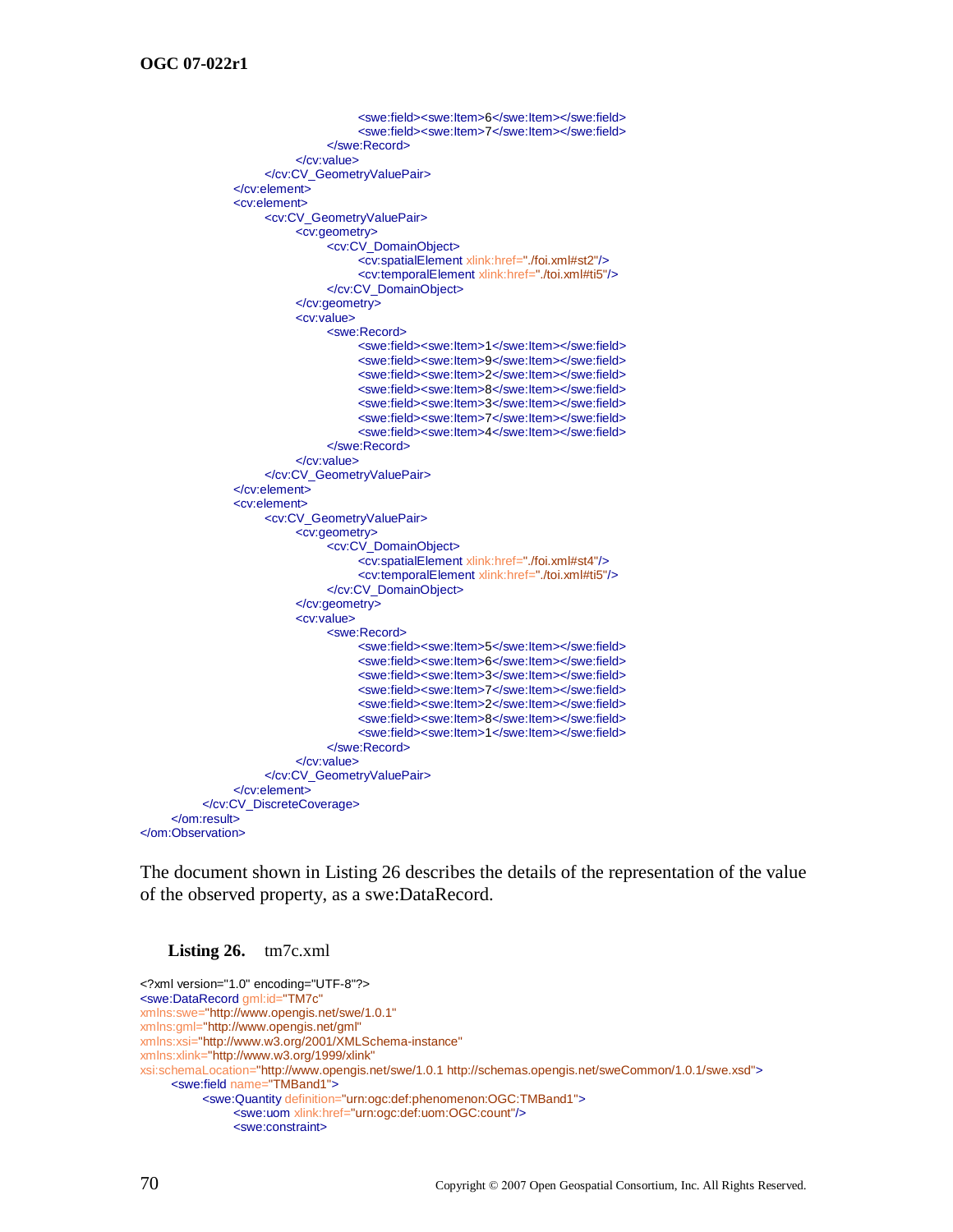```
<swe:AllowedValues id="SINGLE_BYTE">
                          <swe:interval>0 255</swe:interval>
                    </swe:AllowedValues>
               </swe:constraint>
          </swe:Quantity>
     </swe:field>
     <swe:field name="TMBand2">
          <swe:Quantity definition="urn:ogc:def:phenomenon:OGC:TMBand2">
               <swe:uom xlink:href="urn:ogc:def:uom:OGC:count"/>
               <swe:constraint xlink:href="#SINGLE_BYTE"/>
          </swe:Quantity>
     </swe:field>
     <swe:field name="TMBand3">
          <swe:Quantity definition="urn:ogc:def:phenomenon:OGC:TMBand3">
               <swe:uom xlink:href="urn:ogc:def:uom:OGC:count"/>
               <swe:constraint xlink:href="#SINGLE_BYTE"/>
          </swe:Quantity>
     </swe:field>
     <swe:field name="TMBand4">
          <swe:Quantity definition="urn:ogc:def:phenomenon:OGC:TMBand4">
               <swe:uom xlink:href="urn:ogc:def:uom:OGC:count"/>
               <swe:constraint xlink:href="#SINGLE_BYTE"/>
          </swe:Quantity>
     </swe:field>
     <swe:field name="TMBand5">
          <swe:Quantity definition="urn:ogc:def:phenomenon:OGC:TMBand5">
               <swe:uom xlink:href="urn:ogc:def:uom:OGC:count"/>
               <swe:constraint xlink:href="#SINGLE_BYTE"/>
          </swe:Quantity>
     </swe:field>
     <swe:field name="TMBand6">
          <swe:Quantity definition="urn:ogc:def:phenomenon:OGC:TMBand6">
               <swe:uom xlink:href="urn:ogc:def:uom:OGC:count"/>
               <swe:constraint xlink:href="#SINGLE_BYTE"/>
          </swe:Quantity>
     </swe:field>
     <swe:field name="TMBand7">
          <swe:Quantity definition="urn:ogc:def:phenomenon:OGC:TMBand7">
               <swe:uom xlink:href="urn:ogc:def:uom:OGC:count"/>
               <swe:constraint xlink:href="#SINGLE_BYTE"/>
          </swe:Quantity>
     </swe:field>
</swe:DataRecord>
```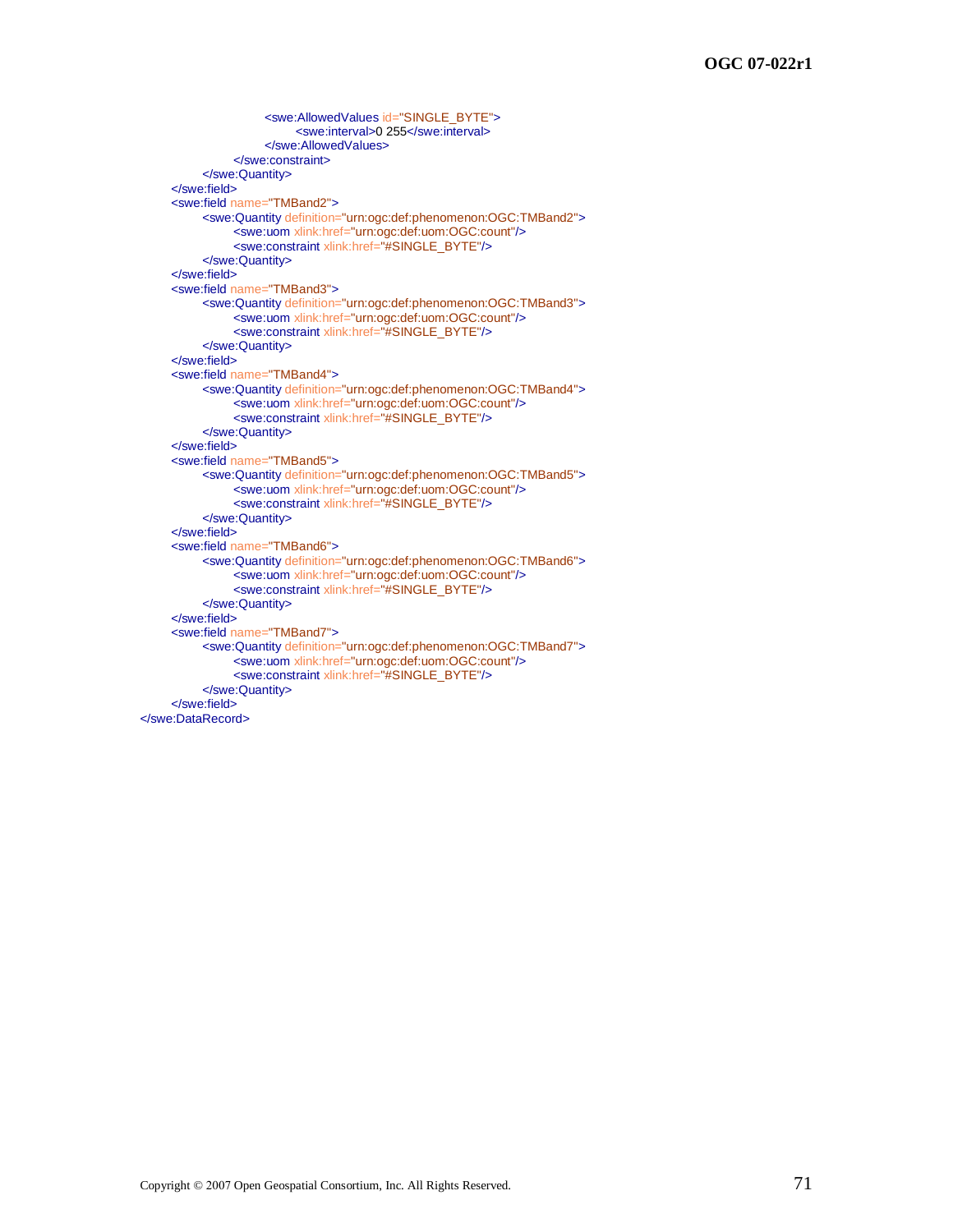# **Bibliography**

- [CHR2001] Chrisman, N.R. *Exploring Geographical Information Systems, 2nd Edition*. Wiley. 2001
- [EDCS] ISO/IEC 18025:2003 *Information technology -- Computer graphics and image processing -- Environmental Data Coding Specification (EDCS)*.
- [FOW1998] Fowler, M. *Analysis Patterns: reusable object models*. Addison Wesley Longman, Menlo Park, CA. 1998.
- [KRALST] Krantz, D. H., Luce, R. D., Suppes, P., and Tversky, A. (1971), *Foundations of measurement, Vol. I: Additive and polynomial representations,* New York: Academic Press. ; Suppes, P., Krantz, D. H., Luce, R. D., and Tversky, A. (1989), *Foundations of measurement, Vol. II: Geometrical, threshold, and probabilistic respresentations,* New York: Academic Press. ; Luce, R. D., Krantz, D. H., Suppes, P., and Tversky, A. (1990), *Foundations of measurement, Vol. III: Representation, axiomatization, and invariance,* New York: Academic Press.
- [NIE2001] Nieva, T. *Remote data acquisition* of embedded systems using internet technologies: a role-based generic system specification. Thesis, Ecole Polytech. Fed. Lausanne 2001. available [http://icawww.epfl.ch/nieva/thesis/Report/PhD.pdf.](http://icawww.epfl.ch/nieva/thesis/Report/PhD.pdf)
- [NRC1995] National Research Council. *Expanding the Vision of Sensor Materials*. Committee on New Sensor Technologies: Materials and Applications. National Academy Press. [http://books.nap.edu/books/0309051754/html/index.html](http://books.nap.edu/books/0309051754/html/index.html%201995) 1995.
- [OWL] *OWL Web Ontology Language*, W3C Recommendation (10 February 2004)
- [PAT1995] Gamma, E., Helm, R., Johnson, R., Vlissides, J. Design Patterns: *Elements of Reusable Object-Oriented Software*. 395pp. Addison Wesley, 1995.
- [RDF] *RDF Primer,* W3C Recommendation (10 February 2004).
- [SAR1995] Sarle, W.S., *Measurement theory: frequently asked questions*. Originally published in the Disseminations of the International Statistical Applications Institute, 4th edition, 1995, Wichita: ACG Press, pp. 61-66. Revised 1996, 1997. Available at<ftp://ftp.sas.com/pub/neural/measurement.html>
- [STEV1946] Stevens, S.S. On the theory of scales of measurements. Science 103, 677-680. 1946.
- [VIM] *International Vocabulary of Basic and General Terms in Metrology*. BIPM/ISO 1993.